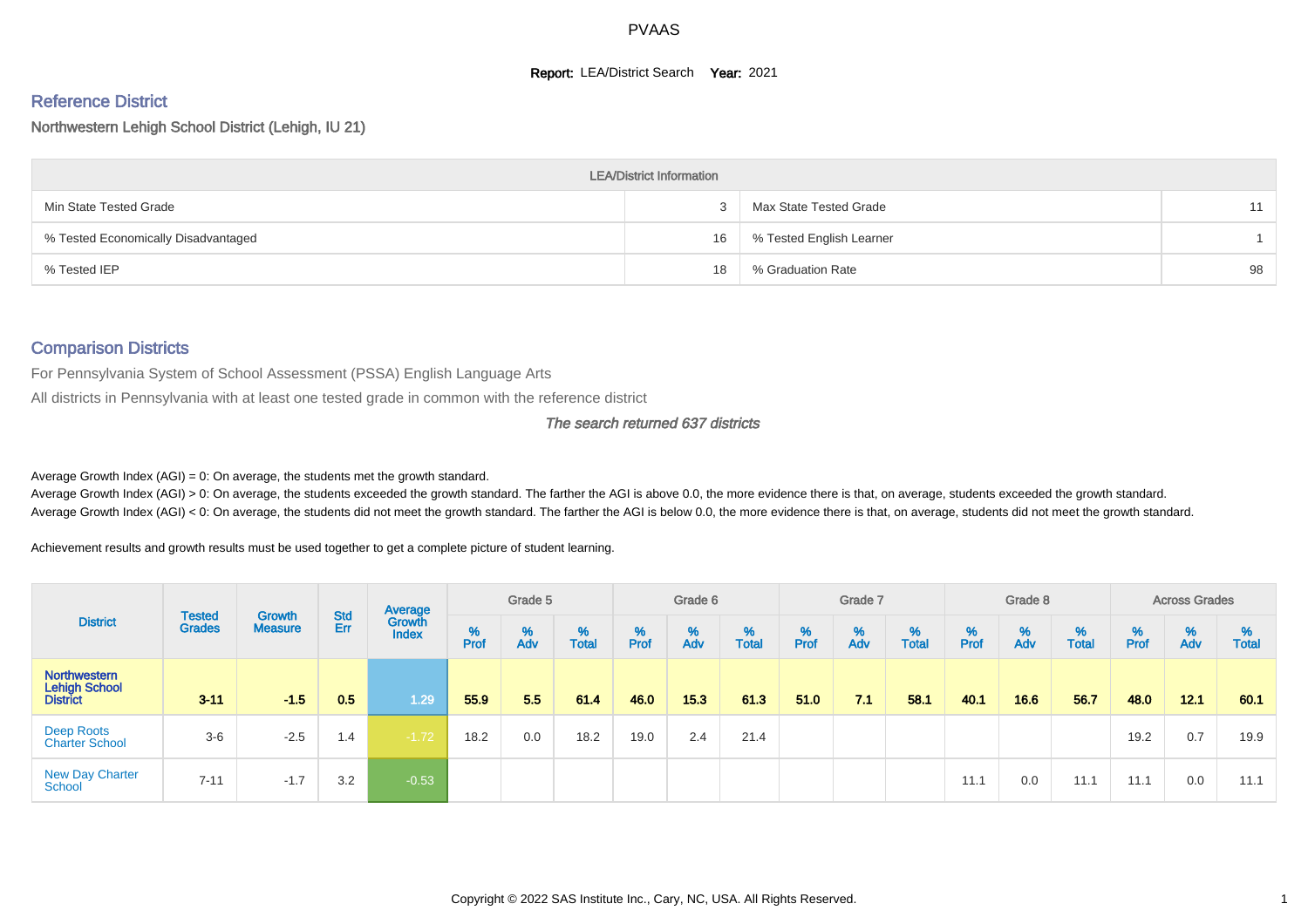|                                                                                          | <b>Tested</b> | <b>Growth</b>  | <b>Std</b> | Average                |              | Grade 5     |                   |              | Grade 6  |                      |              | Grade 7     |                   |              | Grade 8     |                      |              | <b>Across Grades</b> |                      |
|------------------------------------------------------------------------------------------|---------------|----------------|------------|------------------------|--------------|-------------|-------------------|--------------|----------|----------------------|--------------|-------------|-------------------|--------------|-------------|----------------------|--------------|----------------------|----------------------|
| <b>District</b>                                                                          | <b>Grades</b> | <b>Measure</b> | Err        | Growth<br><b>Index</b> | $\%$<br>Prof | $\%$<br>Adv | %<br><b>Total</b> | $\%$<br>Prof | %<br>Adv | $\%$<br><b>Total</b> | $\%$<br>Prof | $\%$<br>Adv | %<br><b>Total</b> | $\%$<br>Prof | $\%$<br>Adv | $\%$<br><b>Total</b> | $\%$<br>Prof | $\%$<br>Adv          | $\%$<br><b>Total</b> |
| <b>Northwestern</b><br><b>Lehigh School</b><br><b>District</b>                           | $3 - 11$      | $-1.5$         | 0.5        | 1.29                   | 55.9         | 5.5         | 61.4              | 46.0         | 15.3     | 61.3                 | 51.0         | 7.1         | 58.1              | 40.1         | 16.6        | 56.7                 | 48.0         | 12.1                 | 60.1                 |
| <b>Center For Student</b><br><b>Learning Charter</b><br>School At<br>Pennsbury           | $6 - 12$      | 1.9            | 3.5        | 0.54                   |              |             |                   |              |          |                      |              |             |                   | 25.0         | 8.3         | 33.3                 | 26.9         | 3.8                  | 30.8                 |
| <b>Universal Bluford</b><br><b>Charter School</b>                                        | $3-6$         | $-2.8$         | 1.2        | $-2.37$                | 19.0         | 0.0         | 19.0              | 23.3         | 0.0      | 23.3                 |              |             |                   |              |             |                      | 22.3         | 1.8                  | 24.1                 |
| <b>Easton Arts</b><br>Academy<br>Elementary<br><b>Charter School</b>                     | $3-5$         | 0.7            | 2.6        | 0.29                   | 45.8         | 4.2         | 50.0              |              |          |                      |              |             |                   |              |             |                      | 37.2         | 4.6                  | 41.9                 |
| <b>Global Leadership</b><br><b>Academy Charter</b><br><b>School Southwest</b><br>at Huey | $3-8$         | $-0.4$         | 1.8        | $-1.72$                | 0.0          | 0.0         | 0.0               | 0.0          | 0.0      | 0.0                  |              |             |                   | 21.4         | 0.0         | 21.4                 | 11.1         | 0.0                  | 11.1                 |
| Montessori<br><b>Regional Charter</b><br>School                                          | $3-6$         | $-3.8$         | 1.1        | $-3.39$                | 33.3         | 0.0         | 33.3              | 37.3         | 8.5      | 45.8                 |              |             |                   |              |             |                      | 32.2         | 4.5                  | 36.7                 |
| <b>Urban Academy Of</b><br><b>Greater Pittsburgh</b><br><b>Charter School</b>            | $3-5$         | $-8.2$         | 1.9        | $-4.39$                | 21.4         | 2.4         | 23.8              |              |          |                      |              |             |                   |              |             |                      | 20.6         | 1.6                  | 22.2                 |
| <b>MaST Community</b><br><b>Charter School III</b>                                       | $3-6$         | $-0.7$         | $0.8\,$    | $-0.81$                | 25.8         | $0.8\,$     | 26.5              | 30.0         | 6.9      | 36.9                 |              |             |                   |              |             |                      | 28.3         | 6.5                  | 34.8                 |
| <b>Vida Charter</b><br><b>School</b>                                                     | $3-6$         | 3.8            | 1.9        | $-0.39$                | 56.0         | 16.0        | 72.0              | 27.8         | 27.8     | 55.6                 |              |             |                   |              |             |                      | 33.7         | 19.8                 | 53.5                 |
| <b>Lehigh Valley Dual</b><br>Language Charter<br>School                                  | $3-8$         | $-0.8$         | 2.5        | $-0.32$                | 8.3          | 0.0         | 8.3               | 58.3         | 0.0      | 58.3                 |              |             |                   |              |             |                      | 34.3         | 0.0                  | 34.3                 |
| <b>West Philadelphia</b><br>Achievement<br>Charter<br><b>Elementary School</b>           | $3-5$         | 3.8            | 1.6        | 2.40                   | 21.0         | 0.0         | 21.0              |              |          |                      |              |             |                   |              |             |                      | 18.1         | 1.5                  | 19.6                 |
| <b>Baden Academy</b><br><b>Charter School</b>                                            | $3-6$         | $-1.3$         | 1.1        | $-1.21$                | 47.6         | 1.6         | 49.2              | 46.6         | 10.3     | 56.9                 |              |             |                   |              |             |                      | 42.3         | 7.1                  | 49.4                 |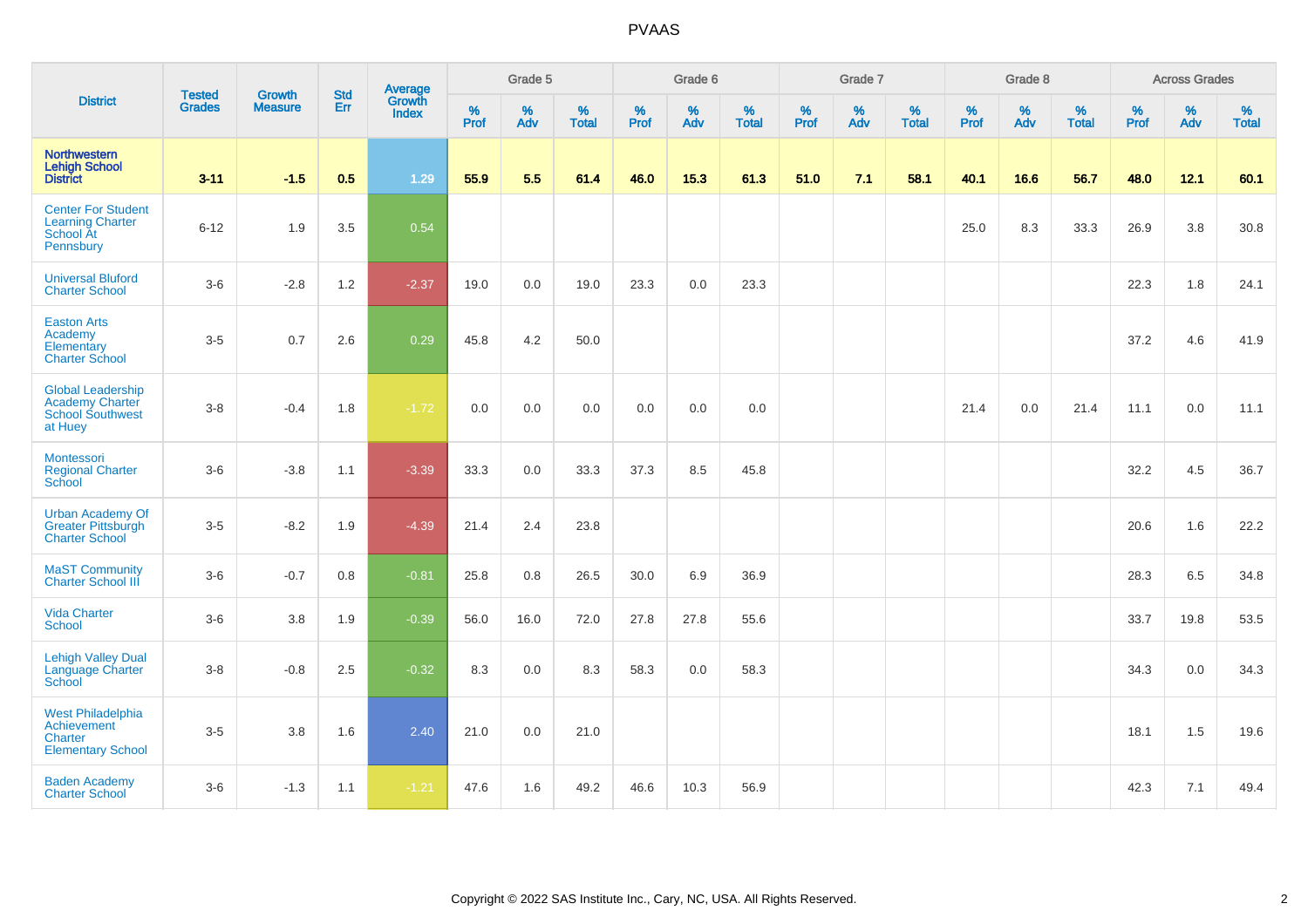|                                                                          |                                |                                 |                   | Average                |          | Grade 5  |                   |          | Grade 6  |                   |           | Grade 7  |                   |           | Grade 8  |                   |           | <b>Across Grades</b> |                   |
|--------------------------------------------------------------------------|--------------------------------|---------------------------------|-------------------|------------------------|----------|----------|-------------------|----------|----------|-------------------|-----------|----------|-------------------|-----------|----------|-------------------|-----------|----------------------|-------------------|
| <b>District</b>                                                          | <b>Tested</b><br><b>Grades</b> | <b>Growth</b><br><b>Measure</b> | <b>Std</b><br>Err | Growth<br><b>Index</b> | $%$ Prof | %<br>Adv | %<br><b>Total</b> | $%$ Prof | %<br>Adv | %<br><b>Total</b> | %<br>Prof | %<br>Adv | %<br><b>Total</b> | %<br>Prof | %<br>Adv | %<br><b>Total</b> | %<br>Prof | %<br>Adv             | %<br><b>Total</b> |
| <b>Northwestern</b><br><b>Lehigh School</b><br><b>District</b>           | $3 - 11$                       | $-1.5$                          | 0.5               | 1.29                   | 55.9     | 5.5      | 61.4              | 46.0     | 15.3     | 61.3              | 51.0      | 7.1      | 58.1              | 40.1      | 16.6     | 56.7              | 48.0      | 12.1                 | 60.1              |
| <b>Mastery Charter</b><br>School - Clymer<br>Elementary                  | $3-6$                          | 1.7                             | 1.5               | 1.09                   | 13.5     | 0.0      | 13.5              | 24.1     | 3.4      | 27.6              |           |          |                   |           |          |                   | 17.5      | 0.8                  | 18.3              |
| Keystone<br><b>Education Center</b><br><b>Charter School</b>             | $3 - 12$                       | 0.7                             | 3.3               | 0.20                   |          |          |                   |          |          |                   |           |          |                   | 0.0       | 0.0      | 0.0               | 0.0       | 0.0                  | 0.0               |
| <b>Premier Arts And</b><br><b>Science Charter</b><br>School              | $3 - 5$                        | 5.2                             | 2.1               | 2.52                   | 16.7     | 0.0      | 16.7              |          |          |                   |           |          |                   |           |          |                   | 14.2      | 1.9                  | 16.0              |
| <b>Lincoln Charter</b><br><b>School</b>                                  | $3-5$                          | 1.2                             | 1.4               | 0.81                   | 17.7     | 0.0      | 17.7              |          |          |                   |           |          |                   |           |          |                   | 14.5      | 1.2                  | 15.7              |
| <b>Inquiry Charter</b><br>School                                         | $3-5$                          | $-7.5$                          | 2.2               | $-3.42$                | 30.3     | 0.0      | 30.3              |          |          |                   |           |          |                   |           |          |                   | 25.9      | 4.6                  | 30.6              |
| <b>Mastery Charter</b><br>School - Smedley<br>Campus                     | $3-6$                          | $-4.0$                          | 1.3               | $-3.20$                | 19.2     | 1.9      | 21.2              | 31.0     | 1.7      | 32.8              |           |          |                   |           |          |                   | 21.4      | 2.2                  | 23.6              |
| Gettysburg<br><b>Montessori Charter</b><br><b>School</b>                 | $3-6$                          | 2.6                             | 2.0               | 1.29                   | 50.0     | 10.0     | 60.0              | 44.4     | 22.2     | 66.7              |           |          |                   |           |          |                   | 43.0      | 14.0                 | 57.0              |
| <b>Executive</b><br>Education<br><b>Academy Charter</b><br><b>School</b> | $3 - 10$                       | $-5.5$                          | 1.6               | $-1.38$                | 10.0     | 0.0      | 10.0              | 12.5     | 6.2      | 18.8              |           |          |                   | 38.1      | 0.0      | 38.1              | 31.4      | 2.9                  | 34.3              |
| <b>Duquesne City</b><br><b>School District</b>                           | $3-8$                          | 3.1                             | 1.4               | 2.23                   | 11.3     | 0.0      | 11.3              | 10.8     | 2.7      | 13.5              |           |          |                   |           |          |                   | 14.8      | 0.6                  | 15.3              |
| <b>Bucks County</b><br>Montessori Charter<br>School                      | $3-6$                          | 10.3                            | 1.9               | 3.15                   | 64.5     | 19.4     | 83.9              | 35.7     | 57.1     | 92.9              |           |          |                   |           |          |                   | 51.1      | 35.1                 | 86.2              |
| <b>Arts Academy</b><br>Elementary<br><b>Charter School</b>               | $3-5$                          | 0.9                             | 2.0               | 0.44                   | 31.6     | 0.0      | 31.6              |          |          |                   |           |          |                   |           |          |                   | 31.8      | 2.3                  | 34.1              |
| Wilkinsburg<br><b>Borough School</b><br><b>District</b>                  | $3-6$                          | 4.8                             | 1.4               | 3.33                   | 41.5     | 0.0      | 41.5              | 25.6     | 2.3      | 27.9              |           |          |                   |           |          |                   | 23.5      | 1.0                  | 24.5              |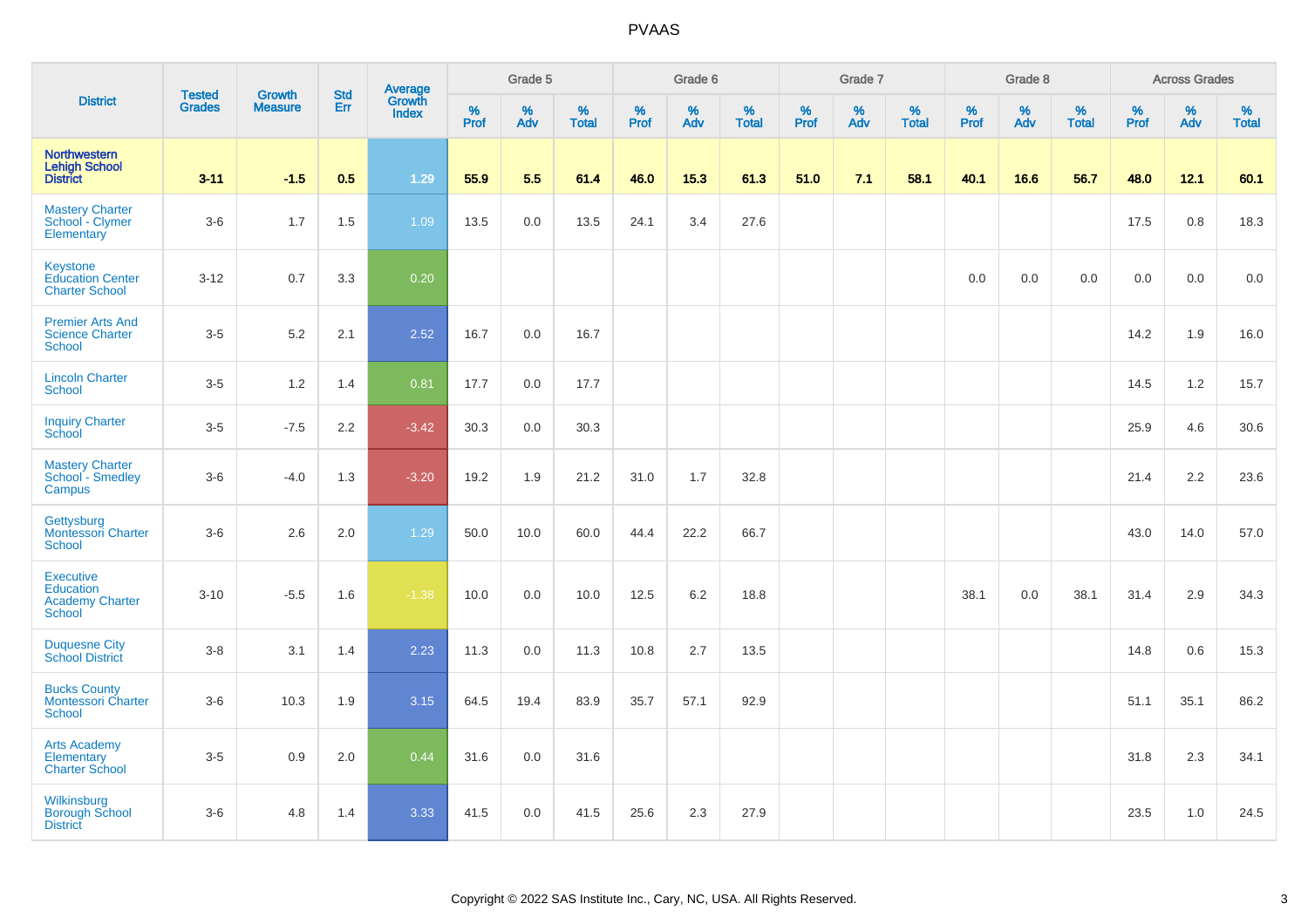|                                                                           | <b>Tested</b> | <b>Growth</b>  | <b>Std</b> | Average                |           | Grade 5  |                   |           | Grade 6  |                   |           | Grade 7  |                   |           | Grade 8  |                   |           | <b>Across Grades</b> |                   |
|---------------------------------------------------------------------------|---------------|----------------|------------|------------------------|-----------|----------|-------------------|-----------|----------|-------------------|-----------|----------|-------------------|-----------|----------|-------------------|-----------|----------------------|-------------------|
| <b>District</b>                                                           | <b>Grades</b> | <b>Measure</b> | Err        | Growth<br><b>Index</b> | %<br>Prof | %<br>Adv | %<br><b>Total</b> | %<br>Prof | %<br>Adv | %<br><b>Total</b> | %<br>Prof | %<br>Adv | %<br><b>Total</b> | %<br>Prof | %<br>Adv | %<br><b>Total</b> | %<br>Prof | %<br>Adv             | %<br><b>Total</b> |
| <b>Northwestern</b><br><b>Lehigh School</b><br><b>District</b>            | $3 - 11$      | $-1.5$         | 0.5        | 1.29                   | 55.9      | 5.5      | 61.4              | 46.0      | 15.3     | 61.3              | 51.0      | 7.1      | 58.1              | 40.1      | 16.6     | 56.7              | 48.0      | 12.1                 | 60.1              |
| <b>Mastery Charter</b><br>School John Wister<br>Elementary                | $3-5$         | 2.7            | 2.5        | 1.08                   | 8.3       | 0.0      | 8.3               |           |          |                   |           |          |                   |           |          |                   | 10.8      | 0.0                  | 10.8              |
| <b>Seven Generations</b><br><b>Charter School</b>                         | $3-5$         | 5.1            | 2.1        | 2.46                   | 62.2      | 2.7      | 64.9              |           |          |                   |           |          |                   |           |          |                   | 48.0      | 8.8                  | 56.8              |
| <b>Fell Charter School</b>                                                | $3 - 8$       | 3.1            | 2.3        | 1.32                   | 62.5      | 0.0      | 62.5              | 50.0      | 6.2      | 56.2              |           |          |                   |           |          |                   | 60.5      | 4.0                  | 64.5              |
| <b>Gillingham Charter</b><br>School                                       | $3 - 11$      | 2.2            | 2.0        | 1.08                   | 41.7      | 0.0      | 41.7              | 38.5      | 0.0      | 38.5              |           |          |                   | 30.8      | 15.4     | 46.2              | 34.3      | 4.3                  | 38.6              |
| <b>Mastery Charter</b><br>School-Mann<br>Campus                           | $3-6$         | $-2.7$         | 1.7        | $-1.60$                | 16.7      | 0.0      | 16.7              | 27.8      | 0.0      | 27.8              |           |          |                   |           |          |                   | 18.4      | 0.0                  | 18.4              |
| <b>Sto-Rox School</b><br><b>District</b>                                  | $3 - 10$      | $-0.0$         | 0.9        | $-0.01$                | 16.1      | 2.2      | 18.3              | 27.9      | 1.2      | 29.1              | 0.0       | 0.0      | 0.0               | 2.9       | 0.0      | 2.9               | 16.8      | 1.0                  | 17.9              |
| <b>Aspira Bilingual</b><br><b>Cyber Charter</b><br>School                 | $3 - 11$      | 2.8            | 1.6        | 2.58                   |           |          |                   | 12.9      | 0.0      | 12.9              | 0.0       | 0.0      | 0.0               | $0.0\,$   | 0.0      | 0.0               | 5.9       | $0.0\,$              | 5.9               |
| Steelton-Highspire<br><b>School District</b>                              | $3 - 11$      | $-1.9$         | 0.7        | $-0.81$                | 21.9      | 0.0      | 21.9              | 11.5      | 0.0      | 11.5              | 3.8       | 0.0      | 3.8               | 5.9       | 0.0      | 5.9               | 9.0       | 0.0                  | 9.0               |
| La Academia<br>Partnership<br><b>Charter School</b>                       | $6 - 11$      | $-4.8$         | 1.8        | $-1.41$                |           |          |                   | 14.3      | 0.0      | 14.3              | 4.2       | 0.0      | 4.2               | 0.0       | 0.0      | 0.0               | 5.6       | 0.0                  | 5.6               |
| <b>Propel Charter</b><br>School-Northside                                 | $3-8$         | $-1.3$         | 1.0        | 2.10                   | 7.0       | 0.0      | 7.0               | 14.6      | 0.0      | 14.6              | 5.0       | 0.0      | 5.0               | 10.0      | 0.0      | 10.0              | 9.0       | 0.0                  | 9.0               |
| <b>Erie Rise</b><br>Leadership<br><b>Academy Charter</b><br><b>School</b> | $3-8$         | 0.0            | 1.2        | $-0.41$                | 17.9      | 0.0      | 17.9              | 6.9       | 0.0      | 6.9               | 4.8       | 2.4      | 7.1               | 0.0       | 0.0      | 0.0               | 7.8       | 0.5                  | 8.3               |
| <b>First Philadelphia</b><br>Preparatory<br><b>Charter School</b>         | $3-8$         | $-3.5$         | 0.7        | $-5.28$                | 13.7      | 1.0      | 14.7              | 22.8      | 1.1      | 23.9              | 7.6       | 0.0      | 7.6               | 18.9      | 4.0      | 23.0              | 16.4      | 1.6                  | 17.9              |
| John B. Stetson<br><b>Charter School</b>                                  | $5 - 8$       | 3.5            | 0.6        | 2.23                   | 4.5       | 0.0      | 4.5               | 6.4       | 0.0      | 6.4               | 10.2      | 0.0      | 10.2              | 10.5      | 1.6      | 12.1              | 8.5       | 0.5                  | 8.9               |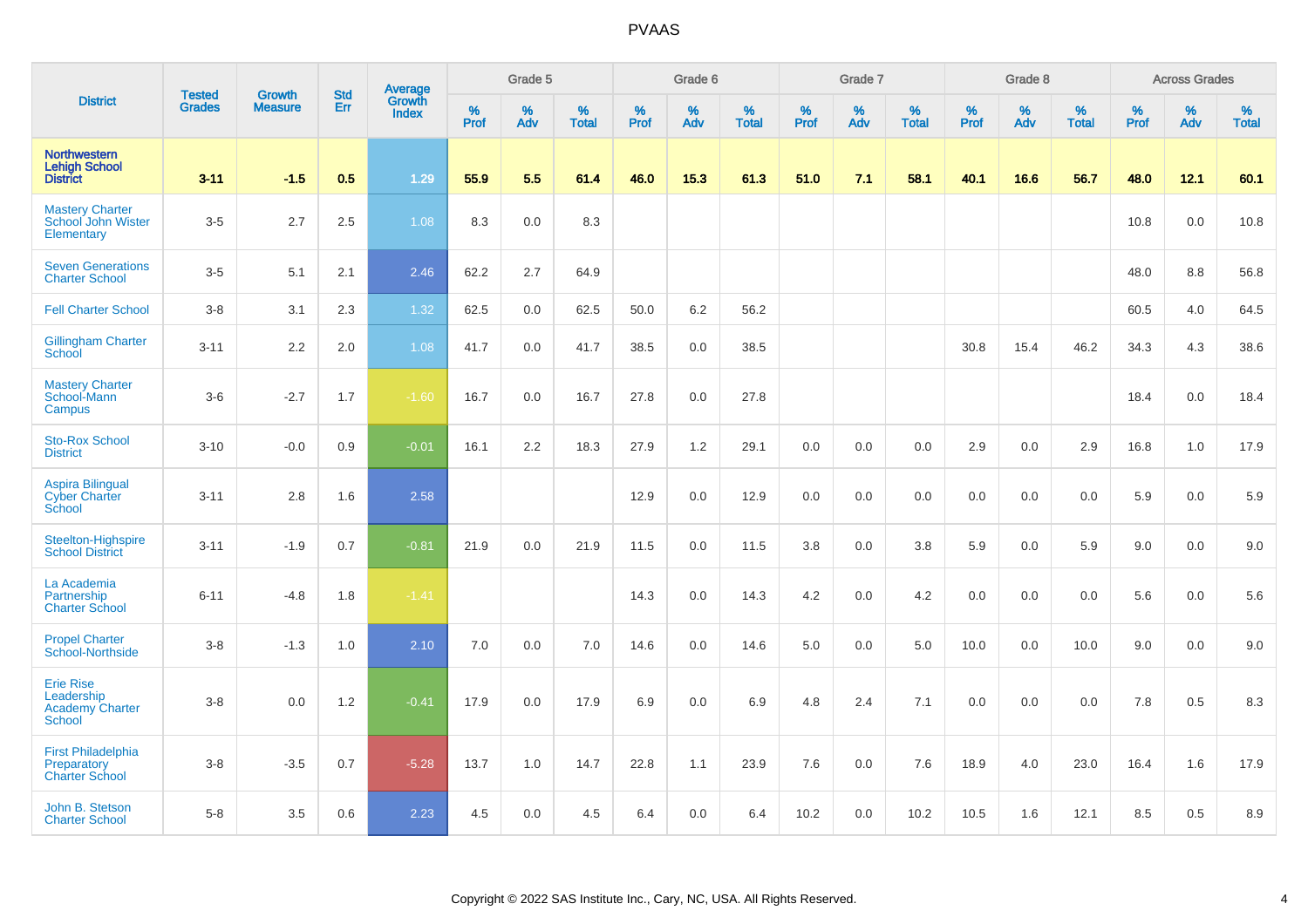|                                                                      | <b>Tested</b> | <b>Growth</b>  | <b>Std</b> | <b>Average</b><br>Growth |                     | Grade 5  |                   |                  | Grade 6  |                   |                  | Grade 7  |                   |                  | Grade 8  |                   |           | <b>Across Grades</b> |                   |
|----------------------------------------------------------------------|---------------|----------------|------------|--------------------------|---------------------|----------|-------------------|------------------|----------|-------------------|------------------|----------|-------------------|------------------|----------|-------------------|-----------|----------------------|-------------------|
| <b>District</b>                                                      | <b>Grades</b> | <b>Measure</b> | Err        | <b>Index</b>             | $\%$<br><b>Prof</b> | %<br>Adv | %<br><b>Total</b> | %<br><b>Prof</b> | %<br>Adv | %<br><b>Total</b> | %<br><b>Prof</b> | %<br>Adv | %<br><b>Total</b> | %<br><b>Prof</b> | %<br>Adv | %<br><b>Total</b> | %<br>Prof | %<br>Adv             | %<br><b>Total</b> |
| <b>Northwestern</b><br><b>Lehigh School</b><br><b>District</b>       | $3 - 11$      | $-1.5$         | 0.5        | 1.29                     | 55.9                | 5.5      | 61.4              | 46.0             | 15.3     | 61.3              | 51.0             | 7.1      | 58.1              | 40.1             | 16.6     | 56.7              | 48.0      | 12.1                 | 60.1              |
| <b>Roberto Clemente</b><br><b>Charter School</b>                     | $3 - 12$      | $-5.1$         | 1.0        | $-5.25$                  | 19.4                | 0.0      | 19.4              | 23.1             | 5.1      | 28.2              | 11.6             | 0.0      | 11.6              | 12.2             | 0.0      | 12.2              | 15.5      | 1.7                  | 17.2              |
| <b>Propel Charter</b><br>School-Homestead                            | $3 - 11$      | $-1.0$         | 1.0        | $-0.97$                  | 21.6                | 0.0      | 21.6              | 16.7             | 5.6      | 22.2              | 11.8             | 0.0      | 11.8              | 9.5              | 2.4      | 11.9              | 15.3      | 2.2                  | 17.6              |
| <b>Chester-Upland</b><br><b>School District</b>                      | $3 - 11$      | 0.8            | 0.8        | 2.47                     | 15.4                | 0.0      | 15.4              | 18.2             | 2.6      | 20.8              | 12.4             | 0.0      | 12.4              | 9.8              | 0.0      | 9.8               | 15.6      | 1.0                  | 16.6              |
| <b>Esperanza Cyber</b><br><b>Charter School</b>                      | $3 - 11$      | $-2.3$         | 1.3        | 0.51                     | 11.8                | 0.0      | 11.8              | 8.7              | 0.0      | 8.7               | 12.8             | 0.0      | 12.8              | 9.1              | 0.0      | 9.1               | 9.4       | 0.8                  | 10.2              |
| <b>Monessen City</b><br><b>School District</b>                       | $3 - 10$      | $-3.2$         | 1.2        | $-2.75$                  | 20.0                | 0.0      | 20.0              | 18.0             | 2.6      | 20.5              | 13.3             | 0.0      | 13.3              | 4.8              | 0.0      | 4.8               | 15.2      | 0.6                  | 15.8              |
| <b>Provident Charter</b><br><b>School</b>                            | $3 - 8$       | 4.1            | 1.1        | $-1.11$                  | 19.6                | 0.0      | 19.6              | 15.8             | 5.3      | 21.0              | 13.6             | 0.0      | 13.6              | 17.2             | 3.4      | 20.7              | 16.4      | 2.9                  | 19.3              |
| Widener<br>Partnership<br><b>Charter School</b>                      | $3 - 7$       | $-1.6$         | 1.1        | $-1.43$                  | 4.6                 | 0.0      | 4.6               | 15.8             | 2.6      | 18.4              | 14.0             | 0.0      | 14.0              |                  |          |                   | 9.6       | 1.4                  | 11.0              |
| <b>Global Leadership</b><br><b>Academy Charter</b><br><b>School</b>  | $3 - 8$       | 0.6            | 1.9        | 1.10                     | 21.4                | 0.0      | 21.4              |                  |          |                   | 14.3             | 0.0      | 14.3              | 25.0             | 0.0      | 25.0              | 13.4      | 0.0                  | 13.4              |
| <b>Frederick Douglass</b><br><b>Mastery Charter</b><br><b>School</b> | $3 - 8$       | 1.8            | 1.4        | 0.89                     | 20.8                | 0.0      | 20.8              | 22.2             | 0.0      | 22.2              | 14.3             | 0.0      | 14.3              | 34.6             | 3.8      | 38.5              | 19.1      | 0.9                  | 20.0              |
| <b>Universal Daroff</b><br><b>Charter School</b>                     | $3 - 8$       | 4.3            | 0.8        | 5.09                     | 14.5                | 0.0      | 14.5              | 20.4             | 1.8      | 22.2              | 12.5             | 2.1      | 14.6              | 21.8             | 0.0      | 21.8              | 15.2      | 1.3                  | 16.5              |
| <b>York City School</b><br><b>District</b>                           | $3 - 12$      | 1.0            | 0.3        | 3.18                     | 13.6                | 0.5      | 14.1              | 17.2             | 1.8      | 19.1              | 14.9             | 0.0      | 14.9              | 16.0             | 0.2      | 16.2              | 15.3      | 0.7                  | 15.9              |
| <b>Penn Hills School</b><br><b>District</b>                          | $3 - 11$      | $-4.6$         | 0.5        | $-9.21$                  | 22.2                | 0.0      | 22.2              | 17.0             | 6.1      | 23.1              | 13.6             | 1.6      | 15.2              | 20.7             | 4.3      | 25.0              | 20.9      | 2.9                  | 23.8              |
| <b>Mastery Charter</b><br>School - Pickett<br>Campus                 | $6 - 10$      | 1.6            | 1.1        | 0.77                     |                     |          |                   | 4.9              | 0.0      | 4.9               | 15.4             | 0.0      | 15.4              | 8.8              | 2.9      | 11.8              | 9.6       | 0.9                  | 10.5              |
| <b>Hanover Area</b><br><b>School District</b>                        | $3 - 11$      | $-2.1$         | 0.9        | 0.50                     | 29.8                | 0.0      | 29.8              | 14.6             | 9.1      | 23.6              | 15.5             | 0.0      | 15.5              | 14.3             | 2.4      | 16.7              | 20.2      | 2.3                  | 22.5              |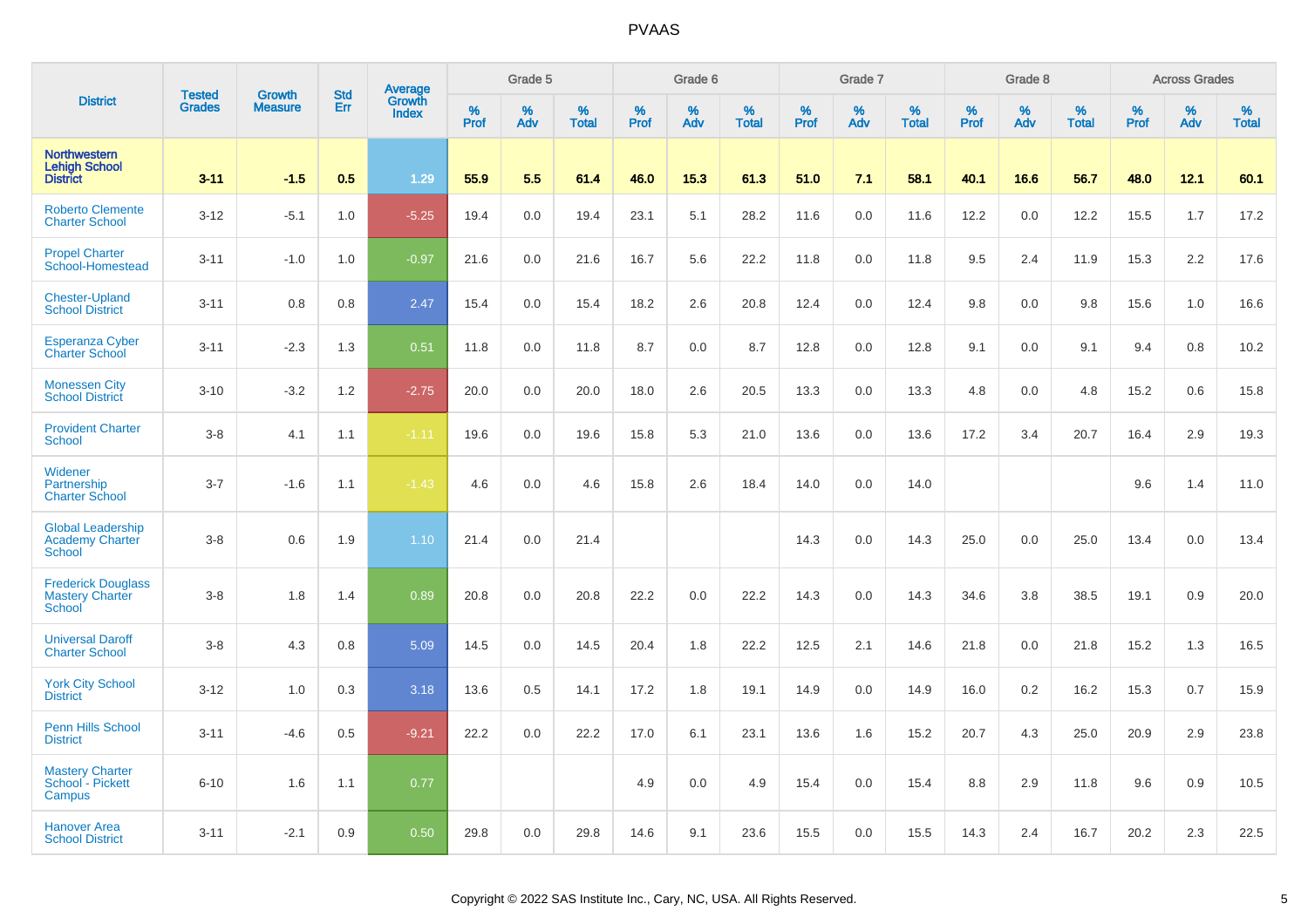|                                                                                            |                                |                                 |                   | Average                |           | Grade 5  |                   |           | Grade 6  |                   |           | Grade 7  |                   |           | Grade 8  |                   |           | <b>Across Grades</b> |                   |
|--------------------------------------------------------------------------------------------|--------------------------------|---------------------------------|-------------------|------------------------|-----------|----------|-------------------|-----------|----------|-------------------|-----------|----------|-------------------|-----------|----------|-------------------|-----------|----------------------|-------------------|
| <b>District</b>                                                                            | <b>Tested</b><br><b>Grades</b> | <b>Growth</b><br><b>Measure</b> | <b>Std</b><br>Err | Growth<br><b>Index</b> | %<br>Prof | %<br>Adv | %<br><b>Total</b> | %<br>Prof | %<br>Adv | %<br><b>Total</b> | %<br>Prof | %<br>Adv | %<br><b>Total</b> | %<br>Prof | %<br>Adv | %<br><b>Total</b> | %<br>Prof | %<br>Adv             | %<br><b>Total</b> |
| <b>Northwestern</b><br><b>Lehigh School</b><br><b>District</b>                             | $3 - 11$                       | $-1.5$                          | 0.5               | 1.29                   | 55.9      | 5.5      | 61.4              | 46.0      | 15.3     | 61.3              | 51.0      | 7.1      | 58.1              | 40.1      | 16.6     | 56.7              | 48.0      | 12.1                 | 60.1              |
| Independence<br><b>Charter School</b><br>West                                              | $3 - 7$                        | $-3.2$                          | 1.8               | 0.23                   | 14.3      | 0.0      | 14.3              | 15.4      | 7.7      | 23.1              | 15.8      | $0.0\,$  | 15.8              |           |          |                   | 15.0      | 2.6                  | 17.7              |
| <b>Chester</b><br>Community<br><b>Charter School</b>                                       | $3 - 8$                        | 3.8                             | 0.6               | 2.71                   | 15.7      | 0.8      | 16.4              | 11.9      | 1.8      | 13.8              | 15.2      | 1.0      | 16.2              | 14.8      | 0.0      | 14.8              | 13.2      | 0.7                  | 13.9              |
| <b>Universal Vare</b><br><b>Charter School</b>                                             | $6 - 8$                        | 6.8                             | 1.3               | 5.11                   |           |          |                   | 11.8      | 17.6     | 29.4              | 16.7      | 0.0      | 16.7              | 28.6      | 1.6      | 30.2              | 22.7      | 3.6                  | 26.4              |
| The Philadelphia<br><b>Charter School for</b><br><b>Arts and Sciences</b><br>at HR Edmunds | $3 - 8$                        | $-1.2$                          | 0.7               | $-2.66$                | 11.9      | 2.4      | 14.3              | 18.6      | 0.0      | 18.6              | 17.2      | 0.0      | 17.2              | 24.4      | 0.0      | 24.4              | 16.1      | 0.6                  | 16.7              |
| <b>Harrisburg City</b><br><b>School District</b>                                           | $3 - 11$                       | 1.6                             | 0.4               | $-0.18$                | 6.5       | 0.3      | 6.7               | 14.5      | 1.7      | 16.2              | 15.4      | 1.9      | 17.3              | 20.3      | 2.1      | 22.4              | 12.6      | 1.0                  | 13.6              |
| <b>Pottstown School</b><br><b>District</b>                                                 | $3 - 12$                       | $-5.4$                          | 0.5               | $-10.46$               | 22.5      | 1.2      | 23.7              | 20.1      | 2.1      | 22.2              | 16.9      | 0.6      | 17.5              | 16.5      | 1.6      | 18.1              | 21.9      | 2.2                  | 24.0              |
| <b>Clairton City</b><br><b>School District</b>                                             | $3 - 11$                       | 0.7                             | 0.8               | 0.84                   | 12.5      | 2.1      | 14.6              | 22.1      | 5.9      | 27.9              | 17.7      | 0.0      | 17.7              | 25.5      | 0.0      | 25.5              | 19.3      | 1.5                  | 20.8              |
| <b>Reading School</b><br><b>District</b>                                                   | $3 - 11$                       | 1.5                             | 0.4               | 4.16                   | 14.9      | 0.5      | 15.4              | 15.2      | 2.2      | 17.4              | 16.6      | 1.3      | 17.9              | 16.7      | 0.4      | 17.0              | 16.0      | 1.2                  | 17.2              |
| <b>Propel Charter</b><br>School-Pitcairn                                                   | $3-8$                          | $-5.3$                          | 1.2               | $-2.91$                | 12.1      | 0.0      | 12.1              | 29.6      | 11.1     | 40.7              | 18.2      | 0.0      | 18.2              | 16.7      | 0.0      | 16.7              | 17.3      | 2.5                  | 19.8              |
| <b>Erie City School</b><br><b>District</b>                                                 | $3 - 12$                       | $-2.9$                          | 0.3               | $-10.54$               | 17.9      | 0.9      | 18.8              | 15.4      | 2.7      | 18.1              | 16.6      | 1.6      | 18.2              | 18.4      | 2.3      | 20.7              | 17.5      | 2.2                  | 19.8              |
| <b>New Castle Area</b><br><b>School District</b>                                           | $3 - 12$                       | $-5.0$                          | 0.4               | $-11.37$               | 19.4      | 0.5      | 19.9              | 18.2      | 4.2      | 22.4              | 18.3      | 0.0      | 18.3              | 20.9      | 0.9      | 21.9              | 17.6      | 1.9                  | 19.5              |
| <b>Southwest</b><br>Leadership<br><b>Academy Charter</b><br><b>School</b>                  | $3 - 8$                        | 0.2                             | 1.1               | 0.19                   | 9.1       | 0.0      | 9.1               | 16.1      | 6.4      | 22.6              | 15.8      | 2.6      | 18.4              | 20.8      | 0.0      | 20.8              | 19.0      | 3.3                  | 22.3              |
| <b>Richard Allen</b><br>Preparatory<br><b>Charter School</b>                               | $5 - 8$                        | 4.8                             | 0.7               | 6.89                   | 9.3       | 0.0      | 9.3               | 16.1      | 0.0      | 16.1              | 16.7      | 1.8      | 18.5              | 19.1      | 1.8      | 20.9              | 16.4      | 1.1                  | 17.5              |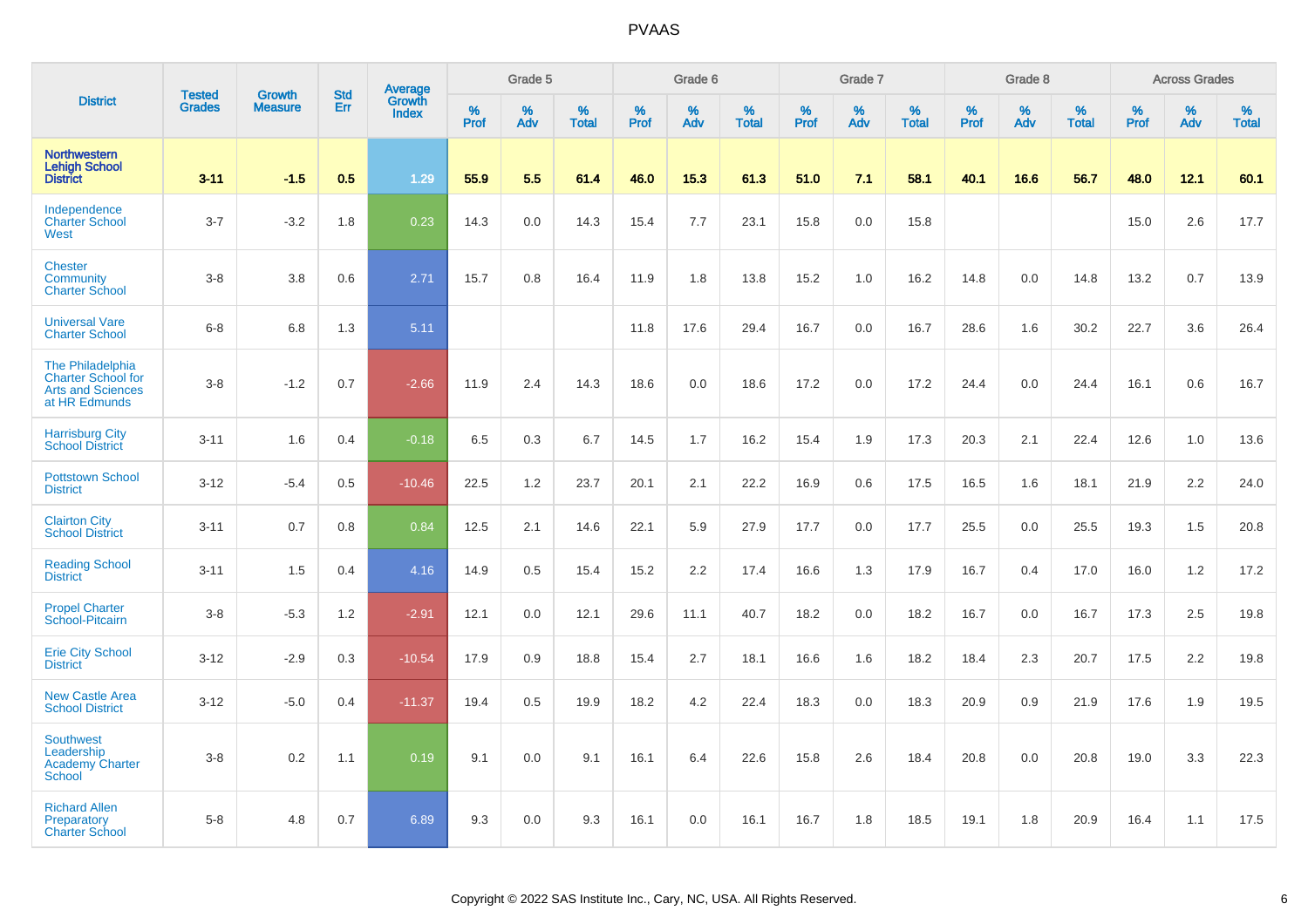|                                                                       |                                |                                 | <b>Std</b> | Average                |           | Grade 5  |                      |           | Grade 6  |                   |           | Grade 7  |                   |                  | Grade 8  |                   |                  | <b>Across Grades</b> |                   |
|-----------------------------------------------------------------------|--------------------------------|---------------------------------|------------|------------------------|-----------|----------|----------------------|-----------|----------|-------------------|-----------|----------|-------------------|------------------|----------|-------------------|------------------|----------------------|-------------------|
| <b>District</b>                                                       | <b>Tested</b><br><b>Grades</b> | <b>Growth</b><br><b>Measure</b> | Err        | Growth<br><b>Index</b> | %<br>Prof | %<br>Adv | $\%$<br><b>Total</b> | %<br>Prof | %<br>Adv | %<br><b>Total</b> | %<br>Prof | %<br>Adv | %<br><b>Total</b> | %<br><b>Prof</b> | %<br>Adv | %<br><b>Total</b> | %<br><b>Prof</b> | %<br>Adv             | %<br><b>Total</b> |
| <b>Northwestern</b><br><b>Lehigh School</b><br><b>District</b>        | $3 - 11$                       | $-1.5$                          | 0.5        | 1.29                   | 55.9      | 5.5      | 61.4                 | 46.0      | 15.3     | 61.3              | 51.0      | 7.1      | 58.1              | 40.1             | 16.6     | 56.7              | 48.0             | 12.1                 | 60.1              |
| <b>Propel Charter</b><br>School - Braddock<br><b>Hills</b>            | $3 - 11$                       | $-3.7$                          | 0.8        | $-2.74$                | 19.6      | 1.8      | 21.4                 | 15.8      | 3.5      | 19.3              | 19.0      | 0.0      | 19.0              | 14.5             | 2.9      | 17.4              | 15.6             | 1.9                  | 17.5              |
| <b>Propel Charter</b><br>School-Hazelwood                             | $3-8$                          | $-0.7$                          | 1.2        | $-0.56$                | 6.7       | 0.0      | 6.7                  | 14.3      | 0.0      | 14.3              | 14.3      | 4.8      | 19.0              | 16.0             | 0.0      | 16.0              | 10.2             | 0.6                  | 10.8              |
| <b>Innovative Arts</b><br><b>Academy Charter</b><br><b>School</b>     | $6 - 11$                       | $-2.2$                          | 0.9        | 1.94                   |           |          |                      | 15.4      | 1.9      | 17.3              | 19.1      | 0.0      | 19.1              | 15.4             | 1.1      | 16.5              | 16.6             | 1.0                  | 17.5              |
| <b>Boys Latin Of</b><br>Philadelphia<br><b>Charter School</b>         | $6 - 12$                       | 2.7                             | 0.8        | 1.58                   |           |          |                      | 9.0       | 1.5      | 10.4              | 18.1      | 1.2      | 19.3              | 22.6             | 1.1      | 23.7              | 17.3             | 1.2                  | 18.5              |
| <b>Mastery Charter</b><br>School - Gratz<br>Campus                    | $7 - 10$                       | 5.0                             | 1.4        | 3.43                   |           |          |                      |           |          |                   | 19.4      | 0.0      | 19.4              | 7.3              | 0.0      | 7.3               | 13.0             | 0.0                  | 13.0              |
| <b>Young Scholars</b><br><b>Charter School</b>                        | $6 - 8$                        | 0.5                             | 0.9        | 0.83                   |           |          |                      | 23.2      | 5.4      | 28.6              | 14.3      | 5.7      | 20.0              | 13.0             | 0.0      | 13.0              | 16.3             | 3.4                  | 19.7              |
| <b>Universal</b><br><b>Creighton Charter</b><br>School                | $3-8$                          | $-0.0$                          | 0.7        | $-0.06$                | 31.0      | 2.4      | 33.3                 | 25.6      | 2.3      | 27.9              | 15.4      | 4.6      | 20.0              | 34.9             | 5.8      | 40.7              | 28.8             | 4.7                  | 33.5              |
| <b>Perseus House</b><br><b>Charter School Of</b><br><b>Excellence</b> | $6 - 11$                       | $-0.9$                          | 1.2        | $-0.70$                |           |          |                      | 4.8       | 0.0      | 4.8               | 20.4      | 0.0      | 20.4              | 22.7             | 1.5      | 24.2              | 19.2             | 0.7                  | 19.9              |
| <b>Farrell Area School</b><br><b>District</b>                         | $3 - 11$                       | 1.3                             | 1.0        | 1.30                   | 26.7      | 0.0      | 26.7                 | 31.7      | 2.4      | 34.2              | 20.4      | 0.0      | 20.4              | 28.2             | 0.0      | 28.2              | 25.9             | 2.3                  | 28.2              |
| <b>Propel Charter</b><br>School-Montour                               | $3 - 10$                       | $-1.8$                          | 0.8        | $-1.01$                | 18.0      | 0.0      | 18.0                 | 22.7      | 3.0      | 25.8              | 21.5      | 0.0      | 21.5              | 23.4             | 3.1      | 26.6              | 21.5             | 3.2                  | 24.7              |
| <b>Mahanoy Area</b><br><b>School District</b>                         | $3 - 10$                       | $-3.0$                          | 0.8        | $-3.56$                | 30.4      | 0.0      | 30.4                 | 31.5      | 8.2      | 39.7              | 19.6      | 2.0      | 21.6              | 14.9             | 1.5      | 16.4              | 27.6             | 3.3                  | 30.9              |
| <b>Lancaster School</b><br><b>District</b>                            | $3 - 12$                       | $-4.1$                          | 0.3        | $-14.65$               | 22.5      | 2.4      | 24.9                 | 21.2      | 5.2      | 26.3              | 20.2      | 1.6      | 21.8              | 17.0             | 2.1      | 19.1              | 21.5             | 3.7                  | 25.2              |
| <b>Urban Pathways 6-</b><br>12 Charter School                         | $6 - 11$                       | $-0.2$                          | 2.1        | $-0.10$                |           |          |                      |           |          |                   | 22.2      | 0.0      | 22.2              | 0.0              | 0.0      | 0.0               | 15.9             | 0.0                  | 15.9              |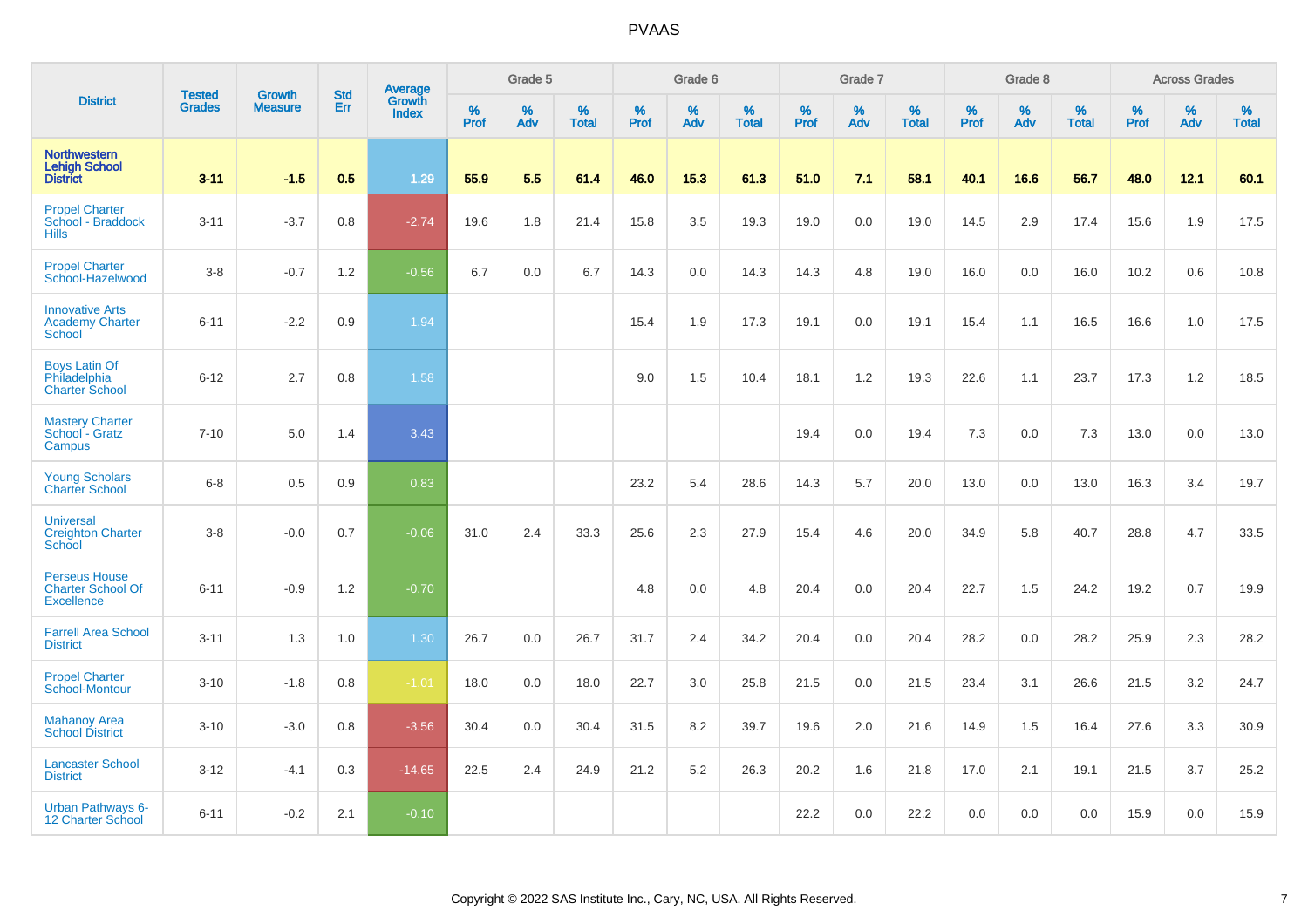|                                                                                | <b>Tested</b> | <b>Growth</b>  | <b>Std</b> | Average                |           | Grade 5  |                   |           | Grade 6  |                   |           | Grade 7  |                   |           | Grade 8  |                   |           | <b>Across Grades</b> |                   |
|--------------------------------------------------------------------------------|---------------|----------------|------------|------------------------|-----------|----------|-------------------|-----------|----------|-------------------|-----------|----------|-------------------|-----------|----------|-------------------|-----------|----------------------|-------------------|
| <b>District</b>                                                                | <b>Grades</b> | <b>Measure</b> | Err        | Growth<br><b>Index</b> | %<br>Prof | %<br>Adv | %<br><b>Total</b> | %<br>Prof | %<br>Adv | %<br><b>Total</b> | %<br>Prof | %<br>Adv | %<br><b>Total</b> | %<br>Prof | %<br>Adv | %<br><b>Total</b> | %<br>Prof | %<br>Adv             | %<br><b>Total</b> |
| <b>Northwestern</b><br><b>Lehigh School</b><br><b>District</b>                 | $3 - 11$      | $-1.5$         | 0.5        | 1.29                   | 55.9      | 5.5      | 61.4              | 46.0      | 15.3     | 61.3              | 51.0      | 7.1      | 58.1              | 40.1      | 16.6     | 56.7              | 48.0      | 12.1                 | 60.1              |
| <b>Lebanon School</b><br><b>District</b>                                       | $3 - 11$      | $-0.4$         | 0.4        | $-1.04$                | 29.4      | 2.5      | 31.9              | 21.7      | 5.5      | 27.2              | 20.0      | 2.5      | 22.5              | 21.9      | 1.2      | 23.0              | 25.5      | 3.4                  | 28.8              |
| <b>Mastery Charter</b><br>School-Francis D.<br><b>Pastorius</b><br>Elementary  | $3 - 8$       | $-1.7$         | 1.5        | $-1.16$                | 3.8       | 0.0      | 3.8               | 28.6      | 3.6      | 32.1              | 22.7      | 0.0      | 22.7              |           |          |                   | 14.3      | 0.8                  | 15.1              |
| <b>Belmont Charter</b><br><b>School</b>                                        | $3 - 10$      | 2.8            | 0.9        | 3.27                   | 10.2      | 0.0      | 10.2              | 25.5      | 2.0      | 27.4              | 22.9      | 0.0      | 22.9              | 28.0      | 0.0      | 28.0              | 18.0      | 1.9                  | 19.9              |
| <b>Memphis Street</b><br><b>Academy Charter</b><br>School @ JP<br><b>Jones</b> | $5 - 8$       | 4.3            | 0.8        | 5.58                   | 13.3      | 0.0      | 13.3              | 12.9      | 0.0      | 12.9              | 21.3      | 1.6      | 23.0              | 18.0      | 0.0      | 18.0              | 16.6      | 0.6                  | 17.2              |
| People For People<br><b>Charter School</b>                                     | $3 - 12$      | 3.5            | 1.0        | 3.64                   | 12.9      | 3.2      | 16.1              | 19.4      | 0.0      | 19.4              | 23.1      | 0.0      | 23.1              | 6.8       | 0.0      | 6.8               | 13.2      | 0.4                  | 13.6              |
| <b>Mastery Charter</b><br>School - Thomas<br>Campus                            | $3 - 10$      | 0.4            | 1.0        | 0.38                   | 29.0      | 0.0      | 29.0              | 17.1      | 0.0      | 17.1              | 20.9      | 2.3      | 23.3              | 28.9      | 0.0      | 28.9              | 24.9      | 2.3                  | 27.2              |
| Esperanza<br><b>Academy Charter</b><br>School                                  | $4 - 11$      | 1.2            | 0.5        | 4.88                   |           |          |                   | 17.4      | 0.5      | 17.9              | 22.3      | 1.4      | 23.6              | 18.9      | 0.5      | 19.4              | 19.0      | 0.9                  | 19.9              |
| <b>Lindley Academy</b><br>Charter School At<br><b>Birney</b>                   | $3 - 8$       | 1.0            | 0.7        | $-0.04$                | 8.9       | 0.0      | 8.9               | 24.0      | 2.5      | 26.6              | 20.6      | 3.2      | 23.8              | 19.4      | 4.8      | 24.2              | 19.6      | 2.3                  | 21.9              |
| <b>Mckeesport Area</b><br><b>School District</b>                               | $3 - 12$      | 0.3            | 0.5        | 0.67                   | 30.5      | 0.6      | 31.1              | 29.1      | 1.3      | 30.4              | 24.1      | 0.0      | 24.1              | 22.6      | 1.0      | 23.7              | 25.9      | 2.4                  | 28.3              |
| <b>Columbia Borough</b><br><b>School District</b>                              | $3 - 12$      | $-0.9$         | 0.8        | $-1.18$                | 34.7      | 5.6      | 40.3              | 31.0      | 8.4      | 39.4              | 20.0      | 4.3      | 24.3              | 21.6      | 1.4      | 23.0              | 27.1      | 6.8                  | 33.9              |
| <b>Shade-Central City</b><br><b>School District</b>                            | $3 - 11$      | $-2.8$         | 1.4        | $-1.99$                | 43.8      | 0.0      | 43.8              | 44.4      | 14.8     | 59.3              | 25.0      | 0.0      | 25.0              | 29.2      | 0.0      | 29.2              | 35.1      | 6.0                  | 41.0              |
| <b>KIPP West</b><br>Philadelphia<br><b>Charter School</b>                      | $3 - 8$       | $-0.4$         | 1.2        | $-1.95$                | 28.6      | 0.0      | 28.6              | 19.4      | 0.0      | 19.4              | 25.0      | 0.0      | 25.0              | 16.7      | 0.0      | 16.7              | 17.6      | 0.6                  | 18.1              |
| <b>Ringgold School</b><br><b>District</b>                                      | $3 - 11$      | $-6.9$         | 0.5        | $-14.33$               | 22.7      | 1.2      | 23.9              | 29.5      | 0.6      | 30.1              | 21.8      | 3.5      | 25.3              | 31.7      | 4.3      | 36.0              | 32.2      | 4.3                  | 36.4              |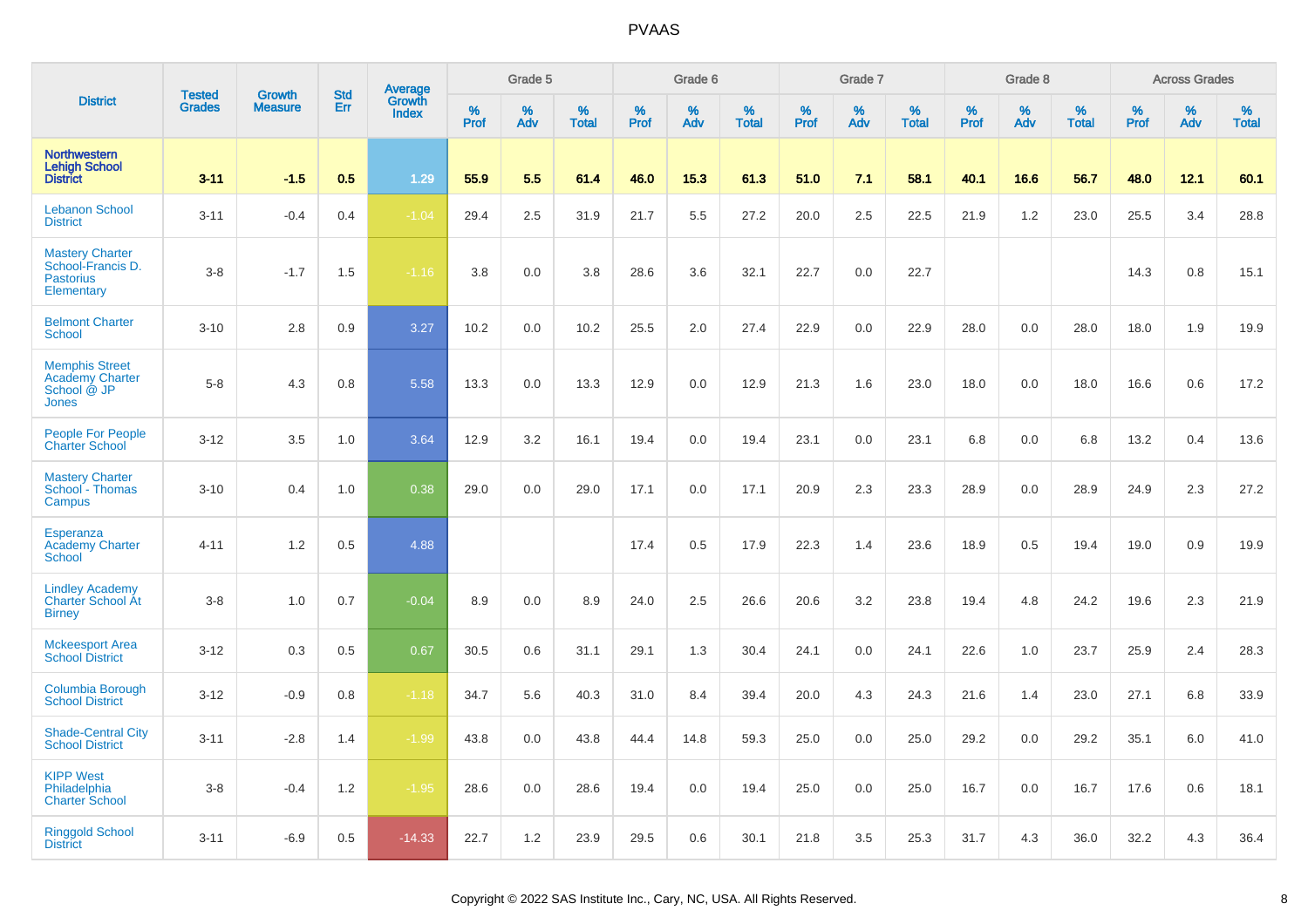|                                                                   | <b>Tested</b> | <b>Growth</b>  | <b>Std</b> | Average                |           | Grade 5  |                   |           | Grade 6  |                   |           | Grade 7  |                   |           | Grade 8  |                   |           | <b>Across Grades</b> |                   |
|-------------------------------------------------------------------|---------------|----------------|------------|------------------------|-----------|----------|-------------------|-----------|----------|-------------------|-----------|----------|-------------------|-----------|----------|-------------------|-----------|----------------------|-------------------|
| <b>District</b>                                                   | <b>Grades</b> | <b>Measure</b> | Err        | Growth<br><b>Index</b> | %<br>Prof | %<br>Adv | %<br><b>Total</b> | %<br>Prof | %<br>Adv | %<br><b>Total</b> | %<br>Prof | %<br>Adv | %<br><b>Total</b> | %<br>Prof | %<br>Adv | %<br><b>Total</b> | %<br>Prof | %<br>Adv             | %<br><b>Total</b> |
| <b>Northwestern</b><br><b>Lehigh School</b><br><b>District</b>    | $3 - 11$      | $-1.5$         | 0.5        | 1.29                   | 55.9      | 5.5      | 61.4              | 46.0      | 15.3     | 61.3              | 51.0      | 7.1      | 58.1              | 40.1      | 16.6     | 56.7              | 48.0      | 12.1                 | 60.1              |
| Wissahickon<br><b>Charter School</b>                              | $3-8$         | $-1.5$         | 0.7        | 0.24                   | 22.2      | 0.0      | 22.2              | 20.5      | 6.0      | 26.5              | 24.1      | 1.2      | 25.3              | 22.1      | 0.0      | 22.1              | 22.4      | 2.8                  | 25.2              |
| <b>Greater Nanticoke</b><br><b>Area School</b><br><b>District</b> | $3 - 12$      | $-0.0$         | 0.6        | $-0.25$                | 43.1      | 2.8      | 45.9              | 26.7      | 6.0      | 32.8              | 23.6      | 1.9      | 25.5              | 35.6      | 3.5      | 39.1              | 29.8      | 5.0                  | 34.8              |
| <b>Rochester Area</b><br><b>School District</b>                   | $3 - 11$      | $-3.0$         | 0.9        | $-3.29$                | 50.0      | 0.0      | 50.0              | 40.4      | 13.5     | 53.8              | 24.0      | 2.0      | 26.0              | 47.2      | 1.9      | 49.1              | 43.3      | 7.5                  | 50.8              |
| <b>Tidioute</b><br>Community<br><b>Charter School</b>             | $3 - 11$      | 2.0            | 1.5        | 2.84                   | 69.2      | 0.0      | 69.2              | 61.1      | 5.6      | 66.7              | 26.3      | 0.0      | 26.3              | 37.0      | 0.0      | 37.0              | 43.2      | 4.0                  | 47.2              |
| <b>Sugar Valley Rural</b><br><b>Charter School</b>                | $3 - 11$      | 0.5            | 1.0        | 1.28                   | 36.8      | 0.0      | 36.8              | 34.2      | 7.9      | 42.1              | 21.0      | 5.3      | 26.3              | 8.6       | 2.9      | 11.4              | 25.4      | 4.7                  | 30.0              |
| <b>Mastery Charter</b><br>School - Harrity<br>Campus              | $3 - 8$       | 0.5            | 1.2        | 0.04                   | 13.6      | 0.0      | 13.6              | 12.8      | 2.1      | 14.9              | 26.5      | 0.0      | 26.5              | 11.1      | 7.4      | 18.5              | 18.2      | 2.0                  | 20.2              |
| <b>Austin Area School</b><br><b>District</b>                      | $3 - 11$      | $-0.5$         | 1.7        | $-0.30$                | 38.5      | 7.7      | 46.2              | 61.5      | 0.0      | 61.5              | 26.7      | 0.0      | 26.7              | 56.2      | 6.2      | 62.5              | 40.5      | 4.0                  | 44.6              |
| Pennsylvania<br><b>Distance Learning</b><br><b>Charter School</b> | $3 - 12$      | 0.0            | 0.7        | 0.07                   | 30.3      | 0.0      | 30.3              | 16.2      | 4.0      | 20.3              | 25.6      | 1.2      | 26.7              | 33.3      | 2.3      | 35.6              | 25.8      | 3.0                  | 28.8              |
| <b>Alliance For</b><br><b>Progress Charter</b><br>School          | $3-8$         | $-1.1$         | 1.2        | $-0.97$                | 12.5      | 0.0      | 12.5              | 32.0      | 0.0      | 32.0              | 26.9      | 0.0      | 26.9              | 3.4       | 0.0      | 3.4               | 19.4      | 0.0                  | 19.4              |
| <b>New Kensington-</b><br><b>Arnold School</b><br><b>District</b> | $3 - 11$      | $-1.0$         | 0.7        | $-1.55$                | 22.5      | 0.9      | 23.4              | 20.6      | 10.3     | 30.8              | 27.0      | 0.0      | 27.0              | 26.4      | 3.4      | 29.9              | 27.1      | 4.2                  | 31.3              |
| Eugenio Maria De<br><b>Hostos Charter</b><br><b>School</b>        | $3-8$         | $-0.5$         | 1.4        | $-0.37$                | 45.8      | 0.0      | 45.8              | 16.7      | 16.7     | 33.3              | 18.2      | 9.1      | 27.3              | 46.7      | 0.0      | 46.7              | 35.0      | 6.7                  | 41.7              |
| <b>Greater Johnstown</b><br><b>School District</b>                | $3 - 11$      | $-0.2$         | 0.5        | $-0.46$                | 21.9      | 0.0      | 21.9              | 21.0      | 2.7      | 23.6              | 26.7      | 0.6      | 27.3              | 23.4      | 0.6      | 24.0              | 21.6      | 1.8                  | 23.4              |
| <b>Collegium Charter</b><br>School                                | $3 - 10$      | $-4.5$         | 0.5        | $-9.56$                | 32.0      | 1.0      | 33.0              | 26.2      | 4.2      | 30.4              | 26.3      | 1.1      | 27.4              | 25.0      | 3.4      | 28.4              | 31.5      | 3.2                  | 34.7              |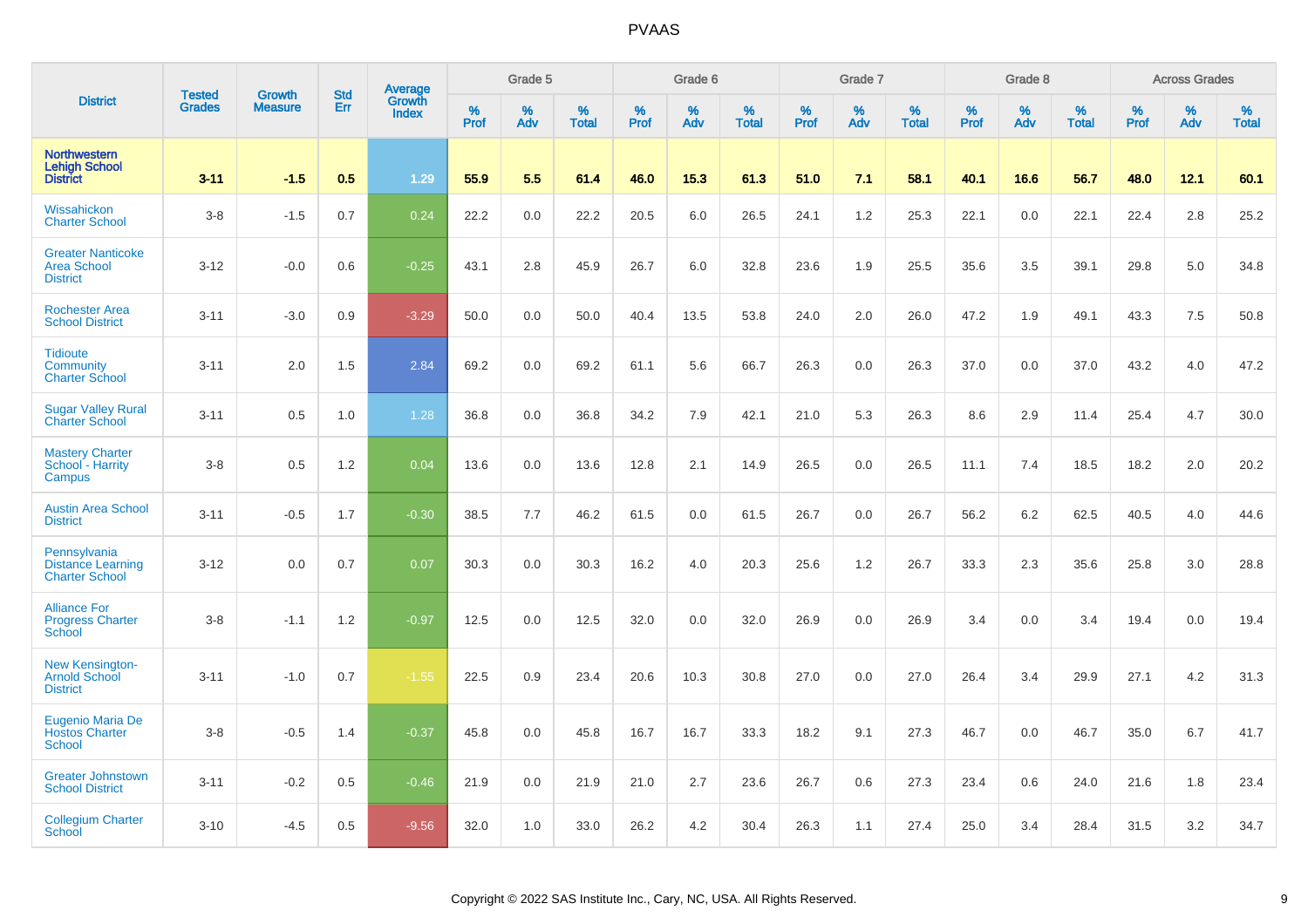|                                                               |                                |                                 |                   | Average                |              | Grade 5  |                   |           | Grade 6  |                   |           | Grade 7  |                   |           | Grade 8  |                   |           | <b>Across Grades</b> |                   |
|---------------------------------------------------------------|--------------------------------|---------------------------------|-------------------|------------------------|--------------|----------|-------------------|-----------|----------|-------------------|-----------|----------|-------------------|-----------|----------|-------------------|-----------|----------------------|-------------------|
| <b>District</b>                                               | <b>Tested</b><br><b>Grades</b> | <b>Growth</b><br><b>Measure</b> | <b>Std</b><br>Err | Growth<br><b>Index</b> | $\%$<br>Prof | %<br>Adv | %<br><b>Total</b> | %<br>Prof | %<br>Adv | %<br><b>Total</b> | %<br>Prof | %<br>Adv | %<br><b>Total</b> | %<br>Prof | %<br>Adv | %<br><b>Total</b> | %<br>Prof | %<br>Adv             | %<br><b>Total</b> |
| Northwestern<br><b>Lehigh School</b><br><b>District</b>       | $3 - 11$                       | $-1.5$                          | 0.5               | 1.29                   | 55.9         | 5.5      | 61.4              | 46.0      | 15.3     | 61.3              | 51.0      | 7.1      | 58.1              | 40.1      | 16.6     | 56.7              | 48.0      | 12.1                 | 60.1              |
| <b>Hazleton Area</b><br><b>School District</b>                | $3 - 11$                       | 0.5                             | 0.4               | 1.18                   | 30.2         | 2.3      | 32.5              | 24.8      | 4.8      | 29.6              | 24.8      | 2.8      | 27.5              | 26.1      | 6.5      | 32.6              | 28.6      | 4.0                  | 32.6              |
| <b>Maritime Academy</b><br><b>Charter School</b>              | $3 - 10$                       | $-6.3$                          | 0.7               | $-3.02$                | 16.3         | 0.0      | 16.3              | 18.1      | 2.4      | 20.5              | 24.1      | 3.4      | 27.6              | 22.7      | 0.0      | 22.7              | 19.4      | 1.9                  | 21.3              |
| <b>Mastery Charter</b><br>School-Cleveland<br>Elementary      | $3-8$                          | 2.7                             | 1.3               | 2.27                   | 25.0         | 7.1      | 32.1              | 23.5      | 0.0      | 23.5              | 24.1      | 3.4      | 27.6              | 21.7      | 0.0      | 21.7              | 18.8      | 1.9                  | 20.6              |
| <b>Scranton School</b><br><b>District</b>                     | $3 - 12$                       | $-0.8$                          | 0.5               | $-1.60$                | 35.9         | 1.7      | 37.6              | 29.4      | 4.2      | 33.6              | 24.9      | 2.8      | 27.7              | 26.3      | 5.8      | 32.2              | 29.5      | 4.0                  | 33.5              |
| <b>Upper Darby</b><br><b>School District</b>                  | $3 - 12$                       | 0.7                             | 0.3               | 2.14                   | 30.9         | 2.9      | 33.8              | 29.8      | 6.5      | 36.3              | 26.4      | 1.4      | 27.7              | 29.9      | 3.6      | 33.4              | 30.4      | 5.0                  | 35.4              |
| <b>Northwest Area</b><br><b>School District</b>               | $3 - 10$                       | $-2.3$                          | 0.9               | $-2.59$                | 38.6         | 0.0      | 38.6              | 26.7      | 8.3      | 35.0              | 28.0      | 0.0      | 28.0              | 37.0      | 3.7      | 40.7              | 32.5      | 3.1                  | 35.6              |
| <b>Galeton Area</b><br><b>School District</b>                 | $3 - 11$                       | 2.2                             | 1.4               | 1.61                   | 56.0         | 8.0      | 64.0              | 38.1      | 14.3     | 52.4              | 28.0      | 0.0      | 28.0              | 35.0      | 5.0      | 40.0              | 37.7      | 6.9                  | 44.6              |
| <b>Russell Byers</b><br><b>Charter School</b>                 | $3-8$                          | 1.4                             | 0.9               | 1.61                   | 18.2         | 1.8      | 20.0              | 36.8      | 0.0      | 36.8              | 28.1      | 0.0      | 28.1              | 14.3      | 2.0      | 16.3              | 22.4      | 3.0                  | 25.3              |
| <b>Bethlehem-Center</b><br><b>School District</b>             | $3 - 10$                       | $-2.1$                          | 0.8               | $-2.78$                | 40.8         | 2.8      | 43.7              | 29.8      | 1.5      | 31.3              | 28.6      | 0.0      | 28.6              | 29.2      | 0.0      | 29.2              | 35.6      | 3.6                  | 39.2              |
| <b>Universal Institute</b><br><b>Charter School</b>           | $3-8$                          | 2.4                             | 0.7               | 3.38                   | 20.3         | 0.0      | 20.3              | 21.9      | 1.4      | 23.3              | 28.6      | 0.0      | 28.6              | 35.2      | 3.4      | 38.6              | 26.8      | 1.5                  | 28.3              |
| <b>Conrad Weiser</b><br><b>Area School</b><br><b>District</b> | $3 - 11$                       | $-2.3$                          | 0.5               | $-4.84$                | 44.8         | 0.6      | 45.4              | 40.0      | 8.7      | 48.7              | 26.2      | 2.7      | 28.9              | 30.0      | 3.4      | 33.5              | 36.9      | 6.7                  | 43.7              |
| <b>KIPP Philadelphia</b><br><b>Charter School</b>             | $3-8$                          | 2.8                             | 0.9               | 3.91                   | 13.5         | 0.0      | 13.5              | 28.0      | 0.0      | 28.0              | 29.0      | 0.0      | 29.0              | 25.6      | 0.0      | 25.6              | 21.5      | 0.4                  | 21.9              |
| <b>Antietam School</b><br><b>District</b>                     | $3 - 10$                       | 0.9                             | 0.8               | 1.07                   | 29.7         | 1.6      | 31.2              | 35.0      | 5.0      | 40.0              | 29.1      | 0.0      | 29.1              | 34.0      | 1.9      | 35.8              | 31.3      | 3.0                  | 34.2              |
| <b>Mastery Charter</b><br>School - Hardy<br><b>Williams</b>   | $3 - 11$                       | 0.9                             | 1.2               | 2.86                   | 10.3         | 0.0      | 10.3              | 37.8      | 13.5     | 51.4              | 29.2      | 0.0      | 29.2              |           |          |                   | 21.1      | 3.6                  | 24.7              |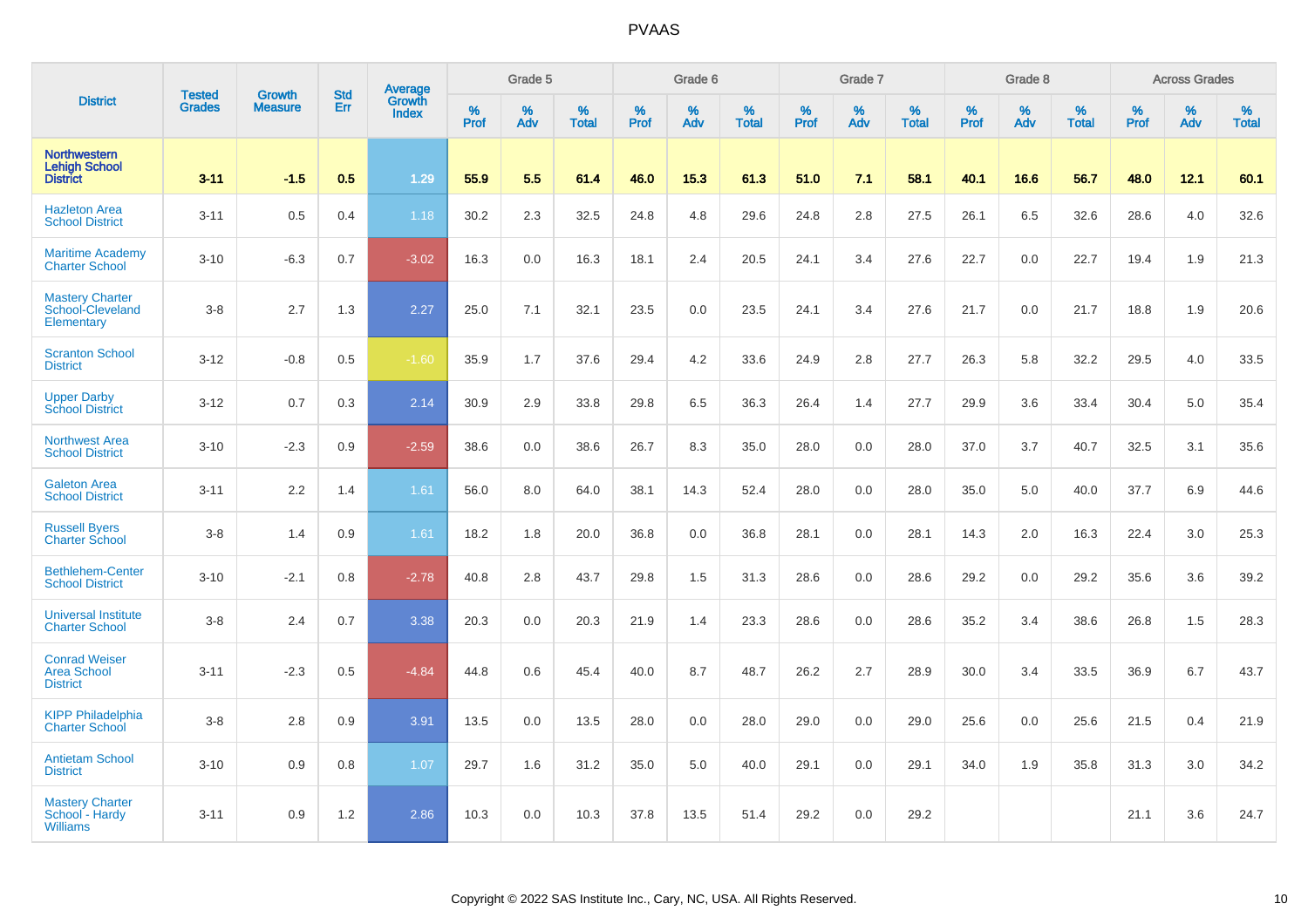|                                                                           |                                |                                 |                   | Average                |              | Grade 5  |                   |           | Grade 6  |                   |           | Grade 7  |                   |           | Grade 8  |                   |           | <b>Across Grades</b> |                   |
|---------------------------------------------------------------------------|--------------------------------|---------------------------------|-------------------|------------------------|--------------|----------|-------------------|-----------|----------|-------------------|-----------|----------|-------------------|-----------|----------|-------------------|-----------|----------------------|-------------------|
| <b>District</b>                                                           | <b>Tested</b><br><b>Grades</b> | <b>Growth</b><br><b>Measure</b> | <b>Std</b><br>Err | Growth<br><b>Index</b> | $\%$<br>Prof | %<br>Adv | %<br><b>Total</b> | %<br>Prof | %<br>Adv | %<br><b>Total</b> | %<br>Prof | %<br>Adv | %<br><b>Total</b> | %<br>Prof | %<br>Adv | %<br><b>Total</b> | %<br>Prof | %<br>Adv             | %<br><b>Total</b> |
| <b>Northwestern</b><br><b>Lehigh School</b><br><b>District</b>            | $3 - 11$                       | $-1.5$                          | 0.5               | 1.29                   | 55.9         | 5.5      | 61.4              | 46.0      | 15.3     | 61.3              | 51.0      | 7.1      | 58.1              | 40.1      | 16.6     | 56.7              | 48.0      | 12.1                 | 60.1              |
| Washington<br><b>School District</b>                                      | $3 - 11$                       | $-1.7$                          | 0.7               | $-2.41$                | 44.7         | 0.0      | 44.7              | 39.6      | 6.2      | 45.8              | 28.0      | 1.2      | 29.3              | 23.5      | 1.5      | 25.0              | 35.4      | 3.1                  | 38.6              |
| <b>Wilkes-Barre Area</b><br><b>School District</b>                        | $3 - 11$                       | $-1.0$                          | 0.5               | 1.18                   | 28.0         | 0.8      | 28.8              | 32.4      | 8.7      | 41.1              | 27.6      | 1.8      | 29.4              | 24.7      | 3.7      | 28.4              | 27.8      | 4.6                  | 32.3              |
| <b>Muhlenberg</b><br><b>School District</b>                               | $3 - 10$                       | $-2.8$                          | 0.4               | $-7.00$                | 35.9         | 1.4      | 37.2              | 23.8      | 0.9      | 24.7              | 27.7      | 2.0      | 29.6              | 26.4      | 1.4      | 27.8              | 28.8      | 3.0                  | 31.8              |
| <b>Pan American</b><br><b>Academy Charter</b><br><b>School</b>            | $3-8$                          | 0.9                             | 0.8               | 1.08                   | 19.3         | 1.8      | 21.0              | 17.1      | 0.0      | 17.1              | 28.1      | 1.8      | 29.8              | 21.3      | 1.6      | 23.0              | 19.6      | 2.0                  | 21.5              |
| <b>Robert Benjamin</b><br><b>Wiley Community</b><br><b>Charter School</b> | $3-8$                          | 3.6                             | 0.9               | 4.03                   | 20.9         | 0.0      | 20.9              | 23.4      | 4.3      | 27.7              | 28.1      | 1.8      | 29.8              | 31.1      | 0.0      | 31.1              | 24.2      | 2.4                  | 26.5              |
| Susquehanna<br><b>Township School</b><br><b>District</b>                  | $3 - 12$                       | $-0.5$                          | 0.5               | $-0.99$                | 42.6         | 1.2      | 43.8              | 30.8      | 2.0      | 32.8              | 27.1      | 2.8      | 29.9              | 33.8      | 6.1      | 39.9              | 34.8      | 4.8                  | 39.6              |
| Salisbury-Elk Lick<br><b>School District</b>                              | $3 - 11$                       | $-3.9$                          | 1.3               | $-2.93$                | 50.0         | 8.3      | 58.3              | 50.0      | 0.0      | 50.0              | 30.0      | 0.0      | 30.0              | 28.6      | 4.8      | 33.3              | 42.2      | 3.3                  | 45.4              |
| <b>Steel Valley</b><br><b>School District</b>                             | $3 - 11$                       | $-2.9$                          | 0.7               | $-4.04$                | 38.4         | 1.2      | 39.5              | 37.1      | 14.5     | 51.6              | 26.5      | 3.6      | 30.1              | 26.7      | 6.7      | 33.3              | 35.3      | 10.2                 | 45.5              |
| Aliquippa School<br><b>District</b>                                       | $3 - 11$                       | $-0.6$                          | 0.8               | $-0.74$                | 14.7         | 0.0      | 14.7              | 12.5      | 3.1      | 15.6              | 27.4      | 2.7      | 30.1              | 14.1      | 0.0      | 14.1              | 16.7      | 1.0                  | 17.7              |
| <b>Lincoln Leadership</b><br><b>Academy Charter</b><br><b>School</b>      | $3 - 12$                       | 1.6                             | 0.9               | 3.13                   | 29.6         | 0.0      | 29.6              | 25.0      | 12.5     | 37.5              | 24.5      | 5.7      | 30.2              | 22.0      | 2.4      | 24.4              | 28.4      | 5.4                  | 33.8              |
| <b>Pittston Area</b><br><b>School District</b>                            | $3 - 11$                       | $-3.7$                          | 0.8               | $-4.75$                | 36.6         | 1.4      | 38.0              | 36.2      | 4.3      | 40.4              | 28.8      | 1.5      | 30.3              | 34.5      | 3.4      | 37.9              | 35.3      | 5.0                  | 40.3              |
| <b>Freire Charter</b><br><b>School</b>                                    | $5 - 11$                       | 1.6                             | 0.7               | 0.73                   | 17.5         | 0.0      | 17.5              | 31.4      | 1.4      | 32.9              | 28.3      | 2.0      | 30.3              | 33.6      | 3.7      | 37.4              | 27.6      | 1.9                  | 29.5              |
| <b>Mount Carmel</b><br><b>Area School</b><br><b>District</b>              | $3 - 11$                       | $-2.5$                          | 0.6               | $-3.95$                | 36.9         | 1.8      | 38.7              | 31.3      | 7.8      | 39.1              | 30.6      | 0.0      | 30.6              | 29.0      | 2.6      | 31.6              | 32.7      | 4.4                  | 37.2              |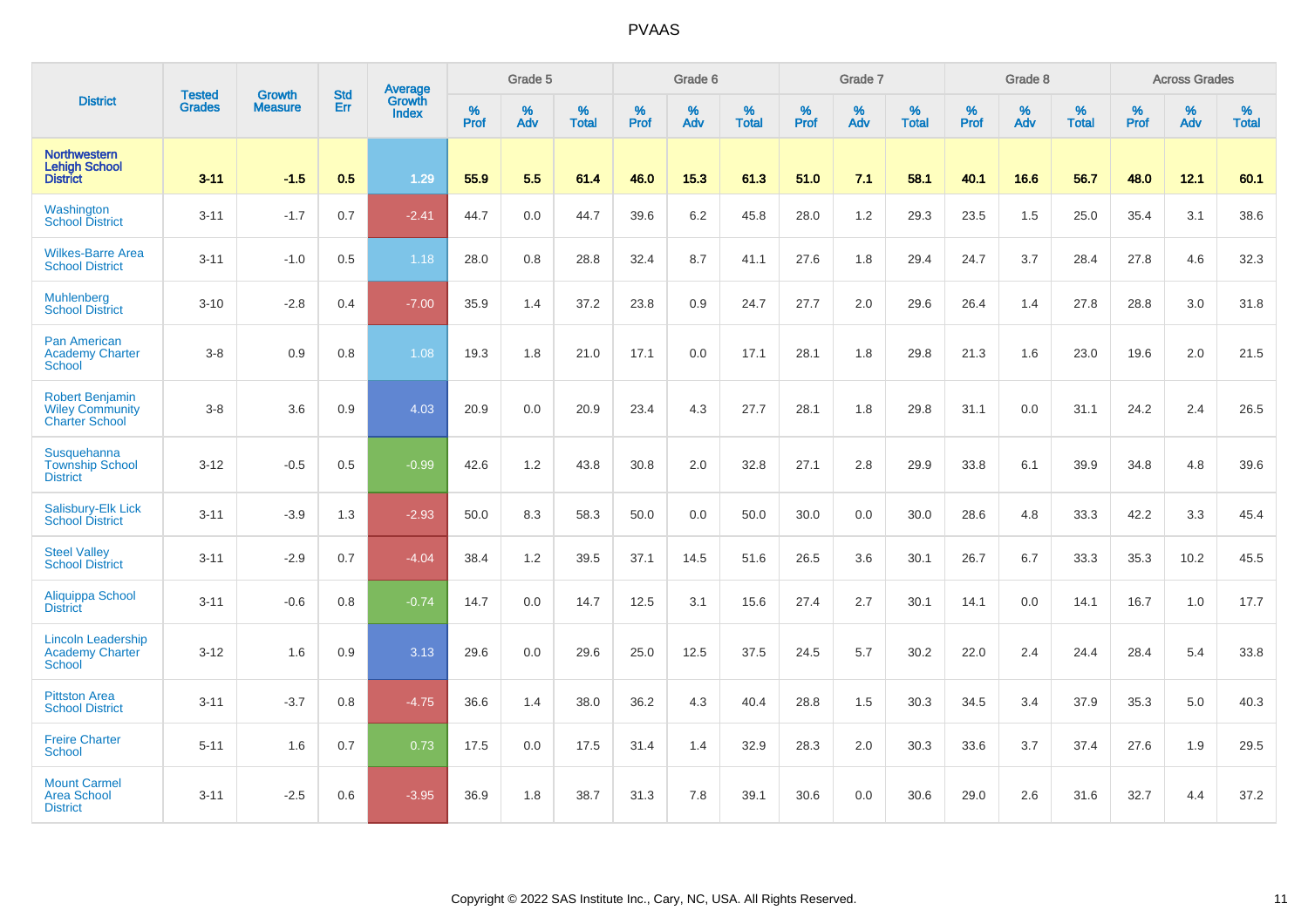|                                                                |                                |                                 | <b>Std</b> | Average                |           | Grade 5  |                   |           | Grade 6  |                   |           | Grade 7  |                   |           | Grade 8  |                   |           | <b>Across Grades</b> |                   |
|----------------------------------------------------------------|--------------------------------|---------------------------------|------------|------------------------|-----------|----------|-------------------|-----------|----------|-------------------|-----------|----------|-------------------|-----------|----------|-------------------|-----------|----------------------|-------------------|
| <b>District</b>                                                | <b>Tested</b><br><b>Grades</b> | <b>Growth</b><br><b>Measure</b> | Err        | Growth<br><b>Index</b> | %<br>Prof | %<br>Adv | %<br><b>Total</b> | %<br>Prof | %<br>Adv | %<br><b>Total</b> | %<br>Prof | %<br>Adv | %<br><b>Total</b> | %<br>Prof | %<br>Adv | %<br><b>Total</b> | %<br>Prof | %<br>Adv             | %<br><b>Total</b> |
| <b>Northwestern</b><br><b>Lehigh School</b><br><b>District</b> | $3 - 11$                       | $-1.5$                          | 0.5        | 1.29                   | 55.9      | 5.5      | 61.4              | 46.0      | 15.3     | 61.3              | 51.0      | 7.1      | 58.1              | 40.1      | 16.6     | 56.7              | 48.0      | 12.1                 | 60.1              |
| <b>Southeast Delco</b><br><b>School District</b>               | $3 - 10$                       | $-0.6$                          | 0.6        | $-1.09$                | 28.6      | 0.0      | 28.6              | 30.4      | 1.8      | 32.1              | 29.2      | 1.5      | 30.8              | 34.4      | 3.8      | 38.2              | 28.9      | 2.4                  | 31.3              |
| <b>Norristown Area</b><br><b>School District</b>               | $3 - 12$                       | $-1.1$                          | 0.4        | $-2.77$                | 24.5      | 1.0      | 25.5              | 32.9      | 5.0      | 37.8              | 26.4      | 4.8      | 31.3              | 26.6      | 3.6      | 30.2              | 27.8      | 4.0                  | 31.7              |
| <b>William Penn</b><br><b>School District</b>                  | $3 - 12$                       | 1.4                             | 0.5        | 2.99                   | 24.0      | 0.5      | 24.5              | 31.6      | 2.8      | 34.5              | 30.8      | 0.6      | 31.4              | 21.8      | 2.4      | 24.2              | 26.1      | 2.5                  | 28.6              |
| <b>Agora Cyber</b><br><b>Charter School</b>                    | $3 - 11$                       | $-2.5$                          | 0.6        | $-1.84$                | 31.7      | 1.0      | 32.7              | 30.1      | 7.0      | 37.1              | 29.0      | 2.8      | 31.7              | 28.3      | 2.0      | 30.3              | 30.7      | 4.8                  | 35.5              |
| <b>Bristol Township</b><br><b>School District</b>              | $3 - 11$                       | $-3.8$                          | 0.4        | $-10.35$               | 23.8      | 0.9      | 24.7              | 30.0      | 5.5      | 35.5              | 30.2      | 2.2      | 32.4              | 24.1      | 2.8      | 26.9              | 26.9      | 2.9                  | 29.8              |
| <b>Connellsville Area</b><br><b>School District</b>            | $3 - 11$                       | $-2.2$                          | 0.4        | $-5.74$                | 34.7      | 3.7      | 38.4              | 32.7      | 6.4      | 39.1              | 27.4      | 5.1      | 32.4              | 33.8      | 3.6      | 37.4              | 33.6      | 5.9                  | 39.6              |
| <b>Morrisville Borough</b><br><b>School District</b>           | $3 - 11$                       | $-0.9$                          | 0.9        | $-0.98$                | 28.3      | 3.3      | 31.7              | 19.2      | 1.9      | 21.2              | 32.7      | 0.0      | 32.7              | 27.9      | 0.0      | 27.9              | 27.6      | 1.9                  | 29.5              |
| <b>Carbondale Area</b><br><b>School District</b>               | $3 - 10$                       | $-1.3$                          | 0.7        | 0.22                   | 34.5      | 0.0      | 34.5              | 23.1      | 2.2      | 25.3              | 29.4      | 3.5      | 32.9              | 42.4      | 5.7      | 48.1              | 30.0      | 3.2                  | 33.3              |
| <b>East Allegheny</b><br>School District                       | $3 - 11$                       | $-3.0$                          | 0.7        | $-4.43$                | 41.6      | 3.4      | 44.9              | 25.9      | 7.1      | 32.9              | 30.8      | 2.6      | 33.3              | 22.3      | 3.9      | 26.2              | 26.8      | 4.0                  | 30.9              |
| <b>Harmony Area</b><br><b>School District</b>                  | $3 - 10$                       | 0.8                             | 1.8        | 0.46                   | 43.8      | 0.0      | 43.8              | 54.2      | 12.5     | 66.7              | 33.3      | 0.0      | 33.3              |           |          |                   | 43.6      | 6.4                  | 50.0              |
| <b>Mastery Charter</b><br>School -<br>Shoemaker<br>Campus      | $7 - 10$                       | 5.8                             | 1.6        | 3.54                   |           |          |                   |           |          |                   | 26.7      | 6.7      | 33.3              | 25.9      | 0.0      | 25.9              | 26.3      | 3.5                  | 29.8              |
| <b>Philadelphia City</b><br><b>School District</b>             | $3 - 12$                       | $-0.0$                          | 0.2        | $-0.22$                | 24.2      | 3.5      | 27.7              | 22.9      | 8.1      | 31.0              | 26.8      | 6.5      | 33.4              | 22.4      | 4.6      | 27.1              | 23.1      | 6.3                  | 29.4              |
| <b>Mount Union Area</b><br><b>School District</b>              | $3 - 10$                       | 1.4                             | 0.7        | 2.08                   | 28.7      | 3.2      | 31.9              | 28.4      | 0.0      | 28.4              | 28.9      | 4.8      | 33.7              | 36.9      | 1.2      | 38.1              | 31.6      | 2.9                  | 34.4              |
| <b>Brownsville Area</b><br><b>School District</b>              | $3 - 12$                       | 1.2                             | 0.7        | 1.56                   | 40.5      | 0.0      | 40.5              | 24.7      | 1.2      | 25.9              | 30.0      | 3.8      | 33.8              | 37.0      | 1.4      | 38.4              | 32.0      | 2.6                  | 34.6              |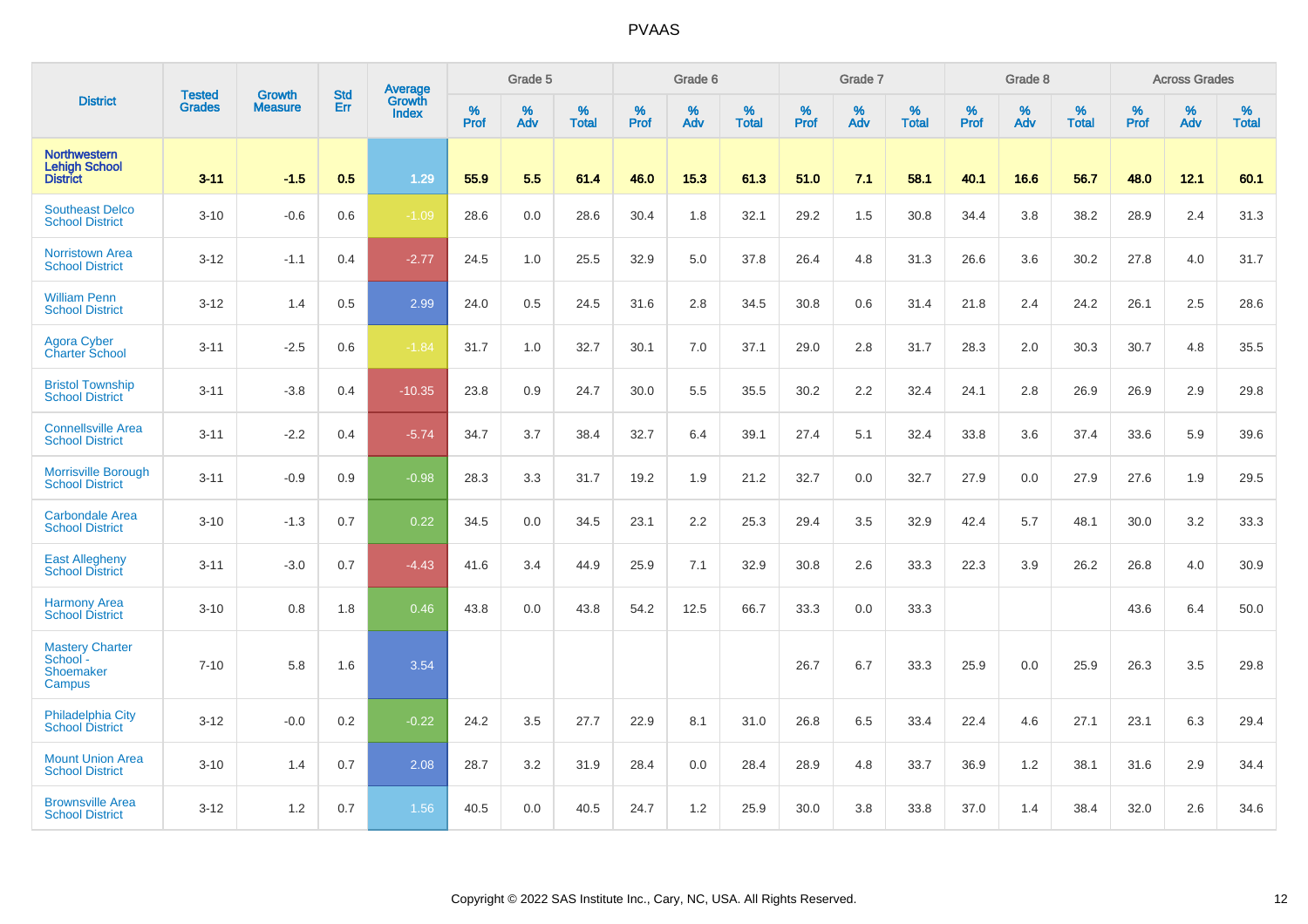|                                                                               |                                |                          | <b>Std</b> | <b>Average</b>         |           | Grade 5  |                   |           | Grade 6  |                   |           | Grade 7  |                   |           | Grade 8  |                   |           | <b>Across Grades</b> |                   |
|-------------------------------------------------------------------------------|--------------------------------|--------------------------|------------|------------------------|-----------|----------|-------------------|-----------|----------|-------------------|-----------|----------|-------------------|-----------|----------|-------------------|-----------|----------------------|-------------------|
| <b>District</b>                                                               | <b>Tested</b><br><b>Grades</b> | Growth<br><b>Measure</b> | Err        | Growth<br><b>Index</b> | %<br>Prof | %<br>Adv | %<br><b>Total</b> | %<br>Prof | %<br>Adv | %<br><b>Total</b> | %<br>Prof | %<br>Adv | %<br><b>Total</b> | %<br>Prof | %<br>Adv | %<br><b>Total</b> | %<br>Prof | %<br>Adv             | %<br><b>Total</b> |
| <b>Northwestern</b><br><b>Lehigh School</b><br><b>District</b>                | $3 - 11$                       | $-1.5$                   | 0.5        | 1.29                   | 55.9      | 5.5      | 61.4              | 46.0      | 15.3     | 61.3              | 51.0      | 7.1      | 58.1              | 40.1      | 16.6     | 56.7              | 48.0      | 12.1                 | 60.1              |
| <b>Octorara Area</b><br><b>School District</b>                                | $3 - 11$                       | $-3.9$                   | 0.6        | $-6.74$                | 44.6      | 9.1      | 53.6              | 53.3      | 8.3      | 61.7              | 28.9      | 5.2      | 34.1              | 40.5      | 6.0      | 46.6              | 42.6      | 9.0                  | 51.6              |
| <b>Forest Hills School</b><br><b>District</b>                                 | $3 - 11$                       | $-4.9$                   | 0.6        | $-8.77$                | 53.0      | 4.5      | 57.5              | 48.3      | 6.7      | 55.0              | 30.9      | 3.2      | 34.2              | 22.3      | 2.5      | 24.8              | 39.3      | 7.6                  | 46.9              |
| <b>Penn Hills Charter</b><br>School of<br>Entrepreneurship                    | $3-8$                          | $-1.5$                   | 1.0        | $-3.06$                | 27.3      | 0.0      | 27.3              | 37.1      | 8.6      | 45.7              | 34.2      | 0.0      | 34.2              | 45.4      | 0.0      | 45.4              | 40.8      | 6.4                  | 47.2              |
| <b>Northampton Area</b><br><b>School District</b>                             | $3 - 11$                       | $-4.3$                   | 0.7        | $-3.14$                | 39.1      | 8.6      | 47.7              | 34.2      | 19.3     | 53.5              | 27.4      | 6.8      | 34.2              | 40.0      | 5.0      | 45.0              | 42.3      | 12.8                 | 55.1              |
| Apollo-Ridge<br><b>School District</b>                                        | $3 - 12$                       | $-2.9$                   | 0.7        | $-4.04$                | 45.6      | 1.5      | 47.1              | 25.3      | 9.6      | 34.9              | 34.6      | 0.0      | 34.6              | 42.1      | 5.3      | 47.4              | 38.1      | 6.5                  | 44.6              |
| <b>Bensalem</b><br><b>Township School</b><br><b>District</b>                  | $3 - 11$                       | $-1.5$                   | 0.3        | $-2.85$                | 24.4      | 3.4      | 27.7              | 32.6      | 7.6      | 40.2              | 29.8      | 4.8      | 34.6              | 31.8      | 6.9      | 38.7              | 28.8      | 6.0                  | 34.8              |
| <b>Big Beaver Falls</b><br><b>Area School</b><br><b>District</b>              | $3 - 11$                       | $-0.7$                   | 0.6        | $-1.18$                | 44.1      | 2.9      | 47.1              | 30.8      | 1.9      | 32.7              | 29.7      | 5.0      | 34.6              | 27.8      | 2.1      | 29.9              | 33.1      | 3.7                  | 36.8              |
| <b>Bald Eagle Area</b><br><b>School District</b>                              | $3 - 11$                       | 0.1                      | 0.6        | 0.16                   | 54.7      | 4.7      | 59.4              | 41.6      | 7.9      | 49.5              | 32.2      | 2.5      | 34.8              | 34.2      | 14.0     | 48.2              | 39.5      | 10.5                 | 50.0              |
| <b>Carmichaels Area</b><br><b>School District</b>                             | $3 - 10$                       | $-2.5$                   | 0.8        | $-3.36$                | 35.0      | 1.2      | 36.2              | 25.8      | 7.6      | 33.3              | 33.3      | 1.5      | 34.8              | 35.2      | 1.4      | 36.6              | 32.5      | 3.4                  | 35.9              |
| <b>Hamburg Area</b><br><b>School District</b>                                 | $3 - 11$                       | $-0.4$                   | 0.5        | $-0.68$                | 41.1      | 5.0      | 46.1              | 43.3      | 6.3      | 49.6              | 33.1      | 1.9      | 35.0              | 32.4      | 3.5      | 35.9              | 38.6      | 5.3                  | 43.9              |
| <b>Young Scholars of</b><br><b>Greater Allegheny</b><br><b>Charter School</b> | $3-8$                          | $-1.6$                   | 1.7        | $-0.42$                | 26.3      | 0.0      | 26.3              | 40.0      | 0.0      | 40.0              | 35.0      | 0.0      | 35.0              |           |          |                   | 29.9      | 0.8                  | 30.8              |
| <b>Turkeyfoot Valley</b><br>Area School<br><b>District</b>                    | $3 - 12$                       | 0.6                      | 1.4        | 0.40                   | 27.3      | 4.6      | 31.8              | 38.1      | 9.5      | 47.6              | 30.0      | 5.0      | 35.0              | 30.4      | 0.0      | 30.4              | 33.0      | 3.6                  | 36.6              |
| <b>Woodland Hills</b><br><b>School District</b>                               | $3 - 12$                       | $-3.0$                   | 0.5        | $-5.51$                | 34.1      | 0.6      | 34.7              | 13.8      | 3.4      | 17.2              | 32.5      | 2.6      | 35.0              | 24.8      | 2.0      | 26.7              | 26.7      | 3.7                  | 30.4              |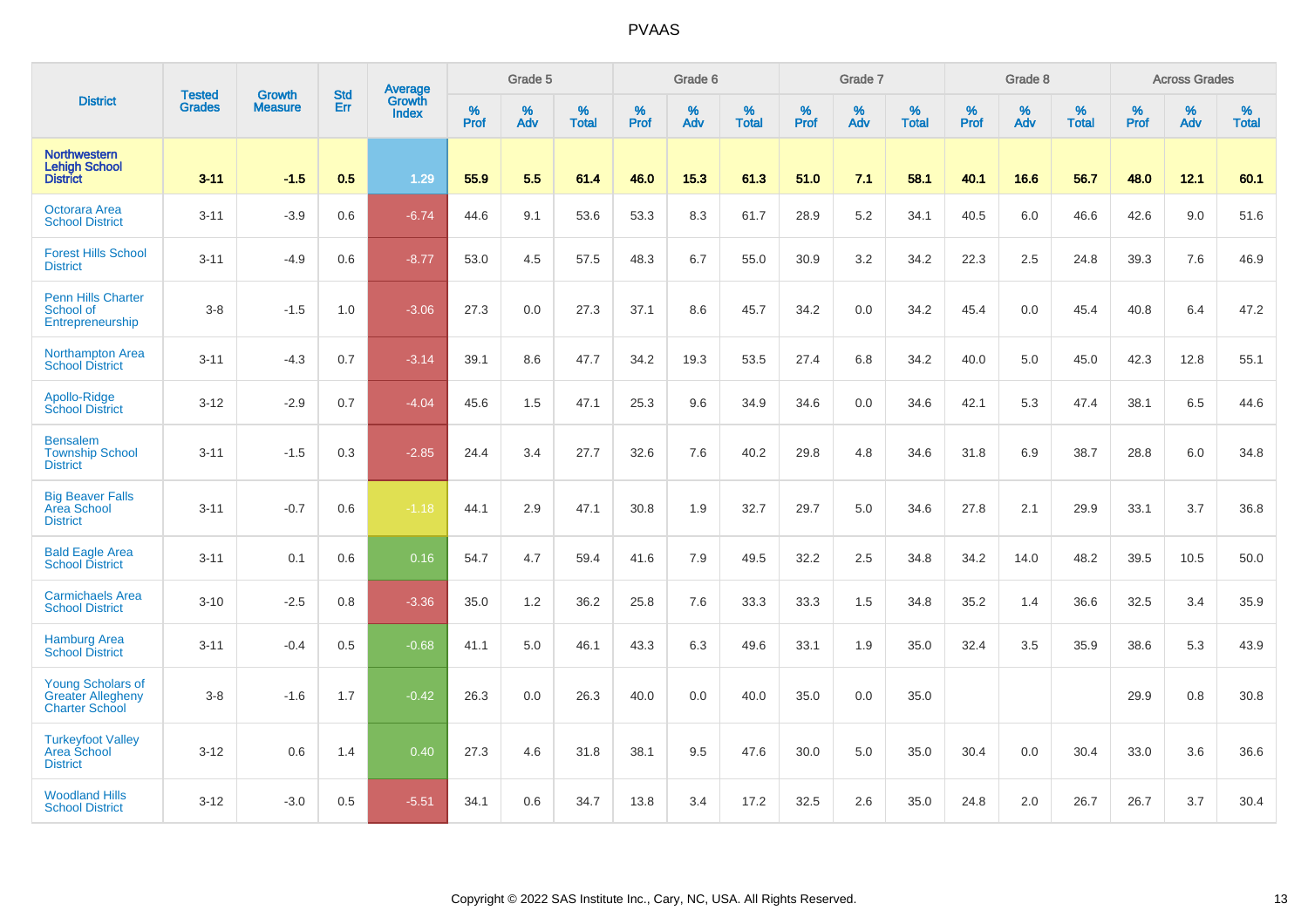|                                                                              |                                | <b>Growth</b>  | <b>Std</b> |                                          |              | Grade 5  |                   |           | Grade 6  |                   |           | Grade 7  |                   |           | Grade 8  |                   |           | <b>Across Grades</b> |                   |
|------------------------------------------------------------------------------|--------------------------------|----------------|------------|------------------------------------------|--------------|----------|-------------------|-----------|----------|-------------------|-----------|----------|-------------------|-----------|----------|-------------------|-----------|----------------------|-------------------|
| <b>District</b>                                                              | <b>Tested</b><br><b>Grades</b> | <b>Measure</b> | Err        | <b>Average</b><br>Growth<br><b>Index</b> | $\%$<br>Prof | %<br>Adv | %<br><b>Total</b> | %<br>Prof | %<br>Adv | %<br><b>Total</b> | %<br>Prof | %<br>Adv | %<br><b>Total</b> | %<br>Prof | %<br>Adv | %<br><b>Total</b> | %<br>Prof | %<br>Adv             | %<br><b>Total</b> |
| <b>Northwestern</b><br><b>Lehigh School</b><br><b>District</b>               | $3 - 11$                       | $-1.5$         | 0.5        | 1.29                                     | 55.9         | 5.5      | 61.4              | 46.0      | 15.3     | 61.3              | 51.0      | 7.1      | 58.1              | 40.1      | 16.6     | 56.7              | 48.0      | 12.1                 | 60.1              |
| <b>Sharon City School</b><br><b>District</b>                                 | $3 - 11$                       | 1.0            | 0.6        | 1.83                                     | 36.8         | 3.5      | 40.3              | 30.8      | 15.0     | 45.8              | 33.3      | 1.8      | 35.2              | 42.1      | 6.4      | 48.4              | 34.2      | 6.1                  | 40.2              |
| <b>Brookville Area</b><br><b>School District</b>                             | $3 - 11$                       | $-3.3$         | 0.6        | $-5.43$                                  | 41.6         | 5.9      | 47.5              | 37.1      | 12.4     | 49.4              | 34.4      | 0.8      | 35.2              | 45.0      | 7.3      | 52.3              | 40.4      | 8.7                  | 49.1              |
| <b>Coatesville Area</b><br><b>School District</b>                            | $3 - 11$                       | $-0.4$         | 0.4        | $-0.91$                                  | 28.2         | 1.6      | 29.8              | 30.3      | 2.8      | 33.1              | 30.8      | 4.4      | 35.2              | 26.3      | 2.9      | 29.3              | 28.5      | 3.0                  | 31.5              |
| <b>Burgettstown Area</b><br><b>School District</b>                           | $3 - 11$                       | $-3.6$         | 0.7        | $-4.89$                                  | 35.1         | 6.5      | 41.6              | 58.5      | 7.7      | 66.2              | 32.9      | 2.4      | 35.4              | 35.6      | 5.5      | 41.1              | 40.5      | 8.8                  | 49.3              |
| <b>Blacklick Valley</b><br><b>School District</b>                            | $3 - 11$                       | $-0.1$         | 1.0        | $-0.10$                                  | 29.6         | 0.0      | 29.6              | 52.6      | 7.9      | 60.5              | 35.4      | 0.0      | 35.4              | 34.2      | 0.0      | 34.2              | 43.2      | 3.7                  | 46.9              |
| <b>Young Scholars Of</b><br>Western<br>Pennsylvania<br><b>Charter School</b> | $3-8$                          | 2.0            | 1.1        | 0.21                                     | 27.3         | 9.1      | 36.4              | 40.6      | 6.2      | 46.9              | 32.1      | 3.6      | 35.7              | 43.5      | 8.7      | 52.2              | 31.2      | 9.1                  | 40.3              |
| <b>Mcguffey School</b><br><b>District</b>                                    | $3 - 11$                       | $-1.8$         | 0.6        | $-3.07$                                  | 43.5         | 1.8      | 45.4              | 42.7      | 12.6     | 55.3              | 34.9      | 0.9      | 35.8              | 38.0      | 4.1      | 42.2              | 41.6      | 8.2                  | 49.8              |
| <b>Cornell School</b><br><b>District</b>                                     | $3 - 11$                       | $-0.8$         | 1.1        | $-0.69$                                  | 36.7         | 0.0      | 36.7              | 34.9      | 7.0      | 41.9              | 35.9      | 0.0      | 35.9              | 24.3      | 2.7      | 27.0              | 32.9      | 6.1                  | 39.0              |
| <b>Wilson Area</b><br><b>School District</b>                                 | $3 - 11$                       | $-5.9$         | 0.5        | $-10.96$                                 | 53.6         | 11.6     | 65.2              | 40.2      | 18.0     | 58.2              | 29.2      | 6.8      | 36.0              | 38.6      | 8.3      | 47.0              | 41.0      | 12.4                 | 53.4              |
| Community<br>Academy Of<br>Philadelphia<br><b>Charter School</b>             | $3 - 11$                       | $-4.1$         | 1.0        | $-4.18$                                  | 22.5         | 0.0      | 22.5              | 27.3      | 0.0      | 27.3              | 33.3      | 2.8      | 36.1              | 12.2      | 0.0      | 12.2              | 24.9      | 1.4                  | 26.3              |
| Catasaugua Area<br><b>School District</b>                                    | $3 - 12$                       | $-1.3$         | 0.7        | $-0.01$                                  | 30.1         | 0.0      | 30.1              | 55.4      | 9.5      | 64.9              | 33.3      | 2.9      | 36.3              | 24.4      | 7.8      | 32.2              | 36.9      | 5.3                  | 42.2              |
| <b>Forest Area School</b><br><b>District</b>                                 | $3 - 11$                       | $-1.6$         | 1.2        | $-1.32$                                  | 45.8         | 0.0      | 45.8              | 37.5      | 4.2      | 41.7              | 24.2      | 12.1     | 36.4              | 28.1      | 3.1      | 31.2              | 40.8      | 6.6                  | 47.4              |
| <b>Tunkhannock Area</b><br><b>School District</b>                            | $3 - 11$                       | $-3.4$         | 0.5        | $-2.99$                                  | 29.2         | 2.9      | 32.1              | 35.9      | 12.5     | 48.4              | 33.3      | 3.1      | 36.4              | 40.1      | 8.2      | 48.3              | 36.3      | 6.8                  | 43.0              |
| Northern Lebanon<br><b>School District</b>                                   | $3 - 11$                       | $-3.3$         | 0.5        | $-6.34$                                  | 51.7         | 3.4      | 55.2              | 43.1      | 9.2      | 52.3              | 35.3      | 1.3      | 36.6              | 32.3      | 2.6      | 34.8              | 41.8      | 7.5                  | 49.3              |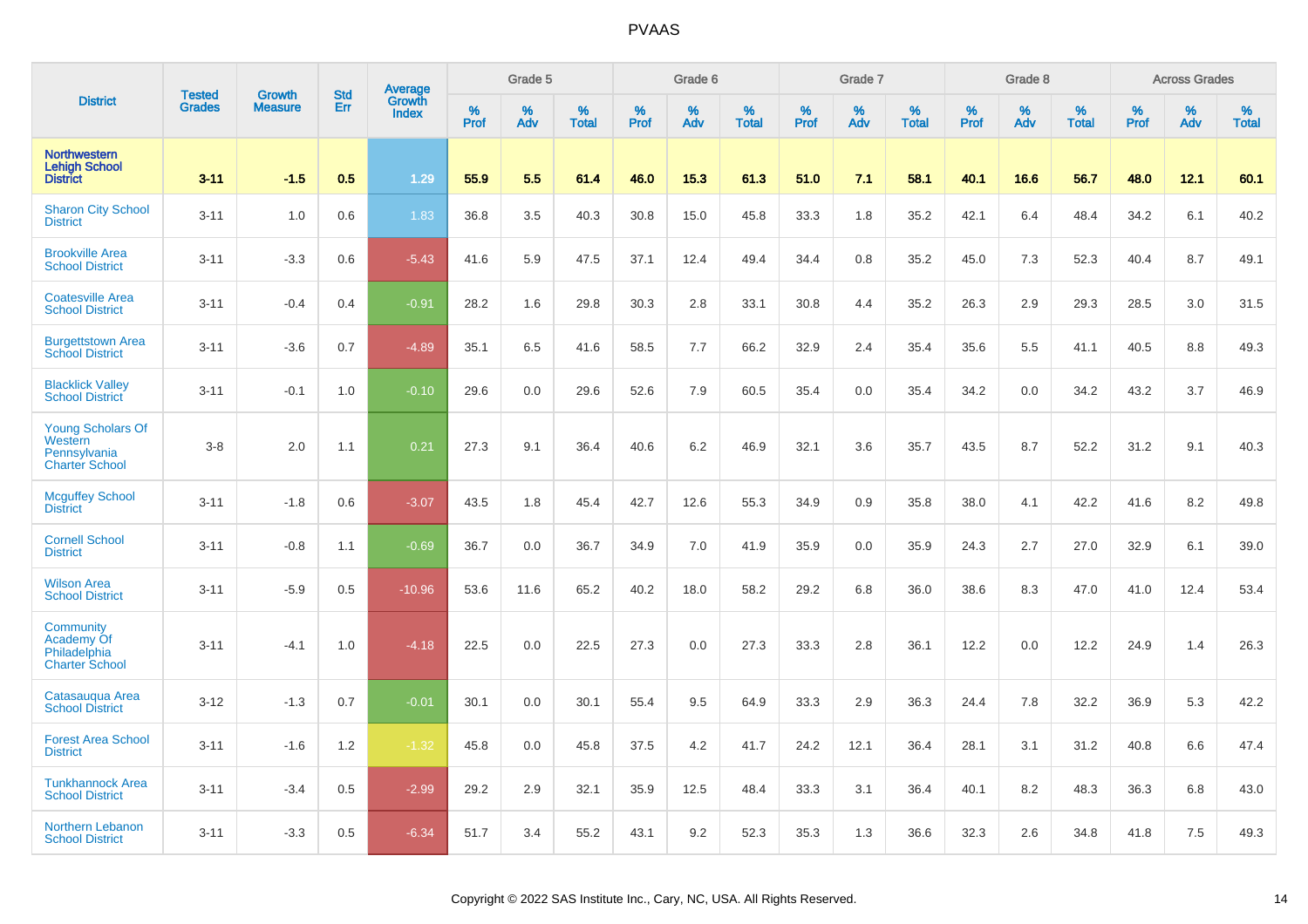|                                                                |                                | <b>Growth</b>  | <b>Std</b> | Average                |              | Grade 5  |                   |           | Grade 6  |                   |              | Grade 7  |                   |           | Grade 8  |                   |           | <b>Across Grades</b> |                   |
|----------------------------------------------------------------|--------------------------------|----------------|------------|------------------------|--------------|----------|-------------------|-----------|----------|-------------------|--------------|----------|-------------------|-----------|----------|-------------------|-----------|----------------------|-------------------|
| <b>District</b>                                                | <b>Tested</b><br><b>Grades</b> | <b>Measure</b> | Err        | Growth<br><b>Index</b> | $\%$<br>Prof | %<br>Adv | %<br><b>Total</b> | %<br>Prof | %<br>Adv | %<br><b>Total</b> | $\%$<br>Prof | %<br>Adv | %<br><b>Total</b> | %<br>Prof | %<br>Adv | %<br><b>Total</b> | %<br>Prof | %<br>Adv             | %<br><b>Total</b> |
| <b>Northwestern</b><br><b>Lehigh School</b><br><b>District</b> | $3 - 11$                       | $-1.5$         | 0.5        | 1.29                   | 55.9         | 5.5      | 61.4              | 46.0      | 15.3     | 61.3              | 51.0         | 7.1      | 58.1              | 40.1      | 16.6     | 56.7              | 48.0      | 12.1                 | 60.1              |
| <b>Tri-Valley School</b><br><b>District</b>                    | $3 - 10$                       | $-2.4$         | 0.9        | $-3.85$                | 40.0         | 5.9      | 45.9              | 36.7      | 6.1      | 42.9              | 36.7         | 0.0      | 36.7              | 40.5      | 9.5      | 50.0              | 41.3      | 8.0                  | 49.3              |
| <b>South Allegheny</b><br><b>School District</b>               | $3 - 11$                       | $-5.4$         | 0.9        | $-5.76$                | 43.1         | 0.0      | 43.1              | 32.6      | 6.1      | 38.8              | 31.6         | 5.3      | 36.8              | 41.5      | 12.2     | 53.7              | 39.4      | 6.6                  | 46.0              |
| <b>Propel Charter</b><br>School-Mckeesport                     | $3 - 8$                        | $-7.2$         | 1.0        | $-7.15$                | 36.1         | 0.0      | 36.1              | 32.4      | 0.0      | 32.4              | 34.2         | 2.6      | 36.8              | 29.7      | 2.7      | 32.4              | 32.1      | 1.4                  | 33.5              |
| <b>Panther Valley</b><br><b>School District</b>                | $3 - 12$                       | 0.1            | 0.6        | 0.24                   | 26.7         | 1.0      | 27.6              | 33.1      | 1.6      | 34.7              | 34.6         | 2.7      | 37.3              | 32.7      | 4.7      | 37.4              | 31.1      | 4.0                  | 35.1              |
| <b>Chichester School</b><br><b>District</b>                    | $3 - 11$                       | $-4.0$         | 0.7        | $-5.51$                | 27.3         | 1.1      | 28.4              | 37.2      | 9.0      | 46.2              | 31.2         | 6.2      | 37.5              | 41.1      | 0.0      | 41.1              | 36.7      | 5.7                  | 42.4              |
| Oil City Area<br><b>School District</b>                        | $3 - 11$                       | 2.6            | 0.6        | 4.69                   | 47.2         | 2.8      | 50.0              | 41.1      | 9.7      | 50.8              | 32.8         | 4.7      | 37.5              | 42.0      | 7.6      | 49.6              | 39.2      | 7.8                  | 47.0              |
| <b>Warren County</b><br><b>School District</b>                 | $3 - 11$                       | 0.2            | 0.4        | 1.66                   | 38.6         | 4.0      | 42.5              | 41.0      | 8.0      | 49.0              | 33.4         | 4.1      | 37.5              | 43.1      | 4.7      | 47.8              | 38.0      | 6.9                  | 44.8              |
| Philipsburg-<br>Osceola Area<br><b>School District</b>         | $3 - 11$                       | $-4.8$         | 0.6        | $-8.12$                | 45.5         | 6.5      | 52.0              | 41.3      | 11.9     | 53.2              | 35.2         | 2.4      | 37.6              | 33.0      | 6.2      | 39.2              | 40.7      | 11.1                 | 51.8              |
| <b>Williams Valley</b><br><b>School District</b>               | $3 - 11$                       | 0.3            | 0.8        | 0.37                   | 38.6         | 0.0      | 38.6              | 41.4      | 6.9      | 48.3              | 35.1         | 2.6      | 37.7              | 42.2      | 9.4      | 51.6              | 39.1      | 4.9                  | 44.0              |
| <b>Keystone Central</b><br><b>School District</b>              | $3 - 11$                       | 1.9            | 0.4        | 4.90                   | 36.0         | 3.6      | 39.7              | 38.1      | 13.8     | 52.0              | 33.4         | 4.4      | 37.8              | 37.3      | 3.6      | 40.9              | 36.9      | 7.7                  | 44.6              |
| <b>Brentwood</b><br><b>Borough School</b><br><b>District</b>   | $3 - 11$                       | $-2.1$         | 0.7        | $-2.85$                | 53.5         | 7.0      | 60.5              | 36.1      | 12.0     | 48.2              | 33.3         | 4.6      | 37.9              | 48.0      | 6.8      | 54.8              | 40.9      | 9.4                  | 50.3              |
| Shenandoah<br><b>Valley School</b><br><b>District</b>          | $3 - 11$                       | 1.7            | 0.9        | 1.42                   | 37.3         | 3.0      | 40.3              | 31.4      | 9.8      | 41.2              | 36.2         | 1.7      | 37.9              | 26.3      | 0.0      | 26.3              | 34.3      | 5.0                  | 39.4              |
| <b>Moniteau School</b><br><b>District</b>                      | $3 - 11$                       | $-1.6$         | 0.7        | $-2.24$                | 43.4         | 7.2      | 50.6              | 33.3      | 19.0     | 52.4              | 32.1         | 6.0      | 38.1              | 44.0      | 1.3      | 45.3              | 40.5      | 10.6                 | 51.1              |
| <b>Carlynton School</b><br><b>District</b>                     | $3 - 11$                       | 0.0            | 0.7        | 0.06                   | 50.5         | 6.4      | 57.0              | 47.1      | 18.8     | 65.9              | 30.8         | 7.5      | 38.3              | 40.8      | 7.9      | 48.7              | 41.6      | 11.0                 | 52.7              |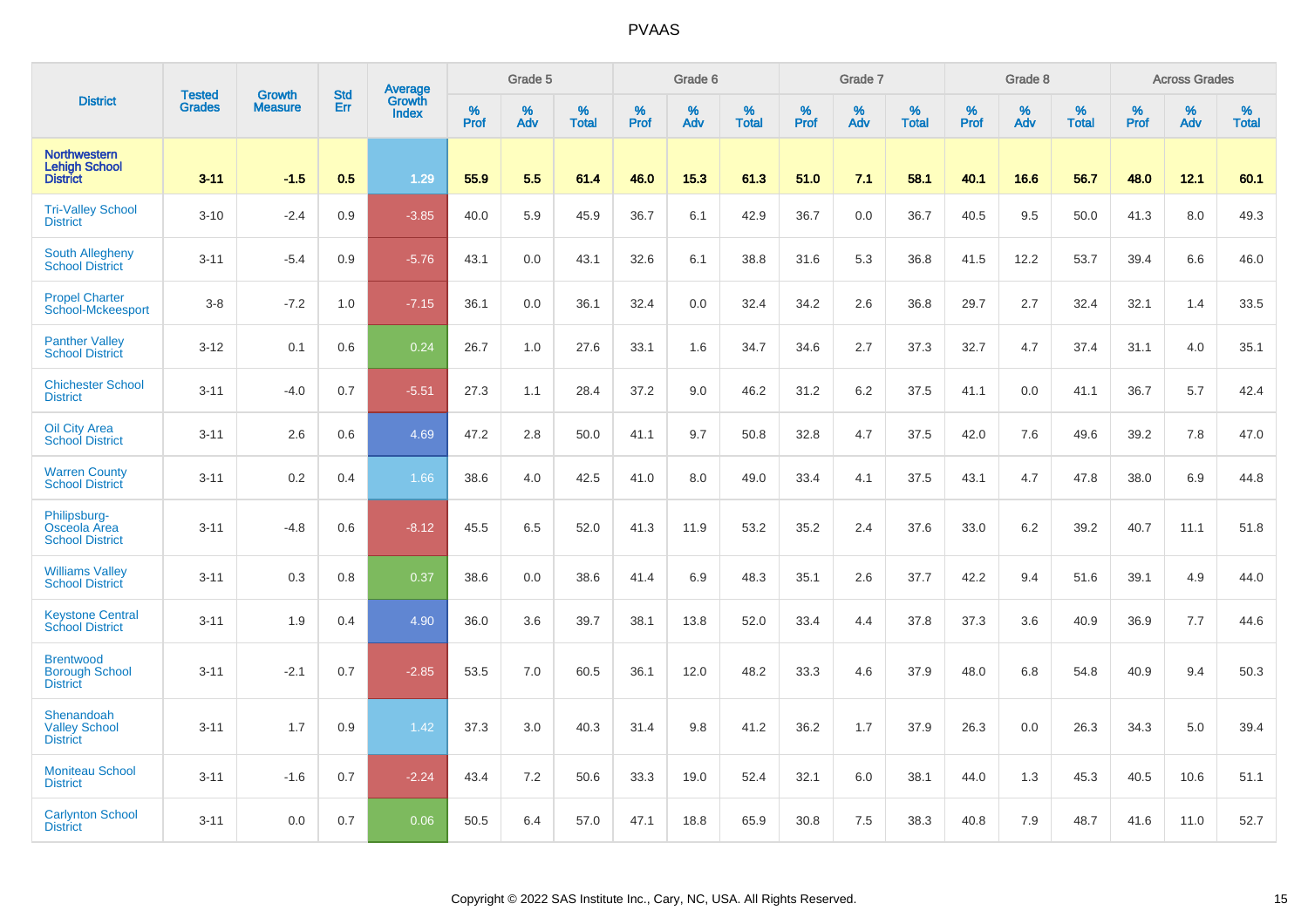|                                                                |                                |                                 | <b>Std</b> | Average                       |           | Grade 5  |                   |           | Grade 6  |                   |           | Grade 7  |                   |           | Grade 8  |                   |           | <b>Across Grades</b> |                   |
|----------------------------------------------------------------|--------------------------------|---------------------------------|------------|-------------------------------|-----------|----------|-------------------|-----------|----------|-------------------|-----------|----------|-------------------|-----------|----------|-------------------|-----------|----------------------|-------------------|
| <b>District</b>                                                | <b>Tested</b><br><b>Grades</b> | <b>Growth</b><br><b>Measure</b> | Err        | <b>Growth</b><br><b>Index</b> | %<br>Prof | %<br>Adv | %<br><b>Total</b> | %<br>Prof | %<br>Adv | %<br><b>Total</b> | %<br>Prof | %<br>Adv | %<br><b>Total</b> | %<br>Prof | %<br>Adv | %<br><b>Total</b> | %<br>Prof | %<br>Adv             | %<br><b>Total</b> |
| <b>Northwestern</b><br><b>Lehigh School</b><br><b>District</b> | $3 - 11$                       | $-1.5$                          | 0.5        | 1.29                          | 55.9      | 5.5      | 61.4              | 46.0      | 15.3     | 61.3              | 51.0      | 7.1      | 58.1              | 40.1      | 16.6     | 56.7              | 48.0      | 12.1                 | 60.1              |
| <b>Central Greene</b><br><b>School District</b>                | $3 - 11$                       | $-1.8$                          | 0.6        | $-3.02$                       | 35.0      | 0.0      | 35.0              | 40.0      | 9.5      | 49.5              | 33.3      | 5.0      | 38.3              | 31.5      | 1.8      | 33.3              | 35.2      | 5.2                  | 40.3              |
| <b>Laurel Highlands</b><br><b>School District</b>              | $3 - 11$                       | $-1.7$                          | 0.5        | $-3.29$                       | 43.1      | 4.4      | 47.5              | 39.4      | 11.6     | 51.0              | 35.7      | 2.9      | 38.6              | 37.8      | 5.5      | 43.3              | 39.8      | 9.6                  | 49.4              |
| <b>Port Allegany</b><br><b>School District</b>                 | $3 - 11$                       | $-1.8$                          | 0.8        | $-0.33$                       | 34.3      | 2.9      | 37.1              | 31.9      | 2.9      | 34.8              | 32.9      | 5.7      | 38.6              | 40.3      | 3.2      | 43.6              | 35.0      | 5.9                  | 40.8              |
| <b>New Brighton Area</b><br><b>School District</b>             | $3 - 11$                       | $-4.3$                          | 0.6        | $-6.67$                       | 37.1      | 4.5      | 41.6              | 37.0      | 7.0      | 44.0              | 33.7      | 5.0      | 38.6              | 27.6      | 3.8      | 31.4              | 32.4      | 4.8                  | 37.2              |
| <b>Montgomery Area</b><br><b>School District</b>               | $3 - 11$                       | $-2.0$                          | 0.8        | $-2.53$                       | 56.8      | 6.8      | 63.5              | 43.6      | 19.4     | 62.9              | 34.7      | 4.2      | 38.9              | 50.0      | 6.9      | 56.9              | 42.9      | 11.7                 | 54.6              |
| <b>Discovery Charter</b><br><b>School</b>                      | $3 - 8$                        | 4.6                             | 0.9        | 2.43                          | 36.4      | 2.3      | 38.6              | 27.3      | 9.1      | 36.4              | 35.6      | 3.4      | 39.0              | 45.7      | 5.7      | 51.4              | 29.8      | 3.4                  | 33.2              |
| <b>Cameron County</b><br><b>School District</b>                | $3 - 12$                       | $-2.6$                          | 1.0        | $-2.51$                       | 73.3      | 3.3      | 76.7              | 48.7      | 25.6     | 74.4              | 39.0      | 0.0      | 39.0              | 43.2      | 5.4      | 48.6              | 50.4      | 14.0                 | 64.4              |
| <b>Salisbury</b><br><b>Township School</b><br><b>District</b>  | $3 - 11$                       | $-1.7$                          | 0.7        | $-2.59$                       | 38.3      | 7.4      | 45.7              | 33.0      | 22.0     | 55.0              | 34.8      | 4.4      | 39.1              | 47.1      | 12.6     | 59.8              | 40.0      | 11.6                 | 51.7              |
| Antonia Pantoja<br>Community<br><b>Charter School</b>          | $3 - 8$                        | 0.5                             | 0.9        | 0.63                          | 20.9      | 1.5      | 22.4              | 32.3      | 6.4      | 38.7              | 37.0      | 2.2      | 39.1              | 35.1      | 8.1      | 43.2              | 25.4      | 3.3                  | 28.7              |
| <b>Pottsville Area</b><br><b>School District</b>               | $3 - 12$                       | $-1.5$                          | 0.5        | $-2.18$                       | 43.0      | 3.7      | 46.7              | 39.2      | 7.7      | 46.8              | 34.4      | 4.9      | 39.3              | 40.4      | 4.1      | 44.4              | 39.7      | 6.1                  | 45.8              |
| <b>Pittsburgh School</b><br><b>District</b>                    | $3 - 11$                       | $-1.6$                          | 0.2        | $-8.53$                       | 29.0      | 3.9      | 32.8              | 27.7      | 11.6     | 39.2              | 33.3      | 6.0      | 39.3              | 30.7      | 7.3      | 38.0              | 29.7      | 7.6                  | 37.3              |
| <b>Ad Prima Charter</b><br><b>School</b>                       | $3 - 8$                        | 2.7                             | 0.8        | 1.75                          | 25.9      | 1.8      | 27.8              | 34.7      | 16.3     | 51.0              | 36.1      | 3.3      | 39.3              | 27.4      | 4.8      | 32.3              | 33.2      | 4.8                  | 38.1              |
| <b>Williamsport Area</b><br><b>School District</b>             | $3 - 11$                       | $-1.3$                          | 0.4        | $-3.63$                       | 46.8      | 4.8      | 51.6              | 43.8      | 8.8      | 52.5              | 34.6      | 4.8      | 39.4              | 26.0      | 5.8      | 31.8              | 37.7      | 8.5                  | 46.2              |
| <b>Coudersport Area</b><br><b>School District</b>              | $3 - 11$                       | $-0.5$                          | 0.9        | $-0.53$                       | 58.2      | 1.8      | 60.0              | 40.5      | 4.8      | 45.2              | 35.8      | 3.8      | 39.6              | 30.2      | 0.0      | 30.2              | 40.1      | 3.2                  | 43.3              |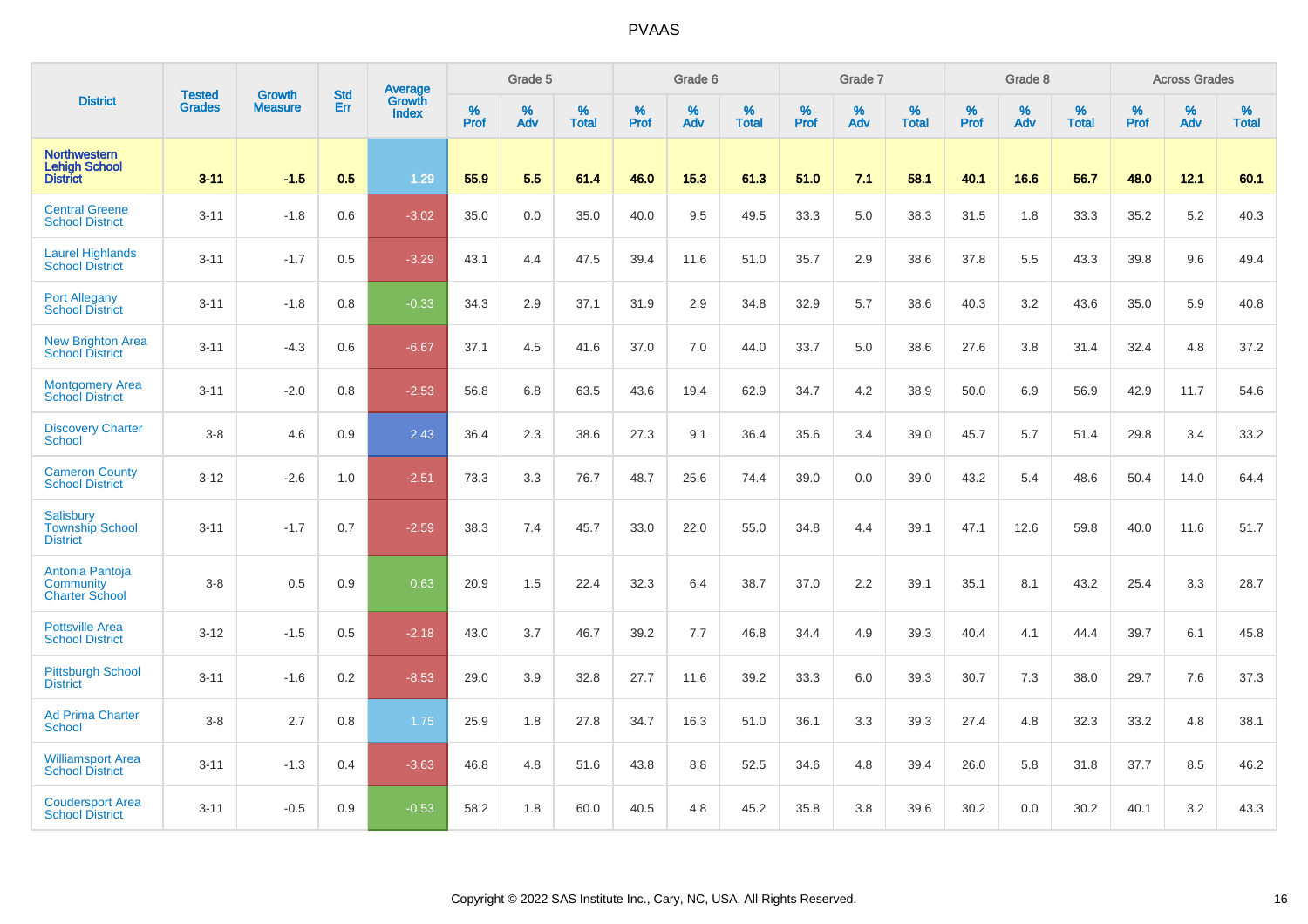|                                                                     | <b>Tested</b> | <b>Growth</b>  | <b>Std</b> | Average                |           | Grade 5  |                   |           | Grade 6  |                   |           | Grade 7  |                   |           | Grade 8  |                   |           | <b>Across Grades</b> |                   |
|---------------------------------------------------------------------|---------------|----------------|------------|------------------------|-----------|----------|-------------------|-----------|----------|-------------------|-----------|----------|-------------------|-----------|----------|-------------------|-----------|----------------------|-------------------|
| <b>District</b>                                                     | <b>Grades</b> | <b>Measure</b> | Err        | Growth<br><b>Index</b> | %<br>Prof | %<br>Adv | %<br><b>Total</b> | %<br>Prof | %<br>Adv | %<br><b>Total</b> | %<br>Prof | %<br>Adv | %<br><b>Total</b> | %<br>Prof | %<br>Adv | %<br><b>Total</b> | %<br>Prof | %<br>Adv             | %<br><b>Total</b> |
| <b>Northwestern</b><br><b>Lehigh School</b><br><b>District</b>      | $3 - 11$      | $-1.5$         | 0.5        | 1.29                   | 55.9      | 5.5      | 61.4              | 46.0      | 15.3     | 61.3              | 51.0      | 7.1      | 58.1              | 40.1      | 16.6     | 56.7              | 48.0      | 12.1                 | 60.1              |
| <b>West Greene</b><br><b>School District</b>                        | $3 - 11$      | $-1.2$         | 1.0        | $-1.22$                | 46.2      | 10.3     | 56.4              | 35.9      | 15.4     | 51.3              | 28.3      | 11.3     | 39.6              | 35.3      | 3.9      | 39.2              | 43.2      | 10.7                 | 53.9              |
| <b>West Mifflin Area</b><br><b>School District</b>                  | $3 - 12$      | $-3.0$         | 0.5        | $-5.97$                | 35.9      | 4.2      | 40.1              | 37.4      | 5.4      | 42.9              | 38.9      | 1.0      | 39.8              | 35.2      | 4.4      | 39.6              | 37.4      | 4.4                  | 41.8              |
| <b>Freedom Area</b><br><b>School District</b>                       | $3 - 11$      | $-1.9$         | 0.7        | $-2.73$                | 36.0      | 2.3      | 38.4              | 36.8      | 12.6     | 49.4              | 37.9      | 1.9      | 39.8              | 40.3      | 1.3      | 41.6              | 38.8      | 6.0                  | 44.7              |
| <b>Eastern Lancaster</b><br><b>County School</b><br><b>District</b> | $3 - 12$      | 1.1            | 0.5        | 2.36                   | 48.1      | 3.9      | 51.9              | 38.7      | 12.0     | 50.8              | 35.4      | 4.6      | 39.9              | 38.0      | 15.5     | 53.5              | 39.2      | 9.3                  | 48.5              |
| <b>Canton Area</b><br><b>School District</b>                        | $3 - 11$      | $-2.0$         | 0.8        | $-2.34$                | 57.7      | 5.8      | 63.5              | 46.0      | 4.8      | 50.8              | 40.0      | 0.0      | 40.0              | 36.9      | 3.1      | 40.0              | 43.6      | 6.7                  | 50.3              |
| <b>Mariana Bracetti</b><br><b>Academy Charter</b><br>School         | $3 - 10$      | 0.4            | 0.9        | 0.41                   | 33.9      | 1.7      | 35.6              | 17.8      | 0.0      | 17.8              | 38.2      | 1.8      | 40.0              | 12.1      | 3.0      | 15.2              | 26.5      | 2.0                  | 28.5              |
| <b>Vision Academy</b><br><b>Charter School</b>                      | $3-8$         | $-0.9$         | 1.2        | $-2.67$                | 35.7      | 0.0      | 35.7              | 36.0      | 0.0      | 36.0              | 37.1      | 2.9      | 40.0              | 28.6      | 0.0      | 28.6              | 32.1      | 1.1                  | 33.2              |
| <b>Southern Fulton</b><br><b>School District</b>                    | $3 - 11$      | 0.0            | 0.9        | 0.03                   | 53.2      | 6.4      | 59.6              | 41.4      | 15.5     | 56.9              | 40.4      | 0.0      | 40.4              | 32.0      | 8.0      | 40.0              | 43.4      | 7.9                  | 51.3              |
| <b>Reach Cyber</b><br><b>Charter School</b>                         | $3 - 11$      | $-2.6$         | 0.9        | $-2.78$                | 52.4      | 4.8      | 57.1              | 52.2      | 8.7      | 60.9              | 38.5      | 1.9      | 40.4              | 47.5      | 5.1      | 52.5              | 46.8      | 5.5                  | 52.3              |
| <b>Clearfield Area</b><br><b>School District</b>                    | $3 - 10$      | $-0.5$         | 0.5        | $-0.97$                | 37.9      | 3.2      | 41.1              | 35.8      | 5.8      | 41.6              | 39.0      | 1.5      | 40.4              | 32.4      | 4.1      | 36.6              | 35.2      | 5.8                  | 41.0              |
| <b>Union School</b><br><b>District</b>                              | $3 - 12$      | 2.7            | 1.0        | 2.65                   | 21.2      | 6.1      | 27.3              | 40.9      | 20.4     | 61.4              | 40.5      | 0.0      | 40.5              | 40.0      | 6.7      | 46.7              | 37.0      | 8.4                  | 45.4              |
| <b>Fannett-Metal</b><br><b>School District</b>                      | $3 - 11$      | 0.5            | 1.1        | 1.79                   | 34.5      | 10.3     | 44.8              | 44.8      | 6.9      | 51.7              | 37.5      | 3.1      | 40.6              | 33.3      | 2.2      | 35.6              | 40.2      | 9.2                  | 49.4              |
| Northern Lehigh<br><b>School District</b>                           | $3 - 12$      | $-0.6$         | 0.7        | 0.95                   | 52.1      | 2.1      | 54.2              | 44.4      | 6.2      | 50.6              | 36.7      | 4.2      | 40.8              | 41.7      | 5.6      | 47.2              | 42.1      | 5.6                  | 47.7              |
| <b>Uniontown Area</b><br><b>School District</b>                     | $3 - 11$      | 0.5            | 0.6        | 0.79                   | 40.6      | 9.4      | 50.0              | 40.7      | 14.8     | 55.6              | 37.3      | 3.6      | 40.9              | 42.4      | 3.3      | 45.6              | 39.1      | 11.0                 | 50.1              |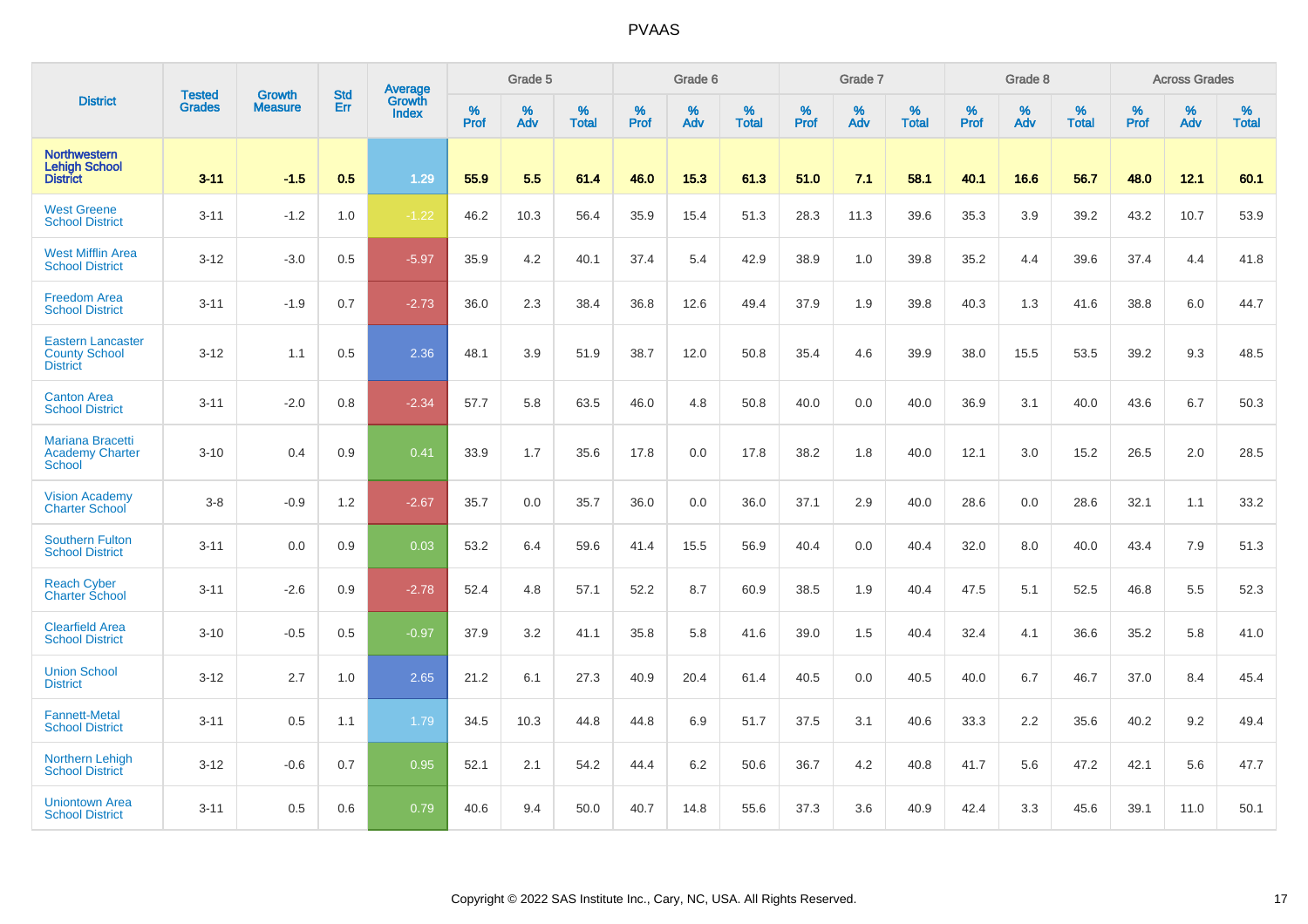|                                                                            |                                | <b>Growth</b>  | <b>Std</b> | <b>Average</b>         |              | Grade 5  |                   |           | Grade 6  |                   |           | Grade 7  |                   |           | Grade 8  |                   |           | <b>Across Grades</b> |                   |
|----------------------------------------------------------------------------|--------------------------------|----------------|------------|------------------------|--------------|----------|-------------------|-----------|----------|-------------------|-----------|----------|-------------------|-----------|----------|-------------------|-----------|----------------------|-------------------|
| <b>District</b>                                                            | <b>Tested</b><br><b>Grades</b> | <b>Measure</b> | Err        | Growth<br><b>Index</b> | $\%$<br>Prof | %<br>Adv | %<br><b>Total</b> | %<br>Prof | %<br>Adv | %<br><b>Total</b> | %<br>Prof | %<br>Adv | %<br><b>Total</b> | %<br>Prof | %<br>Adv | %<br><b>Total</b> | %<br>Prof | %<br>Adv             | %<br><b>Total</b> |
| <b>Northwestern</b><br><b>Lehigh School</b><br><b>District</b>             | $3 - 11$                       | $-1.5$         | 0.5        | 1.29                   | 55.9         | 5.5      | 61.4              | 46.0      | 15.3     | 61.3              | 51.0      | 7.1      | 58.1              | 40.1      | 16.6     | 56.7              | 48.0      | 12.1                 | 60.1              |
| <b>Mid Valley School</b><br><b>District</b>                                | $3 - 10$                       | $-0.4$         | 0.6        | $-0.79$                | 41.6         | 5.0      | 46.5              | 48.8      | 10.4     | 59.2              | 38.6      | 2.4      | 40.9              | 26.2      | 2.7      | 28.9              | 38.8      | 7.4                  | 46.2              |
| <b>Universal Alcorn</b><br><b>Charter School</b>                           | $3-8$                          | 6.0            | 0.9        | 5.70                   | 32.1         | 9.4      | 41.5              | 34.0      | 6.0      | 40.0              | 37.5      | 3.6      | 41.1              | 28.2      | 0.0      | 28.2              | 29.2      | 4.4                  | 33.6              |
| <b>West York Area</b><br><b>School District</b>                            | $3 - 12$                       | $-1.4$         | 0.5        | $-2.97$                | 36.0         | 4.4      | 40.4              | 38.5      | 9.3      | 47.8              | 35.9      | 5.3      | 41.2              | 41.2      | 5.2      | 46.4              | 37.8      | 8.4                  | 46.2              |
| <b>Franklin Area</b><br><b>School District</b>                             | $3 - 11$                       | 0.3            | 0.6        | 0.50                   | 47.7         | 1.5      | 49.2              | 41.7      | 12.6     | 54.3              | 36.6      | 4.9      | 41.5              | 43.0      | 5.9      | 48.9              | 40.2      | 6.2                  | 46.4              |
| <b>Chester Charter</b><br><b>Scholars Academy</b><br><b>Charter School</b> | $3 - 12$                       | 0.0            | 0.9        | 0.64                   | 17.8         | 0.0      | 17.8              | 31.9      | 4.3      | 36.2              | 37.5      | 4.2      | 41.7              | 16.0      | 0.0      | 16.0              | 23.8      | 1.8                  | 25.6              |
| <b>Albert Gallatin</b><br><b>Area School</b><br><b>District</b>            | $3 - 11$                       | 0.4            | 0.5        | 0.93                   | 45.8         | 5.4      | 51.2              | 34.0      | 8.4      | 42.4              | 39.7      | 2.2      | 41.8              | 37.8      | 5.3      | 43.0              | 38.7      | 7.6                  | 46.2              |
| <b>West Oak Lane</b><br><b>Charter School</b>                              | $3-8$                          | 0.8            | 0.7        | 1.15                   | 29.9         | 0.0      | 29.9              | 26.5      | 2.9      | 29.4              | 35.1      | 6.8      | 41.9              | 41.5      | 4.6      | 46.2              | 31.4      | 4.3                  | 35.8              |
| <b>Juniata County</b><br><b>School District</b>                            | $3 - 12$                       | 2.7            | 0.5        | 2.78                   | 42.6         | 3.0      | 45.6              | 31.9      | 6.2      | 38.1              | 36.6      | 5.5      | 42.1              | 36.5      | 8.4      | 44.9              | 36.0      | 7.7                  | 43.7              |
| <b>Penns Manor Area</b><br><b>School District</b>                          | $3 - 12$                       | 1.6            | 0.8        | 1.96                   | 49.2         | 1.6      | 50.8              | 30.9      | 3.6      | 34.6              | 38.5      | 3.8      | 42.3              | 30.5      | 11.9     | 42.4              | 40.8      | 6.9                  | 47.8              |
| <b>Benton Area</b><br><b>School District</b>                               | $3 - 10$                       | $-0.4$         | 0.9        | $-0.49$                | 47.5         | 1.6      | 49.2              | 43.5      | 8.7      | 52.2              | 37.3      | 5.1      | 42.4              | 46.2      | 2.6      | 48.7              | 42.6      | 8.4                  | 51.0              |
| Punxsutawney<br><b>Area School</b><br><b>District</b>                      | $3 - 11$                       | 1.1            | 0.6        | 1.97                   | 52.2         | 9.4      | 61.6              | 54.9      | 13.3     | 68.1              | 36.8      | 5.6      | 42.4              | 40.0      | 5.4      | 45.4              | 41.5      | 12.4                 | 53.8              |
| <b>Purchase Line</b><br><b>School District</b>                             | $3 - 12$                       | $-1.5$         | 0.8        | $-0.88$                | 37.2         | 5.9      | 43.1              | 40.9      | 6.1      | 47.0              | 39.4      | 3.0      | 42.4              | 30.9      | 3.6      | 34.6              | 39.8      | 6.3                  | 46.1              |
| <b>Propel Charter</b><br>School - East                                     | $3-8$                          | 1.1            | 1.0        | 1.08                   | 32.5         | 0.0      | 32.5              | 34.3      | 11.4     | 45.7              | 33.3      | 9.1      | 42.4              | 29.4      | 0.0      | 29.4              | 31.6      | 4.7                  | 36.3              |
| Huntingdon Area<br><b>School District</b>                                  | $3 - 11$                       | 1.8            | 0.6        | 3.16                   | 41.6         | 3.5      | 45.1              | 33.0      | 11.9     | 44.9              | 34.5      | 7.9      | 42.4              | 34.9      | 7.1      | 42.1              | 37.2      | 10.0                 | 47.2              |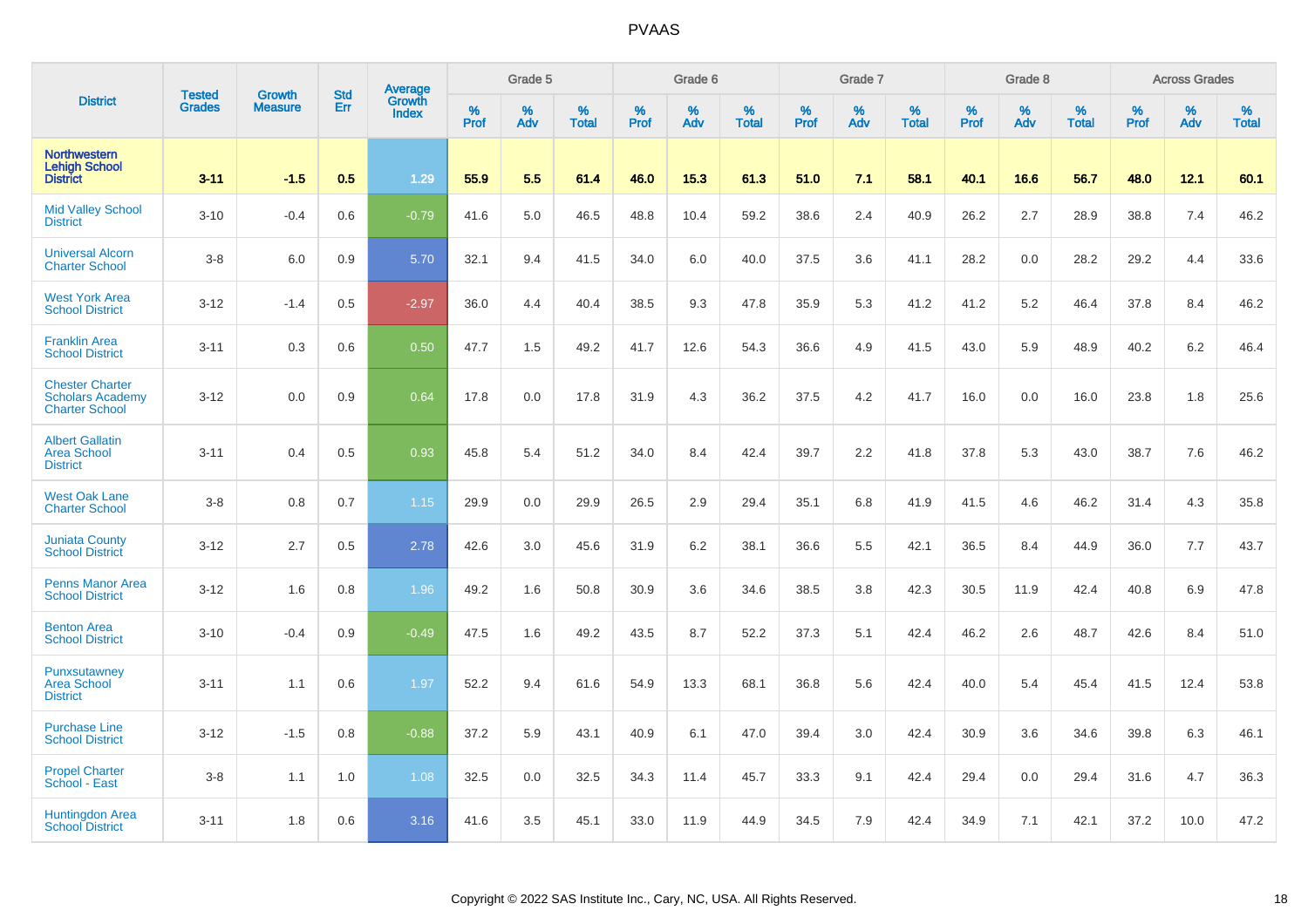|                                                                |                                |                                 | <b>Std</b> | Average                       |           | Grade 5  |                   |           | Grade 6  |                   |           | Grade 7  |                   |           | Grade 8  |                   |           | <b>Across Grades</b> |                   |
|----------------------------------------------------------------|--------------------------------|---------------------------------|------------|-------------------------------|-----------|----------|-------------------|-----------|----------|-------------------|-----------|----------|-------------------|-----------|----------|-------------------|-----------|----------------------|-------------------|
| <b>District</b>                                                | <b>Tested</b><br><b>Grades</b> | <b>Growth</b><br><b>Measure</b> | Err        | <b>Growth</b><br><b>Index</b> | %<br>Prof | %<br>Adv | %<br><b>Total</b> | %<br>Prof | %<br>Adv | %<br><b>Total</b> | %<br>Prof | %<br>Adv | %<br><b>Total</b> | %<br>Prof | %<br>Adv | %<br><b>Total</b> | %<br>Prof | %<br>Adv             | %<br><b>Total</b> |
| <b>Northwestern</b><br><b>Lehigh School</b><br><b>District</b> | $3 - 11$                       | $-1.5$                          | 0.5        | 1.29                          | 55.9      | 5.5      | 61.4              | 46.0      | 15.3     | 61.3              | 51.0      | 7.1      | 58.1              | 40.1      | 16.6     | 56.7              | 48.0      | 12.1                 | 60.1              |
| Altoona Area<br><b>School District</b>                         | $3 - 12$                       | 1.1                             | 0.3        | 3.54                          | 43.5      | 4.0      | 47.5              | 30.6      | 11.2     | 41.8              | 38.3      | 4.3      | 42.6              | 43.8      | 7.2      | 51.0              | 37.4      | 6.8                  | 44.1              |
| <b>South Western</b><br><b>School District</b>                 | $3 - 12$                       | 0.9                             | 0.4        | 2.41                          | 49.8      | 9.7      | 59.5              | 38.7      | 21.6     | 60.3              | 37.1      | 5.7      | 42.8              | 46.5      | 7.4      | 53.9              | 43.5      | 12.7                 | 56.2              |
| Southeastern<br><b>Greene School</b><br><b>District</b>        | $3 - 10$                       | $-4.6$                          | 1.0        | $-4.40$                       | 44.8      | 17.2     | 62.1              | 42.4      | 12.1     | 54.6              | 36.7      | 6.1      | 42.9              | 48.8      | 2.3      | 51.2              | 41.1      | 14.3                 | 55.4              |
| Leechburg Area<br><b>School District</b>                       | $3 - 11$                       | $-2.3$                          | 0.9        | $-3.53$                       | 46.7      | 2.2      | 48.9              | 29.7      | 2.7      | 32.4              | 42.9      | 0.0      | 42.9              | 51.2      | 11.6     | 62.8              | 45.8      | 7.9                  | 53.8              |
| <b>Newport School</b><br><b>District</b>                       | $3 - 12$                       | $-0.1$                          | 0.8        | 0.46                          | 42.2      | 11.1     | 53.3              | 44.4      | 11.1     | 55.6              | 41.3      | 1.6      | 42.9              | 43.8      | 7.8      | 51.6              | 40.2      | 8.8                  | 48.9              |
| Northwood<br><b>Academy Charter</b><br><b>School</b>           | $3-8$                          | $-0.1$                          | 0.7        | $-0.12$                       | 23.4      | 1.3      | 24.7              | 44.2      | 6.5      | 50.6              | 37.5      | 5.6      | 43.1              | 29.6      | 13.0     | 42.6              | 31.0      | 5.4                  | 36.4              |
| <b>Smethport Area</b><br><b>School District</b>                | $3 - 12$                       | 6.2                             | 0.8        | 6.50                          | 54.0      | 8.0      | 62.0              | 43.3      | 21.7     | 65.0              | 33.8      | 9.2      | 43.1              | 46.9      | 12.5     | 59.4              | 41.6      | 15.0                 | 56.6              |
| <b>Reynolds School</b><br><b>District</b>                      | $3 - 10$                       | $-4.3$                          | 0.8        | $-5.50$                       | 46.3      | 0.0      | 46.3              | 44.2      | 1.3      | 45.4              | 35.3      | 7.8      | 43.1              | 47.1      | 8.8      | 55.9              | 41.5      | 4.9                  | 46.4              |
| <b>Tamaqua Area</b><br><b>School District</b>                  | $3 - 12$                       | $-0.4$                          | 0.6        | $-0.71$                       | 60.2      | 5.6      | 65.7              | 39.1      | 7.8      | 46.9              | 37.9      | 5.2      | 43.1              | 42.2      | 7.0      | 49.3              | 44.6      | 7.7                  | 52.3              |
| <b>Fleetwood Area</b><br><b>School District</b>                | $3 - 10$                       | $-1.3$                          | 0.5        | $-2.54$                       | 44.8      | 6.0      | 50.8              | 37.4      | 6.4      | 43.9              | 37.0      | 6.2      | 43.2              | 45.1      | 8.0      | 53.1              | 42.1      | 7.7                  | 49.9              |
| <b>Cranberry Area</b><br><b>School District</b>                | $3 - 12$                       | $-0.0$                          | 0.7        | $-0.02$                       | 48.7      | 9.2      | 57.9              | 52.1      | 9.4      | 61.5              | 41.0      | 2.1      | 43.2              | 46.7      | 9.3      | 56.0              | 44.5      | 7.7                  | 52.2              |
| <b>Towanda Area</b><br><b>School District</b>                  | $3 - 11$                       | 0.7                             | 0.6        | 1.26                          | 40.8      | 6.7      | 47.5              | 36.4      | 19.6     | 56.1              | 37.3      | 5.9      | 43.2              | 40.5      | 7.8      | 48.3              | 36.0      | 10.8                 | 46.7              |
| <b>Ligonier Valley</b><br><b>School District</b>               | $3 - 11$                       | $-0.8$                          | 0.7        | $-1.21$                       | 43.8      | 7.5      | 51.2              | 46.0      | 16.0     | 62.0              | 40.5      | 2.7      | 43.2              | 45.9      | 10.2     | 56.1              | 44.7      | 12.8                 | 57.6              |
| <b>Manheim Central</b><br><b>School District</b>               | $3 - 11$                       | $-0.3$                          | 0.5        | $-0.70$                       | 35.4      | 6.2      | 41.5              | 48.3      | 9.2      | 57.5              | 37.6      | 6.2      | 43.8              | 41.9      | 11.7     | 53.6              | 42.2      | 11.1                 | 53.2              |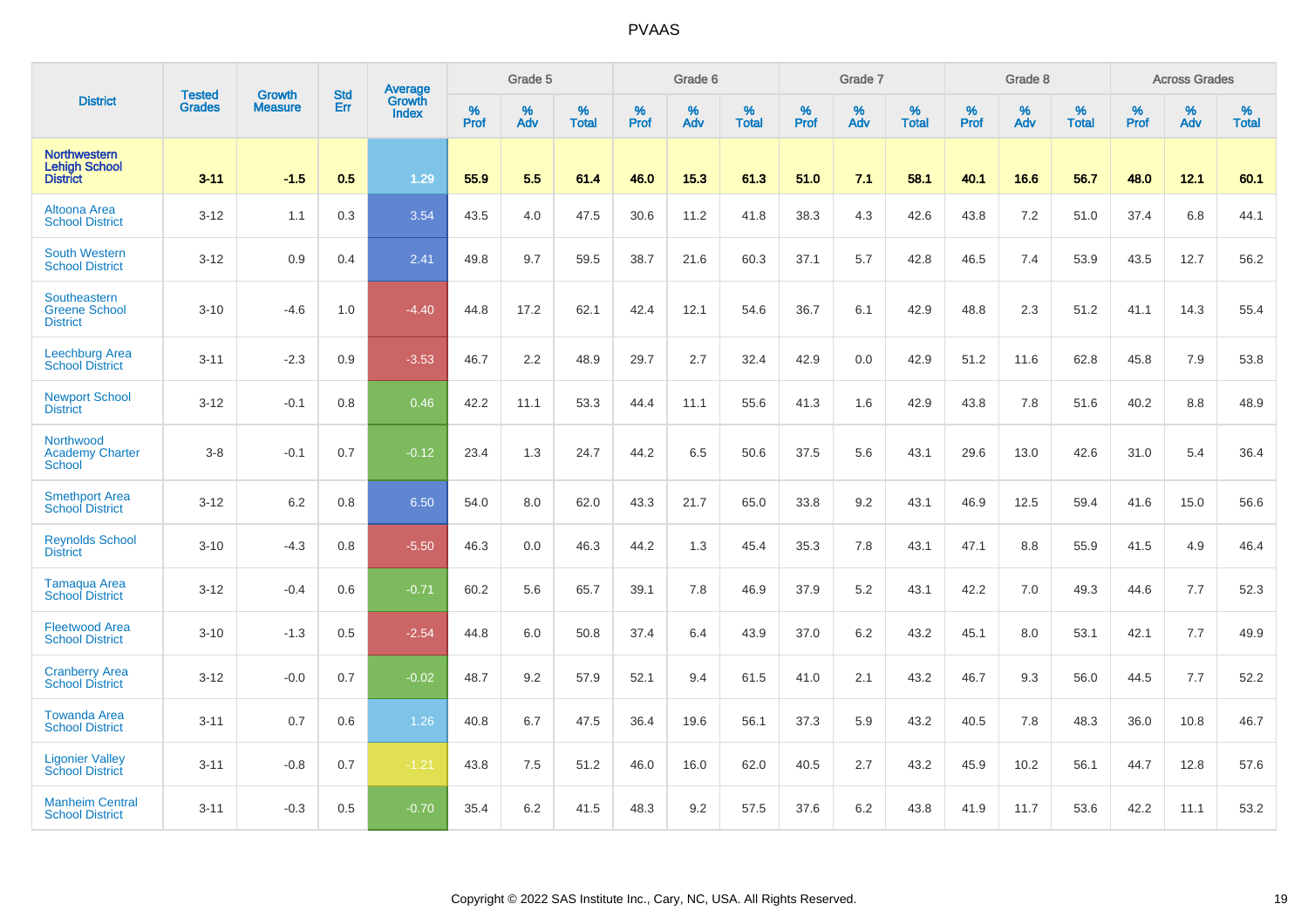|                                                                 |                                |                                 | <b>Std</b> | Average                       |           | Grade 5  |                   |           | Grade 6  |                   |           | Grade 7  |                   |           | Grade 8  |                   |           | <b>Across Grades</b> |                   |
|-----------------------------------------------------------------|--------------------------------|---------------------------------|------------|-------------------------------|-----------|----------|-------------------|-----------|----------|-------------------|-----------|----------|-------------------|-----------|----------|-------------------|-----------|----------------------|-------------------|
| <b>District</b>                                                 | <b>Tested</b><br><b>Grades</b> | <b>Growth</b><br><b>Measure</b> | Err        | <b>Growth</b><br><b>Index</b> | %<br>Prof | %<br>Adv | %<br><b>Total</b> | %<br>Prof | %<br>Adv | %<br><b>Total</b> | %<br>Prof | %<br>Adv | %<br><b>Total</b> | %<br>Prof | %<br>Adv | %<br><b>Total</b> | %<br>Prof | %<br>Adv             | %<br><b>Total</b> |
| <b>Northwestern</b><br><b>Lehigh School</b><br><b>District</b>  | $3 - 11$                       | $-1.5$                          | 0.5        | 1.29                          | 55.9      | 5.5      | 61.4              | 46.0      | 15.3     | 61.3              | 51.0      | 7.1      | 58.1              | 40.1      | 16.6     | 56.7              | 48.0      | 12.1                 | 60.1              |
| <b>Pocono Mountain</b><br><b>School District</b>                | $3 - 12$                       | 0.1                             | 0.6        | $-0.22$                       | 48.0      | 5.4      | 53.5              | 41.8      | 7.9      | 49.7              | 42.1      | 1.8      | 43.9              | 35.6      | 1.9      | 37.5              | 43.4      | 7.1                  | 50.5              |
| Claysburg-Kimmel<br><b>School District</b>                      | $3 - 11$                       | 2.9                             | 0.8        | 3.45                          | 52.3      | 3.1      | 55.4              | 34.6      | 15.4     | 50.0              | 35.1      | 8.8      | 43.9              | 43.9      | 7.0      | 50.9              | 43.5      | 8.7                  | 52.2              |
| <b>Minersville Area</b><br><b>School District</b>               | $3 - 11$                       | $-1.1$                          | 0.7        | $-2.58$                       | 42.5      | 2.7      | 45.2              | 38.7      | 24.0     | 62.7              | 40.0      | 4.0      | 44.0              | 46.6      | 1.4      | 48.0              | 42.2      | 10.0                 | 52.2              |
| <b>Bloomsburg Area</b><br><b>School District</b>                | $3 - 10$                       | $-0.8$                          | 0.7        | $-2.19$                       | 49.4      | 4.4      | 53.8              | 43.3      | 15.6     | 58.9              | 36.3      | 7.8      | 44.1              | 50.0      | 6.0      | 56.0              | 46.3      | 11.7                 | 57.9              |
| <b>Saint Clair Area</b><br><b>School District</b>               | $3 - 8$                        | $-1.8$                          | 0.9        | $-1.95$                       | 43.4      | 1.9      | 45.3              | 58.0      | 6.0      | 64.0              | 36.5      | 7.7      | 44.2              | 41.5      | 2.4      | 43.9              | 43.9      | 4.7                  | 48.6              |
| <b>Jim Thorpe Area</b><br><b>School District</b>                | $3 - 11$                       | $-3.4$                          | 0.6        | $-4.06$                       | 45.4      | 2.0      | 47.5              | 30.8      | 9.4      | 40.2              | 37.9      | 6.4      | 44.3              | 37.6      | 5.6      | 43.2              | 38.6      | 8.0                  | 46.6              |
| <b>Northwestern</b><br><b>School District</b>                   | $3 - 11$                       | $-4.4$                          | 0.6        | $-6.84$                       | 50.0      | 2.1      | 52.1              | 41.4      | 16.1     | 57.5              | 42.4      | 1.9      | 44.3              | 36.4      | 6.4      | 42.7              | 40.4      | 8.1                  | 48.5              |
| <b>Upper Adams</b><br><b>School District</b>                    | $3 - 11$                       | 0.7                             | 0.6        | 1.17                          | 47.3      | 3.8      | 51.2              | 40.2      | 16.2     | 56.4              | 37.7      | 6.6      | 44.3              | 51.5      | 0.0      | 51.5              | 43.6      | 8.8                  | 52.4              |
| <b>Littlestown Area</b><br><b>School District</b>               | $3 - 11$                       | 4.6                             | 0.6        | 7.92                          | 49.6      | 3.5      | 53.1              | 50.8      | 15.6     | 66.4              | 37.0      | 7.4      | 44.4              | 55.6      | 6.4      | 61.9              | 45.7      | 9.8                  | 55.5              |
| <b>Wyoming Valley</b><br><b>West School</b><br><b>District</b>  | $3 - 11$                       | 0.9                             | 0.5        | 1.99                          | 41.0      | 4.2      | 45.2              | 32.6      | 7.6      | 40.3              | 40.5      | 4.2      | 44.6              | 30.1      | 12.1     | 42.2              | 35.8      | 6.9                  | 42.7              |
| <b>Tulpehocken Area</b><br><b>School District</b>               | $3 - 12$                       | $-0.2$                          | 0.6        | $-0.31$                       | 57.5      | 2.3      | 59.8              | 32.4      | 17.6     | 50.0              | 39.8      | 4.8      | 44.7              | 42.0      | 6.2      | 48.2              | 41.5      | 9.5                  | 51.0              |
| <b>Waynesboro Area</b><br><b>School District</b>                | $3-12$                         | $-2.8$                          | 0.4        | $-7.51$                       | 42.9      | 6.1      | 49.0              | 38.4      | 14.0     | 52.4              | 37.6      | 7.1      | 44.7              | 37.5      | 12.8     | 50.3              | 41.0      | 12.0                 | 52.9              |
| <b>Forest City</b><br><b>Regional School</b><br><b>District</b> | $3 - 12$                       | $-2.2$                          | 0.9        | $-2.36$                       | 55.6      | 4.4      | 60.0              | 36.7      | 6.1      | 42.9              | 39.5      | 5.3      | 44.7              | 52.1      | 8.3      | 60.4              | 44.0      | 8.8                  | 52.8              |
| <b>Allegheny Valley</b><br><b>School District</b>               | $3 - 11$                       | $-2.6$                          | 0.8        | $-3.15$                       | 56.1      | 7.0      | 63.2              | 44.4      | 9.3      | 53.7              | 38.8      | 6.0      | 44.8              | 44.3      | 13.1     | 57.4              | 45.7      | 8.9                  | 54.6              |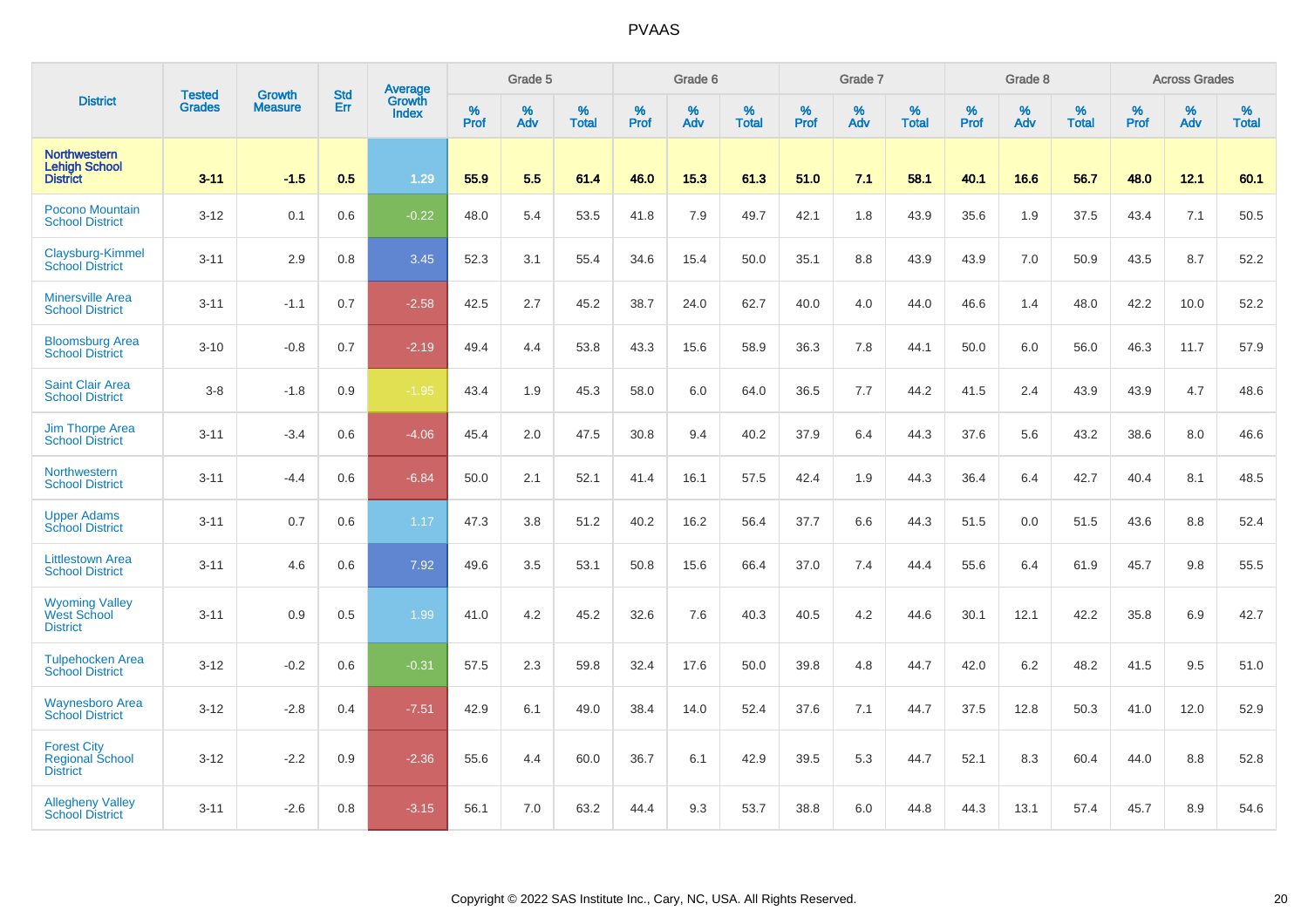|                                                                  | <b>Tested</b> | <b>Growth</b>  | <b>Std</b> | Average                |           | Grade 5  |                   |           | Grade 6  |                   |           | Grade 7  |                   |           | Grade 8  |                   |           | <b>Across Grades</b> |                   |
|------------------------------------------------------------------|---------------|----------------|------------|------------------------|-----------|----------|-------------------|-----------|----------|-------------------|-----------|----------|-------------------|-----------|----------|-------------------|-----------|----------------------|-------------------|
| <b>District</b>                                                  | <b>Grades</b> | <b>Measure</b> | Err        | <b>Growth</b><br>Index | %<br>Prof | %<br>Adv | %<br><b>Total</b> | %<br>Prof | %<br>Adv | %<br><b>Total</b> | %<br>Prof | %<br>Adv | %<br><b>Total</b> | %<br>Prof | %<br>Adv | %<br><b>Total</b> | %<br>Prof | %<br>Adv             | %<br><b>Total</b> |
| <b>Northwestern</b><br><b>Lehigh School</b><br><b>District</b>   | $3 - 11$      | $-1.5$         | 0.5        | 1.29                   | 55.9      | 5.5      | 61.4              | 46.0      | 15.3     | 61.3              | 51.0      | 7.1      | 58.1              | 40.1      | 16.6     | 56.7              | 48.0      | 12.1                 | 60.1              |
| <b>Ambridge Area</b><br><b>School District</b>                   | $3 - 12$      | $-0.9$         | 0.6        | $-1.55$                | 40.2      | 8.2      | 48.4              | 36.9      | 12.6     | 49.5              | 36.2      | 8.7      | 44.9              | 37.1      | 6.4      | 43.6              | 37.5      | 12.2                 | 49.7              |
| <b>Iroquois School</b><br><b>District</b>                        | $3 - 11$      | $-0.1$         | 0.7        | $-0.21$                | 55.1      | 9.0      | 64.1              | 39.5      | 19.8     | 59.3              | 38.8      | 6.1      | 44.9              | 44.0      | 10.0     | 54.0              | 42.6      | 12.8                 | 55.4              |
| <b>Penncrest School</b><br><b>District</b>                       | $3 - 11$      | 2.8            | 0.5        | $-0.04$                | 37.4      | 10.6     | 48.0              | 39.5      | 19.2     | 58.7              | 38.5      | 6.5      | 45.0              | 35.0      | 10.2     | 45.2              | 39.6      | 11.2                 | 50.7              |
| <b>Mount Pleasant</b><br><b>Area School</b><br><b>District</b>   | $3 - 11$      | $-2.9$         | 0.6        | $-5.11$                | 45.9      | 0.0      | 45.9              | 41.6      | 12.0     | 53.6              | 42.2      | 2.8      | 45.1              | 38.7      | 6.4      | 45.2              | 42.0      | 8.5                  | 50.5              |
| <b>Wilmington Area</b><br><b>School District</b>                 | $3 - 11$      | $-0.8$         | 0.8        | $-0.91$                | 60.3      | 13.8     | 74.1              | 43.3      | 11.7     | 55.0              | 33.3      | 11.8     | 45.1              | 32.2      | 10.2     | 42.4              | 43.2      | 13.4                 | 56.6              |
| <b>Lakeview School</b><br><b>District</b>                        | $3 - 11$      | $-3.2$         | 0.8        | $-3.93$                | 63.3      | 10.2     | 73.5              | 46.5      | 16.9     | 63.4              | 37.1      | 8.1      | 45.2              | 43.1      | 9.2      | 52.3              | 45.7      | 15.4                 | 61.1              |
| <b>Tussey Mountain</b><br><b>School District</b>                 | $3 - 12$      | 1.8            | 0.8        | 2.29                   | 44.8      | 3.4      | 48.3              | 46.3      | 8.5      | 54.9              | 45.2      | 0.0      | 45.2              | 47.2      | 2.8      | 50.0              | 40.7      | 6.3                  | 47.0              |
| <b>North Schuylkill</b><br><b>School District</b>                | $3 - 11$      | 0.7            | 0.5        | 1.83                   | 36.8      | 2.2      | 39.0              | 42.4      | 8.8      | 51.2              | 41.3      | 3.9      | 45.2              | 50.0      | 5.2      | 55.2              | 40.4      | 8.7                  | 49.1              |
| <b>Central Fulton</b><br><b>School District</b>                  | $3 - 11$      | 0.7            | 0.8        | 0.95                   | 43.4      | 7.9      | 51.3              | 36.2      | 8.7      | 44.9              | 42.7      | 2.7      | 45.3              | 53.6      | 16.1     | 69.6              | 45.7      | 8.1                  | 53.8              |
| <b>East Stroudsburg</b><br><b>Area School</b><br><b>District</b> | $3 - 11$      | $-4.1$         | 0.5        | $-8.53$                | 43.7      | 1.9      | 45.6              | 40.8      | 9.4      | 50.3              | 41.9      | 3.5      | 45.4              | 32.3      | 5.1      | 37.3              | 36.5      | 7.4                  | 43.9              |
| <b>Susquenita School</b><br><b>District</b>                      | $3 - 11$      | 0.7            | 0.6        | 1.21                   | 46.7      | 9.2      | 55.8              | 45.3      | 8.5      | 53.8              | 38.0      | 7.4      | 45.4              | 42.1      | 6.5      | 48.6              | 43.0      | 11.2                 | 54.2              |
| <b>Shamokin Area</b><br><b>School District</b>                   | $3 - 11$      | 1.2            | 0.5        | $-1.27$                | 42.9      | 2.1      | 45.0              | 32.6      | 9.4      | 42.0              | 44.0      | 1.5      | 45.5              | 31.3      | 5.5      | 36.8              | 34.3      | 5.8                  | 40.1              |
| <b>Pine Grove Area</b><br><b>School District</b>                 | $3 - 11$      | 0.9            | 0.6        | 1.50                   | 55.8      | 1.0      | 56.8              | 41.0      | 14.5     | 55.6              | 44.7      | 0.8      | 45.5              | 45.5      | 6.2      | 51.8              | 46.5      | 10.4                 | 56.9              |
| <b>Ridley School</b><br><b>District</b>                          | $3 - 12$      | $-0.9$         | 0.4        | $-3.09$                | 49.2      | 5.6      | 54.8              | 38.5      | 12.4     | 50.9              | 39.6      | 5.9      | 45.6              | 41.1      | 7.5      | 48.6              | 42.4      | 10.0                 | 52.4              |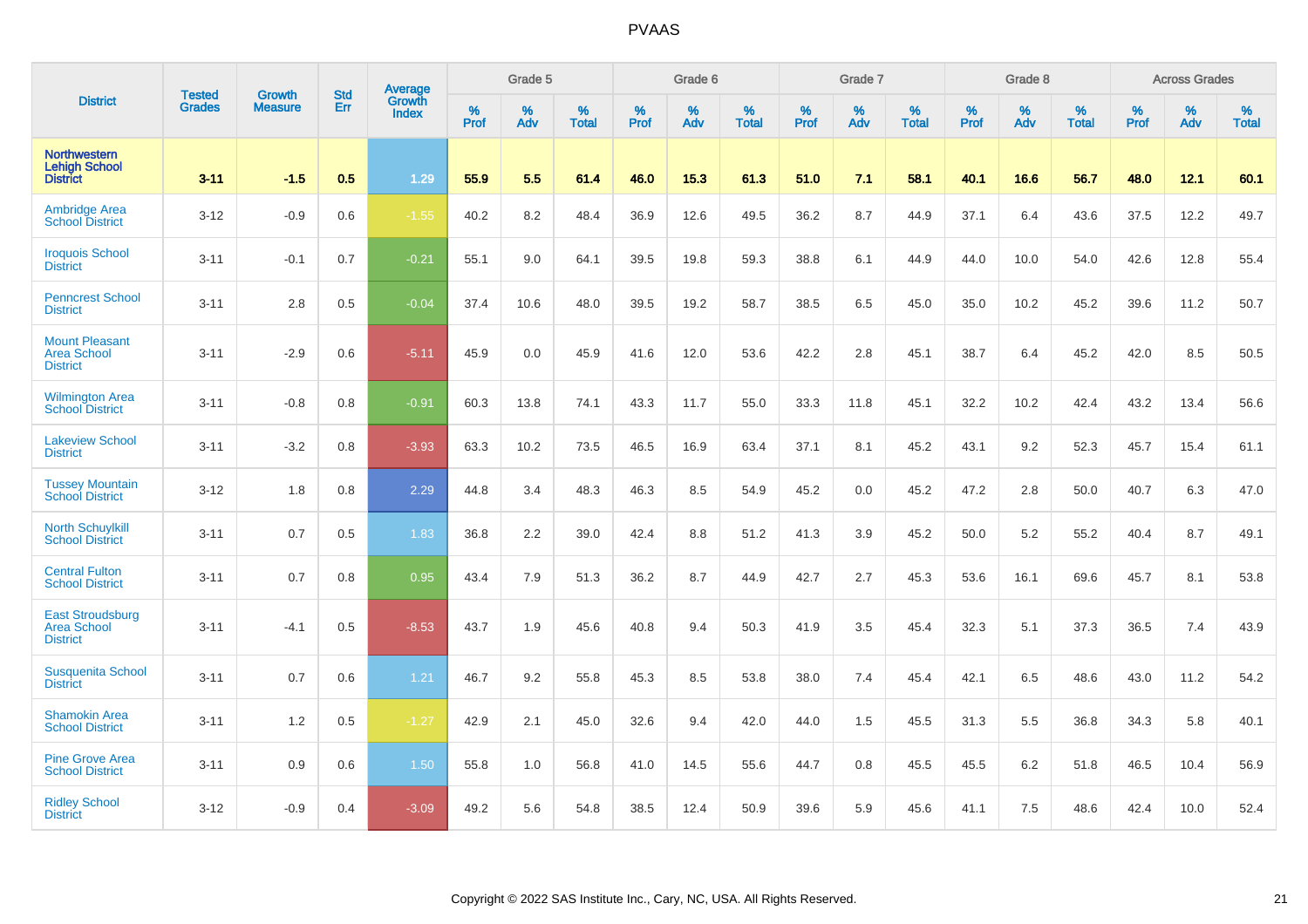|                                                                | <b>Tested</b> | <b>Growth</b>  | <b>Std</b> | <b>Average</b><br>Growth |              | Grade 5  |                   |           | Grade 6  |                   |           | Grade 7  |                   |           | Grade 8  |                   |           | <b>Across Grades</b> |                   |
|----------------------------------------------------------------|---------------|----------------|------------|--------------------------|--------------|----------|-------------------|-----------|----------|-------------------|-----------|----------|-------------------|-----------|----------|-------------------|-----------|----------------------|-------------------|
| <b>District</b>                                                | <b>Grades</b> | <b>Measure</b> | Err        | <b>Index</b>             | $\%$<br>Prof | %<br>Adv | %<br><b>Total</b> | %<br>Prof | %<br>Adv | %<br><b>Total</b> | %<br>Prof | %<br>Adv | %<br><b>Total</b> | %<br>Prof | %<br>Adv | %<br><b>Total</b> | %<br>Prof | %<br>Adv             | %<br><b>Total</b> |
| <b>Northwestern</b><br><b>Lehigh School</b><br><b>District</b> | $3 - 11$      | $-1.5$         | 0.5        | 1.29                     | 55.9         | 5.5      | 61.4              | 46.0      | 15.3     | 61.3              | 51.0      | 7.1      | 58.1              | 40.1      | 16.6     | 56.7              | 48.0      | 12.1                 | 60.1              |
| <b>Northgate School</b><br><b>District</b>                     | $3 - 11$      | $-1.4$         | 0.8        | $-1.68$                  | 60.8         | 3.9      | 64.7              | 59.0      | 11.5     | 70.5              | 36.1      | 9.8      | 45.9              | 37.5      | 17.9     | 55.4              | 45.5      | 12.8                 | 58.3              |
| <b>Ephrata Area</b><br><b>School District</b>                  | $3 - 11$      | $-0.2$         | 0.4        | $-0.50$                  | 50.5         | 10.3     | 60.8              | 47.6      | 12.7     | 60.4              | 40.8      | 5.2      | 46.0              | 39.2      | 7.3      | 46.5              | 45.1      | 12.6                 | 57.6              |
| <b>Bethlehem Area</b><br><b>School District</b>                | $3 - 11$      | 0.3            | 0.4        | 0.74                     | 50.4         | 5.3      | 55.6              | 39.9      | 8.4      | 48.3              | 40.8      | 5.2      | 46.0              | 33.8      | 6.3      | 40.1              | 42.3      | 9.3                  | 51.6              |
| <b>Manchester</b><br><b>Academic Charter</b><br><b>School</b>  | $3-8$         | 2.1            | 1.1        | 1.80                     | 12.0         | 0.0      | 12.0              | 35.7      | 3.6      | 39.3              | 46.2      | 0.0      | 46.2              | 31.4      | 0.0      | 31.4              | 30.7      | 1.7                  | 32.4              |
| Allegheny-Clarion<br><b>Valley School</b><br><b>District</b>   | $3 - 10$      | 2.1            | 1.0        | 2.22                     | 42.5         | 5.0      | 47.5              | 42.1      | 15.8     | 57.9              | 43.9      | 2.4      | 46.3              | 40.0      | 0.0      | 40.0              | 40.9      | 9.1                  | 50.0              |
| Pennsylvania<br><b>Cyber Charter</b><br>School                 | $3 - 11$      | 2.1            | 0.5        | 4.24                     | 41.0         | 4.9      | 45.8              | 39.5      | 11.2     | 50.7              | 42.9      | 3.4      | 46.4              | 39.5      | 2.6      | 42.0              | 40.1      | 7.4                  | 47.5              |
| <b>Shippensburg Area</b><br><b>School District</b>             | $3 - 11$      | $-1.6$         | 0.4        | $-3.93$                  | 40.8         | 9.2      | 50.0              | 30.4      | 12.9     | 43.3              | 40.6      | 5.9      | 46.5              | 47.0      | 10.1     | 57.1              | 41.0      | 11.2                 | 52.2              |
| Chambersburg<br><b>Area School</b><br><b>District</b>          | $3 - 11$      | $-0.2$         | 0.3        | $-0.63$                  | 44.0         | 7.0      | 51.0              | 34.1      | 16.0     | 50.1              | 38.2      | 8.2      | 46.5              | 38.7      | 11.2     | 49.9              | 37.5      | 11.0                 | 48.5              |
| <b>Moshannon Valley</b><br><b>School District</b>              | $3 - 10$      | 5.6            | 0.8        | 6.66                     | 51.1         | 2.1      | 53.2              | 24.1      | 22.2     | 46.3              | 45.2      | 1.6      | 46.8              | 41.8      | 6.0      | 47.8              | 39.6      | 7.8                  | 47.4              |
| <b>Bristol Borough</b><br><b>School District</b>               | $3 - 12$      | 0.4            | 0.7        | 1.32                     | 37.3         | 1.3      | 38.7              | 28.4      | 18.2     | 46.6              | 39.5      | 7.4      | 46.9              | 27.7      | 6.0      | 33.7              | 33.3      | 8.0                  | 41.4              |
| <b>Sullivan County</b><br><b>School District</b>               | $3 - 10$      | $-3.1$         | 1.0        | $-2.96$                  | 23.8         | 2.4      | 26.2              | 62.0      | 6.0      | 68.0              | 41.2      | 5.9      | 47.1              | 40.0      | 2.9      | 42.9              | 40.0      | 6.0                  | 46.0              |
| <b>Easton Area</b><br><b>School District</b>                   | $3 - 12$      | 0.1            | 0.4        | 0.32                     | 43.5         | 2.4      | 45.9              | 33.8      | 7.9      | 41.8              | 40.1      | 7.2      | 47.2              | 35.4      | 6.0      | 41.4              | 36.9      | 7.9                  | 44.8              |
| <b>Fairfield Area</b><br><b>School District</b>                | $3 - 11$      | $-1.0$         | 0.8        | $-1.22$                  | 50.8         | 3.3      | 54.1              | 44.3      | 6.6      | 50.8              | 45.4      | 1.8      | 47.3              | 37.0      | 5.6      | 42.6              | 45.1      | 9.6                  | 54.6              |
| Jefferson-Morgan<br><b>School District</b>                     | $3 - 10$      | 2.7            | 0.9        | 3.15                     | 45.1         | 2.8      | 47.9              | 40.0      | 7.3      | 47.3              | 41.8      | 5.4      | 47.3              | 44.4      | 6.7      | 51.1              | 41.7      | 6.6                  | 48.2              |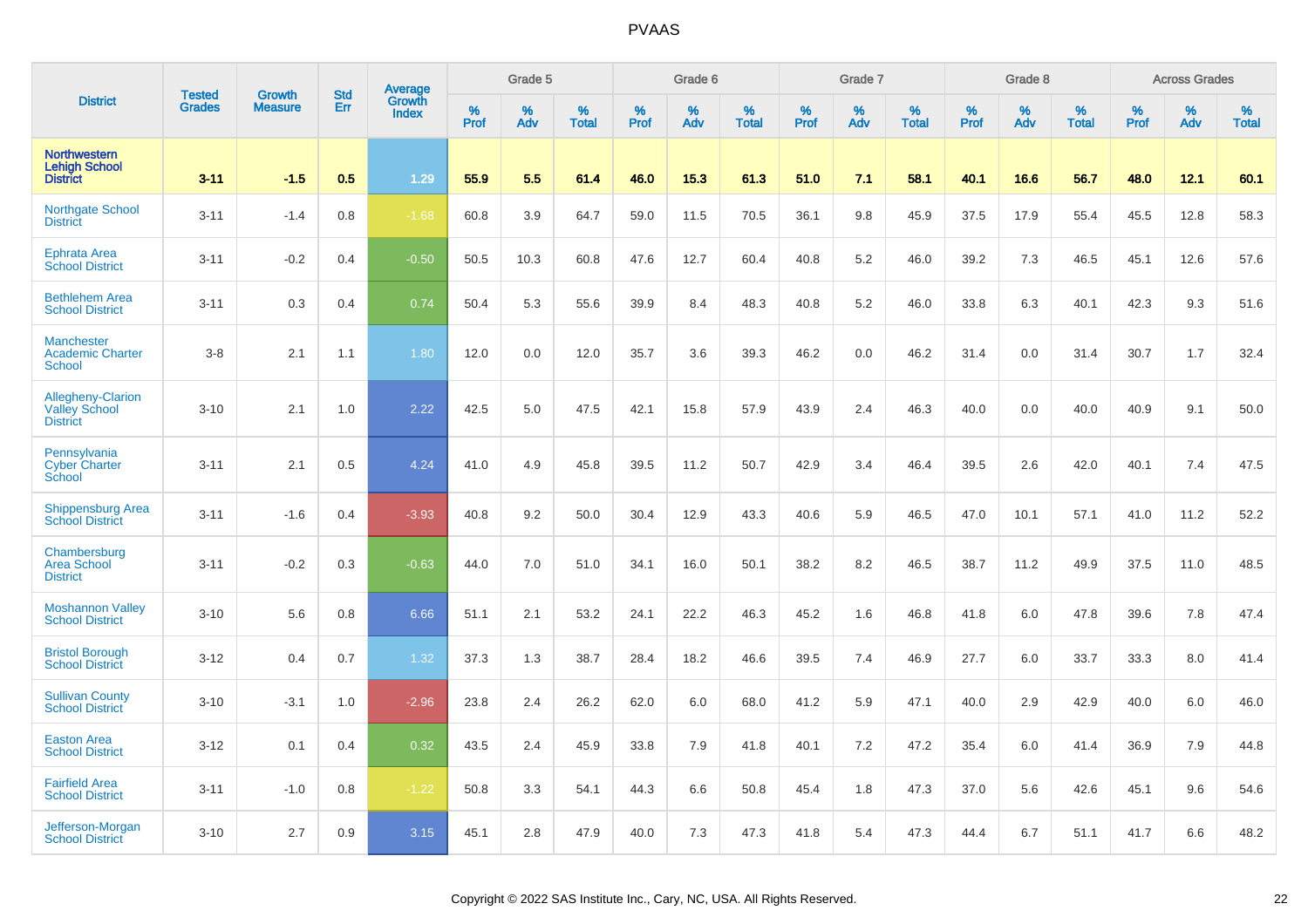|                                                                | <b>Tested</b> | <b>Growth</b>  | <b>Std</b> | Average                       |              | Grade 5  |                   |           | Grade 6  |                   |           | Grade 7  |                   |           | Grade 8  |                   |           | <b>Across Grades</b> |                   |
|----------------------------------------------------------------|---------------|----------------|------------|-------------------------------|--------------|----------|-------------------|-----------|----------|-------------------|-----------|----------|-------------------|-----------|----------|-------------------|-----------|----------------------|-------------------|
| <b>District</b>                                                | <b>Grades</b> | <b>Measure</b> | Err        | <b>Growth</b><br><b>Index</b> | $\%$<br>Prof | %<br>Adv | %<br><b>Total</b> | %<br>Prof | %<br>Adv | %<br><b>Total</b> | %<br>Prof | %<br>Adv | %<br><b>Total</b> | %<br>Prof | %<br>Adv | %<br><b>Total</b> | %<br>Prof | %<br>Adv             | %<br><b>Total</b> |
| <b>Northwestern</b><br><b>Lehigh School</b><br><b>District</b> | $3 - 11$      | $-1.5$         | 0.5        | 1.29                          | 55.9         | 5.5      | 61.4              | 46.0      | 15.3     | 61.3              | 51.0      | 7.1      | 58.1              | 40.1      | 16.6     | 56.7              | 48.0      | 12.1                 | 60.1              |
| <b>Highlands School</b><br><b>District</b>                     | $3 - 11$      | $-0.6$         | 0.5        | $-1.09$                       | 47.5         | 0.0      | 47.5              | 37.2      | 9.7      | 46.9              | 42.2      | 5.4      | 47.6              | 39.2      | 9.5      | 48.6              | 40.7      | 7.9                  | 48.6              |
| <b>Penns Valley Area</b><br><b>School District</b>             | $3 - 12$      | 2.5            | 0.6        | 6.79                          | 56.1         | 8.2      | 64.3              | 41.8      | 33.0     | 74.8              | 45.7      | 1.9      | 47.6              | 35.8      | 8.5      | 44.3              | 44.5      | 13.0                 | 57.5              |
| <b>Pequea Valley</b><br><b>School District</b>                 | $3 - 11$      | 1.3            | 0.6        | 2.20                          | 46.4         | 1.8      | 48.2              | 36.6      | 7.5      | 44.1              | 43.0      | 4.7      | 47.7              | 37.9      | 6.8      | 44.7              | 37.7      | 6.5                  | 44.2              |
| <b>Dunmore School</b><br><b>District</b>                       | $3 - 11$      | $-2.2$         | 0.7        | $-3.28$                       | 47.2         | 8.3      | 55.6              | 48.9      | 14.1     | 63.0              | 45.9      | 1.8      | 47.7              | 34.5      | 6.0      | 40.5              | 44.8      | 9.4                  | 54.2              |
| Southmoreland<br><b>School District</b>                        | $3 - 11$      | $-3.9$         | 0.6        | $-6.43$                       | 39.6         | 2.1      | 41.7              | 41.4      | 8.1      | 49.6              | 43.1      | 4.6      | 47.7              | 49.5      | 4.8      | 54.4              | 44.6      | 6.8                  | 51.3              |
| Southern<br><b>Huntingdon County</b><br><b>School District</b> | $3 - 11$      | 1.1            | 0.7        | 1.58                          | 47.1         | 2.9      | 50.0              | 26.6      | 7.6      | 34.2              | 43.2      | 4.6      | 47.7              | 41.5      | 3.7      | 45.1              | 39.6      | 5.6                  | 45.2              |
| Quakertown<br><b>Community School</b><br><b>District</b>       | $3 - 12$      | $-1.6$         | 0.4        | $-7.86$                       | 50.0         | 4.9      | 54.9              | 40.2      | 19.3     | 59.5              | 40.4      | 7.5      | 47.8              | 42.6      | 17.3     | 59.9              | 42.5      | 12.6                 | 55.1              |
| <b>Lehighton Area</b><br><b>School District</b>                | $3 - 11$      | $-1.0$         | 0.5        | $-1.83$                       | 45.3         | 1.3      | 46.7              | 40.8      | 8.3      | 49.2              | 42.3      | 5.7      | 48.0              | 34.2      | 9.8      | 43.9              | 41.8      | 8.6                  | 50.4              |
| <b>Halifax Area</b><br><b>School District</b>                  | $3 - 11$      | 0.6            | 0.8        | 1.63                          | 52.9         | 8.6      | 61.4              | 51.8      | 20.4     | 72.2              | 41.6      | 6.5      | 48.0              | 35.5      | 2.6      | 38.2              | 44.9      | 10.1                 | 55.1              |
| <b>Oswayo Valley</b><br><b>School District</b>                 | $3 - 12$      | $-0.7$         | 1.2        | $-0.62$                       | 62.1         | 13.8     | 75.9              | 40.7      | 18.5     | 59.3              | 48.2      | 0.0      | 48.2              | 51.6      | 6.4      | 58.1              | 54.7      | 11.8                 | 66.5              |
| Insight PA Cyber<br><b>Charter School</b>                      | $3 - 11$      | $-1.0$         | 1.6        | $-1.68$                       | 29.4         | 0.0      | 29.4              | 31.6      | 5.3      | 36.8              | 37.0      | 11.1     | 48.2              | 48.2      | 11.1     | 59.3              | 41.5      | 9.2                  | 50.8              |
| <b>Westmont Hilltop</b><br><b>School District</b>              | $3 - 11$      | $-4.1$         | 0.7        | $-6.24$                       | 40.6         | 3.0      | 43.6              | 36.4      | 12.1     | 48.5              | 47.1      | 1.2      | 48.2              | 56.4      | 4.3      | 60.6              | 41.9      | 9.4                  | 51.2              |
| <b>Jamestown Area</b><br><b>School District</b>                | $3 - 11$      | 2.7            | 1.2        | 2.22                          | 47.4         | 0.0      | 47.4              | 30.6      | 19.4     | 50.0              | 41.4      | 6.9      | 48.3              | 54.6      | 0.0      | 54.6              | 41.2      | 7.9                  | 49.1              |
| <b>Saint Marys Area</b><br><b>School District</b>              | $3 - 11$      | $-1.5$         | 0.6        | $-1.20$                       | 48.7         | 2.6      | 51.3              | 42.7      | 13.7     | 56.4              | 40.8      | 7.7      | 48.5              | 46.4      | 8.0      | 54.3              | 44.6      | 11.0                 | 55.6              |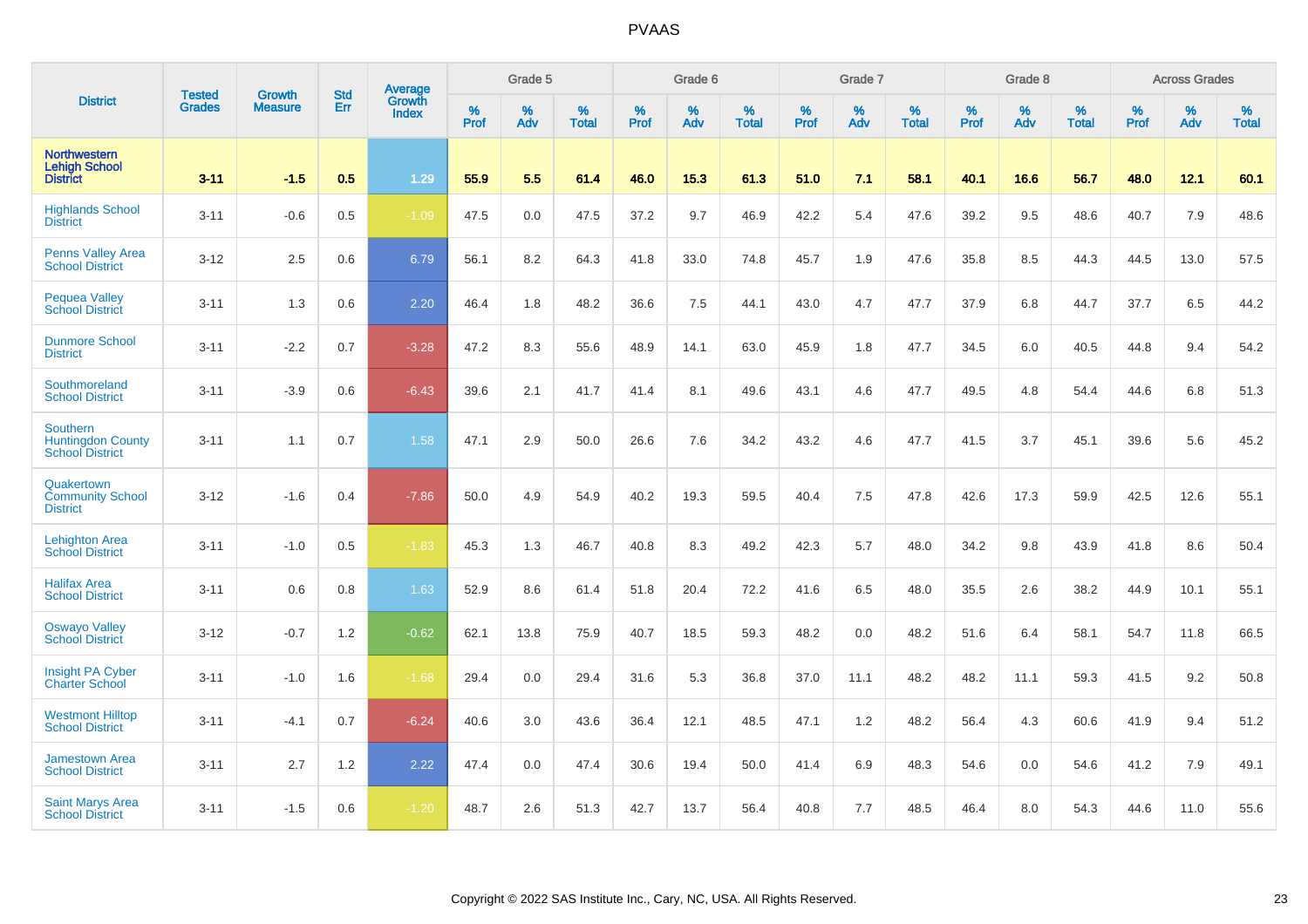|                                                                    |                                |                                 | <b>Std</b> | Average                       |              | Grade 5  |                   |           | Grade 6  |                   |           | Grade 7  |                   |           | Grade 8  |                   |           | <b>Across Grades</b> |                   |
|--------------------------------------------------------------------|--------------------------------|---------------------------------|------------|-------------------------------|--------------|----------|-------------------|-----------|----------|-------------------|-----------|----------|-------------------|-----------|----------|-------------------|-----------|----------------------|-------------------|
| <b>District</b>                                                    | <b>Tested</b><br><b>Grades</b> | <b>Growth</b><br><b>Measure</b> | Err        | <b>Growth</b><br><b>Index</b> | $\%$<br>Prof | %<br>Adv | %<br><b>Total</b> | %<br>Prof | %<br>Adv | %<br><b>Total</b> | %<br>Prof | %<br>Adv | %<br><b>Total</b> | %<br>Prof | %<br>Adv | %<br><b>Total</b> | %<br>Prof | %<br>Adv             | %<br><b>Total</b> |
| <b>Northwestern</b><br><b>Lehigh School</b><br><b>District</b>     | $3 - 11$                       | $-1.5$                          | 0.5        | 1.29                          | 55.9         | 5.5      | 61.4              | 46.0      | 15.3     | 61.3              | 51.0      | 7.1      | 58.1              | 40.1      | 16.6     | 56.7              | 48.0      | 12.1                 | 60.1              |
| <b>Blairsville-</b><br><b>Saltsburg School</b><br><b>District</b>  | $3 - 11$                       | $-0.1$                          | 0.7        | $-0.15$                       | 46.9         | 8.2      | 55.1              | 40.4      | 22.5     | 62.9              | 38.6      | 9.9      | 48.5              | 50.6      | 14.1     | 64.7              | 41.8      | 15.1                 | 56.9              |
| <b>Southern Tioga</b><br><b>School District</b>                    | $3 - 11$                       | 1.4                             | 0.6        | 2.28                          | 38.5         | 4.2      | 42.7              | 39.6      | 14.2     | 53.8              | 44.9      | 3.6      | 48.6              | 37.2      | 8.3      | 45.4              | 38.5      | 7.0                  | 45.6              |
| <b>Corry Area School</b><br><b>District</b>                        | $3 - 11$                       | 2.4                             | 0.6        | 4.24                          | 50.0         | 4.7      | 54.7              | 40.5      | 16.2     | 56.8              | 42.0      | 6.5      | 48.6              | 33.8      | 9.5      | 43.2              | 40.3      | 11.8                 | 52.1              |
| <b>Central Dauphin</b><br><b>School District</b>                   | $3 - 11$                       | 1.6                             | 0.2        | 6.95                          | 46.1         | 7.7      | 53.8              | 40.5      | 15.0     | 55.5              | 41.1      | 7.5      | 48.6              | 39.4      | 10.3     | 49.7              | 41.3      | 11.4                 | 52.8              |
| Northern Tioga<br><b>School District</b>                           | $3 - 12$                       | 3.0                             | 0.5        | 2.79                          | 45.2         | 2.6      | 47.7              | 48.2      | 9.8      | 58.0              | 41.7      | 7.0      | 48.7              | 51.2      | 8.4      | 59.5              | 44.8      | 9.6                  | 54.4              |
| <b>Tyrone Area</b><br><b>School District</b>                       | $3 - 12$                       | $-2.0$                          | 0.6        | $-0.54$                       | 50.4         | 3.0      | 53.3              | 43.4      | 10.1     | 53.5              | 43.8      | 5.0      | 48.8              | 44.7      | 6.1      | 50.9              | 45.2      | 12.0                 | 57.2              |
| <b>South Williamsport</b><br><b>Area School</b><br><b>District</b> | $3 - 10$                       | 0.5                             | 0.7        | 0.80                          | 45.7         | 6.4      | 52.1              | 37.4      | 15.4     | 52.8              | 40.5      | 8.3      | 48.8              | 43.2      | 12.5     | 55.7              | 39.9      | 12.1                 | 52.0              |
| <b>Charleroi School</b><br><b>District</b>                         | $3 - 11$                       | $-2.5$                          | 0.6        | $-3.90$                       | 45.1         | 2.0      | 47.1              | 44.0      | 11.0     | 55.0              | 37.7      | 11.3     | 49.1              | 45.3      | 4.2      | 49.5              | 43.2      | 7.7                  | 50.9              |
| <b>Union Area School</b><br><b>District</b>                        | $3 - 11$                       | $-1.4$                          | 0.9        | $-1.52$                       | 66.7         | 7.7      | 74.4              | 41.4      | 15.5     | 56.9              | 43.9      | 5.3      | 49.1              | 55.6      | 8.9      | 64.4              | 47.6      | 12.4                 | 60.1              |
| <b>Whitehall-Coplay</b><br><b>School District</b>                  | $3 - 11$                       | $-1.0$                          | 0.4        | $-2.56$                       | 47.1         | 4.6      | 51.7              | 43.0      | 11.2     | 54.1              | 41.3      | 7.8      | 49.1              | 38.2      | 7.1      | 45.4              | 42.6      | 8.9                  | 51.5              |
| <b>Karns City Area</b><br><b>School District</b>                   | $3 - 11$                       | $-0.9$                          | 0.6        | $-1.37$                       | 56.2         | 9.0      | 65.2              | 46.6      | 14.8     | 61.4              | 47.4      | 1.7      | 49.1              | 40.7      | 1.8      | 42.6              | 44.7      | 6.8                  | 51.5              |
| <b>Clarion Area</b><br><b>School District</b>                      | $3 - 11$                       | 1.1                             | 0.9        | 1.25                          | 58.3         | 2.1      | 60.4              | 46.4      | 7.1      | 53.6              | 44.8      | 4.5      | 49.2              | 39.0      | 11.9     | 50.8              | 45.1      | 10.1                 | 55.2              |
| <b>Middletown Area</b><br><b>School District</b>                   | $3 - 11$                       | $-0.3$                          | 0.6        | $-2.50$                       | 40.9         | 6.3      | 47.2              | 28.7      | 7.0      | 35.7              | 43.8      | 5.6      | 49.3              | 38.5      | 3.8      | 42.3              | 37.8      | 8.2                  | 46.0              |
| <b>Tacony Academy</b><br><b>Charter School</b>                     | $3 - 11$                       | $-3.1$                          | 0.8        | 4.52                          | 26.5         | 1.5      | 27.9              | 21.7      | 4.4      | 26.1              | 48.0      | 1.4      | 49.3              | 17.1      | 5.7      | 22.9              | 25.6      | 2.4                  | 28.0              |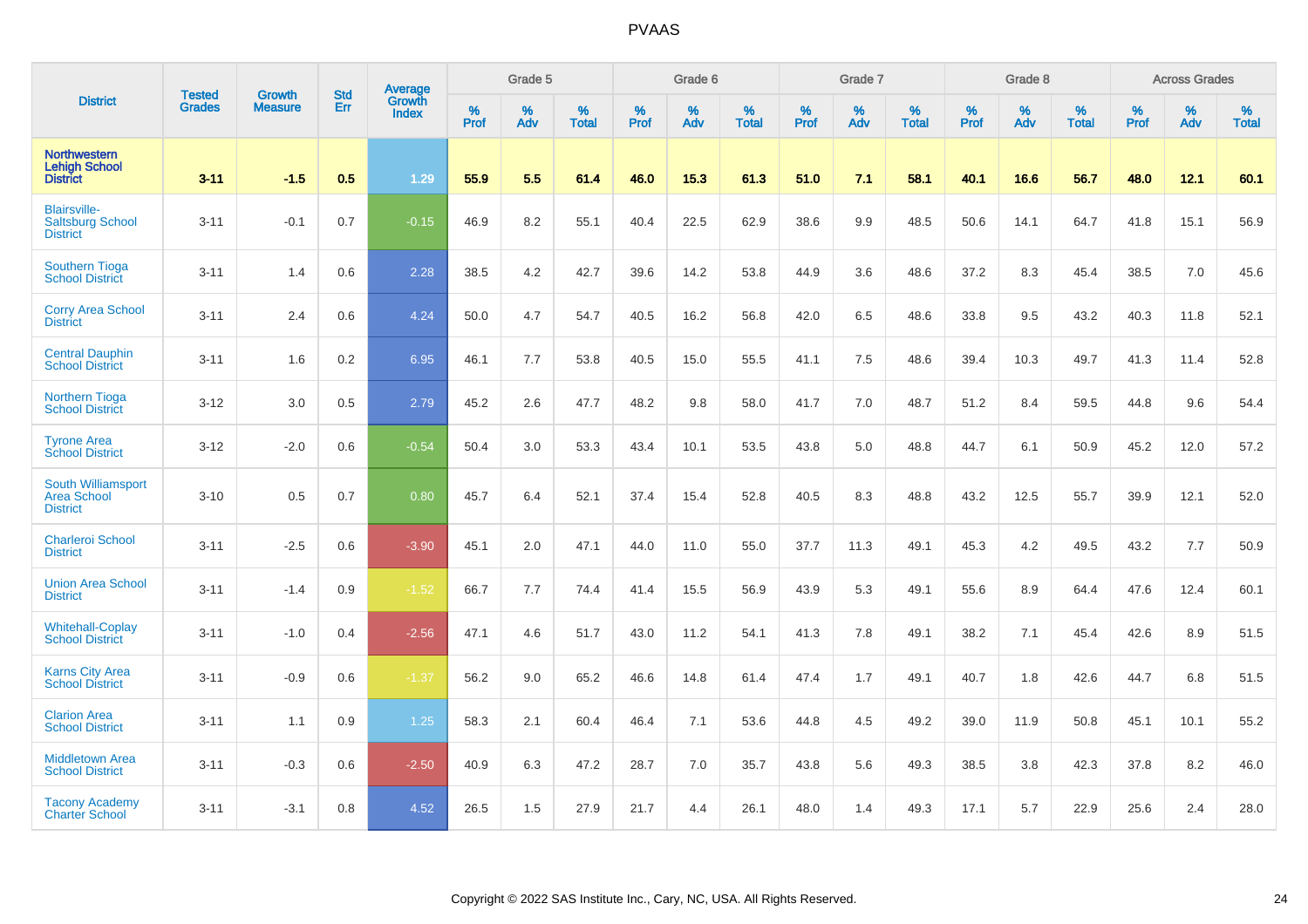|                                                                 | <b>Tested</b> | <b>Growth</b>  | <b>Std</b> | Average                |              | Grade 5     |                   |           | Grade 6  |                   |           | Grade 7  |                   |              | Grade 8  |                   |              | <b>Across Grades</b> |                   |
|-----------------------------------------------------------------|---------------|----------------|------------|------------------------|--------------|-------------|-------------------|-----------|----------|-------------------|-----------|----------|-------------------|--------------|----------|-------------------|--------------|----------------------|-------------------|
| <b>District</b>                                                 | <b>Grades</b> | <b>Measure</b> | Err        | Growth<br><b>Index</b> | $\%$<br>Prof | $\%$<br>Adv | %<br><b>Total</b> | %<br>Prof | %<br>Adv | %<br><b>Total</b> | %<br>Prof | %<br>Adv | %<br><b>Total</b> | $\%$<br>Prof | %<br>Adv | %<br><b>Total</b> | $\%$<br>Prof | %<br>Adv             | %<br><b>Total</b> |
| <b>Northwestern</b><br><b>Lehigh School</b><br><b>District</b>  | $3 - 11$      | $-1.5$         | 0.5        | 1.29                   | 55.9         | 5.5         | 61.4              | 46.0      | 15.3     | 61.3              | 51.0      | 7.1      | 58.1              | 40.1         | 16.6     | 56.7              | 48.0         | 12.1                 | 60.1              |
| Independence<br><b>Charter School</b>                           | $3 - 8$       | $-2.1$         | 0.7        | $-0.30$                | 28.8         | 9.6         | 38.4              | 39.0      | 18.3     | 57.3              | 38.3      | 11.1     | 49.4              | 50.9         | 7.0      | 57.9              | 35.6         | 11.9                 | 47.5              |
| <b>Greensburg Salem</b><br><b>School District</b>               | $3 - 11$      | $-1.6$         | 0.5        | $-3.24$                | 49.7         | 7.2         | 56.9              | 40.1      | 13.8     | 53.9              | 44.0      | 5.5      | 49.4              | 48.3         | 7.2      | 55.6              | 42.8         | 11.4                 | 54.2              |
| <b>Greenville Area</b><br><b>School District</b>                | $3 - 11$      | 1.0            | 0.7        | 1.48                   | 46.7         | 5.6         | 52.2              | 52.5      | 11.2     | 63.8              | 43.8      | 5.7      | 49.5              | 31.2         | 12.5     | 43.8              | 42.0         | 10.1                 | 52.1              |
| <b>West Middlesex</b><br><b>Area School</b><br><b>District</b>  | $3 - 10$      | $-1.3$         | 0.9        | $-1.43$                | 52.2         | 17.4        | 69.6              | 41.0      | 26.2     | 67.2              | 44.4      | 5.6      | 50.0              | 35.7         | 4.8      | 40.5              | 42.5         | 12.1                 | 54.6              |
| <b>Shikellamy School</b><br><b>District</b>                     | $3 - 10$      | $-2.8$         | 0.5        | $-6.17$                | 47.9         | 5.7         | 53.6              | 29.1      | 9.8      | 38.9              | 41.5      | 8.5      | 50.0              | 35.8         | 7.4      | 43.2              | 38.2         | 9.0                  | 47.3              |
| <b>Midland Borough</b><br><b>School District</b>                | $3 - 8$       | 0.1            | 1.3        | 0.07                   | 58.6         | 0.0         | 58.6              | 52.4      | 9.5      | 61.9              | 42.9      | 7.1      | 50.0              | 47.6         | 0.0      | 47.6              | 49.3         | 5.7                  | 55.0              |
| <b>Centre Learning</b><br>Community<br><b>Charter School</b>    | $5 - 8$       | $-1.3$         | 2.1        | $-0.60$                |              |             |                   |           |          |                   | 37.5      | 12.5     | 50.0              | 47.1         | 11.8     | 58.8              | 51.8         | 16.7                 | 68.5              |
| <b>North Clarion</b><br><b>County School</b><br><b>District</b> | $3 - 12$      | 2.6            | 1.0        | 2.73                   | 51.1         | 8.9         | 60.0              | 46.3      | 19.5     | 65.8              | 45.2      | 4.8      | 50.0              | 54.6         | 11.4     | 65.9              | 45.1         | 12.2                 | 57.3              |
| <b>Conemaugh Valley</b><br><b>School District</b>               | $3 - 12$      | 0.5            | 0.9        | 0.55                   | 52.9         | 3.9         | 56.9              | 30.0      | 30.0     | 60.0              | 44.2      | 5.8      | 50.0              | 49.1         | 9.4      | 58.5              | 43.3         | 12.5                 | 55.8              |
| Susquehanna<br><b>Community School</b><br><b>District</b>       | $3 - 11$      | 0.1            | 0.9        | 0.75                   | 47.1         | 7.8         | 54.9              | 43.1      | 12.1     | 55.2              | 43.5      | 6.5      | 50.0              | 36.7         | 2.0      | 38.8              | 40.9         | 10.7                 | 51.6              |
| Shanksville-<br><b>Stonycreek School</b><br><b>District</b>     | $3 - 10$      | 0.6            | 1.4        | 0.43                   | 28.6         | 0.0         | 28.6              | 41.7      | 16.7     | 58.3              | 45.0      | 5.0      | 50.0              | 44.4         | 5.6      | 50.0              | 49.2         | 8.5                  | 57.6              |
| <b>Hope For</b><br><b>Hyndman Charter</b><br>School             | $3 - 11$      | 4.1            | 1.9        | 2.16                   |              |             |                   | 12.5      | 6.2      | 18.8              | 41.7      | 8.3      | 50.0              | 37.5         | 0.0      | 37.5              | 27.4         | 6.0                  | 33.3              |
| <b>Bear Creek</b><br>Community<br><b>Charter School</b>         | $3 - 8$       | 5.5            | 0.9        | 6.44                   | 51.9         | 7.7         | 59.6              | 47.1      | 19.6     | 66.7              | 42.3      | 7.7      | 50.0              | 34.7         | 10.2     | 44.9              | 45.2         | 12.1                 | 57.4              |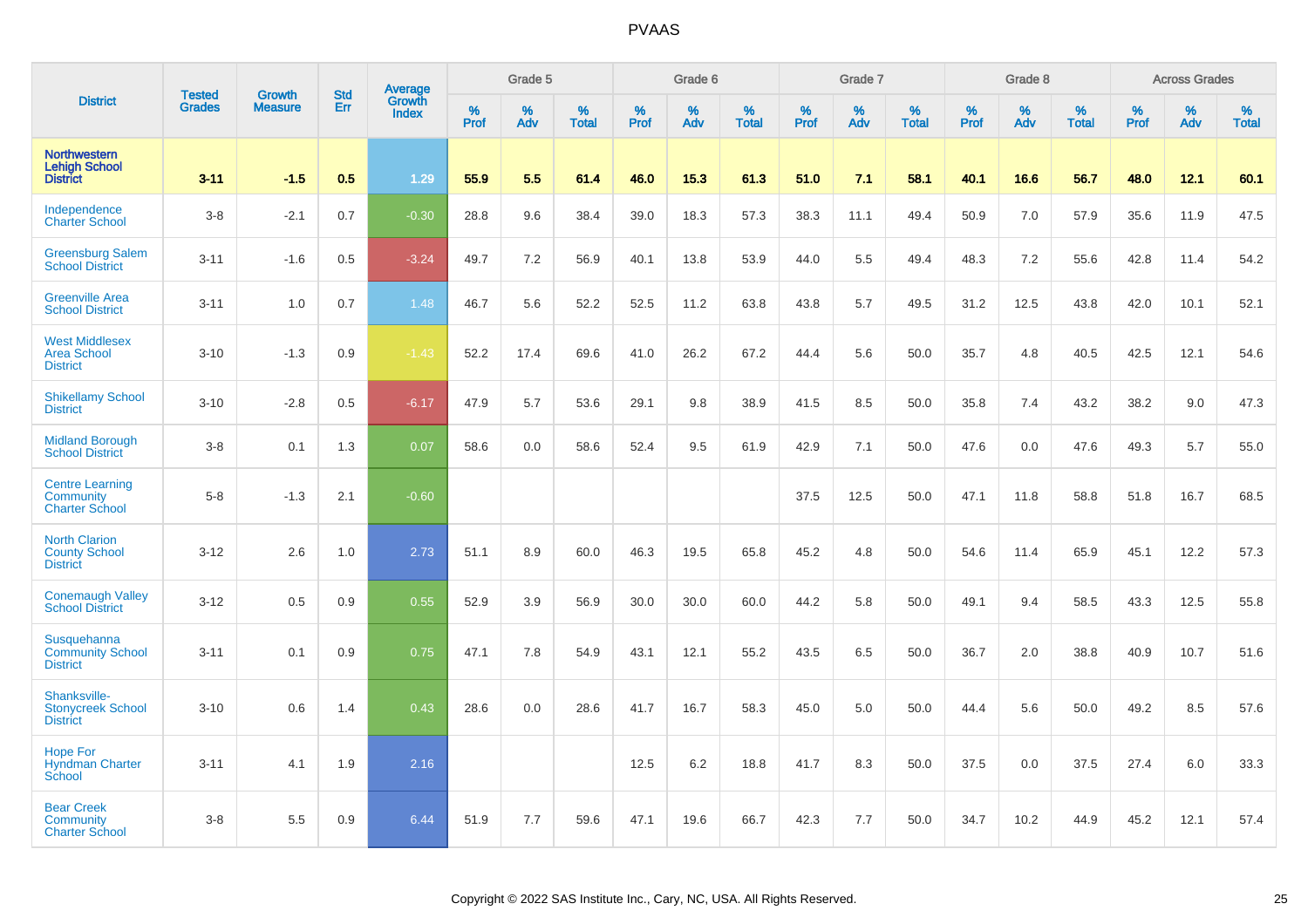|                                                                 |                                |                                 | <b>Std</b> | Average                |           | Grade 5  |                   |           | Grade 6  |                   |           | Grade 7  |                   |           | Grade 8  |                   |           | <b>Across Grades</b> |                   |
|-----------------------------------------------------------------|--------------------------------|---------------------------------|------------|------------------------|-----------|----------|-------------------|-----------|----------|-------------------|-----------|----------|-------------------|-----------|----------|-------------------|-----------|----------------------|-------------------|
| <b>District</b>                                                 | <b>Tested</b><br><b>Grades</b> | <b>Growth</b><br><b>Measure</b> | Err        | Growth<br><b>Index</b> | %<br>Prof | %<br>Adv | %<br><b>Total</b> | %<br>Prof | %<br>Adv | %<br><b>Total</b> | %<br>Prof | %<br>Adv | %<br><b>Total</b> | %<br>Prof | %<br>Adv | %<br><b>Total</b> | %<br>Prof | %<br>Adv             | %<br><b>Total</b> |
| <b>Northwestern</b><br><b>Lehigh School</b><br><b>District</b>  | $3 - 11$                       | $-1.5$                          | 0.5        | 1.29                   | 55.9      | 5.5      | 61.4              | 46.0      | 15.3     | 61.3              | 51.0      | 7.1      | 58.1              | 40.1      | 16.6     | 56.7              | 48.0      | 12.1                 | 60.1              |
| <b>Schuylkill Valley</b><br><b>School District</b>              | $3 - 11$                       | 0.6                             | 0.6        | 1.09                   | 53.1      | 3.1      | 56.2              | 44.4      | 16.9     | 61.3              | 42.9      | 7.5      | 50.4              | 45.0      | 6.3      | 51.4              | 45.2      | 10.3                 | 55.6              |
| <b>Bermudian Springs</b><br><b>School District</b>              | $3 - 11$                       | 0.2                             | 0.6        | 0.41                   | 50.4      | 0.0      | 50.4              | 37.5      | 10.6     | 48.1              | 44.5      | 5.9      | 50.4              | 39.8      | 6.5      | 46.3              | 42.4      | 6.9                  | 49.3              |
| <b>Yough School</b><br><b>District</b>                          | $3 - 10$                       | $-4.7$                          | 0.6        | $-8.11$                | 37.9      | 1.5      | 39.4              | 39.6      | 15.7     | 55.2              | 42.3      | 8.2      | 50.5              | 36.7      | 5.8      | 42.5              | 41.9      | 9.2                  | 51.1              |
| <b>School Lane</b><br><b>Charter School</b>                     | $3 - 11$                       | 0.1                             | 0.7        | 1.46                   | 57.4      | 5.9      | 63.2              | 40.0      | 18.3     | 58.3              | 43.8      | 6.8      | 50.7              | 40.9      | 21.2     | 62.1              | 43.3      | 14.5                 | 57.9              |
| Lackawanna Trail<br><b>School District</b>                      | $3 - 10$                       | $-3.9$                          | 0.8        | $-1.13$                | 50.9      | 3.6      | 54.6              | 38.8      | 14.9     | 53.7              | 45.1      | 5.6      | 50.7              | 31.2      | 3.9      | 35.1              | 43.8      | 10.0                 | 53.8              |
| <b>Sharpsville Area</b><br><b>School District</b>               | $3 - 11$                       | $-0.5$                          | 0.8        | $-0.58$                | 54.8      | 4.8      | 59.7              | 52.9      | 19.1     | 72.1              | 40.0      | 10.8     | 50.8              | 47.1      | 12.9     | 60.0              | 48.0      | 14.5                 | 62.5              |
| Keystone<br><b>Academy Charter</b><br><b>School</b>             | $3 - 8$                        | 0.9                             | 0.8        | $-0.53$                | 42.1      | 3.5      | 45.6              | 38.7      | 19.4     | 58.1              | 47.4      | 3.5      | 50.9              | 40.7      | 8.5      | 49.2              | 40.7      | 7.4                  | 48.1              |
| <b>Arts Academy</b><br><b>Charter School</b>                    | $5-8$                          | $-3.5$                          | 1.1        | $-3.11$                | 41.2      | 0.0      | 41.2              | 46.7      | 2.2      | 48.9              | 49.1      | 1.9      | 50.9              | 45.2      | 3.2      | 48.4              | 46.6      | 2.0                  | 48.6              |
| <b>Northeast Bradford</b><br><b>School District</b>             | $3 - 10$                       | 3.0                             | 0.9        | 3.25                   | 57.5      | 2.5      | 60.0              | 37.8      | 11.1     | 48.9              | 39.6      | 11.3     | 50.9              | 40.4      | 7.0      | 47.4              | 45.2      | 9.9                  | 55.1              |
| <b>Elk Lake School</b><br><b>District</b>                       | $3 - 11$                       | 2.6                             | 0.7        | 3.89                   | 43.8      | 3.8      | 47.5              | 35.8      | 21.0     | 56.8              | 39.8      | 11.4     | 51.1              | 35.8      | 6.2      | 42.0              | 38.3      | 11.7                 | 50.0              |
| Johnsonburg Area<br><b>School District</b>                      | $3 - 11$                       | $-1.6$                          | 1.0        | $-1.64$                | 42.5      | 7.5      | 50.0              | 60.6      | 12.1     | 72.7              | 41.9      | 9.3      | 51.2              | 44.2      | 2.3      | 46.5              | 51.3      | 10.3                 | 61.5              |
| Elizabethtown<br><b>Area School</b><br><b>District</b>          | $3 - 12$                       | $-0.8$                          | 0.4        | $-2.01$                | 51.7      | 12.8     | 64.5              | 38.8      | 26.9     | 65.8              | 46.4      | 4.7      | 51.2              | 44.1      | 10.0     | 54.2              | 44.6      | 17.9                 | 62.5              |
| <b>Tuscarora School</b><br><b>District</b>                      | $3 - 11$                       | $-0.1$                          | 0.5        | $-0.13$                | 41.0      | 5.8      | 46.8              | 43.7      | 11.9     | 55.6              | 45.8      | 5.6      | 51.4              | 45.6      | 6.3      | 51.8              | 43.1      | 9.9                  | 53.0              |
| <b>Southern York</b><br><b>County School</b><br><b>District</b> | $3 - 11$                       | $-0.7$                          | 0.5        | $-1.39$                | 44.0      | 5.1      | 49.0              | 50.6      | 24.4     | 75.0              | 42.2      | 9.2      | 51.5              | 49.2      | 8.5      | 57.7              | 44.9      | 13.5                 | 58.4              |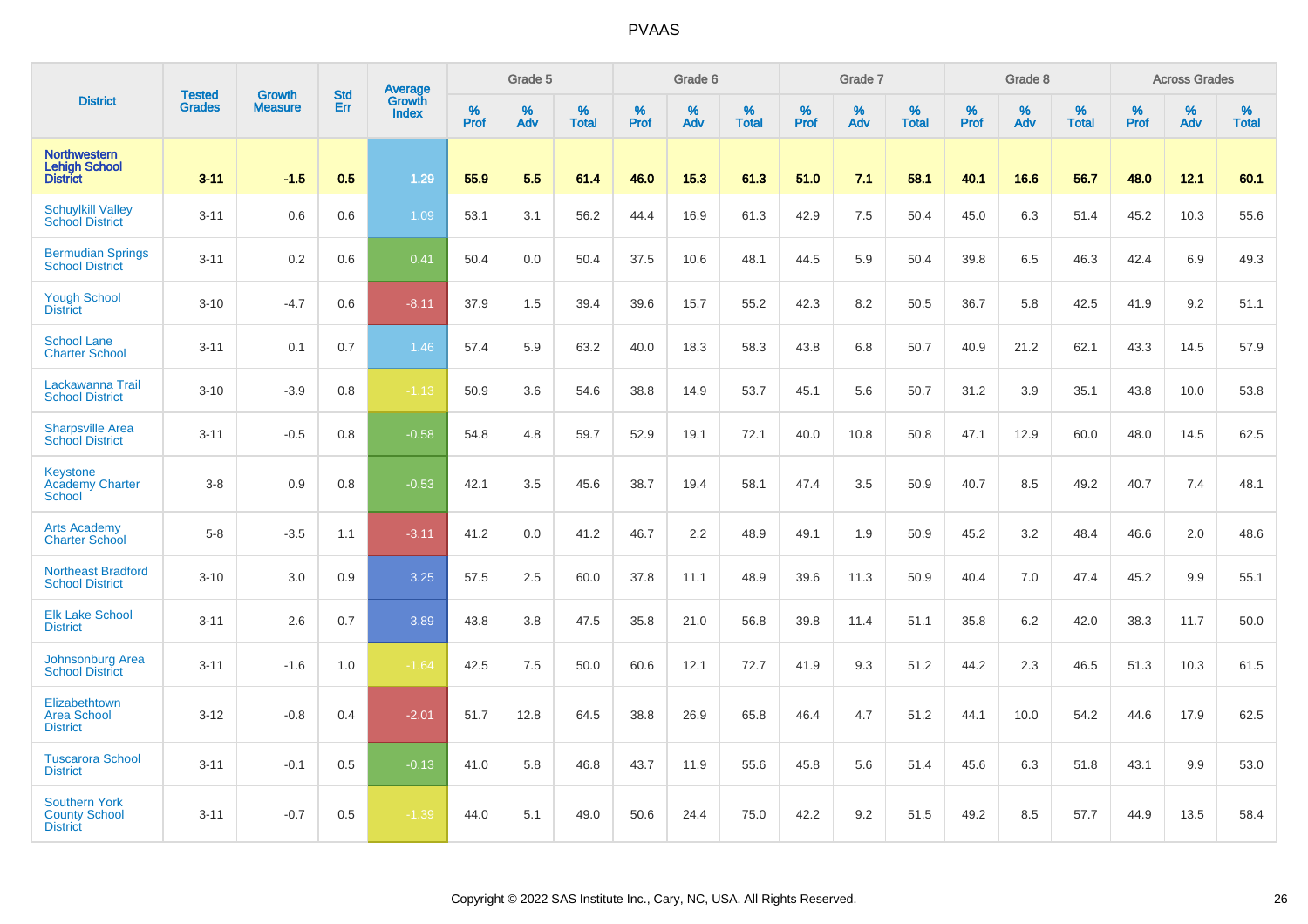|                                                                | <b>Tested</b> | <b>Growth</b>  | <b>Std</b> | Average         |              | Grade 5  |                   |           | Grade 6  |                   |              | Grade 7  |                   |           | Grade 8  |                   |              | <b>Across Grades</b> |                   |
|----------------------------------------------------------------|---------------|----------------|------------|-----------------|--------------|----------|-------------------|-----------|----------|-------------------|--------------|----------|-------------------|-----------|----------|-------------------|--------------|----------------------|-------------------|
| <b>District</b>                                                | <b>Grades</b> | <b>Measure</b> | Err        | Growth<br>Index | $\%$<br>Prof | %<br>Adv | %<br><b>Total</b> | %<br>Prof | %<br>Adv | %<br><b>Total</b> | $\%$<br>Prof | %<br>Adv | %<br><b>Total</b> | %<br>Prof | %<br>Adv | %<br><b>Total</b> | $\%$<br>Prof | $\%$<br>Adv          | %<br><b>Total</b> |
| <b>Northwestern</b><br><b>Lehigh School</b><br><b>District</b> | $3 - 11$      | $-1.5$         | 0.5        | 1.29            | 55.9         | 5.5      | 61.4              | 46.0      | 15.3     | 61.3              | 51.0         | 7.1      | 58.1              | 40.1      | 16.6     | 56.7              | 48.0         | 12.1                 | 60.1              |
| <b>Montrose Area</b><br><b>School District</b>                 | $3 - 10$      | 1.0            | 0.7        | 1.35            | 50.0         | 16.2     | 66.2              | 40.2      | 28.3     | 68.5              | 38.2         | 13.2     | 51.5              | 45.0      | 10.0     | 55.0              | 43.8         | 18.3                 | 62.0              |
| Pennsylvania<br><b>Virtual Charter</b><br>School               | $3 - 11$      | 2.2            | 0.7        | 3.20            | 51.9         | 4.7      | 56.6              | 41.9      | 14.0     | 55.9              | 38.4         | 13.1     | 51.5              | 43.8      | 9.0      | 52.8              | 42.3         | 11.6                 | 53.9              |
| <b>Hanover Public</b><br><b>School District</b>                | $3 - 11$      | 1.6            | 0.6        | 2.85            | 40.6         | 3.0      | 43.6              | 42.4      | 9.4      | 51.8              | 45.4         | 6.2      | 51.5              | 38.7      | 7.3      | 46.0              | 42.0         | 12.7                 | 54.7              |
| <b>Neshaminy School</b><br><b>District</b>                     | $3 - 11$      | $-2.8$         | 0.3        | $-9.73$         | 49.1         | 6.0      | 55.1              | 46.0      | 14.0     | 60.0              | 44.0         | 7.6      | 51.6              | 41.9      | 9.1      | 51.0              | 44.7         | 12.5                 | 57.2              |
| <b>Oxford Area</b><br><b>School District</b>                   | $3 - 11$      | $-1.2$         | 0.4        | $-2.58$         | 43.9         | 6.1      | 50.0              | 41.5      | 17.6     | 59.0              | 44.6         | 7.0      | 51.6              | 30.2      | 3.9      | 34.2              | 39.6         | 10.3                 | 49.9              |
| <b>Solanco School</b><br><b>District</b>                       | $3 - 11$      | 2.8            | 0.4        | 6.54            | 47.3         | 9.0      | 56.2              | 52.1      | 16.9     | 69.0              | 37.0         | 14.8     | 51.7              | 40.8      | 15.0     | 55.9              | 43.0         | 14.5                 | 57.5              |
| <b>Dubois Area</b><br><b>School District</b>                   | $3 - 11$      | $-0.6$         | 0.4        | $-1.40$         | 47.0         | 5.7      | 52.6              | 39.4      | 17.4     | 56.8              | 43.4         | 8.5      | 51.8              | 36.6      | 8.8      | 45.4              | 42.2         | 13.1                 | 55.3              |
| <b>Red Lion Area</b><br><b>School District</b>                 | $3 - 11$      | 0.6            | 0.4        | 1.63            | 46.1         | 2.7      | 48.8              | 38.1      | 15.8     | 54.0              | 41.4         | 10.4     | 51.9              | 38.8      | 7.5      | 46.3              | 40.6         | 9.4                  | 50.0              |
| Achievement<br><b>House Charter</b><br><b>School</b>           | $7 - 11$      | $-3.1$         | 1.6        | $-0.73$         |              |          |                   |           |          |                   | 52.0         | 0.0      | 52.0              | 48.8      | 7.0      | 55.8              | 50.0         | 4.4                  | 54.4              |
| <b>Laboratory Charter</b><br><b>School</b>                     | $3-8$         | 3.4            | 1.2        | 2.86            | 17.2         | 0.0      | 17.2              | 26.2      | 7.1      | 33.3              | 52.0         | 0.0      | 52.0              | 33.3      | 4.8      | 38.1              | 27.2         | 2.4                  | 29.6              |
| <b>West Perry School</b><br><b>District</b>                    | $3 - 11$      | 3.7            | 0.5        | 1.36            | 45.0         | 8.7      | 53.7              | 41.7      | 21.8     | 63.5              | 44.2         | 7.9      | 52.1              | 53.3      | 13.3     | 66.7              | 44.0         | 14.2                 | 58.2              |
| <b>Troy Area School</b><br><b>District</b>                     | $3 - 10$      | $0.2\,$        | 0.6        | 0.29            | 45.0         | 1.0      | 46.0              | 25.5      | 5.9      | 31.4              | 45.6         | 6.5      | 52.2              | 42.4      | 10.2     | 52.5              | 39.4         | 6.6                  | 46.0              |
| <b>Belle Vernon Area</b><br><b>School District</b>             | $3 - 11$      | $-0.1$         | 0.6        | $-0.10$         | 52.2         | 6.3      | 58.6              | 49.6      | 14.8     | 64.4              | 47.8         | 4.4      | 52.2              | 44.1      | 6.4      | 50.5              | 47.7         | 8.9                  | 56.6              |
| <b>Dallas School</b><br><b>District</b>                        | $3 - 11$      | $-5.2$         | 0.5        | $-8.21$         | 58.5         | 8.8      | 67.3              | 50.7      | 12.7     | 63.4              | 49.2         | 3.2      | 52.4              | 48.7      | 14.3     | 63.0              | 50.5         | 13.7                 | 64.2              |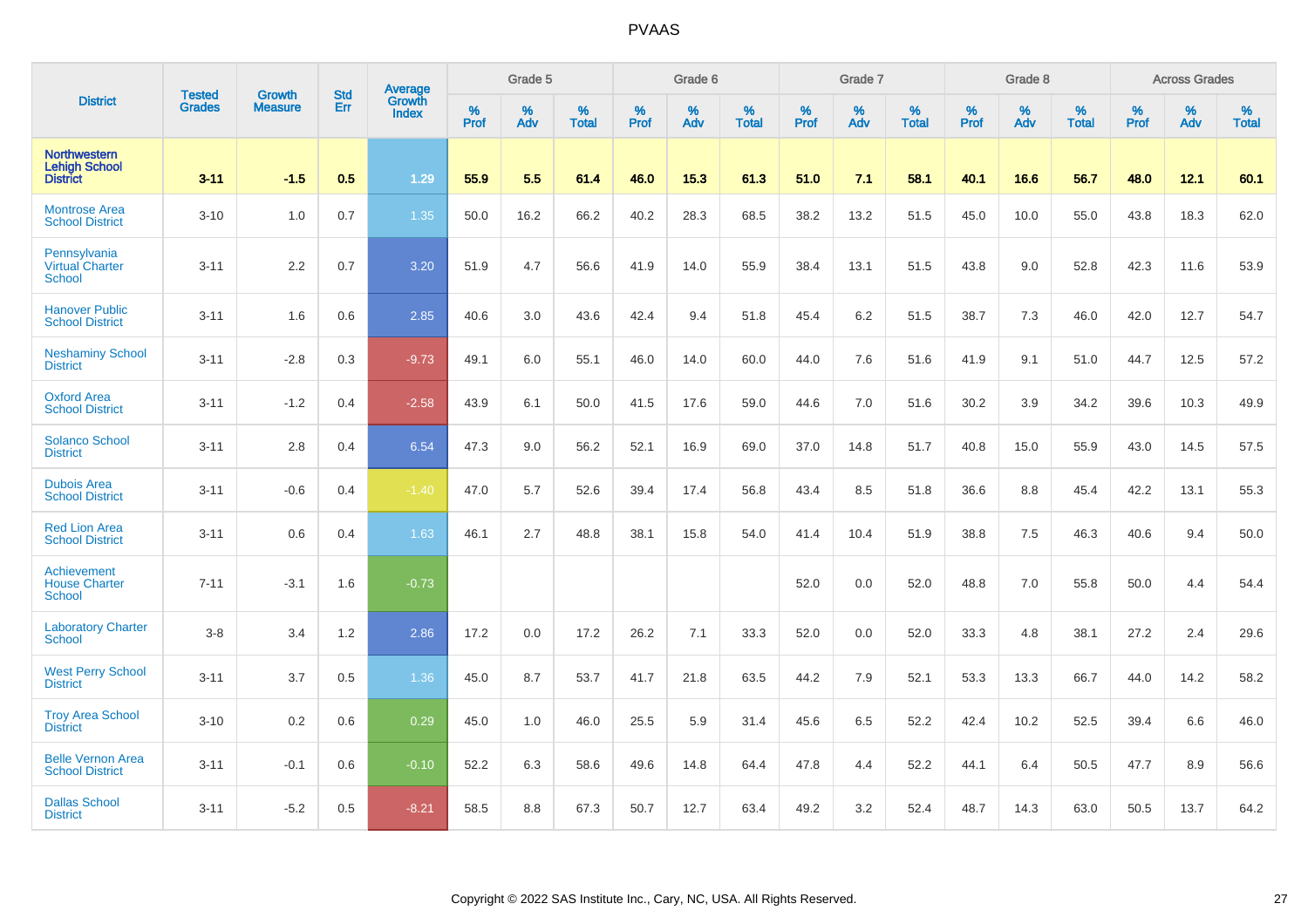|                                                                   |                                |                                 | <b>Std</b> | Average                |           | Grade 5  |                   |           | Grade 6  |                   |           | Grade 7  |                   |           | Grade 8  |                   |           | <b>Across Grades</b> |                   |
|-------------------------------------------------------------------|--------------------------------|---------------------------------|------------|------------------------|-----------|----------|-------------------|-----------|----------|-------------------|-----------|----------|-------------------|-----------|----------|-------------------|-----------|----------------------|-------------------|
| <b>District</b>                                                   | <b>Tested</b><br><b>Grades</b> | <b>Growth</b><br><b>Measure</b> | Err        | Growth<br><b>Index</b> | %<br>Prof | %<br>Adv | %<br><b>Total</b> | %<br>Prof | %<br>Adv | %<br><b>Total</b> | %<br>Prof | %<br>Adv | %<br><b>Total</b> | %<br>Prof | %<br>Adv | %<br><b>Total</b> | %<br>Prof | %<br>Adv             | %<br><b>Total</b> |
| <b>Northwestern</b><br><b>Lehigh School</b><br><b>District</b>    | $3 - 11$                       | $-1.5$                          | 0.5        | 1.29                   | 55.9      | 5.5      | 61.4              | 46.0      | 15.3     | 61.3              | 51.0      | 7.1      | 58.1              | 40.1      | 16.6     | 56.7              | 48.0      | 12.1                 | 60.1              |
| <b>Mifflin County</b><br><b>School District</b>                   | $3 - 11$                       | 2.7                             | 0.4        | 2.75                   | 49.5      | 8.0      | 57.4              | 35.1      | 15.2     | 50.3              | 45.2      | 7.3      | 52.5              | 40.4      | 4.9      | 45.3              | 40.4      | 9.0                  | 49.4              |
| <b>Central Cambria</b><br><b>School District</b>                  | $3 - 11$                       | $-3.0$                          | 0.6        | $-5.07$                | 59.8      | 11.1     | 70.9              | 33.6      | 13.3     | 46.9              | 48.2      | 4.4      | 52.6              | 38.9      | 4.8      | 43.6              | 44.9      | 10.7                 | 55.6              |
| <b>Interboro School</b><br><b>District</b>                        | $3 - 12$                       | 0.3                             | 0.4        | $-0.81$                | 42.9      | 4.5      | 47.3              | 40.0      | 11.7     | 51.7              | 44.0      | 8.7      | 52.7              | 44.2      | 7.4      | 51.6              | 41.8      | 8.7                  | 50.4              |
| <b>West Shore School</b><br><b>District</b>                       | $3 - 12$                       | $-0.2$                          | 0.3        | $-0.59$                | 46.3      | 8.2      | 54.5              | 44.4      | 15.0     | 59.4              | 44.4      | 8.2      | 52.7              | 42.8      | 11.8     | 54.6              | 42.7      | 13.2                 | 55.9              |
| <b>Wyoming Area</b><br><b>School District</b>                     | $3 - 10$                       | $-4.1$                          | 0.6        | $-1.78$                | 58.6      | 6.0      | 64.7              | 38.8      | 2.9      | 41.8              | 49.5      | 3.2      | 52.7              | 35.8      | 9.4      | 45.3              | 43.5      | 7.5                  | 51.1              |
| <b>Greenwood School</b><br><b>District</b>                        | $3 - 11$                       | 4.5                             | 0.8        | 1.52                   | 51.5      | 3.0      | 54.6              | 45.3      | 28.3     | 73.6              | 43.6      | 9.1      | 52.7              | 51.8      | 31.5     | 83.3              | 47.9      | 19.4                 | 67.3              |
| <b>Governor Mifflin</b><br><b>School District</b>                 | $3 - 11$                       | $-1.0$                          | 0.4        | $-2.47$                | 38.2      | 3.2      | 41.5              | 31.2      | 11.7     | 42.9              | 44.4      | 8.3      | 52.8              | 45.8      | 5.5      | 51.3              | 40.8      | 9.3                  | 50.1              |
| <b>North Star School</b><br><b>District</b>                       | $3 - 11$                       | $-0.3$                          | 0.7        | $-0.53$                | 44.3      | 3.8      | 48.1              | 35.9      | 17.2     | 53.1              | 44.4      | 8.3      | 52.8              | 49.5      | 17.2     | 66.7              | 44.5      | 15.3                 | 59.8              |
| <b>Valley Grove</b><br><b>School District</b>                     | $3 - 10$                       | 0.6                             | 0.8        | 0.74                   | 56.2      | 8.3      | 64.6              | 55.9      | 8.5      | 64.4              | 43.4      | 9.4      | 52.8              | 53.7      | 7.4      | 61.1              | 48.3      | 9.3                  | 57.6              |
| <b>Mountain View</b><br><b>School District</b>                    | $3 - 11$                       | 1.6                             | 0.9        | 1.87                   | 45.0      | 3.3      | 48.3              | 49.0      | 6.1      | 55.1              | 47.2      | 5.7      | 52.8              | 55.0      | 10.0     | 65.0              | 45.1      | 5.6                  | 50.7              |
| <b>Mifflinburg Area</b><br><b>School District</b>                 | $3 - 11$                       | 1.9                             | 0.6        | 3.25                   | 60.8      | 8.0      | 68.8              | 47.8      | 20.7     | 68.5              | 47.1      | 5.8      | 52.9              | 53.8      | 8.6      | 62.5              | 49.7      | 13.0                 | 62.7              |
| <b>Deer Lakes School</b><br><b>District</b>                       | $3 - 11$                       | $-0.4$                          | 0.6        | $-0.76$                | 52.0      | 5.5      | 57.5              | 47.2      | 22.0     | 69.1              | 42.4      | 10.6     | 53.0              | 44.7      | 10.7     | 55.3              | 45.1      | 14.9                 | 60.0              |
| <b>Crawford Central</b><br><b>School District</b>                 | $3 - 11$                       | 3.3                             | 0.4        | 7.81                   | 48.1      | 4.2      | 52.3              | 37.2      | 13.2     | 50.4              | 40.0      | 13.1     | 53.1              | 42.5      | 12.0     | 54.5              | 40.4      | 10.5                 | 50.9              |
| <b>Eastern Lebanon</b><br><b>County School</b><br><b>District</b> | $3 - 11$                       | $-0.3$                          | 0.5        | $-0.57$                | 48.9      | 2.8      | 51.7              | 42.0      | 9.1      | 51.1              | 45.1      | 8.0      | 53.1              | 29.8      | 7.0      | 36.8              | 42.0      | 9.1                  | 51.0              |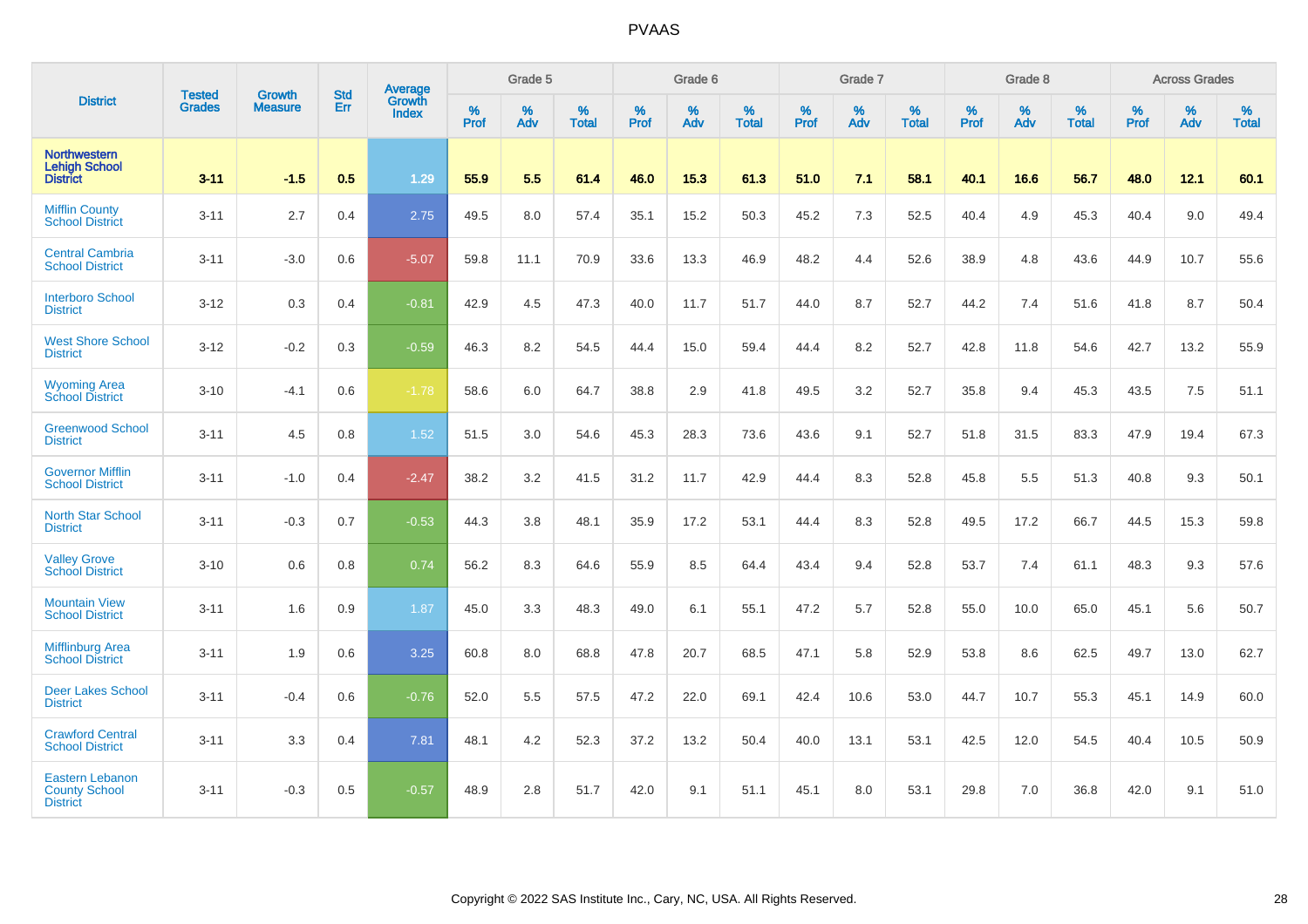|                                                                 | <b>Tested</b> | <b>Growth</b>  | <b>Std</b> | Average                |           | Grade 5  |                   |           | Grade 6  |                   |           | Grade 7  |                   |           | Grade 8  |                   |           | <b>Across Grades</b> |                   |
|-----------------------------------------------------------------|---------------|----------------|------------|------------------------|-----------|----------|-------------------|-----------|----------|-------------------|-----------|----------|-------------------|-----------|----------|-------------------|-----------|----------------------|-------------------|
| <b>District</b>                                                 | <b>Grades</b> | <b>Measure</b> | Err        | Growth<br><b>Index</b> | %<br>Prof | %<br>Adv | %<br><b>Total</b> | %<br>Prof | %<br>Adv | %<br><b>Total</b> | %<br>Prof | %<br>Adv | %<br><b>Total</b> | %<br>Prof | %<br>Adv | %<br><b>Total</b> | %<br>Prof | %<br>Adv             | %<br><b>Total</b> |
| <b>Northwestern</b><br><b>Lehigh School</b><br><b>District</b>  | $3 - 11$      | $-1.5$         | 0.5        | 1.29                   | 55.9      | 5.5      | 61.4              | 46.0      | 15.3     | 61.3              | 51.0      | 7.1      | 58.1              | 40.1      | 16.6     | 56.7              | 48.0      | 12.1                 | 60.1              |
| <b>Northern York</b><br><b>County School</b><br><b>District</b> | $3 - 11$      | 0.6            | 0.4        | 1.45                   | 53.3      | 9.4      | 62.7              | 39.4      | 14.4     | 53.8              | 44.9      | 8.2      | 53.1              | 39.9      | 7.2      | 47.1              | 44.2      | 12.9                 | 57.1              |
| <b>Burrell School</b><br><b>District</b>                        | $3 - 11$      | $-3.3$         | 0.7        | $-4.68$                | 50.0      | 0.9      | 50.9              | 46.2      | 7.7      | 53.8              | 46.8      | 6.5      | 53.2              | 41.0      | 4.9      | 45.9              | 45.9      | 7.5                  | 53.4              |
| <b>Otto-Eldred School</b><br><b>District</b>                    | $3 - 11$      | 5.1            | 1.0        | 5.26                   | 57.1      | 9.5      | 66.7              | 47.5      | 15.0     | 62.5              | 42.2      | 11.1     | 53.3              | 35.4      | 12.5     | 47.9              | 43.8      | 11.1                 | 54.9              |
| <b>Daniel Boone Area</b><br><b>School District</b>              | $3 - 12$      | 0.9            | 0.5        | 2.01                   | 54.5      | 3.9      | 58.4              | 31.7      | 16.1     | 47.8              | 46.1      | 7.4      | 53.4              | 42.8      | 9.2      | 52.0              | 42.6      | 10.0                 | 52.6              |
| <b>Everett Area</b><br><b>School District</b>                   | $3 - 11$      | $-0.2$         | 0.7        | $-0.26$                | 41.4      | 9.2      | 50.6              | 34.9      | 11.6     | 46.5              | 47.5      | 5.9      | 53.5              | 37.3      | 9.3      | 46.7              | 40.8      | 11.4                 | 52.2              |
| <b>Centennial School</b><br><b>District</b>                     | $3 - 10$      | 1.2            | 0.3        | 0.52                   | 49.0      | 5.4      | 54.4              | 41.7      | 11.3     | 53.0              | 46.4      | 7.1      | 53.6              | 43.6      | 5.1      | 48.7              | 44.3      | 10.2                 | 54.4              |
| Pen Argyl Area<br><b>School District</b>                        | $3 - 12$      | 2.2            | 0.6        | 3.36                   | 50.0      | 10.0     | 60.0              | 43.9      | 13.4     | 57.3              | 44.6      | 9.1      | 53.6              | 44.7      | 4.8      | 49.5              | 46.0      | 11.3                 | 57.2              |
| <b>Ellwood City Area</b><br><b>School District</b>              | $3 - 11$      | 0.6            | 0.6        | 1.00                   | 53.8      | 11.5     | 65.4              | 47.0      | 14.8     | 61.7              | 43.0      | 10.7     | 53.7              | 41.3      | 8.3      | 49.5              | 45.3      | 10.3                 | 55.6              |
| <b>Butler Area School</b><br><b>District</b>                    | $3 - 11$      | 0.3            | 0.3        | 1.07                   | 49.8      | 12.2     | 61.9              | 43.8      | 18.2     | 62.0              | 44.4      | 9.3      | 53.8              | 47.9      | 8.0      | 55.9              | 46.0      | 14.0                 | 60.0              |
| <b>Jeannette City</b><br><b>School District</b>                 | $3 - 11$      | 3.5            | 0.8        | 4.26                   | 41.7      | 1.4      | 43.1              | 33.3      | 18.5     | 51.8              | 44.6      | 9.2      | 53.8              | 48.1      | 7.7      | 55.8              | 40.4      | 8.2                  | 48.6              |
| <b>New Foundations</b><br><b>Charter School</b>                 | $3 - 11$      | $-0.9$         | 0.8        | $-1.16$                | 37.0      | 9.3      | 46.3              | 38.1      | 9.5      | 47.6              | 50.8      | 3.3      | 54.1              | 36.1      | 6.0      | 42.2              | 41.1      | 6.7                  | 47.8              |
| <b>Warwick School</b><br><b>District</b>                        | $3 - 11$      | 0.0            | 0.4        | 0.03                   | 49.6      | 5.9      | 55.6              | 39.4      | 26.3     | 65.7              | 46.2      | 8.0      | 54.2              | 50.3      | 9.6      | 59.9              | 45.6      | 12.6                 | 58.2              |
| <b>Palmerton Area</b><br><b>School District</b>                 | $3 - 11$      | 1.6            | 0.6        | 4.14                   | 54.9      | 3.7      | 58.5              | 47.3      | 14.6     | 61.8              | 42.6      | 11.6     | 54.3              | 38.3      | 11.2     | 49.5              | 45.2      | 11.6                 | 56.8              |
| <b>Brockway Area</b><br><b>School District</b>                  | $3 - 11$      | 4.2            | 0.7        | 5.89                   | 61.5      | 14.1     | 75.6              | 40.6      | 34.8     | 75.4              | 44.4      | 9.9      | 54.3              | 50.0      | 9.7      | 59.7              | 46.6      | 17.4                 | 64.0              |
| <b>Jersey Shore Area</b><br><b>School District</b>              | $3 - 11$      | 1.7            | 0.5        | 6.13                   | 47.6      | 8.3      | 56.0              | 45.6      | 24.8     | 70.4              | 46.3      | 8.0      | 54.3              | 39.6      | 7.7      | 47.2              | 45.3      | 13.4                 | 58.7              |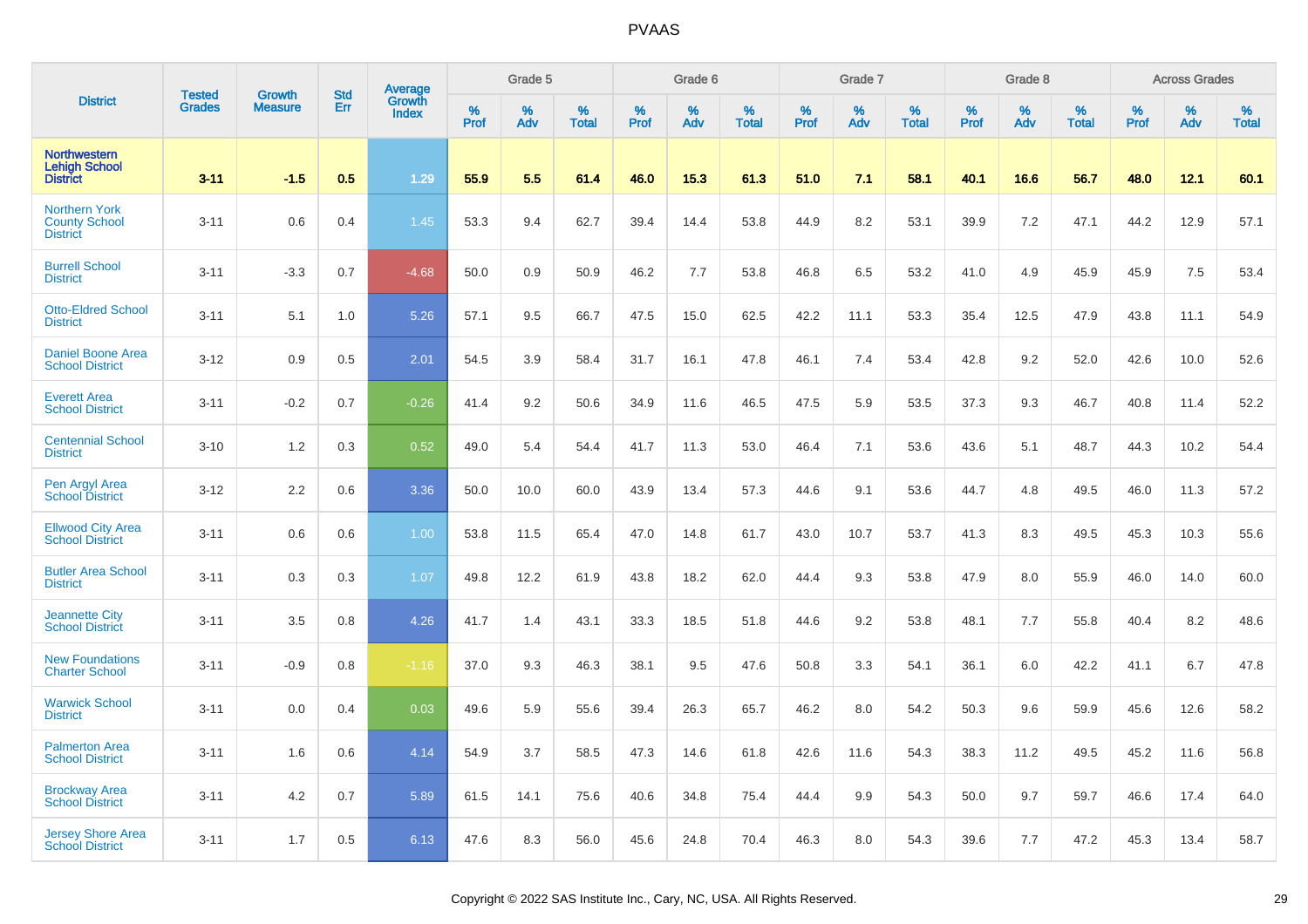|                                                                          | <b>Tested</b> | <b>Growth</b>  | <b>Std</b> | Average                       |           | Grade 5  |                   |           | Grade 6  |                   |           | Grade 7  |                   |           | Grade 8  |                   |           | <b>Across Grades</b> |                   |
|--------------------------------------------------------------------------|---------------|----------------|------------|-------------------------------|-----------|----------|-------------------|-----------|----------|-------------------|-----------|----------|-------------------|-----------|----------|-------------------|-----------|----------------------|-------------------|
| <b>District</b>                                                          | <b>Grades</b> | <b>Measure</b> | Err        | <b>Growth</b><br><b>Index</b> | %<br>Prof | %<br>Adv | %<br><b>Total</b> | %<br>Prof | %<br>Adv | %<br><b>Total</b> | %<br>Prof | %<br>Adv | %<br><b>Total</b> | %<br>Prof | %<br>Adv | %<br><b>Total</b> | %<br>Prof | %<br>Adv             | %<br><b>Total</b> |
| <b>Northwestern</b><br><b>Lehigh School</b><br><b>District</b>           | $3 - 11$      | $-1.5$         | 0.5        | 1.29                          | 55.9      | 5.5      | 61.4              | 46.0      | 15.3     | 61.3              | 51.0      | 7.1      | 58.1              | 40.1      | 16.6     | 56.7              | 48.0      | 12.1                 | 60.1              |
| <b>Fort Cherry School</b><br><b>District</b>                             | $3 - 10$      | $-2.2$         | 0.8        | $-2.84$                       | 61.4      | 8.8      | 70.2              | 31.6      | 33.3     | 64.9              | 45.6      | 8.8      | 54.4              | 39.5      | 26.7     | 66.3              | 45.7      | 16.8                 | 62.5              |
| <b>Titusville Area</b><br><b>School District</b>                         | $3 - 11$      | $-0.4$         | 0.5        | $-0.72$                       | 57.4      | 8.5      | 65.9              | 35.0      | 12.6     | 47.6              | 46.2      | 8.3      | 54.6              | 40.6      | 11.6     | 52.2              | 44.1      | 12.1                 | 56.2              |
| <b>York Academy</b><br><b>Regional Charter</b><br>School                 | $3 - 11$      | 0.3            | 0.8        | $-0.33$                       | 33.3      | 5.0      | 38.3              | 55.9      | 11.9     | 67.8              | 47.3      | 7.3      | 54.6              | 35.1      | 12.3     | 47.4              | 40.8      | 14.1                 | 54.9              |
| <b>Dallastown Area</b><br><b>School District</b>                         | $3 - 11$      | $-2.2$         | 0.3        | $-6.63$                       | 53.1      | 7.2      | 60.3              | 44.3      | 30.9     | 75.1              | 45.3      | 9.3      | 54.7              | 43.8      | 11.1     | 54.9              | 44.8      | 19.1                 | 63.9              |
| <b>Millersburg Area</b><br><b>School District</b>                        | $3 - 11$      | $-0.2$         | 0.8        | 3.43                          | 47.1      | 3.9      | 51.0              | 41.5      | 0.0      | 41.5              | 51.6      | 3.1      | 54.7              | 40.3      | 3.2      | 43.6              | 44.2      | 7.4                  | 51.5              |
| <b>Lehigh Valley</b><br><b>Academy Regional</b><br><b>Charter School</b> | $3 - 11$      | 0.4            | 0.6        | 0.69                          | 50.0      | 5.8      | 55.8              | 38.3      | 18.8     | 57.0              | 50.9      | 3.8      | 54.7              | 51.8      | 4.6      | 56.4              | 46.4      | 11.0                 | 57.4              |
| <b>Bellwood-Antis</b><br><b>School District</b>                          | $3 - 10$      | 1.5            | 0.7        | 2.22                          | 46.1      | 3.4      | 49.4              | 34.4      | 16.7     | 51.1              | 44.0      | 10.7     | 54.8              | 41.3      | 26.1     | 67.4              | 41.8      | 16.7                 | 58.6              |
| <b>Stroudsburg Area</b><br><b>School District</b>                        | $3 - 11$      | 1.1            | 0.4        | 1.41                          | 39.1      | 4.0      | 43.1              | 39.0      | 11.2     | 50.2              | 46.4      | 8.5      | 54.9              | 48.9      | 7.8      | 56.7              | 40.7      | 9.2                  | 49.9              |
| <b>Chartiers Valley</b><br><b>School District</b>                        | $3 - 11$      | $-3.4$         | 0.4        | $-8.00$                       | 51.3      | 6.5      | 57.8              | 45.9      | 15.3     | 61.2              | 46.3      | 8.7      | 55.0              | 42.9      | 7.6      | 50.5              | 47.3      | 10.0                 | 57.4              |
| <b>Kutztown Area</b><br><b>School District</b>                           | $3 - 12$      | $-0.3$         | 0.8        | $-0.40$                       | 59.7      | 6.0      | 65.7              | 46.0      | 17.5     | 63.5              | 37.5      | 17.5     | 55.0              | 50.0      | 10.3     | 60.3              | 48.4      | 17.0                 | 65.5              |
| <b>Carlisle Area</b><br><b>School District</b>                           | $3 - 11$      | 1.8            | 0.4        | 4.58                          | 40.6      | 13.9     | 54.4              | 38.1      | 20.2     | 58.2              | 42.0      | 13.0     | 55.0              | 42.1      | 10.7     | 52.8              | 40.4      | 15.3                 | 55.7              |
| <b>Spring Cove</b><br><b>School District</b>                             | $3 - 11$      | 0.1            | 0.6        | 0.20                          | 41.7      | 5.0      | 46.7              | 42.1      | 13.5     | 55.6              | 48.8      | 6.3      | 55.1              | 34.6      | 11.8     | 46.5              | 40.5      | 10.8                 | 51.3              |
| <b>Conewago Valley</b><br><b>School District</b>                         | $3 - 12$      | 0.7            | 0.4        | 1.94                          | 52.1      | 3.4      | 55.5              | 44.7      | 14.0     | 58.7              | 46.4      | 8.8      | 55.2              | 46.8      | 5.7      | 52.5              | 46.9      | 10.0                 | 56.9              |
| <b>Union City Area</b><br><b>School District</b>                         | $3 - 12$      | 0.2            | 0.7        | 0.30                          | 34.8      | 1.4      | 36.2              | 35.5      | 16.1     | 51.6              | 44.7      | 10.5     | 55.3              | 42.2      | 8.9      | 51.1              | 39.0      | 12.5                 | 51.5              |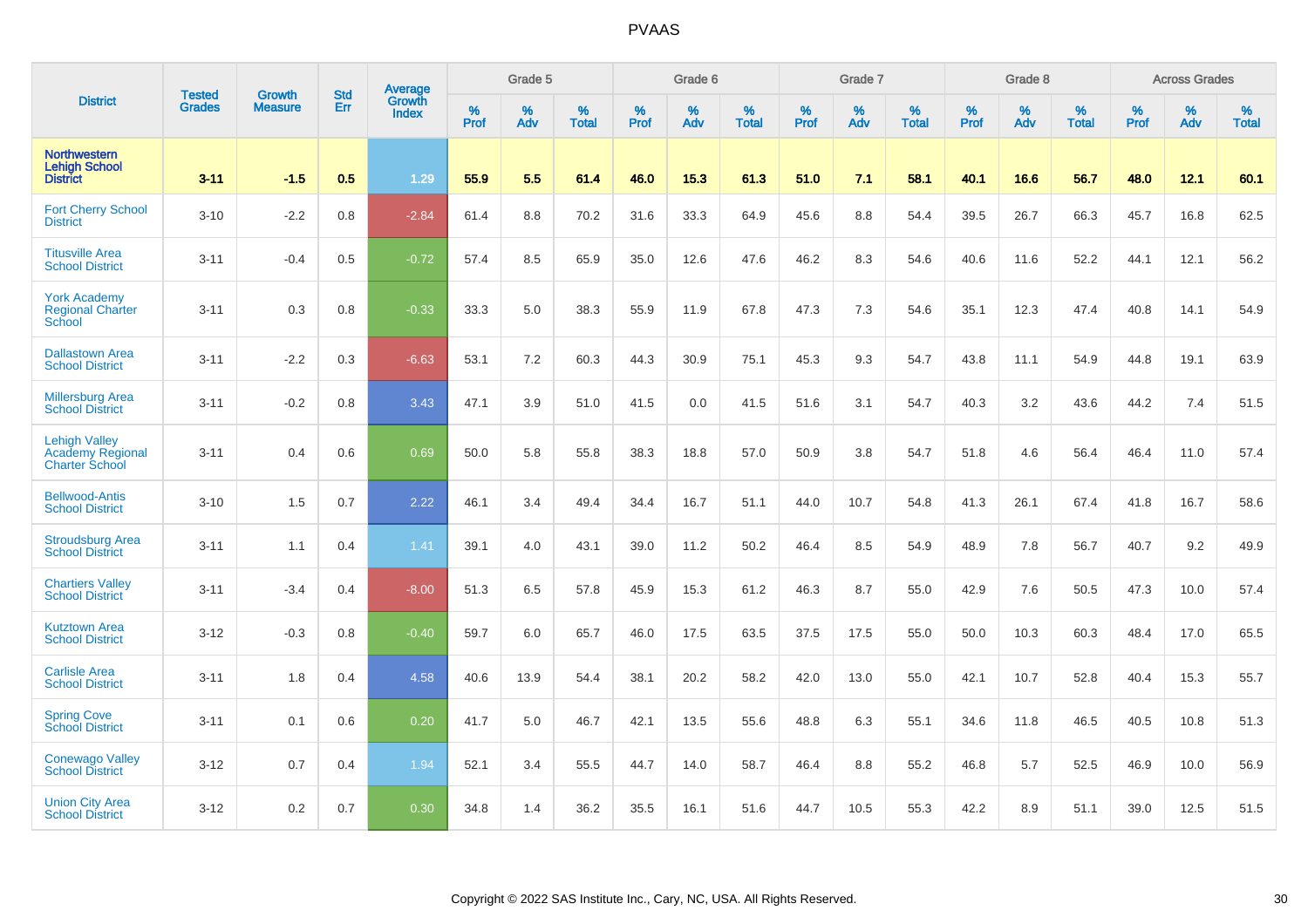|                                                                | <b>Tested</b> | <b>Growth</b>  | <b>Std</b> |                                   |                     | Grade 5  |                   |           | Grade 6  |                   |              | Grade 7  |                   |           | Grade 8  |                   |                  | <b>Across Grades</b> |                   |
|----------------------------------------------------------------|---------------|----------------|------------|-----------------------------------|---------------------|----------|-------------------|-----------|----------|-------------------|--------------|----------|-------------------|-----------|----------|-------------------|------------------|----------------------|-------------------|
| <b>District</b>                                                | <b>Grades</b> | <b>Measure</b> | Err        | Average<br>Growth<br><b>Index</b> | $\%$<br><b>Prof</b> | %<br>Adv | %<br><b>Total</b> | %<br>Prof | %<br>Adv | %<br><b>Total</b> | $\%$<br>Prof | %<br>Adv | %<br><b>Total</b> | %<br>Prof | %<br>Adv | %<br><b>Total</b> | %<br><b>Prof</b> | %<br>Adv             | %<br><b>Total</b> |
| <b>Northwestern</b><br><b>Lehigh School</b><br><b>District</b> | $3 - 11$      | $-1.5$         | 0.5        | 1.29                              | 55.9                | 5.5      | 61.4              | 46.0      | 15.3     | 61.3              | 51.0         | 7.1      | 58.1              | 40.1      | 16.6     | 56.7              | 48.0             | 12.1                 | 60.1              |
| <b>Shenango Area</b><br><b>School District</b>                 | $3 - 11$      | 1.9            | 0.7        | 2.73                              | 46.4                | 19.0     | 65.5              | 37.5      | 25.0     | 62.5              | 45.7         | 9.6      | 55.3              | 41.1      | 18.9     | 60.0              | 42.3             | 18.7                 | 61.1              |
| <b>Riverside School</b><br><b>District</b>                     | $3 - 11$      | 2.8            | 0.6        | 4.52                              | 44.6                | 4.0      | 48.5              | 45.4      | 13.1     | 58.6              | 43.7         | 11.6     | 55.3              | 45.0      | 8.3      | 53.2              | 44.3             | 10.7                 | 55.0              |
| <b>Conestoga Valley</b><br><b>School District</b>              | $3 - 11$      | 4.1            | 0.4        | 10.35                             | 45.1                | 10.2     | 55.3              | 37.5      | 28.4     | 65.9              | 44.6         | 10.7     | 55.4              | 39.6      | 18.3     | 57.9              | 42.4             | 17.7                 | 60.2              |
| <b>West Branch Area</b><br><b>School District</b>              | $3 - 11$      | 0.4            | 0.8        | 0.52                              | 37.1                | 3.2      | 40.3              | 32.8      | 6.6      | 39.3              | 48.6         | 6.8      | 55.4              | 50.0      | 3.0      | 53.0              | 42.6             | 6.8                  | 49.4              |
| <b>Wyalusing Area</b><br><b>School District</b>                | $3-12$        | 1.0            | 0.7        | 1.58                              | 36.1                | 2.4      | 38.6              | 43.1      | 13.7     | 56.9              | 43.5         | 12.0     | 55.4              | 36.8      | 3.8      | 40.6              | 39.8             | 9.9                  | 49.6              |
| <b>Dover Area School</b><br><b>District</b>                    | $3 - 12$      | $-1.0$         | 0.4        | $-2.38$                           | 48.0                | 4.8      | 52.8              | 41.4      | 17.1     | 58.6              | 48.6         | 7.1      | 55.7              | 44.7      | 5.7      | 50.4              | 44.8             | 10.8                 | 55.6              |
| Cornwall-Lebanon<br><b>School District</b>                     | $3 - 11$      | $-0.8$         | 0.3        | $-2.37$                           | 46.8                | 6.1      | 52.9              | 45.0      | 15.9     | 60.9              | 48.6         | 7.2      | 55.8              | 49.4      | 12.2     | 61.6              | 44.4             | 12.6                 | 57.0              |
| <b>Western Wayne</b><br><b>School District</b>                 | $3 - 11$      | $-0.5$         | 0.6        | $-0.40$                           | 56.6                | 7.6      | 64.2              | 43.0      | 21.5     | 64.5              | 45.2         | 10.6     | 55.8              | 45.8      | 15.0     | 60.8              | 45.8             | 18.1                 | 63.9              |
| <b>Frazier School</b><br><b>District</b>                       | $3 - 11$      | $-1.8$         | 0.8        | $-2.32$                           | 49.0                | 3.9      | 52.9              | 48.8      | 17.5     | 66.2              | 43.0         | 12.8     | 55.8              | 20.4      | 3.7      | 24.1              | 40.8             | 10.9                 | 51.7              |
| <b>MaST Community</b><br><b>Charter School II</b>              | $3 - 10$      | $-4.6$         | 0.7        | 0.45                              | 41.0                | 3.0      | 44.0              | 38.7      | 4.3      | 43.0              | 50.0         | 5.9      | 55.9              |           |          |                   | 44.5             | 7.0                  | 51.5              |
| <b>Sayre Area School</b><br><b>District</b>                    | $3 - 11$      | 4.2            | 0.8        | 4.32                              | 32.8                | 4.9      | 37.7              | 51.8      | 19.8     | 71.6              | 47.6         | 8.3      | 56.0              | 39.0      | 4.9      | 43.9              | 44.6             | 10.7                 | 55.4              |
| <b>Plum Borough</b><br><b>School District</b>                  | $3 - 11$      | $-5.8$         | 0.4        | $-13.65$                          | 53.7                | 6.3      | 60.0              | 45.8      | 25.1     | 70.9              | 50.0         | 6.0      | 56.0              | 49.0      | 5.7      | 54.6              | 47.5             | 15.8                 | 63.2              |
| Renaissance<br><b>Academy Charter</b><br><b>School</b>         | $3 - 11$      | $-1.3$         | 0.7        | $-1.72$                           | 36.6                | 5.6      | 42.2              | 39.7      | 16.4     | 56.2              | 50.7         | 5.3      | 56.0              | 40.6      | 18.8     | 59.4              | 41.0             | 10.8                 | 51.8              |
| <b>Wilson School</b><br><b>District</b>                        | $3 - 12$      | $-3.7$         | 0.5        | $-7.41$                           | 49.3                | 4.2      | 53.5              | 52.1      | 11.6     | 63.7              | 47.6         | 8.4      | 56.0              | 47.8      | 11.1     | 58.9              | 47.0             | 13.2                 | 60.1              |
| <b>Midd-West School</b><br><b>District</b>                     | $3 - 11$      | 1.2            | 0.6        | 0.80                              | 52.2                | 3.0      | 55.2              | 42.5      | 9.7      | 52.2              | 51.0         | 5.1      | 56.1              | 48.8      | 8.0      | 56.8              | 46.3             | 8.6                  | 55.0              |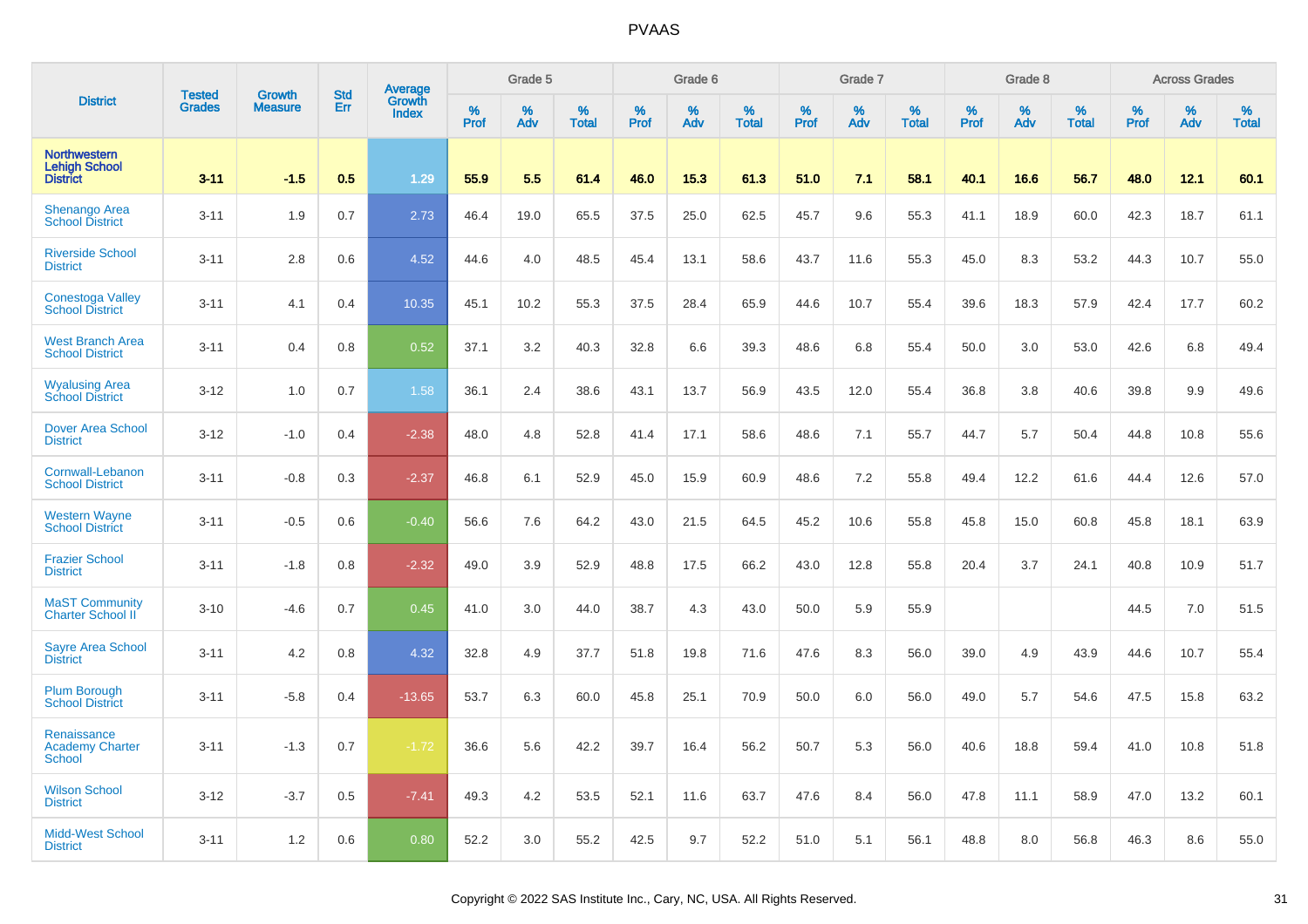|                                                                |                                |                                 | <b>Std</b> | Average                       |           | Grade 5  |                   |           | Grade 6  |                   |           | Grade 7  |                   |           | Grade 8  |                   |           | <b>Across Grades</b> |                   |
|----------------------------------------------------------------|--------------------------------|---------------------------------|------------|-------------------------------|-----------|----------|-------------------|-----------|----------|-------------------|-----------|----------|-------------------|-----------|----------|-------------------|-----------|----------------------|-------------------|
| <b>District</b>                                                | <b>Tested</b><br><b>Grades</b> | <b>Growth</b><br><b>Measure</b> | Err        | <b>Growth</b><br><b>Index</b> | %<br>Prof | %<br>Adv | %<br><b>Total</b> | %<br>Prof | %<br>Adv | %<br><b>Total</b> | %<br>Prof | %<br>Adv | %<br><b>Total</b> | %<br>Prof | %<br>Adv | %<br><b>Total</b> | %<br>Prof | %<br>Adv             | %<br><b>Total</b> |
| <b>Northwestern</b><br><b>Lehigh School</b><br><b>District</b> | $3 - 11$                       | $-1.5$                          | 0.5        | 1.29                          | 55.9      | 5.5      | 61.4              | 46.0      | 15.3     | 61.3              | 51.0      | 7.1      | 58.1              | 40.1      | 16.6     | 56.7              | 48.0      | 12.1                 | 60.1              |
| <b>Crestwood School</b><br><b>District</b>                     | $3 - 11$                       | $-0.8$                          | 0.5        | $-1.10$                       | 50.0      | 6.1      | 56.1              | 48.2      | 26.2     | 74.4              | 51.1      | 5.0      | 56.1              | 47.9      | 13.2     | 61.1              | 48.5      | 14.6                 | 63.2              |
| <b>South Butler</b><br><b>County School</b><br><b>District</b> | $3 - 10$                       | 1.0                             | 0.5        | 1.87                          | 59.9      | 14.3     | 74.2              | 50.7      | 14.5     | 65.2              | 44.7      | 11.4     | 56.1              | 53.7      | 13.0     | 66.7              | 50.5      | 17.8                 | 68.3              |
| <b>Juniata Valley</b><br><b>School District</b>                | $3 - 11$                       | $-0.4$                          | 0.9        | $-0.41$                       | 53.5      | 2.3      | 55.8              | 35.7      | 8.9      | 44.6              | 50.9      | 5.3      | 56.1              | 33.3      | 4.2      | 37.5              | 41.8      | 7.0                  | 48.8              |
| <b>Green Woods</b><br><b>Charter School</b>                    | $3-8$                          | 1.6                             | 0.8        | 1.88                          | 44.8      | 6.9      | 51.7              | 39.3      | 19.7     | 59.0              | 43.9      | 12.3     | 56.1              | 39.2      | 17.6     | 56.9              | 40.6      | 17.4                 | 58.0              |
| <b>Homer-Center</b><br><b>School District</b>                  | $3 - 11$                       | 6.3                             | 0.8        | 7.72                          | 57.1      | 1.6      | 58.7              | 47.7      | 13.6     | 61.4              | 48.0      | 8.2      | 56.2              | 50.8      | 14.9     | 65.7              | 45.3      | 11.7                 | 56.9              |
| <b>Cambria Heights</b><br><b>School District</b>               | $3 - 10$                       | 1.6                             | 0.6        | 4.96                          | 62.9      | 5.6      | 68.5              | 42.6      | 24.8     | 67.3              | 51.0      | 5.2      | 56.2              | 48.2      | 13.4     | 61.6              | 49.1      | 11.7                 | 60.8              |
| <b>Selinsgrove Area</b><br><b>School District</b>              | $3 - 12$                       | $-1.5$                          | 0.5        | $-3.03$                       | 51.9      | 4.4      | 56.4              | 46.4      | 19.0     | 65.4              | 39.7      | 16.7     | 56.4              | 47.6      | 12.6     | 60.2              | 44.8      | 15.2                 | 60.0              |
| <b>Riverview School</b><br><b>District</b>                     | $3 - 11$                       | $-2.8$                          | 0.8        | 3.67                          | 71.2      | 9.6      | 80.8              | 39.7      | 29.5     | 69.2              | 54.8      | 1.6      | 56.4              | 38.0      | 10.1     | 48.1              | 48.9      | 19.2                 | 68.1              |
| <b>Bellefonte Area</b><br><b>School District</b>               | $3 - 11$                       | $-0.0$                          | 0.5        | $-0.04$                       | 56.6      | 10.2     | 66.9              | 40.3      | 19.3     | 59.7              | 50.6      | 6.0      | 56.6              | 32.2      | 8.8      | 41.0              | 44.8      | 12.3                 | 57.1              |
| <b>Weatherly Area</b><br><b>School District</b>                | $3 - 11$                       | 0.6                             | 1.1        | 1.33                          | 53.8      | 0.0      | 53.8              | 48.5      | 15.2     | 63.6              | 53.3      | 3.3      | 56.7              | 29.7      | 13.5     | 43.2              | 41.9      | 6.9                  | 48.8              |
| <b>Ridgway Area</b><br><b>School District</b>                  | $3 - 11$                       | 2.8                             | 0.8        | 2.72                          | 57.4      | 6.6      | 63.9              | 45.9      | 32.8     | 78.7              | 48.3      | 8.3      | 56.7              | 57.4      | 8.2      | 65.6              | 51.0      | 16.6                 | 67.6              |
| <b>Kane Area School</b><br><b>District</b>                     | $3 - 10$                       | 3.4                             | 0.7        | 4.52                          | 40.8      | 19.7     | 60.6              | 40.6      | 15.6     | 56.2              | 50.8      | 6.0      | 56.7              | 50.0      | 9.8      | 59.8              | 44.4      | 10.2                 | 54.6              |
| <b>Commodore Perry</b><br><b>School District</b>               | $3 - 11$                       | $-0.7$                          | 1.1        | $-0.58$                       | 64.5      | 12.9     | 77.4              | 41.9      | 6.4      | 48.4              | 48.6      | 8.1      | 56.8              | 37.0      | 25.9     | 63.0              | 48.6      | 13.1                 | 61.8              |
| <b>Upper Dauphin</b><br><b>Area School</b><br><b>District</b>  | $3 - 11$                       | $-1.6$                          | 0.8        | 0.43                          | 40.3      | 1.6      | 41.9              | 41.7      | 16.7     | 58.3              | 48.6      | 8.1      | 56.8              | 41.4      | 8.6      | 50.0              | 42.4      | 12.8                 | 55.2              |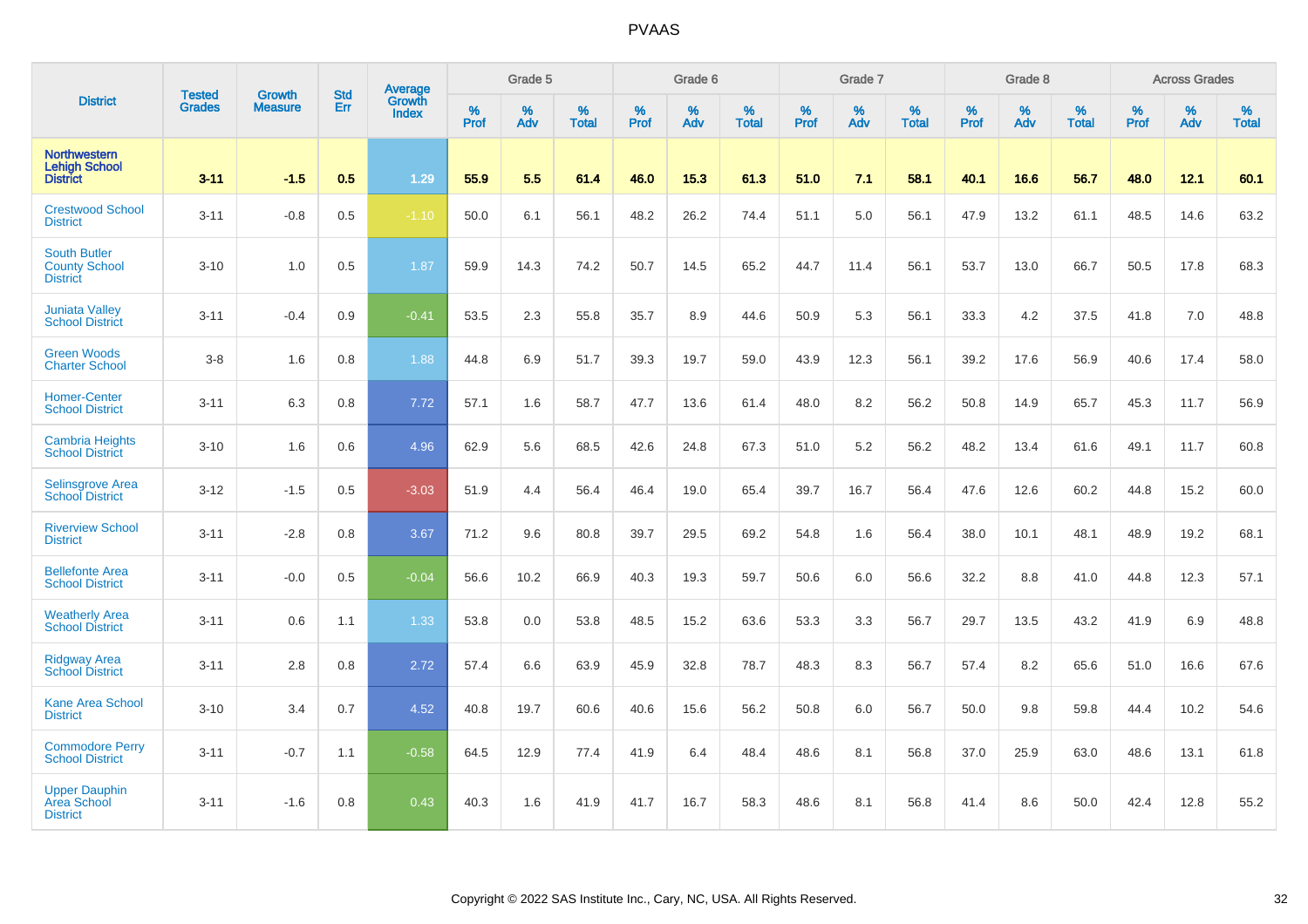|                                                                |                                |                                 | <b>Std</b> | Average                       |              | Grade 5  |                   |           | Grade 6  |                   |           | Grade 7  |                   |           | Grade 8  |                   |           | <b>Across Grades</b> |                   |
|----------------------------------------------------------------|--------------------------------|---------------------------------|------------|-------------------------------|--------------|----------|-------------------|-----------|----------|-------------------|-----------|----------|-------------------|-----------|----------|-------------------|-----------|----------------------|-------------------|
| <b>District</b>                                                | <b>Tested</b><br><b>Grades</b> | <b>Growth</b><br><b>Measure</b> | Err        | <b>Growth</b><br><b>Index</b> | $\%$<br>Prof | %<br>Adv | %<br><b>Total</b> | %<br>Prof | %<br>Adv | %<br><b>Total</b> | %<br>Prof | %<br>Adv | %<br><b>Total</b> | %<br>Prof | %<br>Adv | %<br><b>Total</b> | %<br>Prof | %<br>Adv             | %<br><b>Total</b> |
| <b>Northwestern</b><br><b>Lehigh School</b><br><b>District</b> | $3 - 11$                       | $-1.5$                          | 0.5        | 1.29                          | 55.9         | 5.5      | 61.4              | 46.0      | 15.3     | 61.3              | 51.0      | 7.1      | 58.1              | 40.1      | 16.6     | 56.7              | 48.0      | 12.1                 | 60.1              |
| <b>Bangor Area</b><br><b>School District</b>                   | $3 - 12$                       | 3.3                             | 0.5        | 1.42                          | 38.6         | 14.4     | 52.9              | 45.3      | 16.7     | 62.0              | 47.3      | 9.5      | 56.8              | 43.3      | 8.0      | 51.3              | 44.8      | 13.6                 | 58.4              |
| <b>Donegal School</b><br><b>District</b>                       | $3 - 12$                       | 1.3                             | 0.5        | 2.73                          | 42.0         | 11.6     | 53.6              | 40.9      | 18.8     | 59.7              | 44.4      | 12.4     | 56.8              | 32.4      | 16.2     | 48.6              | 39.5      | 16.0                 | 55.5              |
| <b>Baldwin-Whitehall</b><br><b>School District</b>             | $3 - 11$                       | $-0.1$                          | 0.4        | $-0.17$                       | 49.1         | 6.3      | 55.4              | 48.8      | 11.8     | 60.6              | 48.6      | 8.3      | 56.8              | 45.1      | 7.0      | 52.0              | 46.4      | 12.2                 | 58.7              |
| <b>Lower Dauphin</b><br><b>School District</b>                 | $3 - 11$                       | $-0.9$                          | 0.4        | 0.88                          | 52.7         | 13.3     | 66.0              | 42.7      | 15.9     | 58.6              | 48.9      | 8.1      | 57.0              | 32.9      | 10.8     | 43.7              | 44.6      | 14.8                 | 59.4              |
| Portage Area<br><b>School District</b>                         | $3 - 10$                       | 1.0                             | 0.9        | 1.16                          | 50.0         | 9.5      | 59.5              | 52.0      | 28.0     | 80.0              | 54.0      | 3.2      | 57.1              | 49.1      | 7.6      | 56.6              | 51.5      | 15.6                 | 67.2              |
| Williamsburg<br><b>Community School</b><br><b>District</b>     | $3 - 11$                       | 3.1                             | 1.1        | 2.89                          | 53.1         | 3.1      | 56.2              | 51.4      | 17.1     | 68.6              | 47.6      | 9.5      | 57.1              | 43.8      | 12.5     | 56.2              | 43.4      | 15.8                 | 59.1              |
| <b>South Middleton</b><br><b>School District</b>               | $3 - 11$                       | 0.8                             | 0.5        | 1.43                          | 48.5         | 12.1     | 60.6              | 45.2      | 21.0     | 66.1              | 44.4      | 12.9     | 57.3              | 42.1      | 12.0     | 54.1              | 45.4      | 16.9                 | 62.3              |
| Pennsylvania<br><b>Leadership Charter</b><br><b>School</b>     | $3 - 11$                       | $-1.6$                          | 0.5        | $-3.16$                       | 59.1         | 11.7     | 70.8              | 51.3      | 16.2     | 67.5              | 43.2      | 14.2     | 57.4              | 48.7      | 11.8     | 60.5              | 49.6      | 15.0                 | 64.6              |
| <b>Pleasant Valley</b><br><b>School District</b>               | $3 - 11$                       | 1.4                             | 0.5        | 2.97                          | 52.2         | 0.9      | 53.1              | 50.0      | 8.3      | 58.3              | 47.0      | 10.5     | 57.5              | 51.9      | 7.6      | 59.5              | 48.1      | 6.4                  | 54.6              |
| <b>Armstrong School</b><br><b>District</b>                     | $3 - 11$                       | 3.2                             | 0.3        | 6.62                          | 46.0         | 6.3      | 52.3              | 44.4      | 17.4     | 61.8              | 48.7      | 8.8      | 57.5              | 45.3      | 11.5     | 56.8              | 45.4      | 12.6                 | 58.0              |
| <b>Chartiers-Houston</b><br><b>School District</b>             | $3 - 10$                       | $-1.5$                          | 0.7        | $-2.07$                       | 58.4         | 10.1     | 68.5              | 55.8      | 18.2     | 74.0              | 52.0      | 5.5      | 57.5              | 54.9      | 7.0      | 62.0              | 53.8      | 14.2                 | 68.0              |
| <b>Old Forge School</b><br><b>District</b>                     | $3 - 12$                       | 0.5                             | 0.8        | 0.57                          | 39.1         | 0.0      | 39.1              | 41.1      | 17.9     | 58.9              | 33.3      | 24.2     | 57.6              | 44.1      | 6.8      | 50.8              | 40.1      | 9.2                  | 49.3              |
| <b>Cocalico School</b><br><b>District</b>                      | $3 - 11$                       | $-2.5$                          | 0.4        | $-5.75$                       | 50.2         | 11.9     | 62.2              | 46.0      | 22.6     | 68.5              | 50.7      | 7.0      | 57.6              | 35.9      | 14.1     | 50.0              | 44.9      | 15.8                 | 60.7              |
| <b>Blackhawk School</b><br><b>District</b>                     | $3 - 11$                       | $-3.2$                          | 0.5        | 0.56                          | 58.7         | 1.4      | 60.1              | 43.4      | 16.4     | 59.8              | 52.8      | 4.9      | 57.7              | 39.7      | 6.7      | 46.4              | 48.1      | 10.9                 | 59.0              |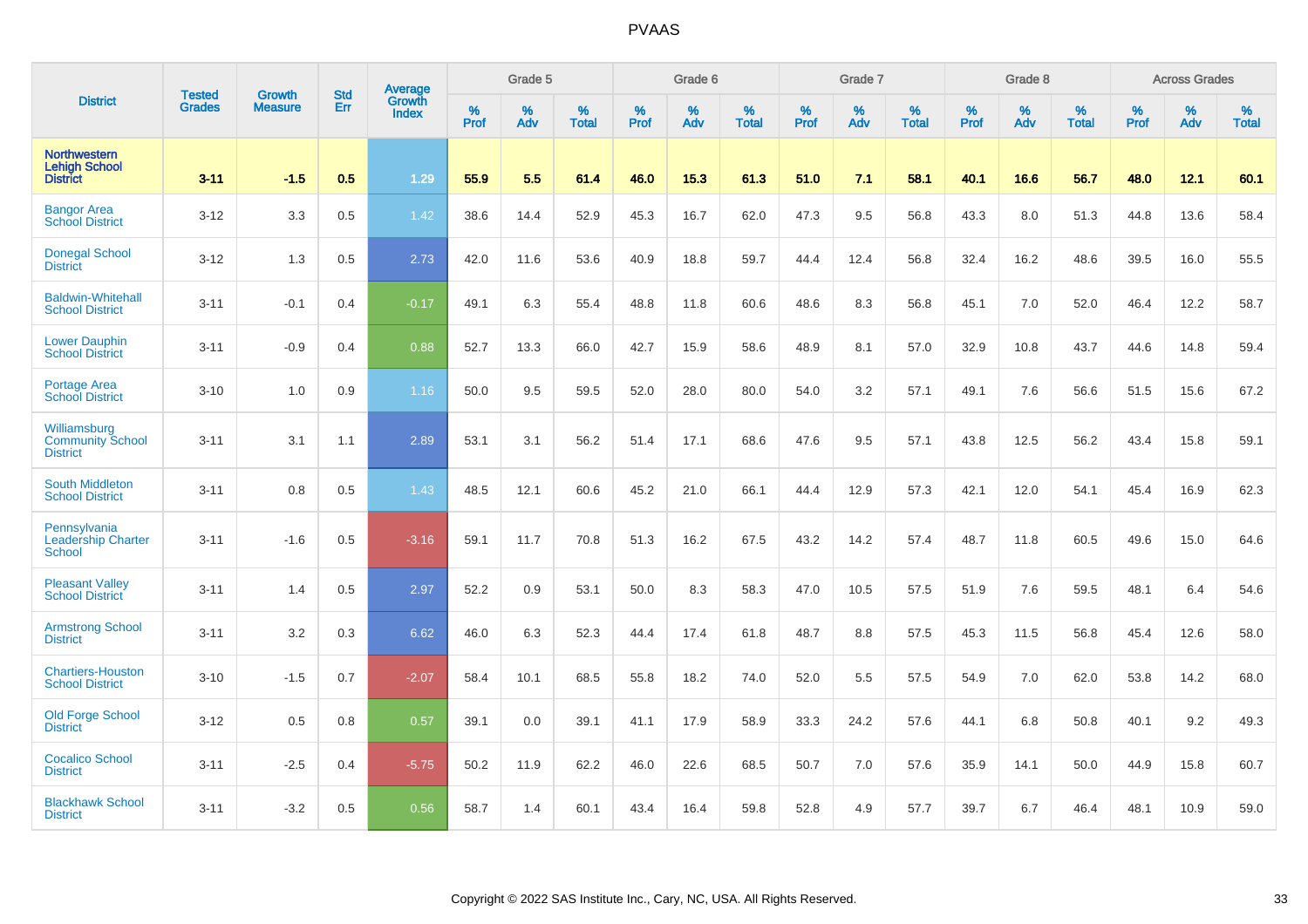|                                                                  | <b>Tested</b> | Growth         | <b>Std</b> | <b>Average</b><br>Growth |              | Grade 5  |                   |                  | Grade 6  |                   |           | Grade 7  |                   |           | Grade 8  |                   |           | <b>Across Grades</b> |                   |
|------------------------------------------------------------------|---------------|----------------|------------|--------------------------|--------------|----------|-------------------|------------------|----------|-------------------|-----------|----------|-------------------|-----------|----------|-------------------|-----------|----------------------|-------------------|
| <b>District</b>                                                  | <b>Grades</b> | <b>Measure</b> | Err        | <b>Index</b>             | $\%$<br>Prof | %<br>Adv | %<br><b>Total</b> | %<br><b>Prof</b> | %<br>Adv | %<br><b>Total</b> | %<br>Prof | %<br>Adv | %<br><b>Total</b> | %<br>Prof | %<br>Adv | %<br><b>Total</b> | %<br>Prof | %<br>Adv             | %<br><b>Total</b> |
| <b>Northwestern</b><br><b>Lehigh School</b><br><b>District</b>   | $3 - 11$      | $-1.5$         | 0.5        | 1.29                     | 55.9         | 5.5      | 61.4              | 46.0             | 15.3     | 61.3              | 51.0      | 7.1      | 58.1              | 40.1      | 16.6     | 56.7              | 48.0      | 12.1                 | 60.1              |
| Cheltenham<br><b>School District</b>                             | $3 - 11$      | $-2.6$         | 0.6        | $-4.40$                  | 43.9         | 13.0     | 56.9              | 49.5             | 17.8     | 67.3              | 48.3      | 9.4      | 57.7              | 35.2      | 7.7      | 42.9              | 44.0      | 14.8                 | 58.8              |
| <b>Berwick Area</b><br><b>School District</b>                    | $3 - 11$      | $-0.6$         | 0.5        | $-0.18$                  | 45.3         | 5.8      | 51.0              | 43.2             | 18.3     | 61.5              | 44.9      | 12.8     | 57.8              | 41.4      | 9.8      | 51.2              | 42.6      | 14.7                 | 57.3              |
| <b>Oley Valley School</b><br><b>District</b>                     | $3 - 11$      | $-0.0$         | 0.6        | $-0.04$                  | 53.5         | 5.0      | 58.4              | 40.0             | 19.0     | 59.0              | 50.0      | 7.8      | 57.8              | 54.8      | 5.4      | 60.2              | 49.6      | 9.0                  | 58.6              |
| <b>Shaler Area</b><br><b>School District</b>                     | $3 - 11$      | $-4.5$         | 0.4        | $-9.79$                  | 52.7         | 5.4      | 58.1              | 39.8             | 10.6     | 50.4              | 50.0      | 7.8      | 57.8              | 46.9      | 12.9     | 59.8              | 46.7      | 13.0                 | 59.7              |
| <b>Conneaut School</b><br><b>District</b>                        | $3 - 12$      | 0.1            | 0.5        | 0.24                     | 42.4         | 5.3      | 47.7              | 44.8             | 18.4     | 63.2              | 51.1      | 6.7      | 57.8              | 47.6      | 5.4      | 53.1              | 45.1      | 12.8                 | 57.9              |
| <b>Millville Area</b><br><b>School District</b>                  | $3 - 12$      | 5.0            | 1.0        | 5.28                     | 63.8         | 2.1      | 66.0              | 43.4             | 22.6     | 66.0              | 44.4      | 13.3     | 57.8              | 52.6      | 10.5     | 63.2              | 50.2      | 13.2                 | 63.4              |
| Loyalsock<br><b>Township School</b><br><b>District</b>           | $3 - 12$      | 1.2            | 0.6        | 3.56                     | 48.3         | 12.9     | 61.2              | 43.9             | 17.4     | 61.2              | 50.8      | 7.0      | 57.8              | 51.0      | 5.0      | 56.0              | 45.5      | 13.2                 | 58.7              |
| <b>Pennridge School</b><br><b>District</b>                       | $3 - 10$      | $-4.2$         | 0.3        | $-7.40$                  | 58.0         | 5.4      | 63.4              | 42.6             | 18.6     | 61.3              | 49.7      | 8.2      | 57.8              | 46.2      | 10.0     | 56.1              | 49.6      | 11.6                 | 61.1              |
| Commonwealth<br><b>Charter Academy</b><br><b>Charter School</b>  | $3 - 10$      | $-3.1$         | 0.9        | $-3.43$                  | 49.2         | 1.7      | 50.8              | 56.0             | 12.0     | 68.0              | 49.1      | 8.8      | 57.9              | 39.6      | 4.2      | 43.8              | 45.3      | 10.1                 | 55.4              |
| <b>Forbes Road</b><br><b>School District</b>                     | $3 - 11$      | 1.3            | 1.4        | 0.89                     | 61.3         | 3.2      | 64.5              | 40.0             | 6.7      | 46.7              | 57.9      | 0.0      | 57.9              | 27.8      | 0.0      | 27.8              | 47.4      | 7.3                  | 54.7              |
| <b>Trinity Area School</b><br><b>District</b>                    | $3 - 11$      | $-0.1$         | 0.4        | $-0.26$                  | 55.8         | 12.7     | 68.5              | 43.1             | 14.7     | 57.8              | 48.7      | 9.2      | 58.0              | 48.2      | 13.5     | 61.6              | 46.8      | 15.3                 | 62.1              |
| Northwestern<br><b>Lehigh School</b><br><b>District</b>          | $3 - 11$      | $-1.5$         | 0.5        | 1.29                     | 55.9         | 5.5      | 61.4              | 46.0             | 15.3     | 61.3              | 51.0      | 7.1      | 58.1              | 40.1      | 16.6     | 56.7              | 48.0      | 12.1                 | 60.1              |
| <b>Schuylkill Haven</b><br><b>Area School</b><br><b>District</b> | $3 - 11$      | $-1.4$         | 0.7        | 1.96                     | 44.6         | 1.2      | 45.8              | 46.9             | 6.2      | 53.1              | 49.5      | 8.6      | 58.1              | 46.0      | 3.4      | 49.4              | 46.4      | 10.0                 | 56.4              |
| <b>Slippery Rock Area</b><br><b>School District</b>              | $3 - 11$      | 0.3            | 0.6        | 0.49                     | 61.1         | 15.1     | 76.2              | 42.1             | 32.3     | 74.4              | 51.6      | 6.6      | 58.2              | 47.2      | 18.1     | 65.4              | 47.2      | 24.9                 | 72.1              |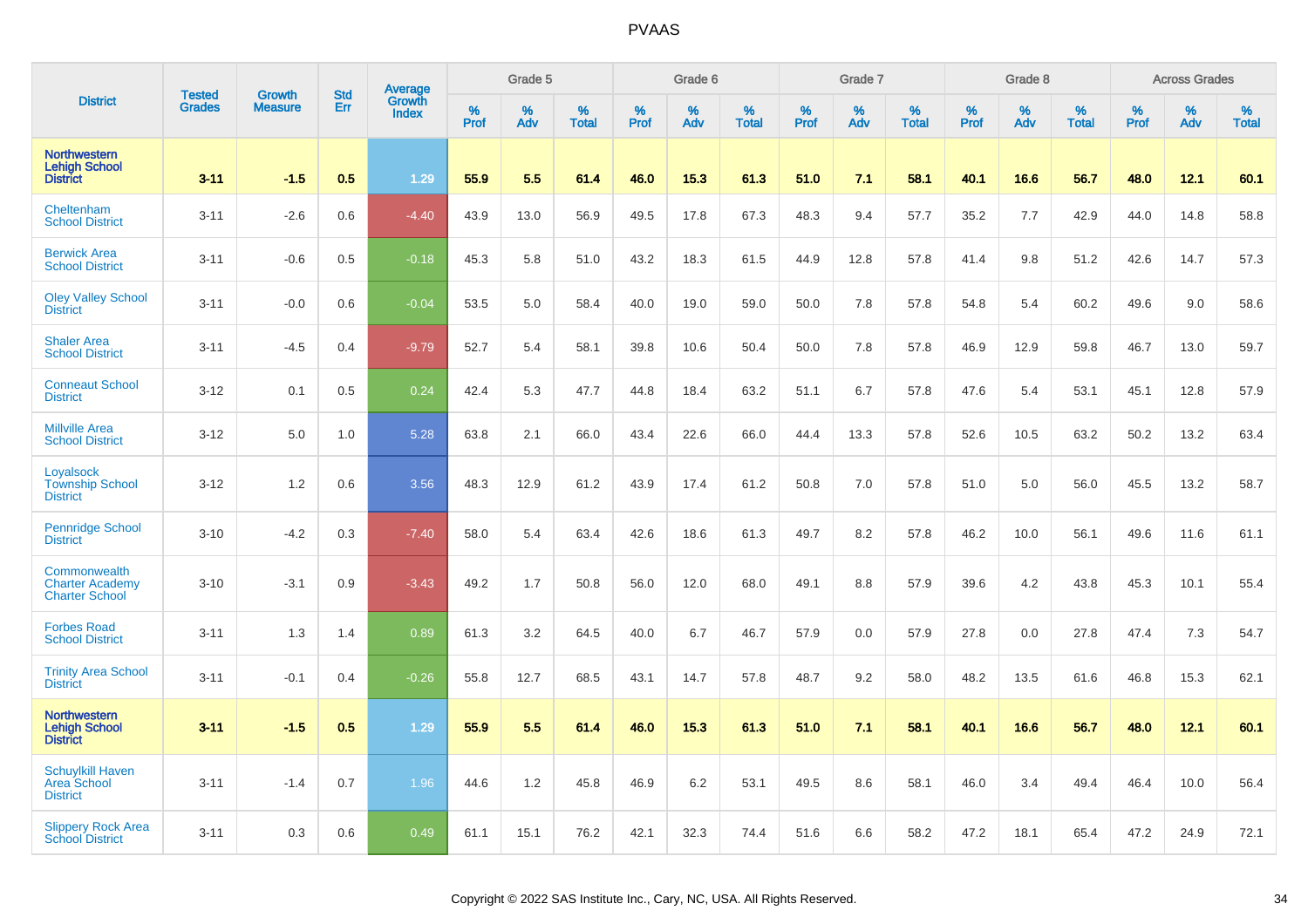|                                                                   | <b>Tested</b> | <b>Growth</b>  | <b>Std</b> |                                          |                     | Grade 5  |                   |           | Grade 6  |                   |           | Grade 7  |                   |           | Grade 8  |                   |                  | <b>Across Grades</b> |                   |
|-------------------------------------------------------------------|---------------|----------------|------------|------------------------------------------|---------------------|----------|-------------------|-----------|----------|-------------------|-----------|----------|-------------------|-----------|----------|-------------------|------------------|----------------------|-------------------|
| <b>District</b>                                                   | <b>Grades</b> | <b>Measure</b> | Err        | <b>Average</b><br>Growth<br><b>Index</b> | $\%$<br><b>Prof</b> | %<br>Adv | %<br><b>Total</b> | %<br>Prof | %<br>Adv | %<br><b>Total</b> | %<br>Prof | %<br>Adv | %<br><b>Total</b> | %<br>Prof | %<br>Adv | %<br><b>Total</b> | %<br><b>Prof</b> | %<br>Adv             | %<br><b>Total</b> |
| <b>Northwestern</b><br><b>Lehigh School</b><br><b>District</b>    | $3 - 11$      | $-1.5$         | 0.5        | 1.29                                     | 55.9                | 5.5      | 61.4              | 46.0      | 15.3     | 61.3              | 51.0      | 7.1      | 58.1              | 40.1      | 16.6     | 56.7              | 48.0             | 12.1                 | 60.1              |
| <b>Clarion-Limestone</b><br><b>Area School</b><br><b>District</b> | $3 - 12$      | 1.8            | 0.9        | 1.94                                     | 54.6                | 29.1     | 83.6              | 57.7      | 26.9     | 84.6              | 41.7      | 16.7     | 58.3              | 44.7      | 12.8     | 57.4              | 47.0             | 20.8                 | 67.7              |
| <b>Keystone Oaks</b><br><b>School District</b>                    | $3 - 11$      | $-1.4$         | 0.6        | 0.60                                     | 54.1                | 17.2     | 71.3              | 35.4      | 25.7     | 61.1              | 45.1      | 13.3     | 58.4              | 41.1      | 12.5     | 53.6              | 44.5             | 21.3                 | 65.8              |
| <b>Lakeland School</b><br><b>District</b>                         | $3 - 11$      | $-0.9$         | 0.7        | $-1.28$                                  | 41.3                | 1.3      | 42.7              | 38.7      | 11.8     | 50.5              | 49.1      | 9.4      | 58.5              | 39.3      | 5.6      | 44.9              | 41.3             | 9.6                  | 50.8              |
| <b>Valley View School</b><br><b>District</b>                      | $3 - 11$      | 1.0            | 0.8        | 2.58                                     | 62.4                | 1.8      | 64.2              | 41.4      | 10.3     | 51.7              | 53.7      | 4.9      | 58.5              | 42.6      | 4.9      | 47.5              | 49.9             | 7.2                  | 57.1              |
| <b>Bradford Area</b><br><b>School District</b>                    | $3 - 12$      | 3.9            | 0.5        | 7.92                                     | 53.6                | 11.3     | 64.9              | 40.7      | 19.2     | 59.9              | 47.0      | 11.6     | 58.6              | 46.2      | 16.0     | 62.2              | 45.7             | 15.1                 | 60.8              |
| Mechanicsburg<br><b>Area School</b><br><b>District</b>            | $3 - 11$      | 0.3            | 0.4        | 0.24                                     | 48.1                | 12.0     | 60.1              | 45.6      | 16.3     | 61.9              | 46.2      | 12.4     | 58.6              | 52.3      | 8.7      | 61.0              | 46.4             | 13.9                 | 60.2              |
| <b>Bedford Area</b><br><b>School District</b>                     | $3 - 11$      | 5.0            | 0.6        | 4.24                                     | 54.2                | 3.4      | 57.6              | 37.1      | 16.4     | 53.4              | 44.8      | 13.8     | 58.6              | 42.8      | 12.2     | 55.0              | 46.2             | 12.2                 | 58.4              |
| <b>Montoursville Area</b><br><b>School District</b>               | $3 - 12$      | $-1.3$         | 0.5        | $-2.40$                                  | 54.2                | 10.7     | 64.9              | 55.2      | 16.8     | 72.0              | 51.1      | 7.5      | 58.6              | 45.4      | 10.6     | 56.0              | 48.5             | 14.2                 | 62.6              |
| <b>Windber Area</b><br><b>School District</b>                     | $3 - 11$      | $-1.4$         | 0.7        | $-0.28$                                  | 49.4                | 13.9     | 63.3              | 49.2      | 14.9     | 64.2              | 49.3      | 9.3      | 58.7              | 57.1      | 10.7     | 67.9              | 49.9             | 11.8                 | 61.7              |
| <b>Marion Center</b><br><b>Area School</b><br><b>District</b>     | $3 - 10$      | 2.0            | 0.7        | 2.95                                     | 52.6                | 10.3     | 62.8              | 45.6      | 22.3     | 68.0              | 52.9      | 5.9      | 58.8              | 49.5      | 7.4      | 56.8              | 49.1             | 13.2                 | 62.3              |
| <b>Twin Valley School</b><br><b>District</b>                      | $3 - 12$      | 2.3            | 0.5        | 2.56                                     | 50.9                | 8.9      | 59.8              | 41.4      | 26.0     | 67.3              | 39.6      | 19.3     | 58.9              | 54.2      | 16.1     | 70.2              | 45.6             | 20.6                 | 66.2              |
| <b>Wyomissing Area</b><br><b>School District</b>                  | $3 - 12$      | $-1.6$         | 0.6        | $-2.77$                                  | 47.3                | 14.7     | 62.0              | 50.5      | 21.8     | 72.3              | 47.3      | 11.6     | 58.9              | 46.4      | 13.6     | 60.0              | 46.4             | 19.4                 | 65.8              |
| <b>Exeter Township</b><br><b>School District</b>                  | $3 - 11$      | 3.1            | 0.4        | 7.45                                     | 49.8                | 11.2     | 61.0              | 44.2      | 26.3     | 70.5              | 49.4      | 9.5      | 58.9              | 44.3      | 14.6     | 59.0              | 46.4             | 15.0                 | 61.4              |
| <b>Hopewell Area</b><br><b>School District</b>                    | $3 - 11$      | $-0.3$         | 0.6        | $-0.58$                                  | 53.8                | 3.0      | 56.8              | 50.4      | 19.0     | 69.4              | 48.3      | 10.7     | 59.1              | 42.6      | 6.6      | 49.2              | 48.2             | 11.9                 | 60.1              |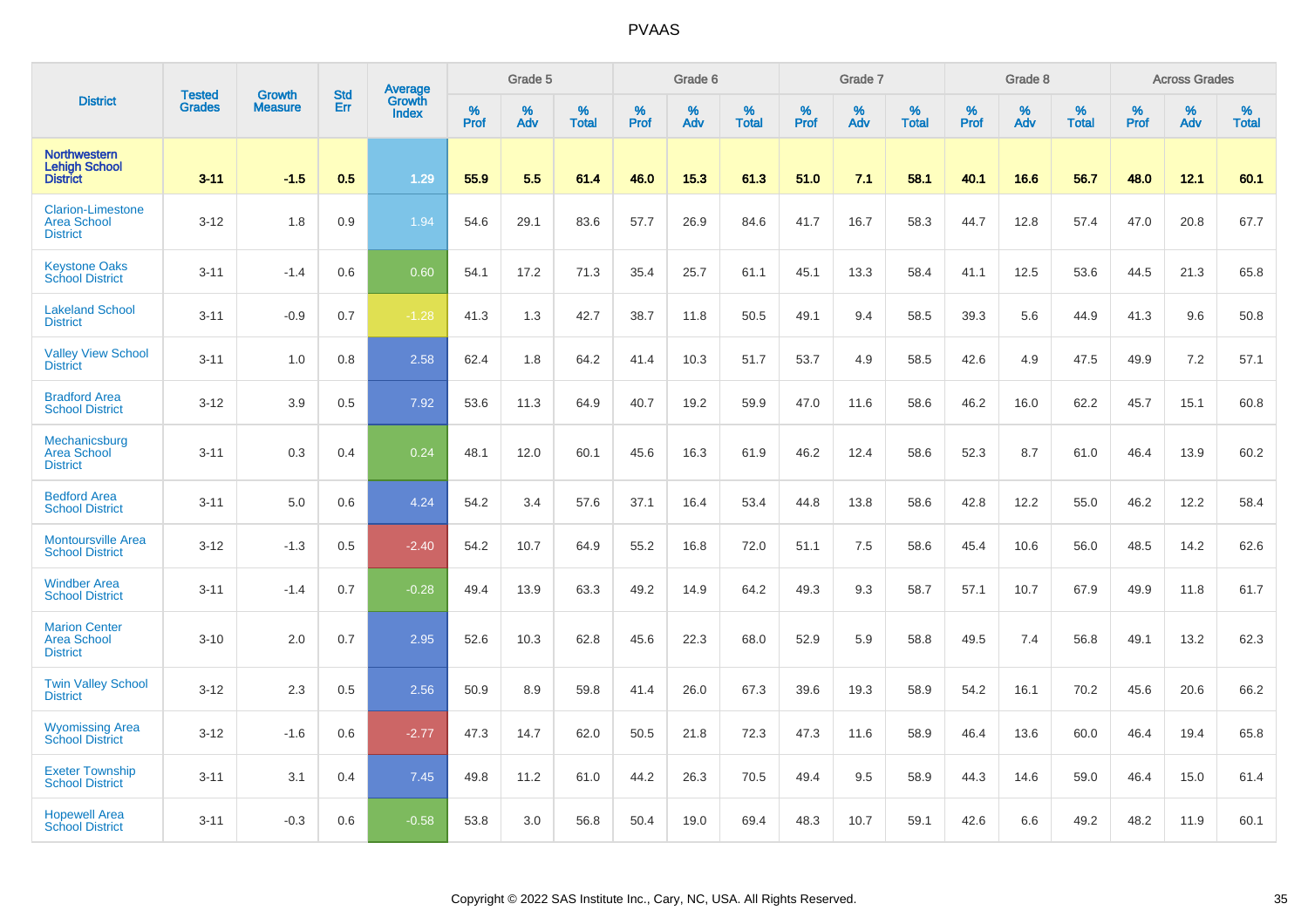|                                                                  |                                |                                 | <b>Std</b> | Average                       |           | Grade 5  |                   |           | Grade 6  |                   |           | Grade 7  |                   |           | Grade 8  |                   |           | <b>Across Grades</b> |                   |
|------------------------------------------------------------------|--------------------------------|---------------------------------|------------|-------------------------------|-----------|----------|-------------------|-----------|----------|-------------------|-----------|----------|-------------------|-----------|----------|-------------------|-----------|----------------------|-------------------|
| <b>District</b>                                                  | <b>Tested</b><br><b>Grades</b> | <b>Growth</b><br><b>Measure</b> | Err        | <b>Growth</b><br><b>Index</b> | %<br>Prof | %<br>Adv | %<br><b>Total</b> | %<br>Prof | %<br>Adv | %<br><b>Total</b> | %<br>Prof | %<br>Adv | %<br><b>Total</b> | %<br>Prof | %<br>Adv | %<br><b>Total</b> | %<br>Prof | %<br>Adv             | %<br><b>Total</b> |
| <b>Northwestern</b><br><b>Lehigh School</b><br><b>District</b>   | $3 - 11$                       | $-1.5$                          | 0.5        | 1.29                          | 55.9      | 5.5      | 61.4              | 46.0      | 15.3     | 61.3              | 51.0      | 7.1      | 58.1              | 40.1      | 16.6     | 56.7              | 48.0      | 12.1                 | 60.1              |
| <b>Greater Latrobe</b><br><b>School District</b>                 | $3 - 11$                       | $-3.1$                          | 0.4        | $-7.50$                       | 55.6      | 5.8      | 61.4              | 42.2      | 21.1     | 63.2              | 49.0      | 10.1     | 59.1              | 46.2      | 20.0     | 66.2              | 46.9      | 15.6                 | 62.5              |
| <b>Boyertown Area</b><br><b>School District</b>                  | $3 - 11$                       | $-3.6$                          | 0.4        | $-10.13$                      | 45.9      | 6.0      | 51.9              | 38.5      | 13.6     | 52.1              | 46.4      | 12.8     | 59.3              | 42.2      | 8.4      | 50.6              | 42.6      | 10.7                 | 53.4              |
| <b>Northern Cambria</b><br><b>School District</b>                | $3 - 11$                       | 1.6                             | 0.8        | 1.94                          | 40.0      | 5.4      | 45.4              | 33.3      | 7.4      | 40.7              | 53.7      | 5.6      | 59.3              | 47.7      | 4.6      | 52.3              | 42.9      | 6.6                  | 49.4              |
| <b>North East School</b><br><b>District</b>                      | $3 - 11$                       | 0.8                             | 0.6        | 1.42                          | 61.2      | 9.5      | 70.7              | 44.8      | 21.6     | 66.4              | 50.0      | 9.3      | 59.3              | 56.9      | 16.8     | 73.7              | 52.6      | 15.4                 | 68.0              |
| <b>Wattsburg Area</b><br><b>School District</b>                  | $3 - 11$                       | 3.0                             | 0.6        | 4.61                          | 48.9      | 9.1      | 58.0              | 52.1      | 18.1     | 70.2              | 46.2      | 13.2     | 59.3              | 60.8      | 5.9      | 66.7              | 48.4      | 12.4                 | 60.8              |
| Kennett<br>Consolidated<br><b>School District</b>                | $3 - 11$                       | 1.3                             | 0.4        | 3.26                          | 47.8      | 15.1     | 62.9              | 35.8      | 24.1     | 59.9              | 44.2      | 15.1     | 59.4              | 45.0      | 5.7      | 50.7              | 40.9      | 17.5                 | 58.4              |
| <b>Central Valley</b><br><b>School District</b>                  | $3 - 10$                       | $-2.0$                          | 0.5        | $-3.83$                       | 44.1      | 4.2      | 48.2              | 39.3      | 25.0     | 64.3              | 50.3      | 9.2      | 59.5              | 41.9      | 8.8      | 50.7              | 46.3      | 13.9                 | 60.2              |
| Northeastern York<br><b>School District</b>                      | $3 - 11$                       | 1.5                             | 0.4        | 3.51                          | 51.8      | 13.3     | 65.0              | 45.0      | 21.5     | 66.5              | 48.5      | 11.0     | 59.5              | 43.2      | 18.2     | 61.5              | 46.8      | 17.3                 | 64.1              |
| <b>Berlin</b><br><b>Brothersvalley</b><br><b>School District</b> | $3 - 11$                       | $-1.0$                          | 0.8        | $-1.17$                       | 60.4      | 1.9      | 62.3              | 42.4      | 15.2     | 57.6              | 55.8      | 3.8      | 59.6              | 54.2      | $6.2\,$  | 60.4              | 48.4      | 8.4                  | 56.8              |
| <b>Gettysburg Area</b><br><b>School District</b>                 | $3 - 11$                       | 2.5                             | 0.4        | 5.70                          | 52.6      | 9.8      | 62.3              | 42.6      | 22.5     | 65.1              | 48.1      | 11.6     | 59.7              | 44.9      | 10.3     | 55.1              | 45.0      | 16.0                 | 61.0              |
| South Park School<br><b>District</b>                             | $3 - 11$                       | $-0.8$                          | 0.6        | $-1.21$                       | 61.4      | 2.4      | 63.9              | 40.6      | 13.2     | 53.8              | 47.5      | 12.5     | 60.0              | 55.8      | 7.7      | 63.5              | 50.5      | 13.2                 | 63.8              |
| <b>United School</b><br><b>District</b>                          | $3 - 11$                       | 0.7                             | 0.8        | 1.74                          | 52.4      | 0.0      | 52.4              | 54.0      | 14.3     | 68.2              | 52.3      | 7.7      | 60.0              | 35.8      | 16.4     | 52.2              | 47.1      | 12.4                 | 59.5              |
| <b>Gateway School</b><br><b>District</b>                         | $3 - 11$                       | $-1.0$                          | 0.4        | $-2.20$                       | 48.9      | 5.6      | 54.5              | 42.7      | 10.8     | 53.5              | 49.3      | 10.8     | 60.1              | 43.7      | 14.0     | 57.7              | 45.5      | 12.1                 | 57.7              |
| <b>Upper Perkiomen</b><br><b>School District</b>                 | $3 - 11$                       | 0.7                             | 0.4        | $-1.43$                       | 50.2      | 3.0      | 53.2              | 45.7      | 12.0     | 57.7              | 48.7      | 11.5     | 60.2              | 46.0      | 12.4     | 58.4              | 45.9      | 9.5                  | 55.3              |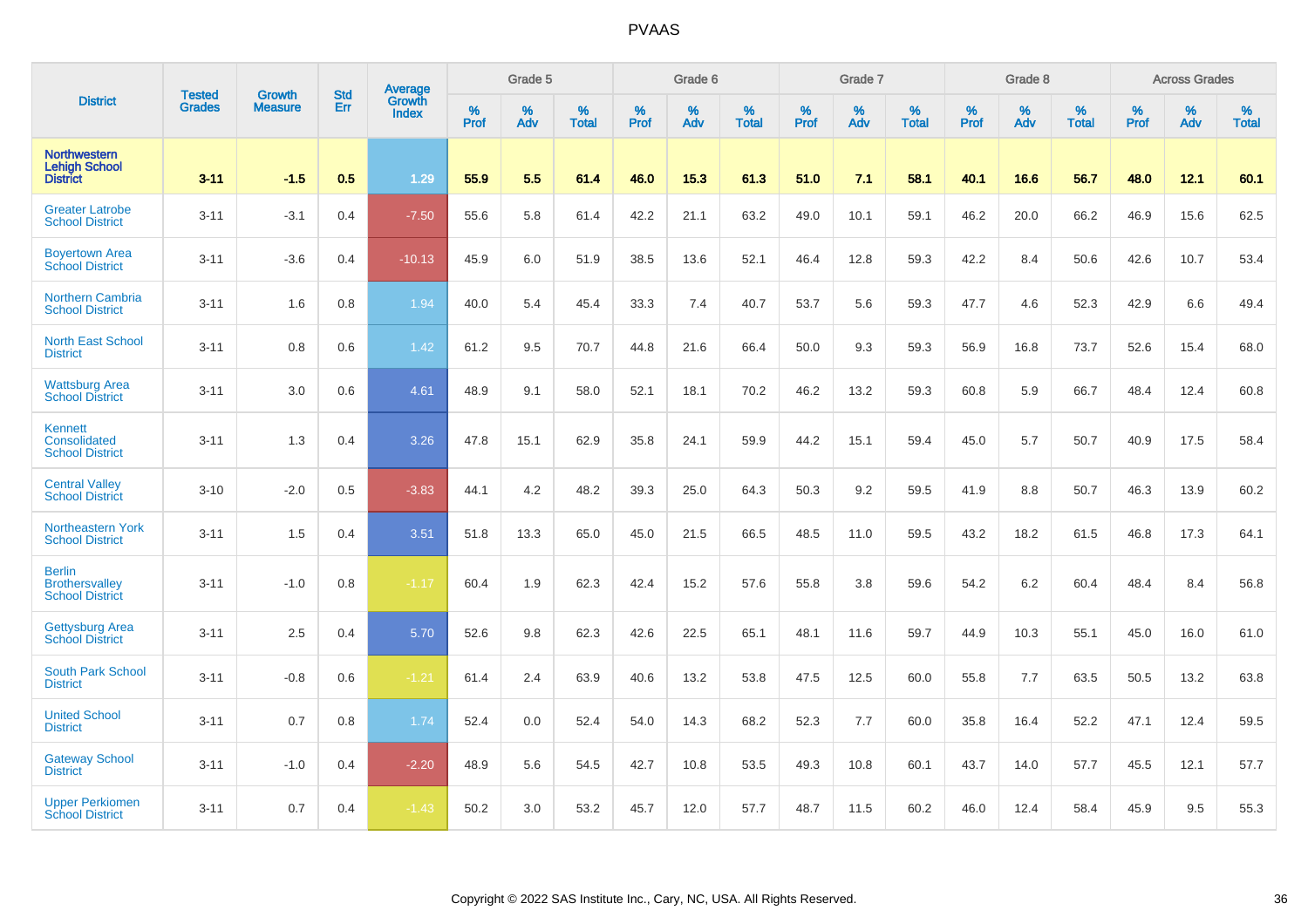|                                                                    |                                |                                 | <b>Std</b> | Average                |           | Grade 5  |                   |           | Grade 6  |                   |           | Grade 7  |                   |           | Grade 8  |                   |           | <b>Across Grades</b> |                   |
|--------------------------------------------------------------------|--------------------------------|---------------------------------|------------|------------------------|-----------|----------|-------------------|-----------|----------|-------------------|-----------|----------|-------------------|-----------|----------|-------------------|-----------|----------------------|-------------------|
| <b>District</b>                                                    | <b>Tested</b><br><b>Grades</b> | <b>Growth</b><br><b>Measure</b> | Err        | Growth<br><b>Index</b> | %<br>Prof | %<br>Adv | %<br><b>Total</b> | %<br>Prof | %<br>Adv | %<br><b>Total</b> | %<br>Prof | %<br>Adv | %<br><b>Total</b> | %<br>Prof | %<br>Adv | %<br><b>Total</b> | %<br>Prof | %<br>Adv             | %<br><b>Total</b> |
| <b>Northwestern</b><br><b>Lehigh School</b><br><b>District</b>     | $3 - 11$                       | $-1.5$                          | 0.5        | 1.29                   | 55.9      | 5.5      | 61.4              | 46.0      | 15.3     | 61.3              | 51.0      | 7.1      | 58.1              | 40.1      | 16.6     | 56.7              | 48.0      | 12.1                 | 60.1              |
| <b>Marple Newtown</b><br><b>School District</b>                    | $3 - 11$                       | $-4.5$                          | 0.5        | $-9.87$                | 57.0      | 10.9     | 67.8              | 47.9      | 22.8     | 70.6              | 50.8      | 9.4      | 60.2              | 51.2      | 7.2      | 58.4              | 51.2      | 18.8                 | 69.9              |
| Environmental<br><b>Charter School At</b><br><b>Frick Park</b>     | $3-9$                          | $-2.5$                          | 0.7        | $-3.49$                | 46.0      | 5.3      | 51.3              | 41.5      | 10.6     | 52.1              | 46.6      | 13.6     | 60.2              | 25.4      | 11.9     | 37.3              | 43.3      | 14.6                 | 57.9              |
| <b>Northern Bedford</b><br><b>County School</b><br><b>District</b> | $3 - 11$                       | $-0.1$                          | 0.8        | $-0.10$                | 46.9      | 14.3     | 61.2              | 57.6      | 28.8     | 86.4              | 43.1      | 17.2     | 60.3              | 50.0      | 15.6     | 65.6              | 46.8      | 20.5                 | 67.3              |
| <b>Western Beaver</b><br><b>County School</b><br><b>District</b>   | $3 - 11$                       | $-1.5$                          | 1.2        | $-1.62$                | 37.5      | 12.5     | 50.0              | 57.1      | 31.0     | 88.1              | 52.1      | 8.3      | 60.4              | 52.8      | 5.6      | 58.3              | 50.0      | 17.8                 | 67.8              |
| <b>Saucon Valley</b><br><b>School District</b>                     | $3 - 11$                       | 3.7                             | 0.6        | 6.72                   | 50.8      | 21.0     | 71.8              | 43.6      | 21.5     | 65.1              | 42.4      | 18.0     | 60.4              | 50.0      | 20.2     | 70.2              | 42.6      | 23.9                 | 66.5              |
| <b>East Pennsboro</b><br><b>Area School</b><br><b>District</b>     | $3 - 11$                       | 1.2                             | 0.5        | $-0.26$                | 47.0      | 4.8      | 51.8              | 35.0      | 18.1     | 53.1              | 50.6      | 10.0     | 60.6              | 47.1      | 8.2      | 55.3              | 44.2      | 11.4                 | 55.5              |
| <b>Franklin Towne</b><br>Charter<br><b>Elementary School</b>       | $3-8$                          | $-3.1$                          | 1.2        | $-3.10$                | 46.4      | 7.1      | 53.6              | 48.2      | 7.4      | 55.6              | 53.6      | 7.1      | 60.7              | 59.1      | 0.0      | 59.1              | 50.6      | 6.8                  | 57.4              |
| <b>Big Spring School</b><br><b>District</b>                        | $3 - 11$                       | $-0.3$                          | 0.5        | $-0.69$                | 50.0      | 14.6     | 64.6              | 45.6      | 12.0     | 57.6              | 52.2      | 8.8      | 61.0              | 49.7      | 9.2      | 58.9              | 47.8      | 15.2                 | 63.0              |
| <b>Mercer Area</b><br><b>School District</b>                       | $3 - 11$                       | 1.5                             | 0.8        | 1.89                   | 56.9      | 1.7      | 58.6              | 31.3      | 35.8     | 67.2              | 46.8      | 14.3     | 61.0              | 61.3      | 8.0      | 69.3              | 46.7      | 16.6                 | 63.3              |
| <b>Chestnut Ridge</b><br><b>School District</b>                    | $3 - 12$                       | 1.2                             | 0.7        | 1.83                   | 53.8      | 4.4      | 58.2              | 42.0      | 19.8     | 61.7              | 57.9      | 3.2      | 61.0              | 50.5      | 6.2      | 56.7              | 47.9      | 11.6                 | 59.5              |
| <b>Abington School</b><br><b>District</b>                          | $3 - 10$                       | $-2.8$                          | 0.3        | $-8.59$                | 49.8      | 10.0     | 59.7              | 44.9      | 27.5     | 72.5              | 49.5      | 11.6     | 61.1              | 41.4      | 10.4     | 51.8              | 44.9      | 18.8                 | 63.8              |
| <b>South Eastern</b><br><b>School District</b>                     | $3 - 11$                       | 2.3                             | 0.5        | $-2.60$                | 55.2      | 6.3      | 61.5              | 42.2      | 16.2     | 58.4              | 48.3      | 12.9     | 61.2              | 43.6      | 10.5     | 54.1              | 46.7      | 14.1                 | 60.8              |
| <b>Riverside Beaver</b><br><b>County School</b><br><b>District</b> | $3 - 11$                       | 2.3                             | 0.6        | 3.62                   | 53.1      | 9.4      | 62.5              | 37.0      | 36.0     | 73.0              | 48.8      | 12.5     | 61.2              | 51.6      | 15.8     | 67.4              | 45.6      | 22.4                 | 68.1              |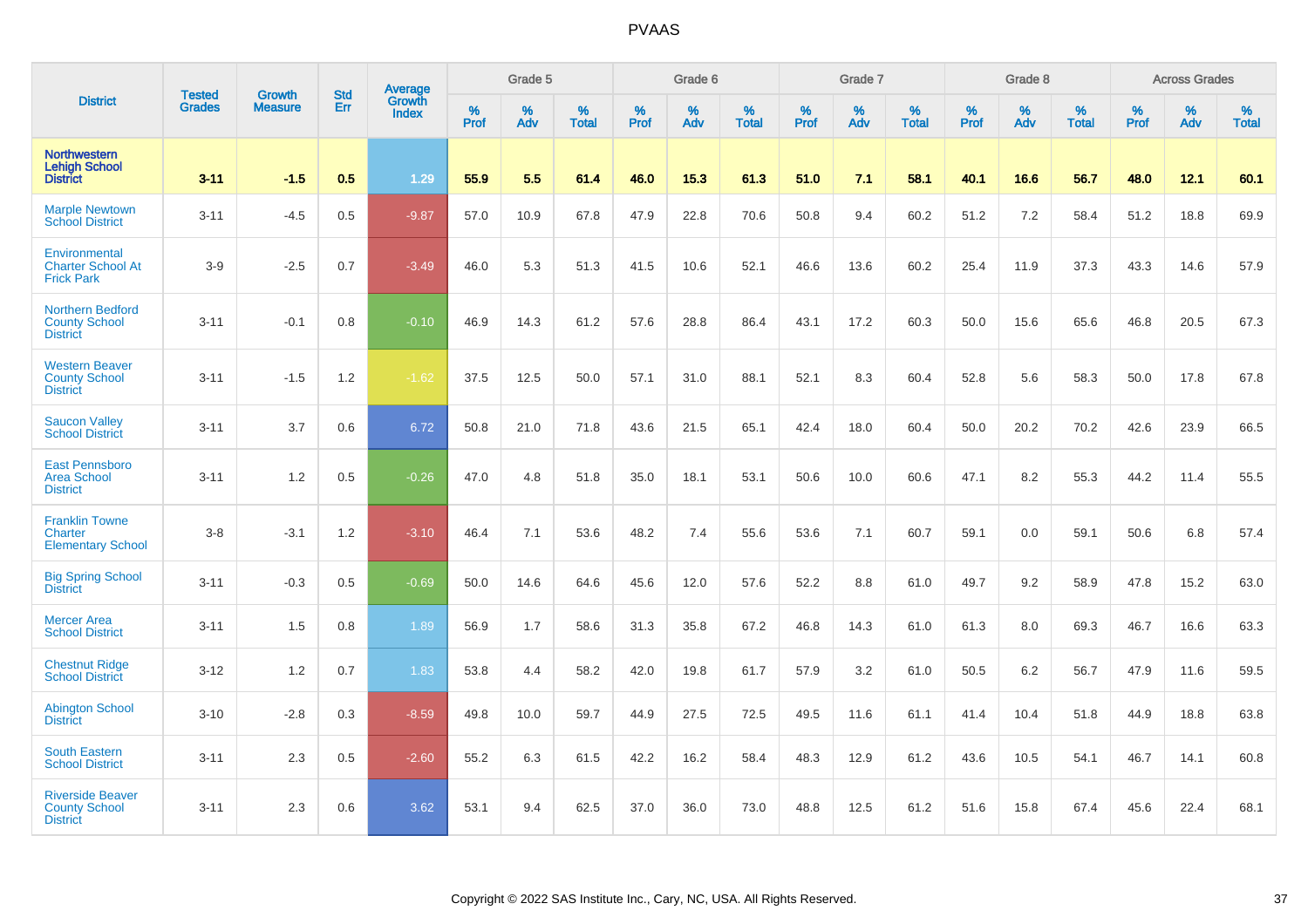|                                                                    | <b>Tested</b> | <b>Growth</b>  | <b>Std</b> | Average                       |           | Grade 5  |                   |           | Grade 6  |                   |           | Grade 7  |                   |           | Grade 8  |                   |           | <b>Across Grades</b> |                   |
|--------------------------------------------------------------------|---------------|----------------|------------|-------------------------------|-----------|----------|-------------------|-----------|----------|-------------------|-----------|----------|-------------------|-----------|----------|-------------------|-----------|----------------------|-------------------|
| <b>District</b>                                                    | <b>Grades</b> | <b>Measure</b> | Err        | <b>Growth</b><br><b>Index</b> | %<br>Prof | %<br>Adv | %<br><b>Total</b> | %<br>Prof | %<br>Adv | %<br><b>Total</b> | %<br>Prof | %<br>Adv | %<br><b>Total</b> | %<br>Prof | %<br>Adv | %<br><b>Total</b> | %<br>Prof | %<br>Adv             | %<br><b>Total</b> |
| <b>Northwestern</b><br><b>Lehigh School</b><br><b>District</b>     | $3 - 11$      | $-1.5$         | 0.5        | 1.29                          | 55.9      | 5.5      | 61.4              | 46.0      | 15.3     | 61.3              | 51.0      | 7.1      | 58.1              | 40.1      | 16.6     | 56.7              | 48.0      | 12.1                 | 60.1              |
| <b>Kiski Area School</b><br><b>District</b>                        | $3 - 11$      | $-2.3$         | 0.4        | $-5.07$                       | 50.9      | 4.2      | 55.2              | 41.3      | 18.4     | 59.6              | 53.8      | 7.5      | 61.3              | 45.8      | 5.0      | 50.8              | 47.0      | 13.3                 | 60.4              |
| <b>Northern Potter</b><br><b>School District</b>                   | $3 - 12$      | 0.3            | 1.1        | 0.26                          | 33.3      | 3.3      | 36.7              | 32.6      | 14.0     | 46.5              | 51.6      | 9.7      | 61.3              | 40.7      | 3.7      | 44.4              | 36.4      | 8.9                  | 45.3              |
| <b>Wellsboro Area</b><br><b>School District</b>                    | $3 - 11$      | $-0.6$         | 0.6        | $-1.57$                       | 62.1      | 6.9      | 69.0              | 41.8      | 15.3     | 57.1              | 46.6      | 15.2     | 61.9              | 44.3      | 15.5     | 59.8              | 45.8      | 12.9                 | 58.7              |
| <b>Curwensville Area</b><br><b>School District</b>                 | $3 - 11$      | 4.2            | 0.8        | 5.23                          | 46.3      | 19.5     | 65.8              | 40.0      | 30.0     | 70.0              | 43.7      | 18.3     | 62.0              | 62.0      | 8.4      | 70.4              | 48.5      | 17.9                 | 66.4              |
| <b>Blue Mountain</b><br><b>School District</b>                     | $3 - 10$      | 0.0            | 0.5        | 2.60                          | 60.1      | 12.0     | 72.2              | 50.9      | 12.4     | 63.3              | 52.0      | 10.1     | 62.0              | 47.3      | 11.5     | 58.8              | 52.0      | 15.0                 | 67.0              |
| <b>Athens Area</b><br><b>School District</b>                       | $3 - 11$      | 3.5            | 0.6        | 6.17                          | 57.1      | 10.7     | 67.9              | 39.6      | 18.7     | 58.2              | 56.9      | 5.1      | 62.0              | 45.3      | 7.2      | 52.5              | 45.8      | 12.8                 | 58.6              |
| <b>Warrior Run</b><br><b>School District</b>                       | $3 - 11$      | 2.6            | 0.6        | 4.08                          | 48.0      | 6.5      | 54.6              | 42.2      | 19.3     | 61.5              | 46.3      | 15.7     | 62.0              | 42.2      | 10.0     | 52.2              | 43.0      | 12.6                 | 55.6              |
| <b>Upper Moreland</b><br><b>Township School</b><br><b>District</b> | $3 - 11$      | $-0.3$         | 0.4        | $-0.57$                       | 54.1      | 10.5     | 64.6              | 42.4      | 21.0     | 63.4              | 53.7      | 8.4      | 62.1              | 41.0      | 14.2     | 55.1              | 46.0      | 16.1                 | 62.1              |
| Wallenpaupack<br>Area School<br><b>District</b>                    | $3 - 11$      | 1.8            | 0.5        | 3.73                          | 54.8      | 4.2      | 59.0              | 52.1      | 8.5      | 60.6              | 49.3      | 12.8     | 62.2              | 40.4      | 6.8      | 47.3              | 47.2      | 10.0                 | 57.2              |
| <b>Milton Area School</b><br><b>District</b>                       | $3 - 11$      | 3.2            | 0.6        | 5.64                          | 51.7      | 5.8      | 57.5              | 40.3      | 12.4     | 52.7              | 48.9      | 13.3     | 62.2              | 40.9      | 16.5     | 57.5              | 42.3      | 13.0                 | 55.3              |
| <b>Pottsgrove School</b><br><b>District</b>                        | $3 - 11$      | $-0.4$         | 0.5        | 4.12                          | 39.7      | 5.4      | 45.1              | 42.3      | 6.4      | 48.7              | 53.1      | 9.1      | 62.3              | 40.4      | 3.7      | 44.2              | 43.1      | 7.6                  | 50.7              |
| <b>Moon Area School</b><br><b>District</b>                         | $3 - 11$      | $-0.1$         | 0.4        | $-0.18$                       | 57.7      | 16.7     | 74.4              | 49.6      | 19.3     | 68.9              | 51.6      | 10.8     | 62.4              | 52.0      | 17.4     | 69.4              | 51.5      | 19.8                 | 71.3              |
| Lake-Lehman<br><b>School District</b>                              | $3 - 11$      | 2.0            | 0.6        | 3.41                          | 46.8      | 4.5      | 51.4              | 42.9      | 10.5     | 53.3              | 53.0      | 9.6      | 62.6              | 52.2      | 8.7      | 60.9              | 48.7      | 10.4                 | 59.1              |
| <b>Seneca Valley</b><br><b>School District</b>                     | $3 - 11$      | $-3.6$         | 0.3        | $-12.57$                      | 52.6      | 9.8      | 62.4              | 44.4      | 27.6     | 72.0              | 53.0      | 9.8      | 62.9              | 51.1      | 14.5     | 65.6              | 47.2      | 20.2                 | 67.4              |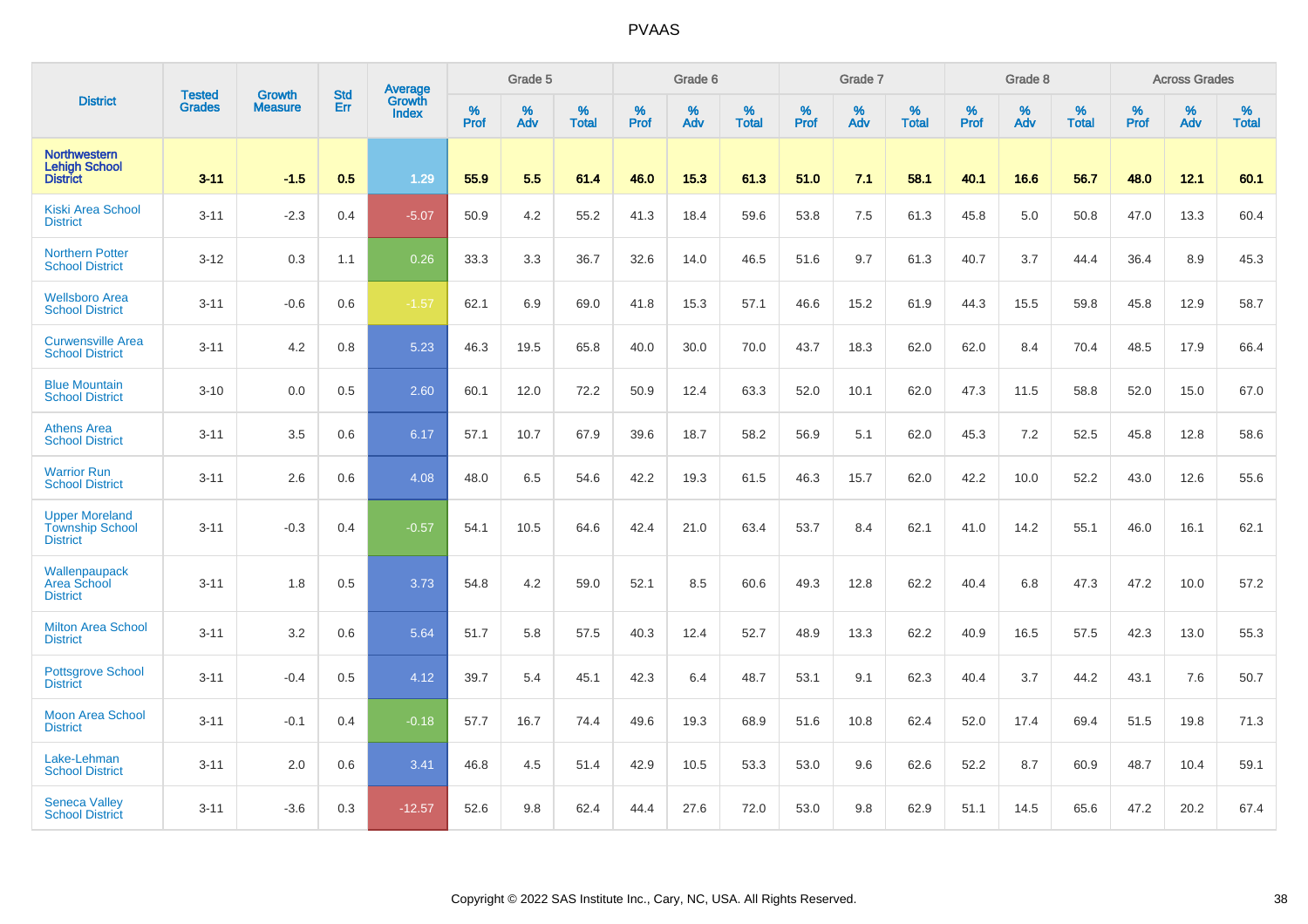|                                                                                   | <b>Tested</b> | <b>Growth</b>  | <b>Std</b> | Average         |              | Grade 5  |                   |           | Grade 6  |                   |              | Grade 7  |                   |           | Grade 8  |                   |           | <b>Across Grades</b> |                   |
|-----------------------------------------------------------------------------------|---------------|----------------|------------|-----------------|--------------|----------|-------------------|-----------|----------|-------------------|--------------|----------|-------------------|-----------|----------|-------------------|-----------|----------------------|-------------------|
| <b>District</b>                                                                   | <b>Grades</b> | <b>Measure</b> | Err        | Growth<br>Index | $\%$<br>Prof | %<br>Adv | %<br><b>Total</b> | %<br>Prof | %<br>Adv | %<br><b>Total</b> | $\%$<br>Prof | %<br>Adv | %<br><b>Total</b> | %<br>Prof | %<br>Adv | %<br><b>Total</b> | %<br>Prof | %<br>Adv             | %<br><b>Total</b> |
| <b>Northwestern</b><br><b>Lehigh School</b><br><b>District</b>                    | $3 - 11$      | $-1.5$         | 0.5        | 1.29            | 55.9         | 5.5      | 61.4              | 46.0      | 15.3     | 61.3              | 51.0         | 7.1      | 58.1              | 40.1      | 16.6     | 56.7              | 48.0      | 12.1                 | 60.1              |
| <b>Spring Grove Area</b><br>School District                                       | $3 - 11$      | $-0.1$         | 0.4        | $-0.23$         | 49.1         | 16.7     | 65.7              | 40.9      | 25.0     | 65.9              | 47.4         | 15.5     | 63.0              | 50.4      | 6.8      | 57.2              | 46.5      | 19.3                 | 65.8              |
| <b>Perkiomen Valley</b><br><b>School District</b>                                 | $3 - 11$      | $-3.7$         | 0.3        | $-6.23$         | 53.1         | 15.9     | 69.0              | 52.5      | 21.5     | 74.0              | 51.0         | 12.6     | 63.6              | 48.7      | 12.2     | 60.9              | 51.1      | 18.7                 | 69.8              |
| <b>Howard Gardner</b><br><b>Multiple</b><br>Intelligence<br><b>Charter School</b> | $3-8$         | $-1.2$         | 1.2        | 0.00            | 41.4         | 10.3     | 51.7              | 39.4      | 3.0      | 42.4              | 63.6         | 0.0      | 63.6              | 55.6      | 11.1     | 66.7              | 48.8      | 7.1                  | 55.9              |
| South Side Area<br><b>School District</b>                                         | $3 - 11$      | $-1.4$         | 0.8        | $-1.85$         | 50.0         | 6.7      | 56.7              | 33.9      | 8.1      | 41.9              | 57.6         | 6.1      | 63.6              | 49.3      | 8.4      | 57.8              | 43.1      | 10.2                 | 53.3              |
| <b>Folk Arts-Cultural</b><br><b>Treasures Charter</b><br><b>School</b>            | $3 - 7$       | 7.1            | 1.0        | 6.75            | 50.0         | 6.8      | 56.8              | 42.2      | 37.8     | 80.0              | 52.3         | 11.4     | 63.6              |           |          |                   | 46.5      | 14.6                 | 61.1              |
| Hatboro-Horsham<br><b>School District</b>                                         | $3 - 11$      | 1.3            | 0.4        | $-0.67$         | 55.0         | 7.8      | 62.7              | 49.0      | 19.5     | 68.5              | 52.9         | 10.9     | 63.8              | 51.3      | 9.1      | 60.5              | 49.9      | 13.8                 | 63.7              |
| <b>Circle Of Seasons</b><br><b>Charter School</b>                                 | $3-8$         | 11.4           | 1.3        | 3.16            | 65.7         | 11.4     | 77.1              | 50.0      | 20.0     | 70.0              | 44.4         | 19.4     | 63.9              |           |          |                   | 50.8      | 18.6                 | 69.5              |
| <b>Girard School</b><br><b>District</b>                                           | $3 - 11$      | 1.9            | 0.6        | 3.15            | 54.5         | 12.5     | 67.0              | 38.1      | 22.9     | 61.0              | 47.8         | 16.2     | 64.0              | 54.1      | 7.3      | 61.5              | 45.5      | 17.8                 | 63.3              |
| <b>Meyersdale Area</b><br><b>School District</b>                                  | $3 - 11$      | 2.0            | 0.8        | 2.03            | 51.8         | 13.0     | 64.8              | 55.4      | 12.3     | 67.7              | 62.3         | 1.9      | 64.2              | 54.2      | 5.1      | 59.3              | 52.4      | 10.9                 | 63.3              |
| <b>Millcreek Township</b><br><b>School District</b>                               | $3 - 11$      | 2.0            | 0.3        | 6.27            | 49.1         | 17.2     | 66.3              | 43.6      | 22.3     | 66.0              | 46.9         | 17.3     | 64.2              | 44.9      | 17.2     | 62.1              | 45.8      | 19.9                 | 65.8              |
| <b>Hempfield School</b><br><b>District</b>                                        | $3 - 11$      | 2.2            | 0.3        | 6.93            | 52.4         | 9.3      | 61.6              | 44.6      | 23.5     | 68.1              | 43.1         | 21.1     | 64.2              | 46.0      | 20.1     | 66.1              | 45.8      | 20.4                 | 66.2              |
| <b>Hollidaysburg Area</b><br><b>School District</b>                               | $3 - 11$      | 1.1            | 0.4        | 2.72            | 54.2         | 10.2     | 64.4              | 40.4      | 26.5     | 67.0              | 47.0         | 17.2     | 64.2              | 45.4      | 11.8     | 57.2              | 45.9      | 17.3                 | 63.2              |
| <b>Somerset Area</b><br><b>School District</b>                                    | $3 - 11$      | 0.7            | 0.6        | 1.33            | 48.3         | 5.8      | 54.2              | 42.4      | 28.8     | 71.2              | 46.7         | 17.5     | 64.2              | 52.5      | 12.8     | 65.2              | 45.3      | 16.7                 | 62.0              |
| <b>Fort Leboeuf</b><br><b>School District</b>                                     | $3 - 11$      | 0.0            | 0.5        | 0.05            | 47.7         | 21.9     | 69.7              | 39.4      | 26.8     | 66.2              | 49.2         | 15.1     | 64.2              | 42.1      | 16.6     | 58.6              | 45.4      | 23.3                 | 68.7              |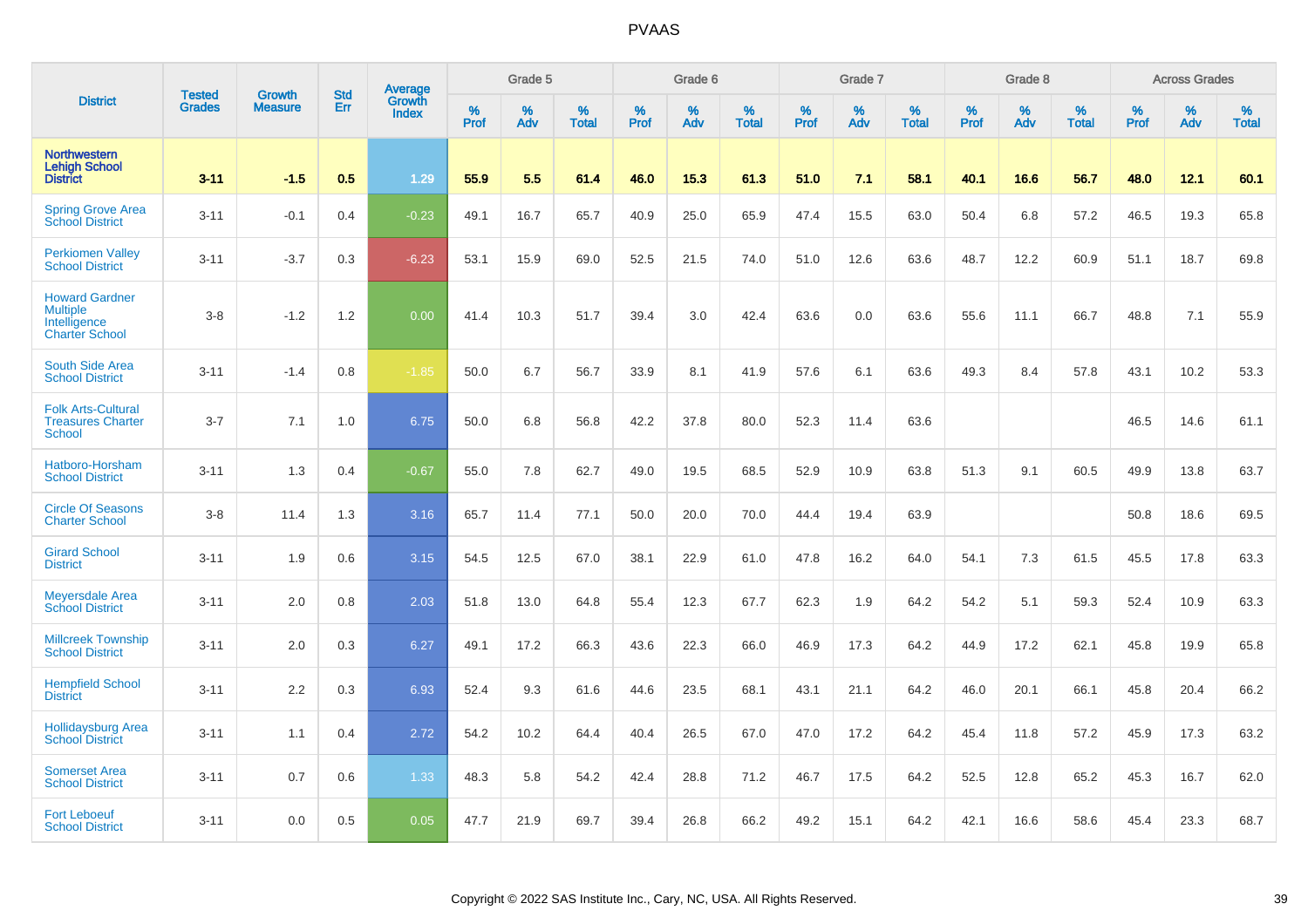|                                                                        | <b>Tested</b> | <b>Growth</b>  | <b>Std</b> | Average<br>Growth |           | Grade 5  |                   |              | Grade 6  |                   |              | Grade 7  |                   |              | Grade 8  |                   |           | <b>Across Grades</b> |                   |
|------------------------------------------------------------------------|---------------|----------------|------------|-------------------|-----------|----------|-------------------|--------------|----------|-------------------|--------------|----------|-------------------|--------------|----------|-------------------|-----------|----------------------|-------------------|
| <b>District</b>                                                        | <b>Grades</b> | <b>Measure</b> | Err        | <b>Index</b>      | %<br>Prof | %<br>Adv | %<br><b>Total</b> | $\%$<br>Prof | %<br>Adv | %<br><b>Total</b> | $\%$<br>Prof | %<br>Adv | %<br><b>Total</b> | $\%$<br>Prof | %<br>Adv | %<br><b>Total</b> | %<br>Prof | $\%$<br>Adv          | %<br><b>Total</b> |
| <b>Northwestern</b><br><b>Lehigh School</b><br><b>District</b>         | $3 - 11$      | $-1.5$         | 0.5        | 1.29              | 55.9      | 5.5      | 61.4              | 46.0         | 15.3     | 61.3              | 51.0         | 7.1      | 58.1              | 40.1         | 16.6     | 56.7              | 48.0      | 12.1                 | 60.1              |
| <b>Garnet Valley</b><br><b>School District</b>                         | $3 - 10$      | $-3.6$         | 0.4        | $-9.46$           | 53.3      | 14.4     | 67.6              | 51.3         | 23.0     | 74.4              | 53.8         | 10.5     | 64.3              | 53.4         | 12.2     | 65.6              | 51.6      | 17.8                 | 69.4              |
| <b>Young Scholars Of</b><br><b>Central PA Charter</b><br><b>School</b> | $3-8$         | 3.9            | 1.2        | 3.25              | 35.6      | 13.3     | 48.9              | 28.0         | 12.0     | 40.0              | 50.0         | 14.3     | 64.3              | 43.8         | 0.0      | 43.8              | 42.6      | 11.6                 | 54.2              |
| <b>California Area</b><br><b>School District</b>                       | $3 - 10$      | 1.5            | 0.8        | 1.83              | 51.8      | 3.7      | 55.6              | 39.4         | 9.1      | 48.5              | 46.4         | 17.9     | 64.3              | 50.0         | 18.5     | 68.5              | 45.7      | 14.1                 | 59.8              |
| <b>Upper Merion Area</b><br><b>School District</b>                     | $3 - 11$      | 3.6            | 0.5        | 4.98              | 55.7      | 7.0      | 62.7              | 45.2         | 26.4     | 71.6              | 53.5         | 10.8     | 64.3              | 43.3         | 14.0     | 57.3              | 47.7      | 19.3                 | 67.0              |
| <b>Penn Manor</b><br><b>School District</b>                            | $3 - 11$      | 2.1            | 0.3        | 6.05              | 53.4      | 10.5     | 63.8              | 46.5         | 23.0     | 69.5              | 48.2         | 16.2     | 64.4              | 43.7         | 15.4     | 59.1              | 46.8      | 18.7                 | 65.6              |
| <b>Glendale School</b><br><b>District</b>                              | $3 - 10$      | 3.8            | 0.9        | 4.33              | 50.0      | 12.5     | 62.5              | 40.7         | 24.1     | 64.8              | 44.6         | 20.0     | 64.6              | 44.9         | 14.3     | 59.2              | 47.2      | 15.2                 | 62.4              |
| <b>Nazareth Area</b><br><b>School District</b>                         | $3 - 11$      | $-2.5$         | 0.4        | $-6.40$           | 49.2      | 5.5      | 54.7              | 43.3         | 23.0     | 66.3              | 56.0         | 8.6      | 64.7              | 51.9         | 8.5      | 60.5              | 48.6      | 14.4                 | 63.0              |
| <b>Mohawk Area</b><br><b>School District</b>                           | $3 - 11$      | 0.9            | 0.6        | 1.42              | 43.7      | 6.8      | 50.5              | 44.7         | 21.3     | 66.0              | 56.9         | 7.8      | 64.7              | 55.9         | 8.6      | 64.5              | 46.4      | 17.1                 | 63.5              |
| <b>Phoenixville Area</b><br><b>School District</b>                     | $3 - 11$      | $-1.1$         | 0.4        | $-2.66$           | 54.8      | 10.0     | 64.7              | 45.9         | 27.3     | 73.2              | 45.6         | 19.4     | 65.0              | 52.8         | 12.7     | 65.5              | 46.9      | 19.2                 | 66.1              |
| <b>Central York</b><br><b>School District</b>                          | $3 - 12$      | 5.2            | 0.3        | 15.18             | 51.5      | 5.0      | 56.5              | 45.8         | 10.9     | 56.7              | 54.3         | 10.8     | 65.1              | 44.1         | 9.2      | 53.2              | 46.7      | 10.4                 | 57.1              |
| <b>Delaware Valley</b><br><b>School District</b>                       | $3 - 11$      | 1.2            | 0.4        | 2.98              | 55.0      | 9.2      | 64.3              | 46.5         | 15.6     | 62.1              | 50.6         | 14.8     | 65.4              | 44.7         | 16.5     | 61.2              | 48.8      | 17.1                 | 65.9              |
| 21st Century Cyber<br><b>Charter School</b>                            | $6 - 12$      | $-2.2$         | 0.7        | $-3.12$           |           |          |                   | 48.2         | 16.7     | 64.9              | 54.9         | 10.5     | 65.4              | 58.0         | 6.7      | 64.7              | 54.2      | 10.8                 | 65.0              |
| <b>Penn-Delco School</b><br><b>District</b>                            | $3 - 11$      | 1.3            | 0.4        | 2.89              | 51.9      | 12.9     | 64.7              | 40.8         | 17.9     | 58.7              | 48.7         | 16.8     | 65.4              | 45.6         | 6.2      | 51.8              | 46.1      | 12.9                 | 59.0              |
| <b>Richland School</b><br><b>District</b>                              | $3 - 11$      | 3.6            | 0.6        | 5.79              | 51.5      | 18.4     | 69.9              | 54.7         | 20.0     | 74.7              | 51.6         | 14.1     | 65.6              | 53.8         | 15.1     | 68.9              | 51.0      | 18.8                 | 69.8              |
| <b>Avella Area School</b><br><b>District</b>                           | $3 - 12$      | 2.7            | 1.1        | 2.45              | 42.5      | 2.5      | 45.0              | 42.4         | 18.2     | 60.6              | 60.0         | 5.7      | 65.7              | 63.0         | 18.5     | 81.5              | 46.7      | 12.6                 | 59.3              |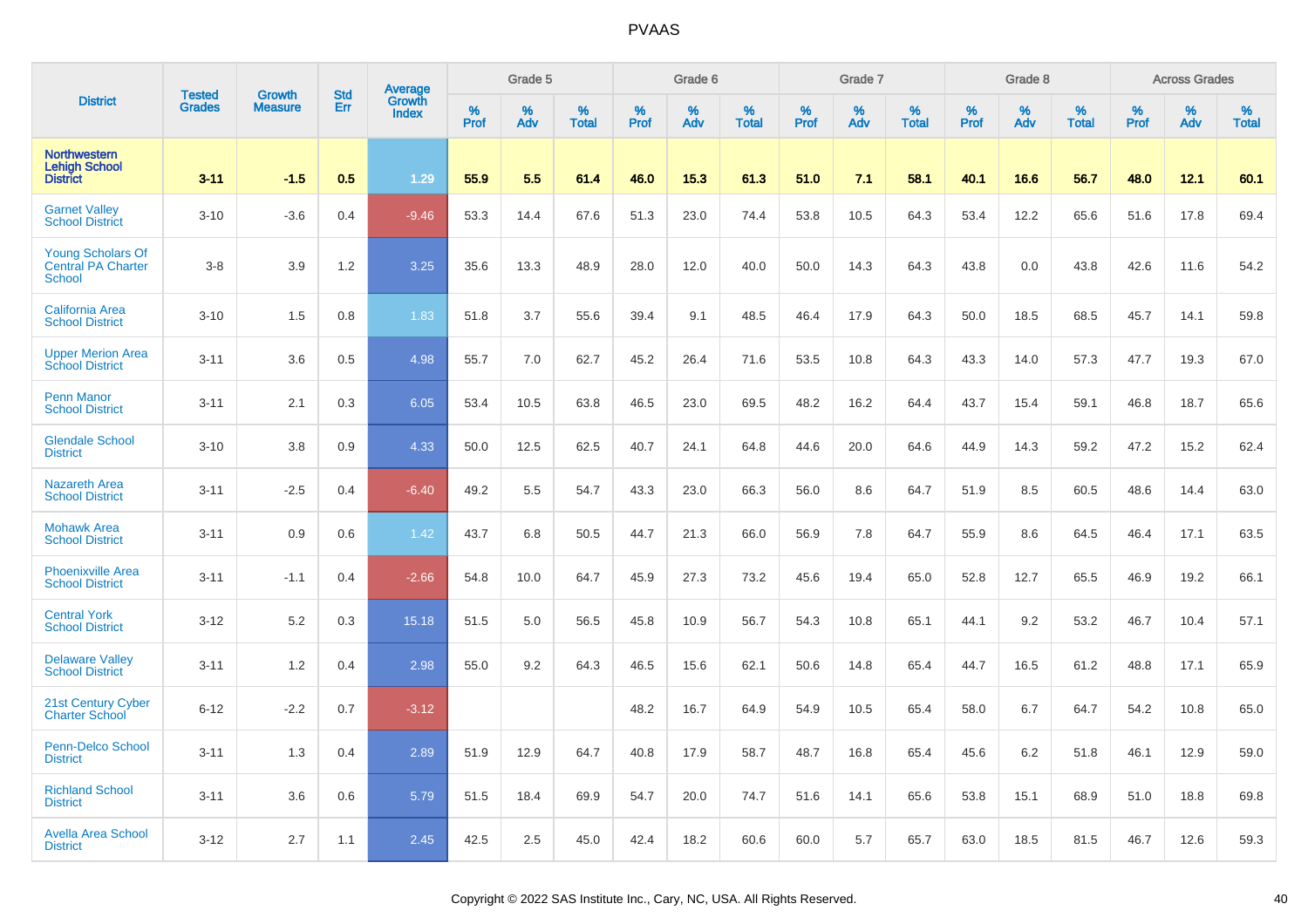|                                                                   |                                | <b>Growth</b>  | <b>Std</b> | Average                |              | Grade 5  |                   |           | Grade 6  |                   |           | Grade 7  |                   |           | Grade 8  |                   |           | <b>Across Grades</b> |                   |
|-------------------------------------------------------------------|--------------------------------|----------------|------------|------------------------|--------------|----------|-------------------|-----------|----------|-------------------|-----------|----------|-------------------|-----------|----------|-------------------|-----------|----------------------|-------------------|
| <b>District</b>                                                   | <b>Tested</b><br><b>Grades</b> | <b>Measure</b> | Err        | Growth<br><b>Index</b> | $\%$<br>Prof | %<br>Adv | %<br><b>Total</b> | %<br>Prof | %<br>Adv | %<br><b>Total</b> | %<br>Prof | %<br>Adv | %<br><b>Total</b> | %<br>Prof | %<br>Adv | %<br><b>Total</b> | %<br>Prof | %<br>Adv             | %<br><b>Total</b> |
| <b>Northwestern</b><br><b>Lehigh School</b><br><b>District</b>    | $3 - 11$                       | $-1.5$         | 0.5        | 1.29                   | 55.9         | 5.5      | 61.4              | 46.0      | 15.3     | 61.3              | 51.0      | 7.1      | 58.1              | 40.1      | 16.6     | 56.7              | 48.0      | 12.1                 | 60.1              |
| <b>Penn Cambria</b><br><b>School District</b>                     | $3 - 11$                       | $-0.4$         | 0.6        | $-0.63$                | 56.8         | 0.9      | 57.7              | 46.5      | 7.1      | 53.5              | 58.1      | 7.7      | 65.8              | 52.3      | 7.8      | 60.2              | 48.8      | 9.2                  | 58.0              |
| <b>Manheim</b><br><b>Township School</b><br><b>District</b>       | $3 - 12$                       | $-2.7$         | 0.3        | $-4.13$                | 48.2         | 17.7     | 65.9              | 40.2      | 34.8     | 75.0              | 50.6      | 15.3     | 65.8              | 42.1      | 17.4     | 59.5              | 45.0      | 24.3                 | 69.3              |
| <b>General Mclane</b><br><b>School District</b>                   | $3 - 11$                       | 0.2            | 0.5        | 0.42                   | 57.7         | 8.0      | 65.8              | 45.4      | 23.3     | 68.7              | 50.3      | 15.6     | 66.0              | 44.9      | 12.2     | 57.0              | 49.9      | 16.3                 | 66.2              |
| <b>Wayne Highlands</b><br><b>School District</b>                  | $3 - 11$                       | 2.9            | 0.5        | 5.65                   | 54.3         | 11.4     | 65.7              | 49.3      | 20.3     | 69.6              | 46.4      | 19.6     | 66.1              | 49.7      | 14.1     | 63.8              | 47.2      | 17.9                 | 65.1              |
| Greencastle-Antrim<br><b>School District</b>                      | $3 - 11$                       | 2.7            | 0.4        | 6.18                   | 46.3         | 16.4     | 62.7              | 41.0      | 28.2     | 69.2              | 45.4      | 20.7     | 66.1              | 51.7      | 14.7     | 66.4              | 44.6      | 20.8                 | 65.4              |
| <b>Blue Ridge School</b><br><b>District</b>                       | $3 - 11$                       | 2.2            | 0.8        | $-0.09$                | 42.5         | 8.2      | 50.7              | 46.0      | 8.1      | 54.0              | 50.0      | 16.1     | 66.1              | 47.1      | 8.6      | 55.7              | 45.4      | 10.7                 | 56.1              |
| <b>Council Rock</b><br><b>School District</b>                     | $3 - 11$                       | $-2.3$         | 0.2        | $-9.78$                | 58.1         | 8.8      | 66.9              | 49.7      | 26.1     | 75.9              | 52.3      | 13.9     | 66.2              | 46.6      | 14.5     | 61.1              | 50.8      | 17.6                 | 68.4              |
| <b>Keystone School</b><br><b>District</b>                         | $3 - 11$                       | 0.8            | 0.8        | 1.01                   | 49.2         | 26.9     | 76.1              | 50.0      | 17.3     | 67.3              | 50.0      | 16.2     | 66.2              | 46.8      | 9.7      | 56.4              | 46.5      | 21.0                 | 67.5              |
| <b>Southern Columbia</b><br><b>Area School</b><br><b>District</b> | $3 - 11$                       | 1.6            | 0.7        | 6.77                   | 56.2         | 5.5      | 61.6              | 46.9      | 25.0     | 71.9              | 51.5      | 14.8     | 66.3              | 39.4      | 11.7     | 51.1              | 47.9      | 16.1                 | 64.0              |
| Annville-Cleona<br><b>School District</b>                         | $3 - 12$                       | $-0.3$         | 0.6        | $-0.41$                | 47.5         | 11.2     | 58.8              | 39.6      | 21.9     | 61.5              | 54.0      | 12.6     | 66.7              | 32.4      | 17.6     | 50.0              | 44.0      | 15.5                 | 59.5              |
| Lampeter-<br><b>Strasburg School</b><br><b>District</b>           | $3 - 12$                       | $-1.0$         | 0.5        | $-2.24$                | 56.5         | 14.9     | 71.4              | 48.5      | 27.4     | 76.0              | 56.6      | 10.1     | 66.7              | 49.5      | 10.0     | 59.5              | 50.0      | 20.6                 | 70.5              |
| <b>Pennsbury School</b><br><b>District</b>                        | $3 - 11$                       | 0.6            | 0.3        | $-2.67$                | 56.7         | 12.6     | 69.3              | 48.5      | 21.9     | 70.3              | 52.0      | 14.7     | 66.7              | 49.3      | 18.0     | 67.3              | 49.0      | 20.2                 | 69.1              |
| <b>Derry Area School</b><br><b>District</b>                       | $3 - 11$                       | 2.2            | 0.6        | 3.78                   | 44.6         | 8.3      | 52.9              | 44.4      | 29.1     | 73.5              | 49.6      | 17.1     | 66.7              | 43.1      | 12.9     | 56.0              | 44.1      | 17.4                 | 61.5              |
| <b>Ferndale Area</b><br><b>School District</b>                    | $3 - 10$                       | 1.9            | 1.0        | 1.95                   | 43.2         | 4.6      | 47.7              | 46.3      | 14.6     | 61.0              | 61.5      | 5.1      | 66.7              | 54.4      | 4.4      | 58.7              | 46.1      | 10.6                 | 56.6              |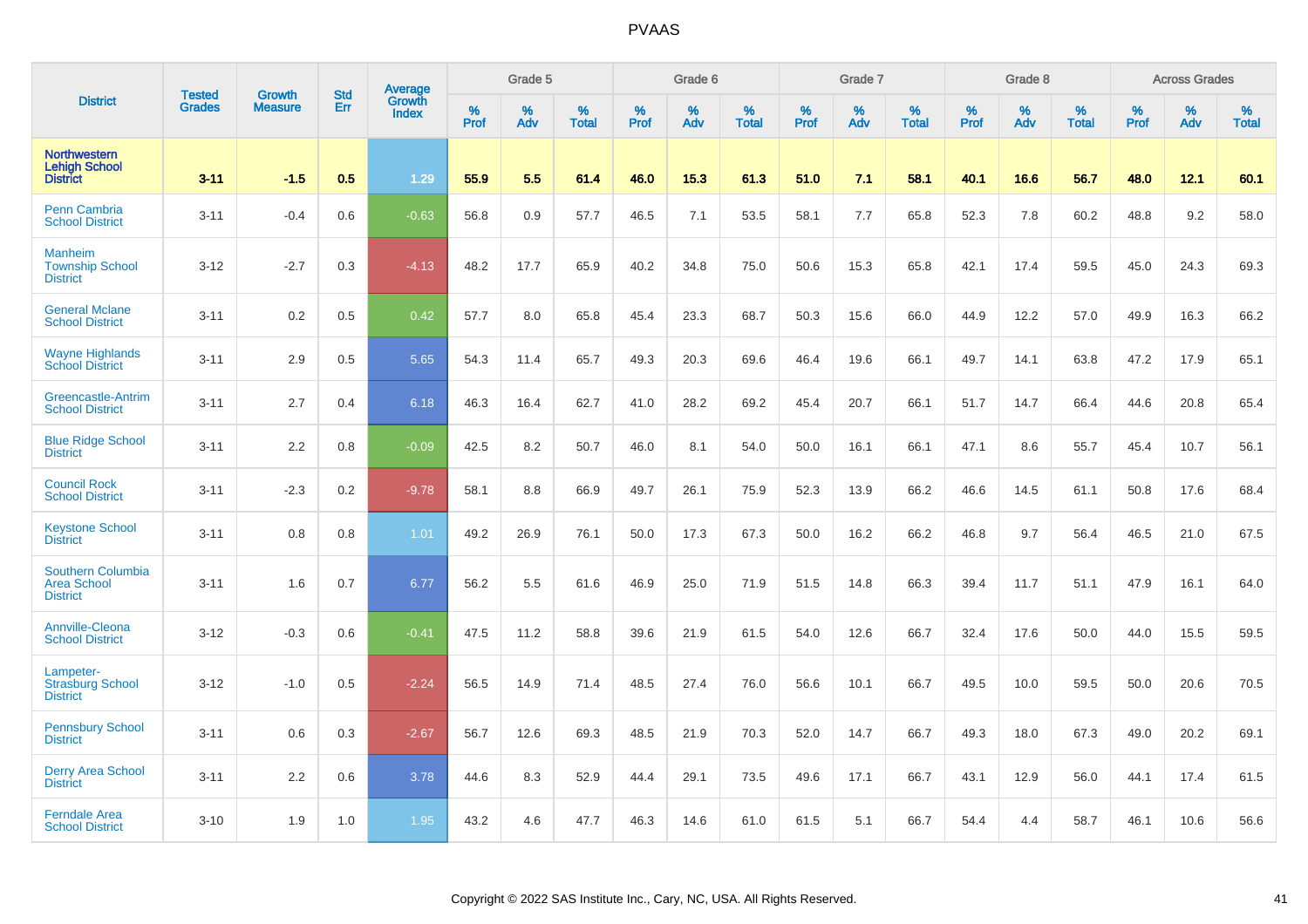|                                                                 | <b>Tested</b> | <b>Growth</b>  | <b>Std</b> | <b>Average</b>         |                  | Grade 5  |                   |           | Grade 6  |                   |           | Grade 7  |                   |           | Grade 8  |                   |           | <b>Across Grades</b> |                   |
|-----------------------------------------------------------------|---------------|----------------|------------|------------------------|------------------|----------|-------------------|-----------|----------|-------------------|-----------|----------|-------------------|-----------|----------|-------------------|-----------|----------------------|-------------------|
| <b>District</b>                                                 | <b>Grades</b> | <b>Measure</b> | Err        | Growth<br><b>Index</b> | %<br><b>Prof</b> | %<br>Adv | %<br><b>Total</b> | %<br>Prof | %<br>Adv | %<br><b>Total</b> | %<br>Prof | %<br>Adv | %<br><b>Total</b> | %<br>Prof | %<br>Adv | %<br><b>Total</b> | %<br>Prof | %<br>Adv             | %<br><b>Total</b> |
| <b>Northwestern</b><br><b>Lehigh School</b><br><b>District</b>  | $3 - 11$      | $-1.5$         | 0.5        | 1.29                   | 55.9             | 5.5      | 61.4              | 46.0      | 15.3     | 61.3              | 51.0      | 7.1      | 58.1              | 40.1      | 16.6     | 56.7              | 48.0      | 12.1                 | 60.1              |
| <b>Muncy School</b><br><b>District</b>                          | $3 - 11$      | 0.3            | 0.7        | 2.39                   | 49.2             | 11.5     | 60.7              | 48.7      | 30.8     | 79.5              | 58.0      | 8.7      | 66.7              | 44.4      | 12.2     | 56.7              | 49.3      | 16.0                 | 65.3              |
| <b>Souderton Area</b><br><b>School District</b>                 | $3 - 11$      | $-0.1$         | 0.3        | $-0.36$                | 56.4             | 17.7     | 74.1              | 48.0      | 16.2     | 64.2              | 56.6      | 10.1     | 66.8              | 47.3      | 11.1     | 58.4              | 50.2      | 17.4                 | 67.7              |
| <b>Hempfield Area</b><br><b>School District</b>                 | $3 - 12$      | $-0.3$         | 0.3        | $-1.06$                | 55.2             | 8.7      | 63.9              | 41.4      | 20.3     | 61.6              | 52.8      | 14.0     | 66.8              | 50.0      | 12.4     | 62.4              | 48.7      | 16.2                 | 64.9              |
| <b>York Suburban</b><br><b>School District</b>                  | $3 - 11$      | 0.5            | 0.5        | 0.99                   | 62.8             | 13.7     | 76.5              | 45.3      | 23.4     | 68.7              | 50.0      | 16.8     | 66.8              | 36.4      | 19.8     | 56.2              | 46.4      | 23.5                 | 70.0              |
| <b>North Penn School</b><br><b>District</b>                     | $3 - 11$      | 1.5            | 0.2        | 9.67                   | 53.0             | 12.7     | 65.7              | 41.4      | 33.0     | 74.4              | 53.7      | 13.2     | 66.9              | 48.2      | 18.4     | 66.7              | 47.4      | 19.9                 | 67.3              |
| <b>Owen J Roberts</b><br><b>School District</b>                 | $3 - 11$      | $-2.3$         | 0.3        | $-6.54$                | 59.8             | 15.0     | 74.8              | 41.4      | 38.7     | 80.1              | 56.3      | 10.6     | 67.0              | 51.6      | 11.0     | 62.6              | 50.6      | 21.3                 | 71.8              |
| <b>Redbank Valley</b><br><b>School District</b>                 | $3 - 11$      | 2.3            | 0.7        | 3.22                   | 64.3             | 4.3      | 68.6              | 38.8      | 13.8     | 52.5              | 54.6      | 12.5     | 67.0              | 55.4      | 15.4     | 70.8              | 50.6      | 13.7                 | 64.4              |
| <b>Springfield</b><br><b>Township School</b><br><b>District</b> | $3 - 11$      | $-1.2$         | 0.5        | $-2.35$                | 52.0             | 13.4     | 65.4              | 51.4      | 15.0     | 66.5              | 56.3      | 10.8     | 67.1              | 47.3      | 14.0     | 61.3              | 52.1      | 16.5                 | 68.6              |
| <b>West Chester Area</b><br><b>School District</b>              | $3 - 11$      | $-1.6$         | 0.3        | $-5.58$                | 58.7             | 13.5     | 72.2              | 51.5      | 23.7     | 75.1              | 53.1      | 14.1     | 67.2              | 57.3      | 13.9     | 71.2              | 52.6      | 21.5                 | 74.0              |
| <b>Avon Grove</b><br><b>Charter School</b>                      | $3 - 11$      | 1.7            | 0.6        | 2.84                   | 53.3             | 4.9      | 58.2              | 47.4      | 18.2     | 65.7              | 51.1      | 16.3     | 67.4              | 38.6      | 9.9      | 48.5              | 42.6      | 14.8                 | 57.4              |
| <b>East Penn School</b><br><b>District</b>                      | $3 - 11$      | 1.0            | 0.3        | 3.50                   | 59.9             | 7.4      | 67.3              | 45.2      | 18.0     | 63.2              | 52.5      | 15.0     | 67.5              | 53.3      | 14.4     | 67.7              | 49.9      | 15.8                 | 65.7              |
| <b>Methacton School</b><br><b>District</b>                      | $3 - 11$      | 0.4            | 0.4        | 2.18                   | 64.7             | 8.3      | 73.0              | 54.9      | 21.0     | 75.9              | 56.6      | 11.2     | 67.8              | 49.7      | 21.0     | 70.7              | 55.3      | 17.3                 | 72.6              |
| <b>Parkland School</b><br><b>District</b>                       | $3 - 11$      | $-2.9$         | 0.3        | $-10.53$               | 55.6             | 16.6     | 72.1              | 42.4      | 30.0     | 72.4              | 50.3      | 17.5     | 67.8              | 46.6      | 14.9     | 61.4              | 47.1      | 23.4                 | 70.5              |
| <b>Elizabeth Forward</b><br><b>School District</b>              | $3 - 11$      | $-0.3$         | 0.5        | $-0.64$                | 55.7             | 11.4     | 67.0              | 47.5      | 18.5     | 66.0              | 56.9      | 11.1     | 68.0              | 50.9      | 6.3      | 57.1              | 51.2      | 14.0                 | 65.2              |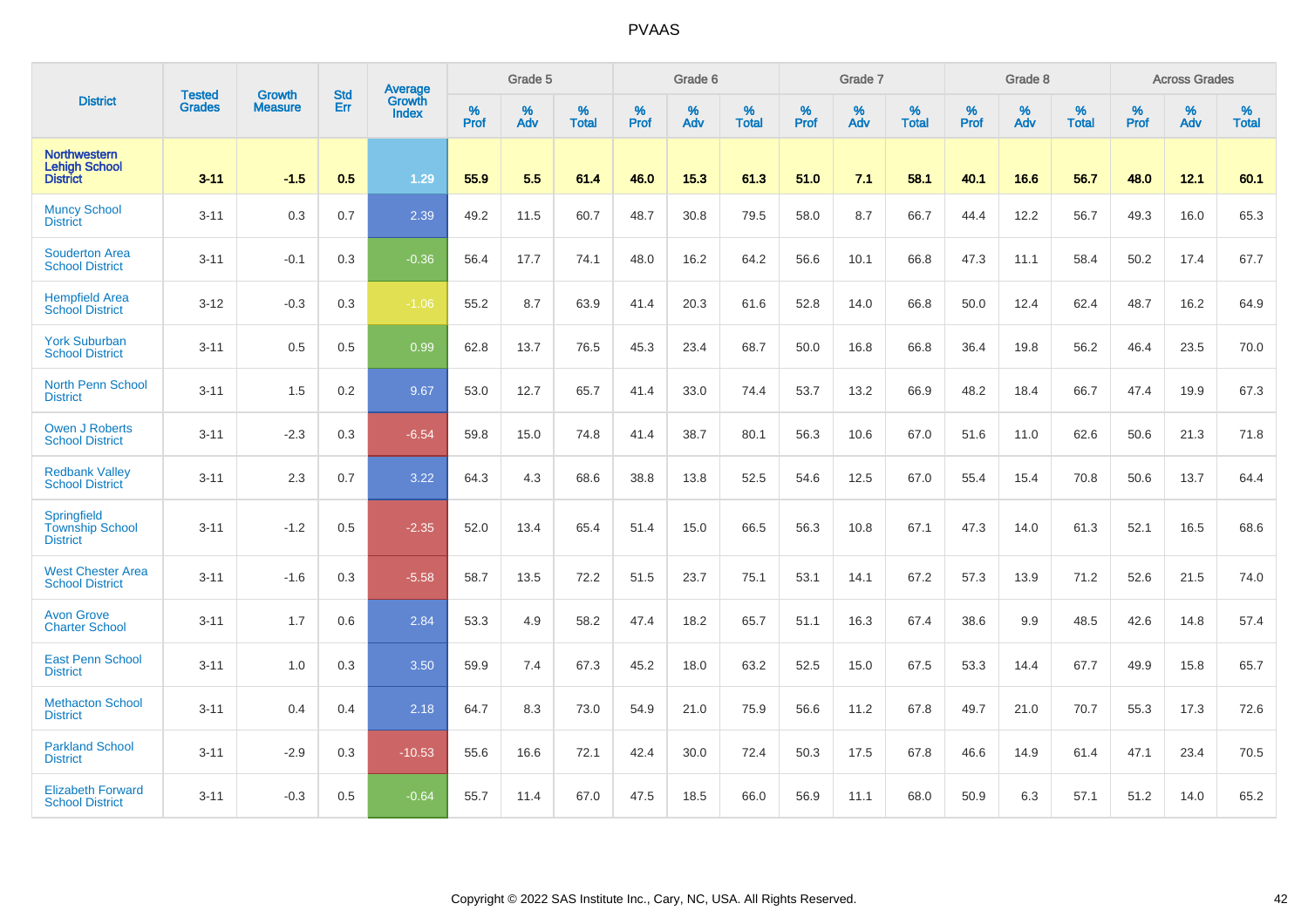|                                                                    |                                |                                 | <b>Std</b> | Average         |           | Grade 5  |                   |           | Grade 6  |                   |           | Grade 7  |                   |                  | Grade 8  |                   |                  | <b>Across Grades</b> |                   |
|--------------------------------------------------------------------|--------------------------------|---------------------------------|------------|-----------------|-----------|----------|-------------------|-----------|----------|-------------------|-----------|----------|-------------------|------------------|----------|-------------------|------------------|----------------------|-------------------|
| <b>District</b>                                                    | <b>Tested</b><br><b>Grades</b> | <b>Growth</b><br><b>Measure</b> | Err        | Growth<br>Index | %<br>Prof | %<br>Adv | %<br><b>Total</b> | %<br>Prof | %<br>Adv | %<br><b>Total</b> | %<br>Prof | %<br>Adv | %<br><b>Total</b> | %<br><b>Prof</b> | %<br>Adv | %<br><b>Total</b> | %<br><b>Prof</b> | %<br>Adv             | %<br><b>Total</b> |
| <b>Northwestern</b><br><b>Lehigh School</b><br><b>District</b>     | $3 - 11$                       | $-1.5$                          | 0.5        | 1.29            | 55.9      | 5.5      | 61.4              | 46.0      | 15.3     | 61.3              | 51.0      | 7.1      | 58.1              | 40.1             | 16.6     | 56.7              | 48.0             | 12.1                 | 60.1              |
| <b>Wallingford-</b><br>Swarthmore<br><b>School District</b>        | $3 - 10$                       | $-1.1$                          | 0.4        | $-2.14$         | 52.6      | 26.1     | 78.7              | 42.2      | 32.8     | 75.0              | 46.2      | 21.9     | 68.0              | 47.0             | 22.8     | 69.8              | 44.7             | 32.4                 | 77.2              |
| <b>East Lycoming</b><br><b>School District</b>                     | $3 - 11$                       | $-0.6$                          | 0.6        | $-1.07$         | 63.9      | 6.7      | 70.6              | 45.3      | 24.5     | 69.8              | 57.8      | 10.7     | 68.6              | 43.0             | 12.4     | 55.4              | 47.7             | 14.9                 | 62.6              |
| <b>Colonial School</b><br><b>District</b>                          | $3 - 11$                       | 0.7                             | 0.4        | 1.85            | 55.2      | 20.3     | 75.4              | 43.0      | 38.9     | 81.8              | 49.7      | 19.2     | 68.9              | 52.2             | 17.0     | 69.2              | 47.2             | 26.2                 | 73.5              |
| <b>Mars Area School</b><br><b>District</b>                         | $3 - 10$                       | $-1.1$                          | 0.4        | $-2.41$         | 66.5      | 10.4     | 76.9              | 45.1      | 33.8     | 79.0              | 51.6      | 17.4     | 69.0              | 56.1             | 9.4      | 65.6              | 51.3             | 23.7                 | 75.1              |
| <b>Harbor Creek</b><br><b>School District</b>                      | $3 - 11$                       | $-2.4$                          | 0.5        | $-4.77$         | 61.7      | 20.8     | 82.5              | 37.4      | 36.3     | 73.7              | 55.9      | 13.3     | 69.2              | 45.4             | 12.3     | 57.8              | 48.7             | 24.9                 | 73.6              |
| <b>Camp Hill School</b><br><b>District</b>                         | $3 - 12$                       | $-2.3$                          | 0.7        | $-3.72$         | 65.4      | 17.3     | 82.7              | 53.3      | 8.0      | 61.3              | 63.7      | 5.5      | 69.2              | 49.6             | 15.3     | 64.9              | 52.7             | 18.6                 | 71.3              |
| <b>Line Mountain</b><br><b>School District</b>                     | $3 - 11$                       | 5.9                             | 0.7        | 8.01            | 43.9      | 13.6     | 57.6              | 43.1      | 23.6     | 66.7              | 48.0      | 21.4     | 69.4              | 43.7             | 11.3     | 54.9              | 43.0             | 17.5                 | 60.5              |
| <b>Rockwood Area</b><br><b>School District</b>                     | $3 - 11$                       | 1.8                             | 0.9        | 2.02            | 65.8      | 2.4      | 68.3              | 38.1      | 31.0     | 69.0              | 63.0      | 6.5      | 69.6              | 50.8             | 19.0     | 69.8              | 52.2             | 13.4                 | 65.7              |
| <b>Canon-Mcmillan</b><br><b>School District</b>                    | $3 - 11$                       | 2.0                             | 0.3        | 5.77            | 60.2      | 11.0     | 71.3              | 41.6      | 31.2     | 72.8              | 51.6      | 18.2     | 69.7              | 56.9             | 17.7     | 74.6              | 50.9             | 21.6                 | 72.5              |
| <b>Great Valley</b><br><b>School District</b>                      | $3 - 11$                       | $-2.0$                          | 0.4        | $-5.13$         | 57.8      | 13.0     | 70.8              | 43.6      | 32.2     | 75.8              | 53.2      | 16.6     | 69.8              | 56.6             | 18.4     | 75.0              | 50.6             | 21.7                 | 72.3              |
| <b>Lower Moreland</b><br><b>Township School</b><br><b>District</b> | $3 - 11$                       | $-2.1$                          | 0.5        | $-3.75$         | 53.0      | 10.2     | 63.2              | 50.0      | 25.9     | 75.9              | 55.2      | 14.7     | 69.9              | 48.8             | 18.8     | 67.6              | 51.2             | 19.3                 | 70.5              |
| <b>Avonworth School</b><br><b>District</b>                         | $3 - 10$                       | $-0.8$                          | 0.5        | $-1.38$         | 49.6      | 18.0     | 67.6              | 49.6      | 25.6     | 75.2              | 62.3      | 7.7      | 70.0              | 61.0             | 16.1     | 77.1              | 52.4             | 20.5                 | 72.8              |
| <b>Indiana Area</b><br><b>School District</b>                      | $3 - 11$                       | 1.1                             | 0.5        | 2.37            | 57.2      | 12.8     | 70.0              | 37.5      | 22.5     | 60.0              | 53.6      | 16.6     | 70.2              | 52.0             | 16.3     | 68.4              | 49.3             | 18.5                 | 67.7              |
| Philadelphia<br>Academy Charter<br><b>School</b>                   | $3 - 11$                       | 1.9                             | 0.8        | 2.50            | 42.3      | 9.0      | 51.3              | 48.0      | 28.6     | 76.6              | 51.5      | 19.1     | 70.6              | 42.6             | 16.7     | 59.3              | 45.5             | 14.9                 | 60.4              |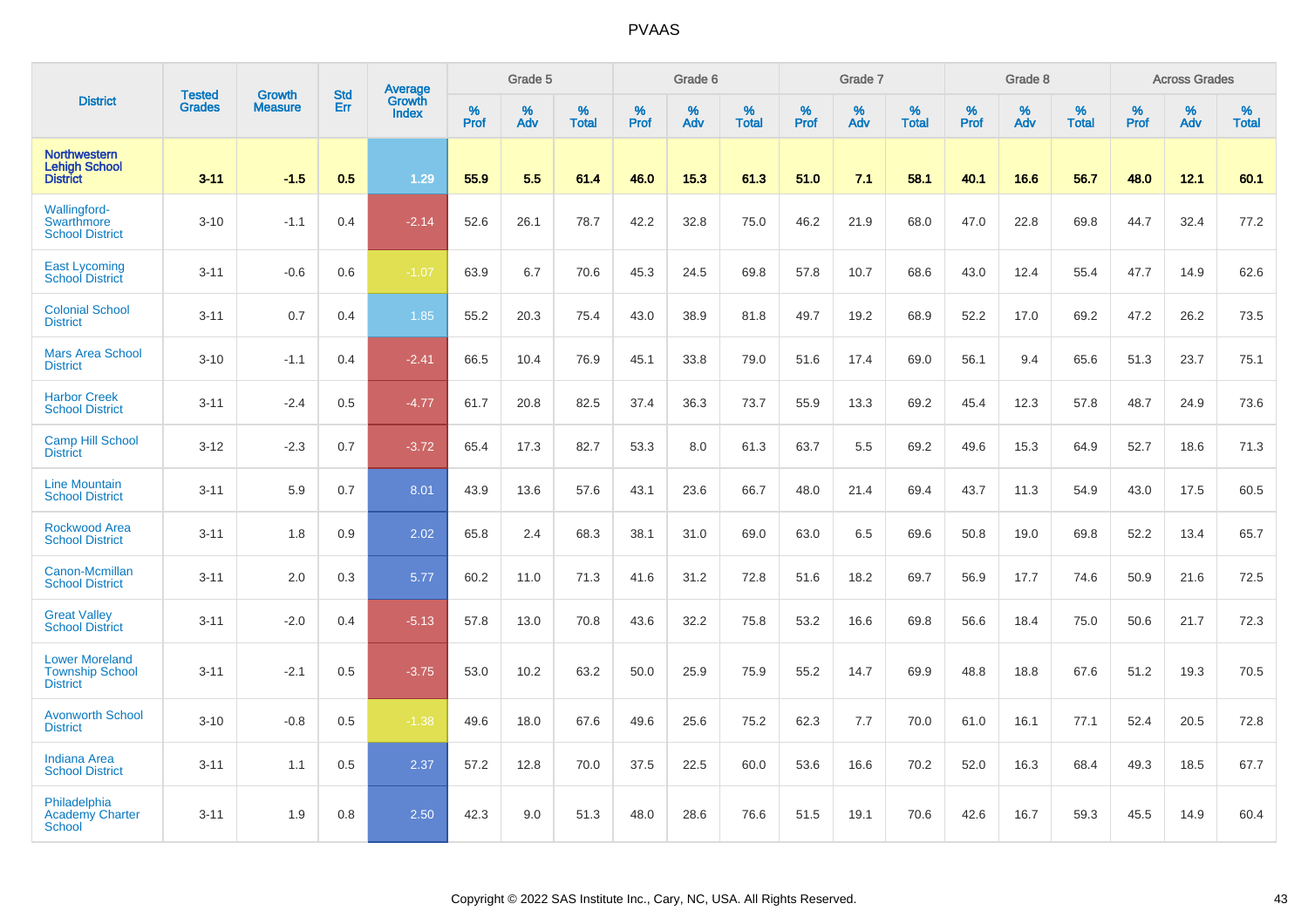|                                                                        |                                | <b>Growth</b>  | <b>Std</b> | Average                       |           | Grade 5  |                   |           | Grade 6  |                   |           | Grade 7  |                   |           | Grade 8  |                   |           | <b>Across Grades</b> |                   |
|------------------------------------------------------------------------|--------------------------------|----------------|------------|-------------------------------|-----------|----------|-------------------|-----------|----------|-------------------|-----------|----------|-------------------|-----------|----------|-------------------|-----------|----------------------|-------------------|
| <b>District</b>                                                        | <b>Tested</b><br><b>Grades</b> | <b>Measure</b> | Err        | <b>Growth</b><br><b>Index</b> | %<br>Prof | %<br>Adv | %<br><b>Total</b> | %<br>Prof | %<br>Adv | %<br><b>Total</b> | %<br>Prof | %<br>Adv | %<br><b>Total</b> | %<br>Prof | %<br>Adv | %<br><b>Total</b> | %<br>Prof | %<br>Adv             | %<br><b>Total</b> |
| <b>Northwestern</b><br><b>Lehigh School</b><br><b>District</b>         | $3 - 11$                       | $-1.5$         | 0.5        | 1.29                          | 55.9      | 5.5      | 61.4              | 46.0      | 15.3     | 61.3              | 51.0      | 7.1      | 58.1              | 40.1      | 16.6     | 56.7              | 48.0      | 12.1                 | 60.1              |
| <b>Cumberland Valley</b><br><b>School District</b>                     | $3 - 12$                       | 0.2            | 0.2        | 0.07                          | 59.3      | 12.9     | 72.1              | 45.0      | 24.7     | 69.7              | 53.8      | 17.0     | 70.9              | 51.0      | 16.9     | 67.8              | 49.2      | 22.4                 | 71.6              |
| <b>Palisades School</b><br><b>District</b>                             | $3 - 11$                       | 0.4            | 0.6        | 0.65                          | 53.1      | 13.5     | 66.7              | 48.5      | 19.2     | 67.7              | 60.2      | 10.7     | 70.9              | 43.2      | 9.1      | 52.3              | 48.5      | 17.4                 | 65.9              |
| <b>Laurel School</b><br><b>District</b>                                | $3 - 11$                       | $-0.0$         | 0.7        | $-0.04$                       | 54.0      | 6.8      | 60.8              | 35.7      | 21.4     | 57.1              | 60.8      | 10.1     | 70.9              | 50.8      | 10.4     | 61.2              | 50.7      | 14.6                 | 65.3              |
| <b>Central Bucks</b><br><b>School District</b>                         | $3 - 11$                       | $-1.3$         | 0.2        | $-4.69$                       | 57.2      | 12.0     | 69.2              | 48.3      | 28.7     | 76.9              | 54.3      | 16.8     | 71.0              | 51.5      | 17.5     | 69.0              | 51.5      | 19.8                 | 71.4              |
| <b>Freeport Area</b><br><b>School District</b>                         | $3 - 10$                       | 0.2            | 0.6        | 0.30                          | 65.4      | 10.0     | 75.4              | 35.8      | 23.6     | 59.4              | 57.0      | 14.1     | 71.1              | 53.5      | 20.2     | 73.6              | 52.5      | 17.7                 | 70.1              |
| <b>Lincoln Park</b><br><b>Performing Arts</b><br><b>Charter School</b> | $7 - 11$                       | $-3.9$         | 1.1        | $-3.56$                       |           |          |                   |           |          |                   | 66.1      | 5.4      | 71.4              | 59.8      | 17.2     | 77.0              | 62.2      | 12.6                 | 74.8              |
| Palmyra Area<br><b>School District</b>                                 | $3 - 11$                       | $-0.7$         | 0.4        | $-1.68$                       | 54.6      | 19.4     | 74.0              | 44.9      | 24.2     | 69.1              | 58.9      | 12.6     | 71.5              | 53.4      | 10.9     | 64.3              | 49.8      | 21.3                 | 71.1              |
| <b>North Hills School</b><br><b>District</b>                           | $3 - 11$                       | $-1.2$         | 0.4        | $-3.31$                       | 59.2      | 11.6     | 70.8              | 45.2      | 26.0     | 71.2              | 51.8      | 20.0     | 71.8              | 48.3      | 18.4     | 66.7              | 50.2      | 22.0                 | 72.3              |
| <b>Bentworth School</b><br><b>District</b>                             | $3 - 11$                       | 2.1            | 0.7        | 2.98                          | 60.3      | 15.4     | 75.6              | 46.1      | 6.7      | 52.8              | 52.5      | 20.0     | 72.5              | 43.3      | 11.9     | 55.2              | 52.1      | 16.1                 | 68.2              |
| <b>MaST Community</b><br><b>Charter School</b>                         | $3 - 10$                       | $-4.3$         | 0.6        | $-7.06$                       | 56.4      | 9.9      | 66.3              | 45.3      | 21.7     | 67.0              | 59.8      | 12.8     | 72.6              | 54.4      | 12.6     | 67.0              | 51.0      | 14.1                 | 65.2              |
| New Hope-<br><b>Solebury School</b><br><b>District</b>                 | $3 - 11$                       | 2.7            | 0.6        | 4.24                          | 63.4      | 11.8     | 75.3              | 46.1      | 25.5     | 71.6              | 50.0      | 22.9     | 72.9              | 60.2      | 25.9     | 86.1              | 51.8      | 23.2                 | 75.0              |
| <b>Danville Area</b><br><b>School District</b>                         | $3 - 11$                       | 2.1            | 0.5        | 4.02                          | 56.7      | 16.6     | 73.2              | 41.0      | 27.1     | 68.1              | 52.9      | 20.3     | 73.2              | 43.3      | 21.7     | 65.0              | 46.6      | 21.7                 | 68.3              |
| <b>Southern Lehigh</b><br><b>School District</b>                       | $3 - 11$                       | 0.9            | 0.5        | 1.99                          | 57.9      | 13.1     | 71.0              | 37.4      | 44.8     | 82.2              | 55.9      | 17.4     | 73.2              | 56.4      | 16.7     | 73.1              | 51.9      | 24.2                 | 76.1              |
| <b>Central Columbia</b><br><b>School District</b>                      | $3 - 12$                       | 3.0            | 0.5        | 5.60                          | 58.7      | 17.3     | 76.0              | 32.1      | 33.6     | 65.7              | 56.3      | 16.9     | 73.2              | 53.8      | 24.1     | 77.9              | 48.9      | 24.7                 | 73.6              |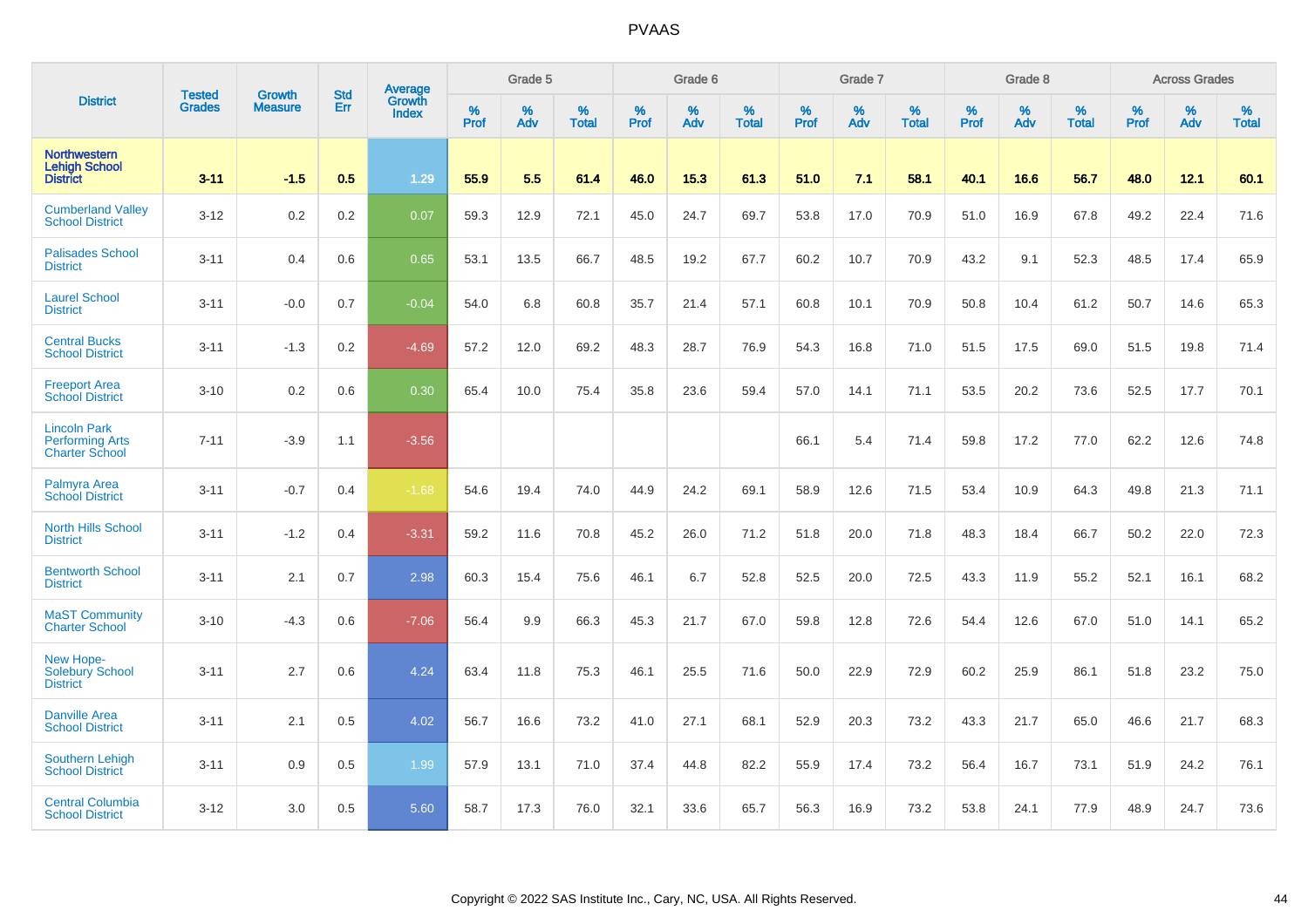|                                                                 |                                |                                 | <b>Std</b> | Average                       |           | Grade 5  |                   |           | Grade 6  |                   |           | Grade 7  |                   |           | Grade 8  |                   |           | <b>Across Grades</b> |                   |
|-----------------------------------------------------------------|--------------------------------|---------------------------------|------------|-------------------------------|-----------|----------|-------------------|-----------|----------|-------------------|-----------|----------|-------------------|-----------|----------|-------------------|-----------|----------------------|-------------------|
| <b>District</b>                                                 | <b>Tested</b><br><b>Grades</b> | <b>Growth</b><br><b>Measure</b> | Err        | <b>Growth</b><br><b>Index</b> | %<br>Prof | %<br>Adv | %<br><b>Total</b> | %<br>Prof | %<br>Adv | %<br><b>Total</b> | %<br>Prof | %<br>Adv | %<br><b>Total</b> | %<br>Prof | %<br>Adv | %<br><b>Total</b> | %<br>Prof | %<br>Adv             | %<br><b>Total</b> |
| <b>Northwestern</b><br><b>Lehigh School</b><br><b>District</b>  | $3 - 11$                       | $-1.5$                          | 0.5        | 1.29                          | 55.9      | 5.5      | 61.4              | 46.0      | 15.3     | 61.3              | 51.0      | 7.1      | 58.1              | 40.1      | 16.6     | 56.7              | 48.0      | 12.1                 | 60.1              |
| <b>Fairview School</b><br><b>District</b>                       | $3 - 11$                       | $-1.8$                          | 0.5        | $-3.35$                       | 61.9      | 9.5      | 71.4              | 47.8      | 30.6     | 78.4              | 46.6      | 26.7     | 73.3              | 55.9      | 16.9     | 72.8              | 50.8      | 23.7                 | 74.4              |
| <b>Eastern York</b><br><b>School District</b>                   | $3 - 11$                       | 3.8                             | 0.5        | 7.92                          | 50.9      | 9.2      | 60.1              | 49.3      | 23.0     | 72.3              | 49.4      | 23.9     | 73.3              | 50.0      | 16.1     | 66.1              | 48.6      | 16.2                 | 64.8              |
| <b>West Jefferson</b><br><b>Hills School District</b>           | $3 - 11$                       | 0.0                             | 0.4        | 0.03                          | 58.9      | 14.8     | 73.8              | 50.5      | 19.9     | 70.4              | 60.2      | 13.1     | 73.3              | 57.6      | 17.7     | 75.4              | 53.0      | 20.4                 | 73.4              |
| <b>Haverford</b><br><b>Township School</b><br><b>District</b>   | $3 - 11$                       | 0.2                             | 0.3        | $-2.60$                       | 55.4      | 23.8     | 79.2              | 51.1      | 27.6     | 78.7              | 55.0      | 18.3     | 73.3              | 44.5      | 32.3     | 76.7              | 49.2      | 29.5                 | 78.6              |
| <b>Lewisburg Area</b><br><b>School District</b>                 | $3 - 11$                       | 4.0                             | 0.6        | 6.97                          | 53.1      | 21.2     | 74.3              | 38.8      | 38.8     | 77.7              | 42.6      | 30.9     | 73.5              | 43.0      | 31.1     | 74.1              | 44.8      | 30.1                 | 74.9              |
| Philadelphia<br><b>Performing Arts</b><br><b>Charter School</b> | $3-9$                          | 4.0                             | 0.8        | $-1.81$                       | 42.9      | 9.1      | 52.0              | 54.6      | 18.2     | 72.7              | 52.9      | 20.7     | 73.6              | 58.8      | 11.8     | 70.6              | 50.6      | 15.6                 | 66.2              |
| <b>West Allegheny</b><br><b>School District</b>                 | $3 - 12$                       | 0.3                             | 0.4        | 0.75                          | 60.9      | 19.8     | 80.6              | 44.4      | 28.3     | 72.6              | 56.6      | 17.0     | 73.6              | 50.7      | 12.1     | 62.8              | 50.7      | 26.1                 | 76.8              |
| Spring-Ford Area<br><b>School District</b>                      | $3 - 11$                       | 2.9                             | 0.3        | 10.53                         | 62.0      | 13.4     | 75.4              | 51.9      | 27.2     | 79.1              | 52.7      | 21.3     | 74.0              | 52.4      | 21.8     | 74.2              | 51.9      | 24.7                 | 76.6              |
| <b>Franklin Regional</b><br><b>School District</b>              | $3 - 11$                       | 1.8                             | 0.4        | 4.20                          | 51.5      | 28.2     | 79.7              | 36.5      | 42.3     | 78.8              | 55.2      | 18.9     | 74.1              | 46.1      | 16.8     | 62.8              | 47.8      | 29.9                 | 77.6              |
| <b>Abington Heights</b><br><b>School District</b>               | $3 - 11$                       | $-0.6$                          | 0.5        | $-1.31$                       | 57.0      | 8.7      | 65.6              | 50.7      | 19.1     | 69.8              | 63.6      | 10.7     | 74.3              |           |          |                   | 52.3      | 18.0                 | 70.3              |
| <b>Bethel Park School</b><br><b>District</b>                    | $3 - 11$                       | 0.5                             | 0.4        | 1.18                          | 59.3      | 14.8     | 74.2              | 44.6      | 30.2     | 74.9              | 57.6      | 17.0     | 74.5              | 54.5      | 19.6     | 74.1              | 52.1      | 24.5                 | 76.6              |
| <b>Avon Grove</b><br><b>School District</b>                     | $3 - 10$                       | $-1.5$                          | 0.4        | $-4.12$                       | 48.2      | 14.6     | 62.9              | 44.6      | 18.7     | 63.3              | 59.8      | 14.8     | 74.6              | 46.8      | 16.7     | 63.5              | 46.7      | 15.4                 | 62.1              |
| <b>Hermitage School</b><br><b>District</b>                      | $3 - 12$                       | 2.9                             | 0.5        | 5.57                          | 52.9      | 7.9      | 60.7              | 33.3      | 40.3     | 73.6              | 50.4      | 24.5     | 74.8              | 51.0      | 19.3     | 70.3              | 47.0      | 22.0                 | 69.0              |
| <b>Grove City Area</b><br><b>School District</b>                | $3 - 12$                       | 1.6                             | 0.6        | 2.68                          | 45.0      | 21.0     | 66.0              | 36.9      | 23.8     | 60.7              | 58.9      | 16.1     | 75.0              | 47.1      | 12.6     | 59.7              | 45.7      | 20.1                 | 65.8              |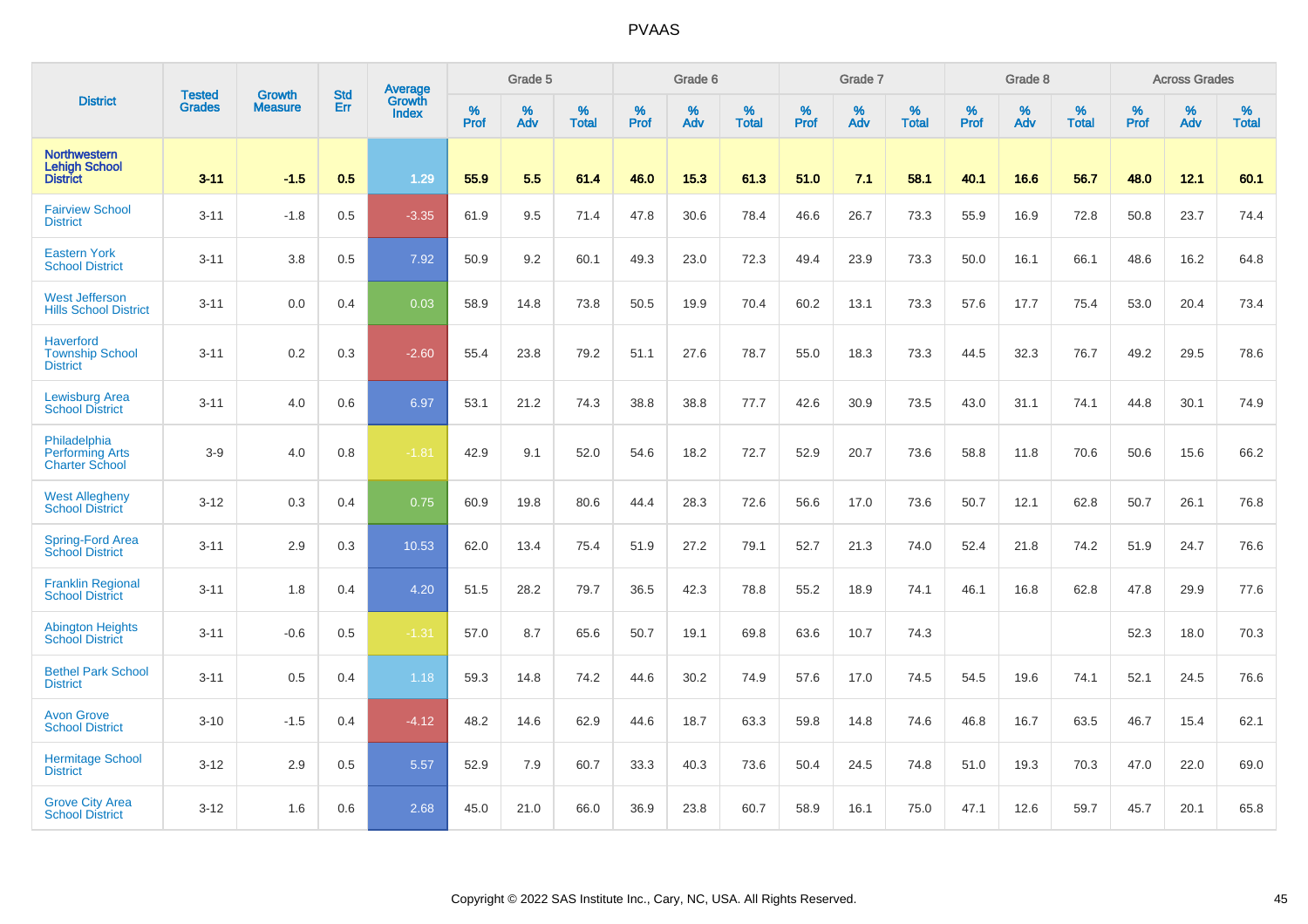|                                                                | <b>Tested</b> | <b>Growth</b>  | <b>Std</b> |                                   |                     | Grade 5  |                   |              | Grade 6  |                   |              | Grade 7  |                   |           | Grade 8  |                   |                  | <b>Across Grades</b> |                   |
|----------------------------------------------------------------|---------------|----------------|------------|-----------------------------------|---------------------|----------|-------------------|--------------|----------|-------------------|--------------|----------|-------------------|-----------|----------|-------------------|------------------|----------------------|-------------------|
| <b>District</b>                                                | <b>Grades</b> | <b>Measure</b> | Err        | Average<br>Growth<br><b>Index</b> | $\%$<br><b>Prof</b> | %<br>Adv | %<br><b>Total</b> | $\%$<br>Prof | %<br>Adv | %<br><b>Total</b> | $\%$<br>Prof | %<br>Adv | %<br><b>Total</b> | %<br>Prof | %<br>Adv | %<br><b>Total</b> | %<br><b>Prof</b> | %<br>Adv             | %<br><b>Total</b> |
| <b>Northwestern</b><br><b>Lehigh School</b><br><b>District</b> | $3 - 11$      | $-1.5$         | 0.5        | 1.29                              | 55.9                | 5.5      | 61.4              | 46.0         | 15.3     | 61.3              | 51.0         | 7.1      | 58.1              | 40.1      | 16.6     | 56.7              | 48.0             | 12.1                 | 60.1              |
| <b>Pine-Richland</b><br><b>School District</b>                 | $3 - 11$      | $-3.0$         | 0.3        | $-8.46$                           | 58.0                | 19.8     | 77.8              | 55.8         | 26.4     | 82.2              | 57.0         | 18.5     | 75.6              | 56.2      | 27.0     | 83.3              | 52.7             | 28.2                 | 80.9              |
| <b>Montour School</b><br><b>District</b>                       | $3 - 11$      | 2.4            | 0.5        | 5.10                              | 61.9                | 17.1     | 79.0              | 49.0         | 25.0     | 74.0              | 46.2         | 29.7     | 75.9              | 51.0      | 22.5     | 73.5              | 49.5             | 25.4                 | 74.9              |
| Neshannock<br><b>Township School</b><br><b>District</b>        | $3 - 10$      | $-3.2$         | 0.7        | $-4.58$                           | 56.7                | 8.9      | 65.6              | 57.4         | 20.6     | 77.9              | 62.0         | 14.0     | 76.0              | 51.3      | 6.4      | 57.7              | 55.4             | 13.5                 | 68.9              |
| Wissahickon<br><b>School District</b>                          | $3 - 10$      | 2.9            | 0.3        | 1.29                              | 58.6                | 18.8     | 77.4              | 42.2         | 37.2     | 79.4              | 56.8         | 19.3     | 76.1              | 49.3      | 28.5     | 77.8              | 49.2             | 28.7                 | 77.9              |
| <b>Fox Chapel Area</b><br><b>School District</b>               | $3 - 11$      | 1.0            | 0.4        | 1.36                              | 54.0                | 36.5     | 90.5              | 34.8         | 51.8     | 86.6              | 50.0         | 27.0     | 77.0              | 52.9      | 31.4     | 84.3              | 42.6             | 42.9                 | 85.5              |
| <b>North Pocono</b><br><b>School District</b>                  | $3 - 11$      | 0.3            | 0.6        | 0.52                              | 55.8                | 8.5      | 64.3              | 57.8         | 12.1     | 69.8              | 61.3         | 16.0     | 77.3              | 48.7      | 12.4     | 61.1              | 54.2             | 17.4                 | 71.6              |
| <b>State College Area</b><br><b>School District</b>            | $3 - 11$      | 1.7            | 0.4        | 4.53                              | 58.6                | 18.2     | 76.8              | 47.1         | 26.1     | 73.2              | 62.2         | 15.2     | 77.4              | 47.5      | 16.5     | 64.0              | 50.8             | 22.8                 | 73.6              |
| Downingtown Area<br><b>School District</b>                     | $3 - 11$      | $-0.3$         | 0.4        | $-0.85$                           | 56.2                | 27.7     | 83.8              | 42.9         | 39.9     | 82.8              | 53.8         | 24.3     | 78.0              | 49.8      | 32.5     | 82.3              | 49.4             | 33.5                 | 82.9              |
| <b>Norwin School</b><br><b>District</b>                        | $3 - 11$      | $-0.6$         | 0.3        | $-1.62$                           | 59.5                | 18.6     | 78.1              | 40.9         | 36.6     | 77.4              | 60.2         | 18.0     | 78.3              | 52.5      | 13.8     | 66.4              | 51.8             | 24.9                 | 76.7              |
| <b>Beaver Area</b><br><b>School District</b>                   | $3 - 10$      | $-1.0$         | 0.6        | $-1.67$                           | 56.2                | 21.5     | 77.7              | 40.0         | 48.3     | 88.3              | 65.5         | 12.9     | 78.4              | 53.6      | 16.1     | 69.6              | 50.4             | 29.6                 | 79.9              |
| <b>Jenkintown School</b><br><b>District</b>                    | $3 - 11$      | 1.5            | 1.0        | 1.38                              | 68.0                | 8.0      | 76.0              | 54.0         | 18.9     | 73.0              | 42.9         | 35.7     | 78.6              | 60.6      | 21.2     | 81.8              | 53.1             | 25.8                 | 78.9              |
| <b>Rose Tree Media</b><br><b>School District</b>               | $3 - 10$      | 0.1            | 0.4        | 0.29                              | 62.5                | 14.0     | 76.5              | 41.0         | 44.4     | 85.4              | 51.8         | 27.0     | 78.8              | 56.2      | 22.8     | 79.0              | 51.9             | 27.9                 | 79.8              |
| <b>Quaker Valley</b><br><b>School District</b>                 | $3 - 11$      | 2.7            | 0.6        | 4.90                              | 56.0                | 24.1     | 80.1              | 33.6         | 45.4     | 79.0              | 53.5         | 25.7     | 79.2              | 57.6      | 23.5     | 81.1              | 47.9             | 33.9                 | 81.8              |
| Penn-Trafford<br><b>School District</b>                        | $3 - 11$      | 0.1            | 0.4        | 0.36                              | 59.8                | 20.9     | 80.7              | 45.7         | 34.7     | 80.4              | 56.2         | 23.2     | 79.4              | 54.3      | 14.9     | 69.1              | 51.0             | 27.6                 | 78.6              |
| <b>Springfield School</b><br><b>District</b>                   | $3 - 11$      | $-0.9$         | 0.4        | $-2.40$                           | 58.3                | 23.8     | 82.1              | 53.6         | 25.6     | 79.2              | 58.6         | 20.9     | 79.5              | 51.5      | 18.2     | 69.7              | 52.1             | 26.9                 | 78.9              |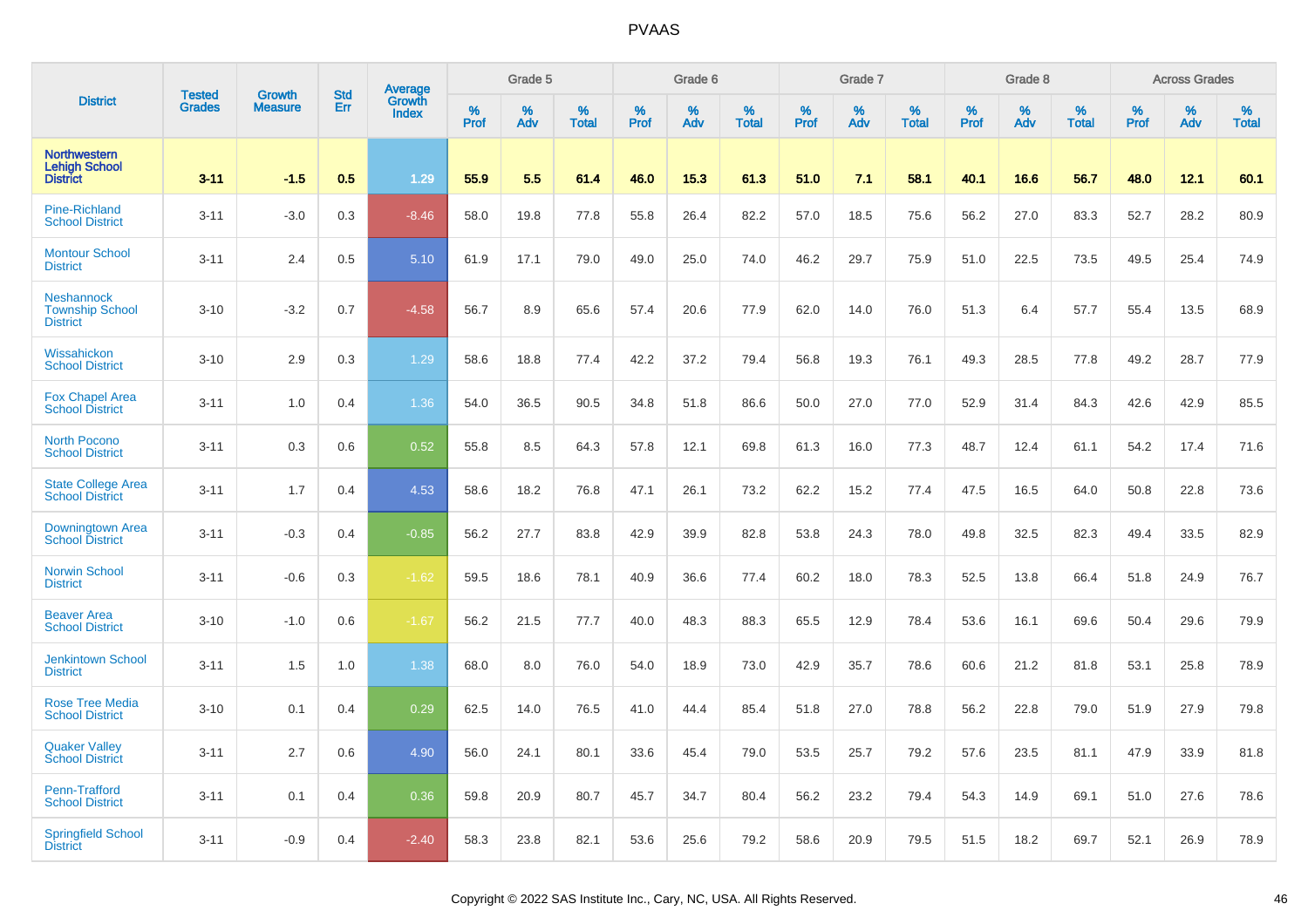|                                                                   |                                | <b>Growth</b>  | <b>Std</b> | <b>Average</b><br>Growth |                     | Grade 5  |                   |           | Grade 6  |                   |           | Grade 7  |                   |           | Grade 8  |                   |                  | <b>Across Grades</b> |                   |
|-------------------------------------------------------------------|--------------------------------|----------------|------------|--------------------------|---------------------|----------|-------------------|-----------|----------|-------------------|-----------|----------|-------------------|-----------|----------|-------------------|------------------|----------------------|-------------------|
| <b>District</b>                                                   | <b>Tested</b><br><b>Grades</b> | <b>Measure</b> | Err        | <b>Index</b>             | $\%$<br><b>Prof</b> | %<br>Adv | %<br><b>Total</b> | %<br>Prof | %<br>Adv | %<br><b>Total</b> | %<br>Prof | %<br>Adv | %<br><b>Total</b> | %<br>Prof | %<br>Adv | %<br><b>Total</b> | %<br><b>Prof</b> | %<br>Adv             | %<br><b>Total</b> |
| <b>Northwestern</b><br><b>Lehigh School</b><br><b>District</b>    | $3 - 11$                       | $-1.5$         | 0.5        | 1.29                     | 55.9                | 5.5      | 61.4              | 46.0      | 15.3     | 61.3              | 51.0      | 7.1      | 58.1              | 40.1      | 16.6     | 56.7              | 48.0             | 12.1                 | 60.1              |
| <b>Upper Dublin</b><br><b>School District</b>                     | $3 - 12$                       | 2.0            | 0.4        | 0.86                     | 62.0                | 16.3     | 78.3              | 45.4      | 34.4     | 79.8              | 59.5      | 20.0     | 79.5              | 55.3      | 21.9     | 77.2              | 51.4             | 27.8                 | 79.3              |
| <b>Radnor Township</b><br><b>School District</b>                  | $3 - 12$                       | 1.9            | 0.4        | 4.23                     | 54.7                | 29.0     | 83.7              | 53.9      | 37.8     | 91.7              | 48.0      | 32.3     | 80.3              | 51.4      | 36.7     | 88.1              | 49.6             | 36.7                 | 86.4              |
| Conemaugh<br><b>Township Area</b><br><b>School District</b>       | $3 - 12$                       | 2.5            | 0.8        | 3.18                     | 53.2                | 22.6     | 75.8              | 36.1      | 36.1     | 72.1              | 62.5      | 18.1     | 80.6              | 50.7      | 16.4     | 67.1              | 50.9             | 24.8                 | 75.7              |
| <b>North Allegheny</b><br><b>School District</b>                  | $3 - 11$                       | 1.3            | 0.3        | 5.13                     | 55.4                | 31.5     | 87.0              | 44.4      | 33.0     | 77.4              | 51.9      | 28.9     | 80.8              | 55.5      | 24.5     | 80.0              | 48.3             | 33.7                 | 82.0              |
| <b>Hampton Township</b><br><b>School District</b>                 | $3 - 11$                       | 1.7            | 0.5        | 3.60                     | 50.3                | 30.7     | 81.0              | 35.6      | 44.2     | 79.8              | 54.6      | 26.3     | 81.0              | 46.9      | 34.3     | 81.1              | 44.1             | 38.5                 | 82.7              |
| <b>Unionville-Chadds</b><br><b>Ford School</b><br><b>District</b> | $3 - 11$                       | 0.8            | 0.4        | 2.19                     | 61.2                | 24.6     | 85.8              | 48.8      | 36.0     | 84.8              | 54.4      | 26.8     | 81.2              | 45.3      | 38.9     | 84.2              | 48.0             | 37.1                 | 85.2              |
| Mt Lebanon<br><b>School District</b>                              | $3 - 11$                       | 0.4            | 0.4        | 1.19                     | 60.1                | 27.2     | 87.2              | 39.7      | 50.2     | 89.8              | 46.8      | 35.3     | 82.2              | 52.4      | 35.7     | 88.1              | 48.2             | 38.9                 | 87.0              |
| <b>South Fayette</b><br><b>Township School</b><br><b>District</b> | $3 - 11$                       | 1.9            | 0.4        | 4.89                     | 60.2                | 23.2     | 83.4              | 44.7      | 39.0     | 83.7              | 56.4      | 27.0     | 83.4              | 46.8      | 40.6     | 87.4              | 49.6             | 35.9                 | 85.4              |
| <b>Peters Township</b><br><b>School District</b>                  | $3 - 11$                       | $-0.2$         | 0.4        | $-0.46$                  | 62.9                | 24.3     | 87.3              | 48.1      | 33.6     | 81.7              | 57.8      | 25.7     | 83.5              | 63.8      | 20.1     | 83.9              | 52.4             | 33.7                 | 86.1              |
| <b>Lower Merion</b><br><b>School District</b>                     | $3 - 11$                       | 1.5            | 0.3        | $-0.35$                  | 56.1                | 29.4     | 85.5              | 43.9      | 40.6     | 84.5              | 54.5      | 29.1     | 83.6              | 49.4      | 29.4     | 78.8              | 47.8             | 36.9                 | 84.6              |
| Tredyffrin-<br><b>Easttown School</b><br><b>District</b>          | $3 - 10$                       | 0.5            | 0.4        | 1.21                     | 65.0                | 22.0     | 87.0              | 47.7      | 39.5     | 87.2              | 56.5      | 29.3     | 85.8              | 48.6      | 39.7     | 88.4              | 52.0             | 36.6                 | 88.6              |
| <b>Infinity Charter</b><br><b>School</b>                          | $3-8$                          | $-0.5$         | 1.3        | $-0.40$                  | 72.7                | 22.7     | 95.4              | 50.0      | 38.5     | 88.5              | 62.5      | 25.0     | 87.5              | 68.2      | 18.2     | 86.4              | 56.6             | 31.5                 | 88.1              |
| <b>Derry Township</b><br><b>School District</b>                   | $3 - 10$                       | $-1.3$         | 1.3        | $-0.99$                  | 57.1                | 20.9     | 78.0              | 38.2      | 44.1     | 82.4              | 66.7      | 20.8     | 87.5              | 46.7      | 53.3     | 100.0             | 49.1             | 29.0                 | 78.2              |
| <b>Upper Saint Clair</b><br><b>School District</b>                | $3 - 11$                       | 2.6            | 0.4        | 6.77                     | 49.8                | 35.9     | 85.7              | 47.4      | 39.0     | 86.5              | 58.5      | 31.1     | 89.6              | 48.7      | 42.2     | 90.9              | 46.0             | 42.0                 | 88.0              |